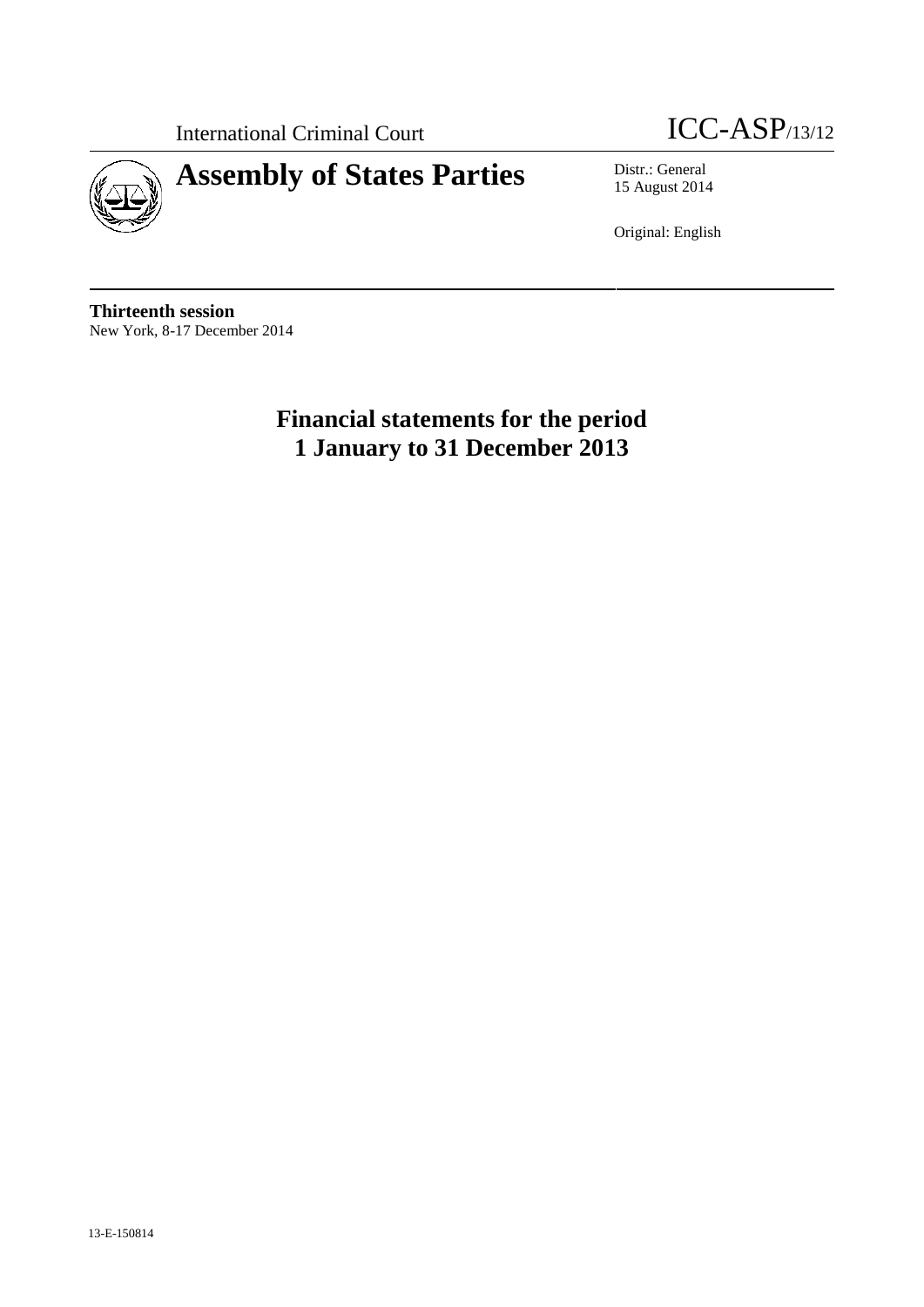# *Contents*

|     | <b>ICC-ASP/13/12</b>                                                                                        |      |
|-----|-------------------------------------------------------------------------------------------------------------|------|
|     | Contents                                                                                                    | Page |
|     |                                                                                                             |      |
|     |                                                                                                             |      |
|     |                                                                                                             |      |
|     |                                                                                                             |      |
|     | Report on the financial reporting and management of the permanent premises project (2013 financial year) 17 |      |
|     | Statement of income and expenditure and changes in fund balances for the period ending 31 December 2013 27  |      |
|     |                                                                                                             |      |
|     |                                                                                                             |      |
|     |                                                                                                             |      |
|     |                                                                                                             |      |
|     |                                                                                                             |      |
|     |                                                                                                             |      |
|     |                                                                                                             |      |
|     |                                                                                                             |      |
|     |                                                                                                             |      |
|     |                                                                                                             |      |
|     |                                                                                                             |      |
|     |                                                                                                             |      |
|     |                                                                                                             |      |
|     |                                                                                                             |      |
| 1.  |                                                                                                             |      |
| 2.  |                                                                                                             |      |
| 3.  |                                                                                                             |      |
| 4.  |                                                                                                             |      |
| 5.  |                                                                                                             |      |
|     |                                                                                                             |      |
|     |                                                                                                             |      |
|     |                                                                                                             |      |
|     |                                                                                                             |      |
| 6.  |                                                                                                             |      |
|     |                                                                                                             |      |
| 7.  |                                                                                                             |      |
|     |                                                                                                             |      |
|     |                                                                                                             |      |
| 8.  |                                                                                                             |      |
| 9.  |                                                                                                             |      |
| 10. |                                                                                                             |      |
| 11. |                                                                                                             |      |
| 12. |                                                                                                             |      |
| 13. |                                                                                                             |      |
| 14. |                                                                                                             |      |
| 15. |                                                                                                             |      |
|     |                                                                                                             |      |
|     |                                                                                                             |      |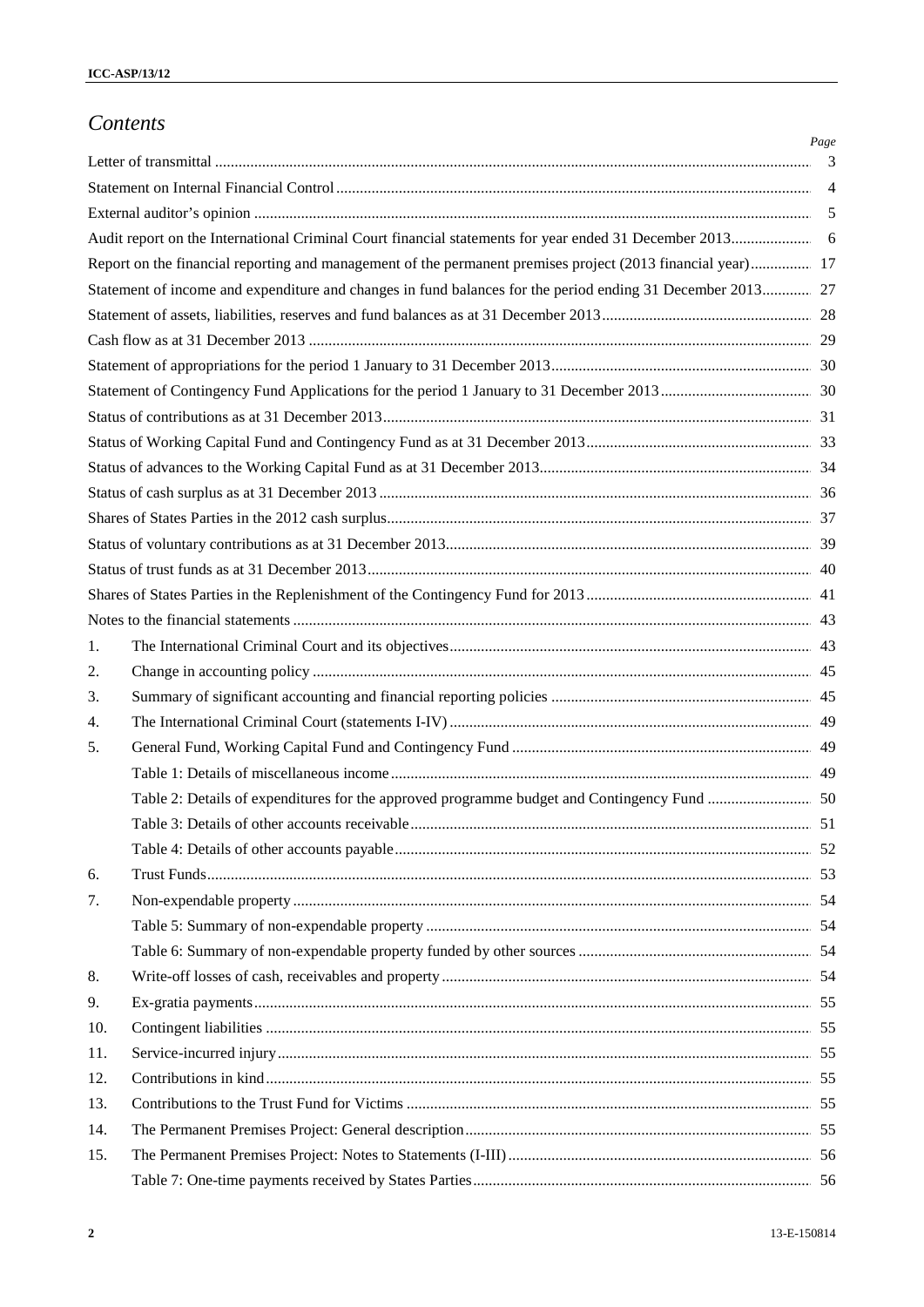# **Letter of transmittal**

26 May 2014

14-**Exercise of Francomittal**<br>
13-AS May 2014<br>
13-As according sine interaction Registration 11.1, I have the broad interioring the<br>
13-Consider SU(2014)<br>
31-Consider SU(2014)<br>
31-As May 2014<br>
2004-As As For May 2014<br>
2004 In accordance with Financial Regulation 11.1, I have the honour of submitting the financial statements of the International Criminal Court for the financial period 1 January to 31 December 2013.

(Signed) Herman von Hebel Registrar

M. Hervé-Adrien Metzger Director Cour des Comptes, 13 rue Cambon, 75100 Paris Cedex 01 France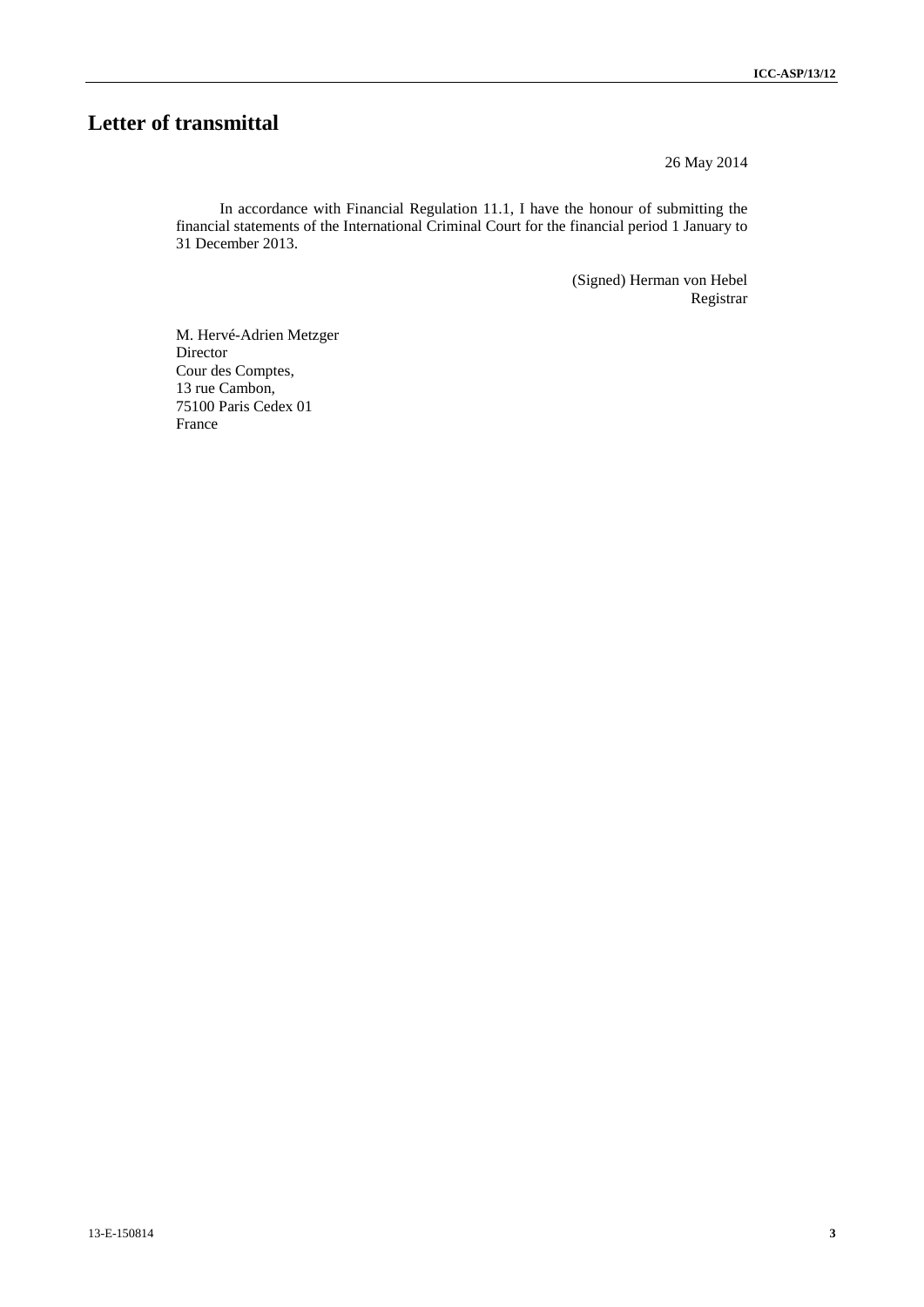# **Statement on Internal Financial Control**

#### **Scope of responsibilities**

**Extreme in the control is a control in the control in the control in the control in the control in the control in the control in the control in the control in the control in the control in the control in the control in t** In accordance with Financial Rule  $101.1(b)$ , the Registrar in his capacity as principal administrative officer of the Court is "responsible and accountable for ensuring that these Rules are administered in a coherent manner by all organs of the Court, including through appropriate institutional arrangements with the Office of the Prosecutor with regard to management and administrative functions falling under the authority of that Office by virtue of article 42, paragraph 2, of the Rome Statute." Based on Financial Regulation 11 and, inter alia, Rule 111.1, responsibility for the accounts is assigned to me. In accordance with this Financial Regulation and Rule, I have prescribed and maintained financial and subsidiary records; established accounting procedures for the Court; and designated the officials responsible for performing accounting functions.

In line with the Court's Financial Regulation 1.4, these "Regulations shall be implemented in a manner consistent with the responsibilities of the Prosecutor and the Registrar as set out in articles 42, paragraph 2, and 43, paragraph 1, of the Rome Statute. The Prosecutor and the Registrar shall cooperate, taking into account the independent exercise by the Prosecutor of his or her functions under the Statute."

Furthermore, in accordance with Financial Regulation 10.1, as Registrar I have responsibility for maintaining "an internal financial control which shall provide for effective current examination and/or review of financial transactions in order to ensure:

- (a) The regularity of the receipt, custody and disposal of all funds and other financial resources of the Court;
- (a) The conformity of obligations and expenditures with the appropriations or other financial provisions voted by the Assembly of States Parties, or with the purposes and rules relating to trust funds and special accounts; and
- (c) The economic use of resources of the Court."

Having made appropriate institutional arrangements in cooperation with the Office of the Prosecutor as provided for in Rule 101.1(b), I am satisfied, that appropriate systems of internal financial control have been in place throughout the financial period of 2013.

#### **Review of effectiveness of the system of internal financial control**

The effectiveness of the system of internal financial control and of compliance with the Court's Financial Regulations and Rules relies on operational managers (certifying officers) within the Court. To strengthen the internal financial control within the Court, comprehensive training for certifying officers has been implemented which is mandatory for all certifying officers.

My review of the effectiveness of the system of internal control and of compliance with the Court's Financial Rules and Regulations is informed by the work of the internal auditors to date; the work of the operational managers within the Registry who have responsibility for the maintenance of the internal control framework; and comments made to date by the external auditors in their management letter and other reports.

I am satisfied that I have received the necessary assurances to confirm that an adequate framework of internal financial control was in place during the year 2013.

Herman von Hebel Registrar 26 May 2014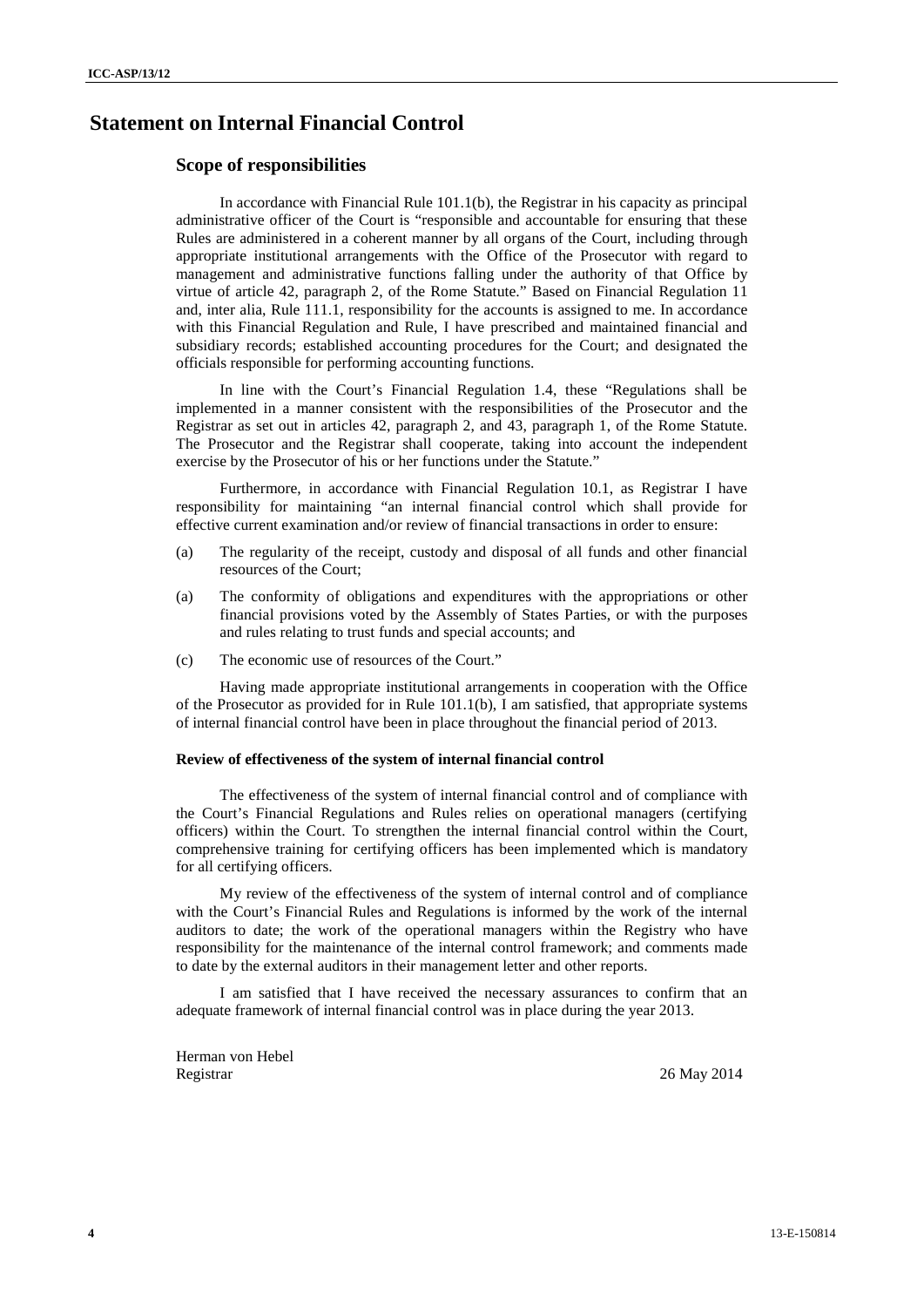### **External auditor's opinion**

We have audited the Financial Statements of the International Criminal Court (ICC), for the 12 month period ended 31 December 2013. These Financial Statements include a statement of income and expenditure and changes in fund balances, a statement of assets, liabilities, reserves and fund balances, a cash flow statement, a statement of appropriations and a statement of Contingency Fund Applications and other information and notes for the financial year ending at that date.

By virtue of Regulation 11 of the Financial Regulations, the Registrar of the International Criminal Court is responsible for preparing and presenting the financial statements. These statements are in conformity with the United Nations System Accounting Standards (UNSAS). This responsibility includes the design, implementation and monitoring of internal control procedures to ensure the preparation and the fair presentation of financial statements, free of significant misstatements, resulting either from frauds or errors. This responsibility also includes the determination of fair accounting estimates adapted to the circumstances.

Our responsibility is to express an opinion on these financial statements based on our audit. We have conducted our audit in accordance with the International Standards on Auditing (ISA). These Standards require us to comply with the ethical rules and to plan and perform our audit in order to obtain a reasonable assurance that the financial statements are free from material misstatements.

**External autifior's opinion**<br> **External autificial**<br>
20. We have added by finemede Somewards of the Decemberated Scholars (Comparison)<br>
20. We have added by the constrained Scholars of Comparison and the distribution of An audit consists in implementing audit procedures in order to collect audit evidence regarding the amounts and the information presented in the financial statements. The design of the audit procedures is based on the external auditor's professional judgment, as well as the risk evaluation that the financial statements include significant misstatements, resulting either from frauds or errors. In the context of this risk evaluation, the auditor considers the internal control in place for the preparation and presentation of the financial statements, in order to design appropriate audit procedures and not in order to express any opinion on the internal control. An audit also consists in evaluating that the accounting method applied and the presentation of the financial statements are appropriate and that the significant accounting estimates are reasonable.

We believe that the audit evidence collected is sufficient and appropriate to constitute a reasonable basis for our opinion.

Based on our audit, the financial statements give a fair view of the income and expenditure and changes in fund balances as well as the assets, liabilities, reserves and fund balances, cash flow, appropriations and contingency fund applications of the International Criminal Court as at 31 December 2013, for the 12 month period ended 31 December 2013 in conformity with the UNSAS.

Didier MIGAUD

Cour des Comptes 13, rue Cambon 75100 Paris Cedex 01 France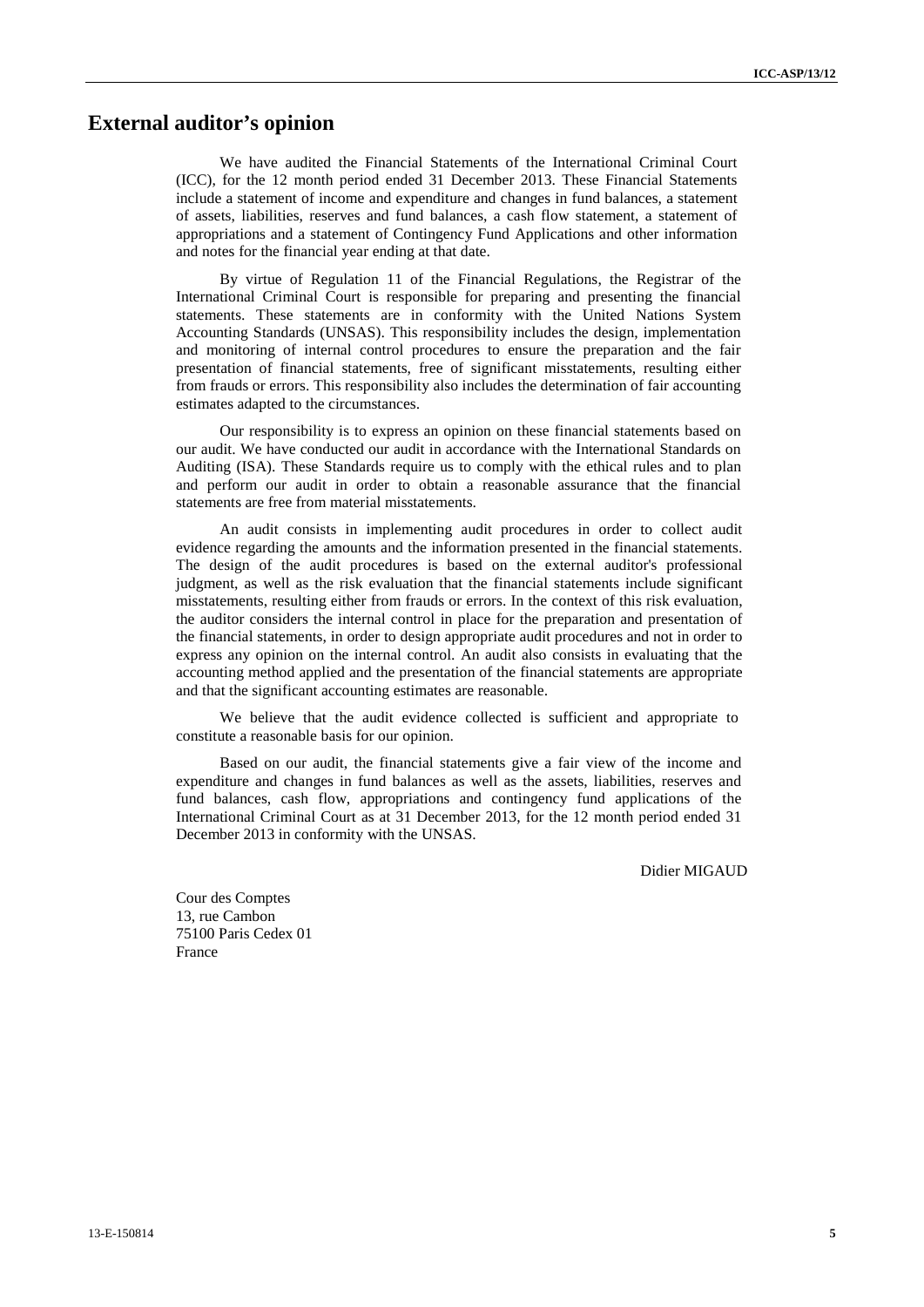# **Audit report on the International Criminal Court financial statements for year ended 31 December 2013**

## *Table of contents*

|                   | for year ended 31 December 2013                                                                                                                                                       |  |
|-------------------|---------------------------------------------------------------------------------------------------------------------------------------------------------------------------------------|--|
| Table of contents | Pages                                                                                                                                                                                 |  |
|                   |                                                                                                                                                                                       |  |
|                   |                                                                                                                                                                                       |  |
|                   |                                                                                                                                                                                       |  |
|                   |                                                                                                                                                                                       |  |
|                   |                                                                                                                                                                                       |  |
|                   |                                                                                                                                                                                       |  |
|                   | Reinforcing the Budget Unit's capacity to challenge budget assumptions  12                                                                                                            |  |
|                   | Budgeting for temporary assistance of a long-term and short-term nature  12                                                                                                           |  |
|                   | Establishing rules for staff and individual contractors under contracts of                                                                                                            |  |
|                   |                                                                                                                                                                                       |  |
|                   |                                                                                                                                                                                       |  |
|                   |                                                                                                                                                                                       |  |
|                   | Annex: Follow-up of previous recommendations raised by the United Kingdom                                                                                                             |  |
|                   |                                                                                                                                                                                       |  |
|                   |                                                                                                                                                                                       |  |
|                   | Audit objective, scope and approach                                                                                                                                                   |  |
|                   | We have audited the financial statements of the International Criminal Court (ICC)                                                                                                    |  |
|                   | in accordance with International Standards on Auditing (ISA) and in accordance with                                                                                                   |  |
|                   | Regulation 12 of its Financial Regulations and Rules, including the additional terms of                                                                                               |  |
|                   | reference governing the audit.                                                                                                                                                        |  |
|                   | The overall objective of an audit of financial statements is to obtain reasonable                                                                                                     |  |
|                   | assurance about whether the financial statements as a whole are free from material<br>misstatement, whether due to fraud or error, thereby enabling the auditor to express an         |  |
|                   | opinion on whether the financial statements are prepared, in all material respects, in                                                                                                |  |
|                   | accordance with the applicable financial framework.                                                                                                                                   |  |
| 3.                | The additional terms of reference governing the audit of the International Criminal                                                                                                   |  |
|                   | Court, disclosed in the annex 6.(c) to the Financial Regulations and Rules lists other matters,                                                                                       |  |
|                   | which the Auditor considers should be brought to the notice of the Assembly of States Parties,                                                                                        |  |
|                   | such as wasteful or improper expenditure of the Court's money and other assets, and<br>expenditure not in accordance with the intention of the Assembly of States Parties.            |  |
| 4.                | The audit mission comprised two phases:                                                                                                                                               |  |
|                   |                                                                                                                                                                                       |  |
| $\left( a\right)$ | An interim audit, focusing on internal controls, budgeting and governance issues,<br>from 02 to 13 December 2013.                                                                     |  |
| (b)               | A final audit, focusing on the financial statements and disclosure requirements in                                                                                                    |  |
|                   | general, from 26 May to 13 June 2014. Work initiated on internal controls,                                                                                                            |  |
|                   | budgeting and governance issues during the interim audit was also finalised during<br>the final audit.                                                                                |  |
| 5.                | Findings and recommendations arising from the audit are set out in the summary                                                                                                        |  |
|                   | below and further developed in the report. We noted that a number of recommendations                                                                                                  |  |
|                   | resulting from the audit carried out by the United Kingdom National Audit Office in 2012<br>were either in the process of being implemented or deemed no longer applicable. These are |  |
|                   | disclosed in the annex to this report.                                                                                                                                                |  |
| 6.                | Findings and recommendations have been discussed with the Registrar and his team.                                                                                                     |  |
|                   | The final meeting with the Registrar and the Director of Common Administrative Services                                                                                               |  |
|                   | Division, relating to recommendations included in the draft audit report took place on<br>11 June 2014. The final meeting with the Director of Common Administrative Services         |  |
|                   |                                                                                                                                                                                       |  |

# **Audit objective, scope and approach**

- 4. The audit mission comprised two phases:
- (a) An interim audit, focusing on internal controls, budgeting and governance issues, from 02 to 13 December 2013.
- (b) A final audit, focusing on the financial statements and disclosure requirements in general, from 26 May to 13 June 2014. Work initiated on internal controls, budgeting and governance issues during the interim audit was also finalised during the final audit.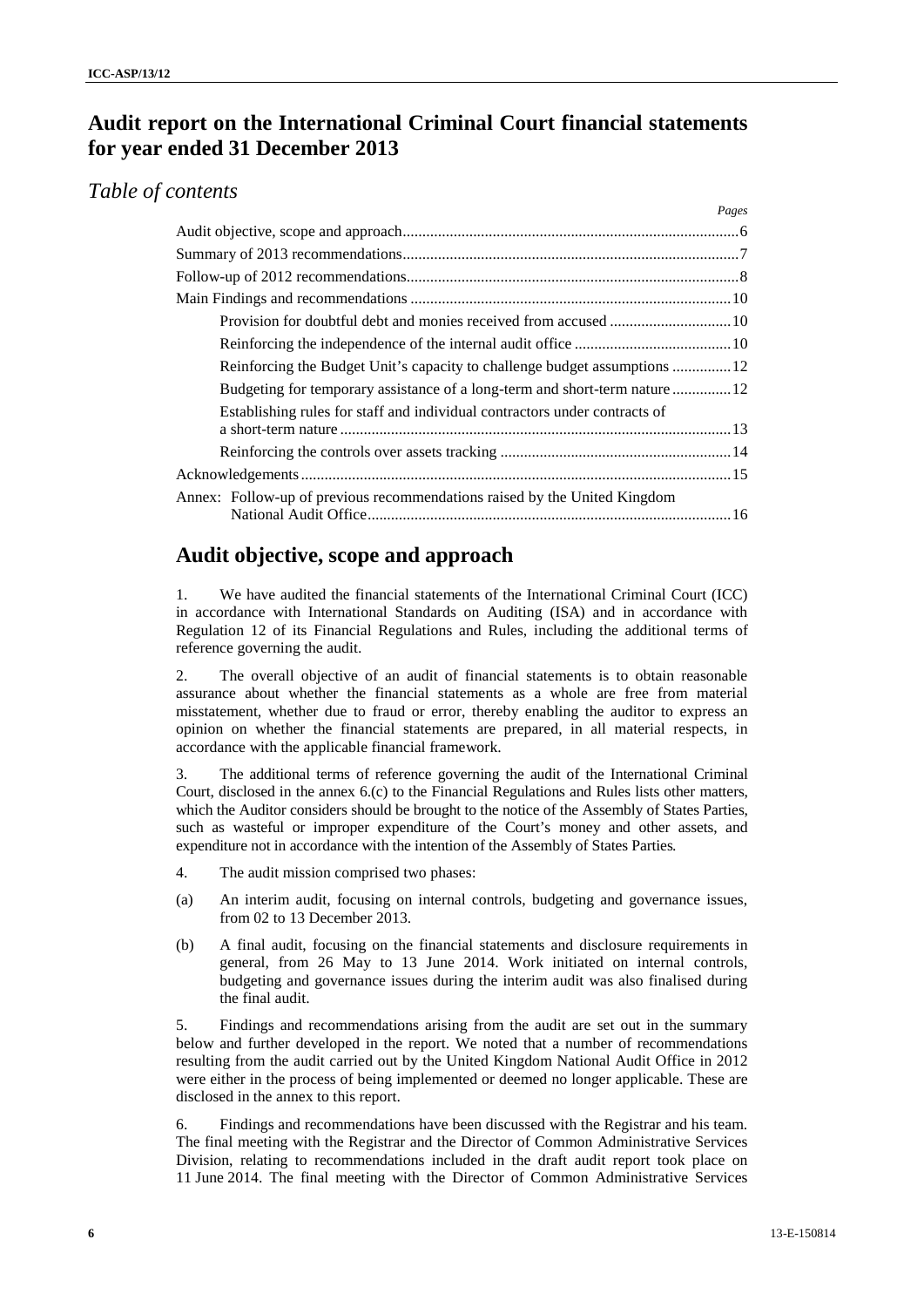Division, the Chief of Budget and Finance Section and all the Heads of sections relating to technical points raised during the audit, took place on 12 June 2014.

7. The draft observations have been reviewed, taking into account the written comments sent by the International Criminal Court on 27 June 2014.

8. We issue an unqualified opinion on the financial statements of the International Criminal Court for the year ended December  $31<sup>st</sup> 2013$ .

### **Summary of 2013 recommendations**

#### **Recommendation n°1**

In order to clarify the decision-making process over the treatment of monies received as part of seized assets, the External Auditor recommends that the Court set a formal guideline, which details the process for handling the funds received along the different phases of the judicial process, setting out roles and responsibilities within the Court system. This guideline will form the basis for an appropriate accounting and budgeting treatment.

#### **Recommendation n°2**

The External Auditor recommends terminating the existing Audit Committee and establishing a new committee in line with best professional practice, assisting the Assembly of State Parties (ASP) in fulfilling its oversight responsibilities for the financial reporting process, the system of internal control, and the internal and external audit process. This committee must therefore be established as a subsidiary body of the ASP. It could be set up as a sub-committee of the Committee on Budget and Finance (CBF).

**EXAMPLE THE CONFIRMATION CONTINUES CONSULTER UNIT (CASHERAT AND A CONTINUES CONSULTER UNIT (CASHERAT AND A CONSULTER UNIT (CASHERAT AND A CONSULTER UNIT (CASHERAT AND A CONSULTER UNIT (CASHERAT AND CONSULTER UNIT (CASHER** To ensure that the Office of Internal Audit is in line with best professional practice, the External Auditor recommends that OIA be accountable to the heads of organs for administrative matters and to the Audit Committee for the appointment, dismissal and performance appraisal of the OIA Director. The Committee shall approve the Internal Audit Charter and the Internal Audit Office's annual audit plan and review the effectiveness of the internal audit activities. To reflect this independence in the Court's budget, the Office of Internal Audits' budget should be taken out of Major Programme III (Registry), established as a separate Major Programme and executed under the sole responsibility, authority and accountability of the OIA Director.

### **Recommendation n°3**

The External Auditor recommends strengthening the analytical review capacity of the Budget Unit to implement a more challenging budget preparation method, which includes the preparation of counterproposals to challenge all budget requests originating from each unit.

### **Recommendation n°4**

To ensure that the budget is presented in a way that allows States Parties to approve temporary positions that have been renewed over long periods of time and that are therefore of a more long term nature, whilst respecting the flexibility required by the nature of the Court's operations, the External Auditor recommends modifying the way General Temporary Assistance (GTA) is budgeted, by establishing two separate budget headings, one related to temporary positions of a long-term nature (Long-term Assistance - LTAs); the other relating to short-term temporary assistance (STAs).

The LTA budget heading would be estimated by listing the required positions detailed in the narrative of the approved budgets. The STA budget, of a highly flexible nature, would be estimated on a lump-sum basis, calculated as a percentage of staff costs, and compared to previous actual expenditure on an annual basis.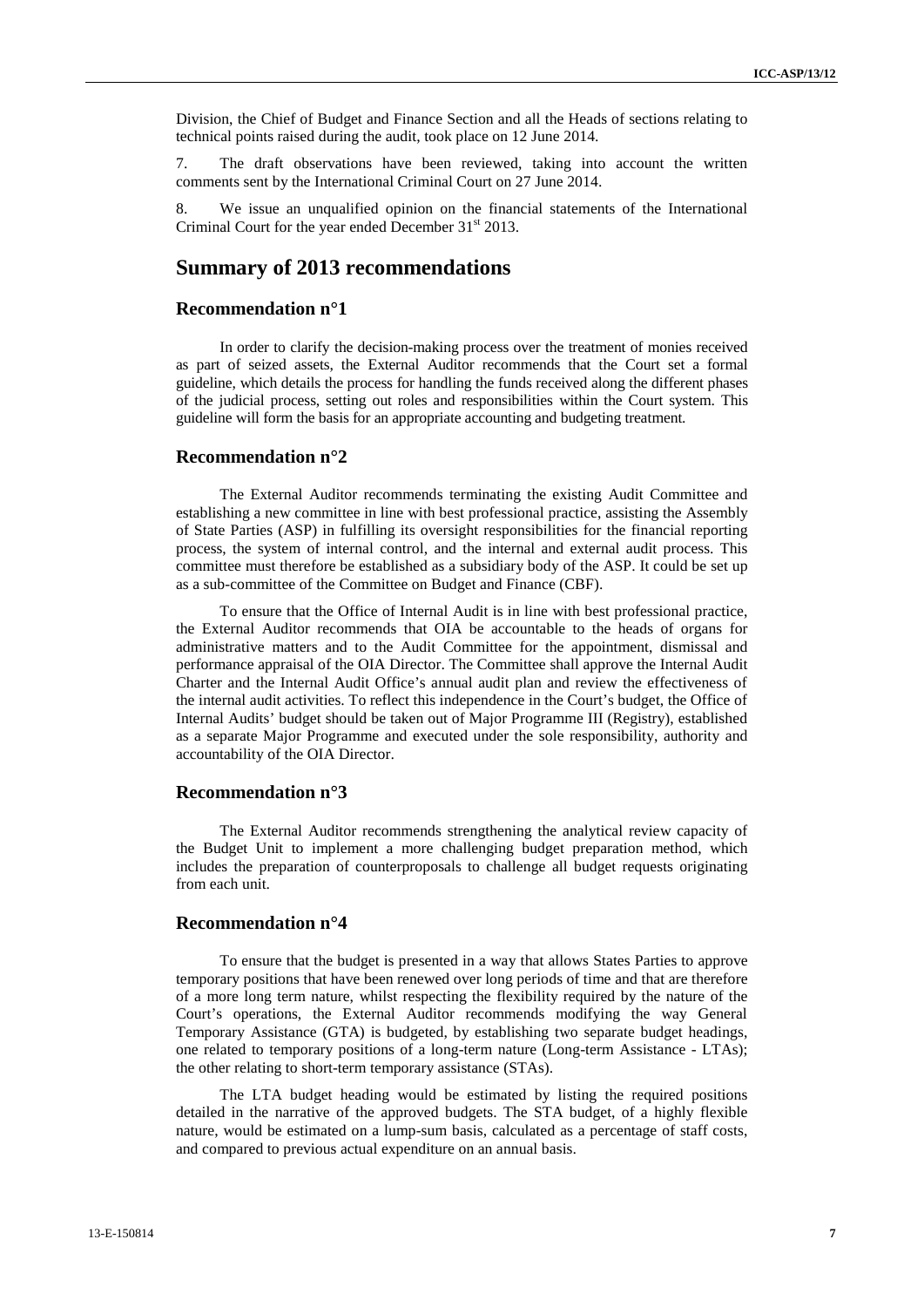### **Recommendation n°5**

### **Recommendation n°6**

## **Follow-up of 2012 recommendations**

|   | <b>ICC-ASP/13/12</b>                                                                           |                                                                                                                                                                                                                                                                                                                                                                                                                                                                                                                                                                                                                                                                                     |                                                    |
|---|------------------------------------------------------------------------------------------------|-------------------------------------------------------------------------------------------------------------------------------------------------------------------------------------------------------------------------------------------------------------------------------------------------------------------------------------------------------------------------------------------------------------------------------------------------------------------------------------------------------------------------------------------------------------------------------------------------------------------------------------------------------------------------------------|----------------------------------------------------|
|   |                                                                                                | Furthermore, the External Auditor recommends that the Court summarise in a table all<br>long-term assistance (LTA) positions currently described narratively throughout the approved<br>budget as it is done for the staff under established post. Thereby States Parties could approve<br>a total of core staff members, made up of established posts and long-term assistance positions.                                                                                                                                                                                                                                                                                          |                                                    |
|   |                                                                                                | Finally, given that Consultants are deemed not to carry out activities similar to that<br>of a staff member, the External Auditor recommends removing the Consultants budget<br>heading from the "other staff" category and include it within the "non-staff" category.                                                                                                                                                                                                                                                                                                                                                                                                             |                                                    |
|   |                                                                                                | <b>Recommendation n°5</b>                                                                                                                                                                                                                                                                                                                                                                                                                                                                                                                                                                                                                                                           |                                                    |
|   |                                                                                                | The External auditor recommends establishing a policy with a set of rules for all the<br>short-term contracts. These should cover short-term appointments and individuals with<br>Special services agreements (SSA) who carry out duties similar to a staff member.                                                                                                                                                                                                                                                                                                                                                                                                                 |                                                    |
|   |                                                                                                | These rules should allow for minimal agreement by the Human Resources Section, in order<br>to minimize the potential risk of nepotism and avoid any favouritism in the recruitment process.                                                                                                                                                                                                                                                                                                                                                                                                                                                                                         |                                                    |
|   |                                                                                                | Recommendation n°6                                                                                                                                                                                                                                                                                                                                                                                                                                                                                                                                                                                                                                                                  |                                                    |
|   |                                                                                                | The External Auditor recommends the Court to ensure that all items of equipment,<br>including those attractive in nature, are safeguarded and correctly reported in the financial<br>statements by reinforcing the controls over assets tracking and compliance with the<br>administrative instruction defining the framework of the property and assets management.                                                                                                                                                                                                                                                                                                                |                                                    |
|   |                                                                                                | In the case where items are missing, a reasonable time limit should be set after<br>which point if not located, they should be written-off.                                                                                                                                                                                                                                                                                                                                                                                                                                                                                                                                         |                                                    |
|   |                                                                                                | <b>Follow-up of 2012 recommendations</b>                                                                                                                                                                                                                                                                                                                                                                                                                                                                                                                                                                                                                                            |                                                    |
|   | 9.                                                                                             | After a review over the implementation status of prior year recommendations, it was<br>noted that out of a total of six recommendations, two, have been implemented, two are<br>partially implemented and two have not as yet been implemented. This has been detailed in<br>the following table:                                                                                                                                                                                                                                                                                                                                                                                   |                                                    |
|   | $N^{\circ}$ Subiect                                                                            | <b>Recommendations</b>                                                                                                                                                                                                                                                                                                                                                                                                                                                                                                                                                                                                                                                              | Completed Partially Not yet<br>completed completed |
|   | General issues<br>relating to the<br>accounting<br>function and<br>the conduct of<br>the audit | The External Auditor recommends improving the organisation of the budget and<br>finance section to ensure that the accounting function is able to respond in a<br>timely manner to reasonable demands from the External Auditor. This should<br>also put meeting the requirements of the upcoming implementation of IPSAS<br>standards, as a key priority for the accounting function.                                                                                                                                                                                                                                                                                              | X                                                  |
|   |                                                                                                | The External Auditor recommends reinforcing and clarifying the roles of the<br>Prosecutor and the Registrar and amending where necessary the Financial Rules<br>and Regulations (FRR) as follows:                                                                                                                                                                                                                                                                                                                                                                                                                                                                                   |                                                    |
| 2 | Reinforcing<br>and clarifying<br>the roles of the<br>Prosecutor and<br>the Registrar           | - Taking a service orientated standpoint, prepare in a collegial manner a<br>detailed administrative manual (currently missing), which sets out the<br>complete set of rules to be abided by all organs of the Court. These rules<br>should specifically aim to limit duplications and address situations where<br>compliance to the rules may be subject to diverging interpretations, in<br>particular between the Registrar and the Prosecutor. These may cover<br>security, IT equipment, telecommunications, translations, recruitment<br>procedures, field operational practices, office rental in the field, specific rules<br>for miscellaneous obligating documents (MOD). | X                                                  |
|   |                                                                                                | Reaffirm the Registrar's role and responsibility over the regularity and<br>compliance with ICC's Financial Rules and Regulations and administrative<br>manual rules for all expenditure incurred within ICC, including expenditure<br>incurred by the Office of the Prosecutor. As part of the processing of<br>payments and liquidation of MOD's, the Finance Section at the Registrar<br>should carry out a regularity and compliance check of all expenditure items                                                                                                                                                                                                             |                                                    |
|   |                                                                                                |                                                                                                                                                                                                                                                                                                                                                                                                                                                                                                                                                                                                                                                                                     | 13-E-150814                                        |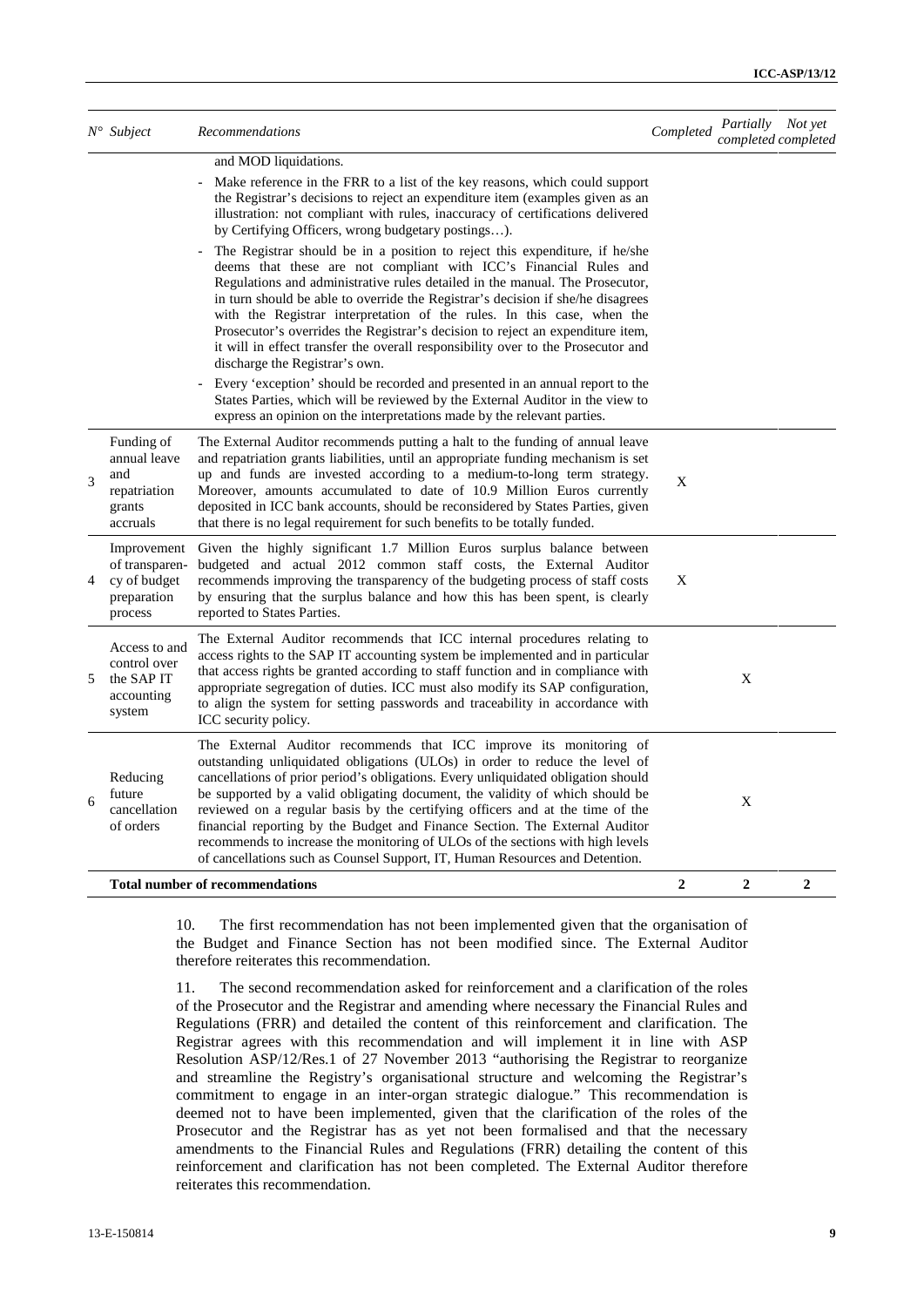12. The fifth recommendation is deemed to have been partially implemented given that access rights have been defined according to staff function and in compliance with appropriate segregation of duties. But the SAP configuration has not as yet been modified.

13. The sixth recommendation is deemed to have been partially implemented, because, although the External Auditor acknowledges that the Court improved the monitoring procedure over unliquidated obligations (ULOs), their validity could be verified more frequently. The External Auditor therefore encourages the Court to continue strengthening the review of unpaid obligations by certifying officers particularly through their performance appraisals.

# **Main Findings and recommendations**

### **Provision for doubtful debt and monies received from accused**

14. The judgment, detention and reparation functions of the ICC court system generate financial obligations between the Court and the accused, which may as well be in the advantage of the former (seizure of assets) as of the latter (legal assistance fees, fees related to families). Handling those revenues and liabilities or advances for the Organization requires detailed, consistent procedures.

**10** 1. The ratio measurement is noted by the second by the second of the second of the second of the second of the second of the second of the second of the second of the second of the second of the second of the second 15. The Court initiated in May 2008 the tracking and seizure of the assets of an accused person believed to have substantial means. In October 2009, the Trial Chamber III ordered the Registrar to advance monies to the accused to cover for the legal assistance fees, considering that the seizure of the funds was not completed yet and that the accused did not match the indigence conditions to have his fees paid by the Organization. Doing so, the Trial Chamber also had a legally enforceable document signed in order to be repaid out of the funds of the accused. The advanced monies by the Court amounted to  $\epsilon$ ,046,000 on December  $31<sup>st</sup>$  2013.

16. Nonetheless, given the uncertainty and length of the seizure procedure, the Court anticipated the non-reimbursement of the fees through annual provisions between 2010 and 2013. In June 2014, the Court eventually received a payment of  $\epsilon$ , 068,000 made out of the accused seized assets.

17. Yet, in the absence of a formal procedure for such a situation, the ICC had not decided at the moment of the audit how to allocate the funds, particularly in terms of whether to reimburse the legal assistance fees or use them for another purpose (reparations, etc.). This has accounting and budgeting implications in 2014.

### **Recommendation n°1**

In order to clarify the decision-making process over the treatment of monies received as part of seized assets, the External Auditor recommends that the Court sets a formal guideline, which details the process for handling the funds received along the different phases of the judicial process, setting out roles and responsibilities within the Court system. This guideline will form the basis for an appropriate accounting and budgeting treatment.

### **Reinforcing the independence of the internal audit office**

18. The Office of Internal Audit (OIA), established by rule 110.1 of the Financial Regulations and Rules, "shall conduct independent audits of the financial transactions and the administrative system underlying such transactions, in conformity with generally accepted common auditing standards and notably evaluating compliance of all transactions with established regulations, rules, policies, procedures and administrative instructions. As a result of its audit, the OIA shall provide comments and recommendations to the Registrar and, in areas falling under the authority of the Prosecutor, by virtue of article 42, paragraph 2, of the Rome Statute, also to the Prosecutor."

19. The OIA is under the administrative authority of the Registrar. Its budget is a sub programme within the major Programme III of the Registry, executed under the ultimate authority and approval of the Registrar. The head of the OIA is a staff member with a fixed term appointment, recruited by the Registrar in accordance with article 44 of the Rome Statute.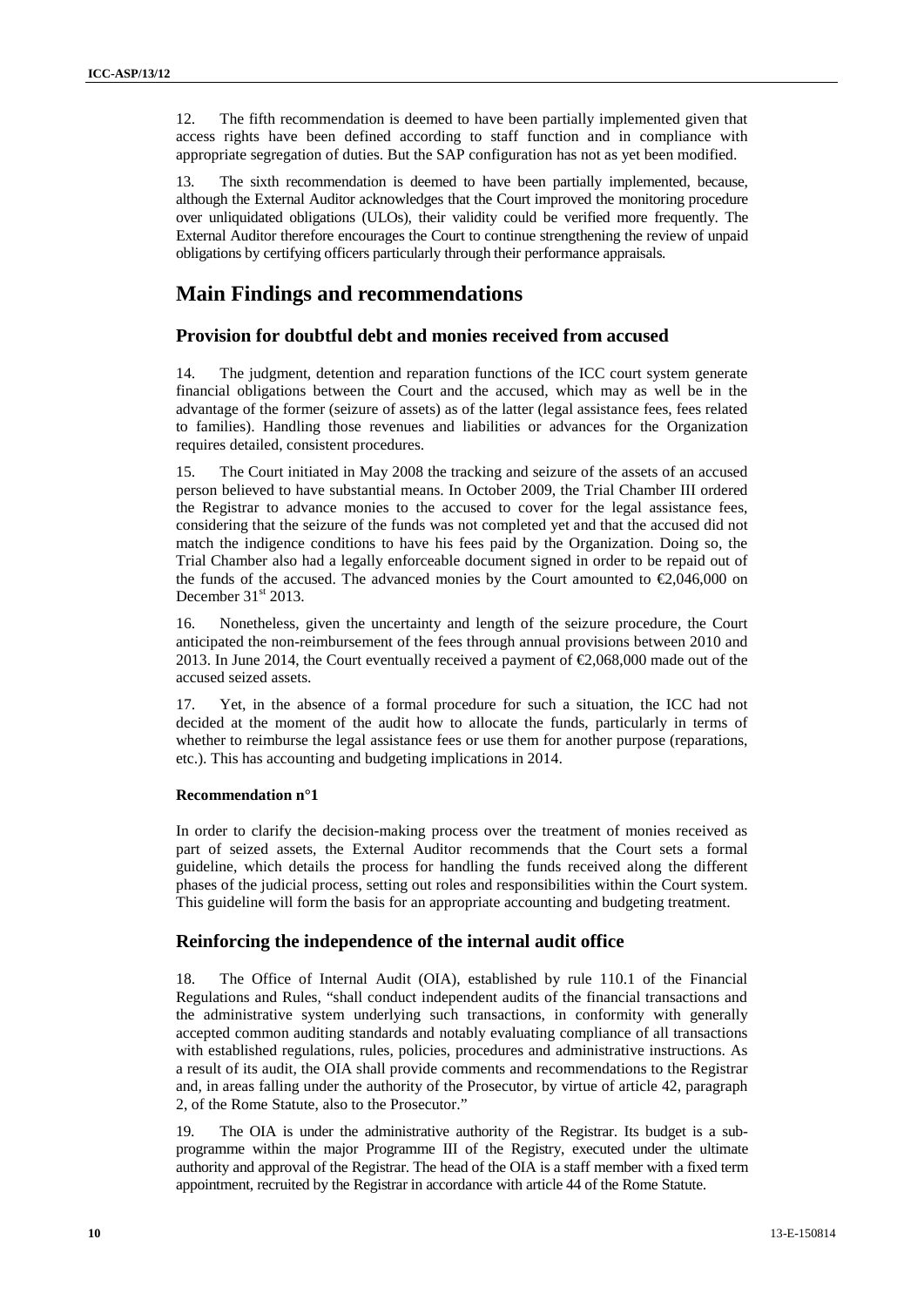20. A draft internal audit charter defining the purpose, authority, and responsibility of the internal audit activity has been developed by the head of OIA in 2008 and reviewed in 2011, but has not been approved so far.

21. According to auditing standards of best professional practice, such as those published by the Institute of Internal Auditors (IIA), the internal audit office activity must be independent: "to achieve the degree of independence necessary to effectively carry out the responsibilities of the internal audit activity, the chief audit executive has direct and unrestricted access to senior management and the board" (i.e. the governing body).

22. Furthermore, IIA standard 1000 states that "the purpose, authority, and responsibility of the internal audit activity must be formally defined in an internal audit charter, consistent with the Definition of Internal Auditing, the Code of Ethics, and the Standards. The Chief Audit Executive must periodically review the internal audit charter and present it to senior management and the board for approval."

23. Rule 110.1 of the Financial Regulations and Rules further details that "the CBF shall receive the reports of the Internal Auditor annually and on an ad-hoc basis where appropriate, through the Chair of the Audit Committee."

24. An Audit Committee has been established by Presidential Directive ICC/PRESD/G/2009/1, to "provide advice on organisational matters to the heads of organs and assist them in fulfilling their oversight responsibilities for the financial reporting process; the system of internal control; the risk management system; the internal and external audit processes; and the Court's process for monitoring compliance with regulations and rules approved by the Assembly of States Parties." It comprises the President, Prosecutor and Registrar, together with four external members appointed by the President in consultation with the Prosecutor and with the advice of the Registrar.

25. Given that the Audit Committee has been established by a Presidential Directive and not by an ASP Resolution it is not a subsidiary body of the ASP and is therefore not accountable to it. Nor can it be considered an independent committee, since it includes, in addition to the heads of organs, four members appointed by the latter. This committee in fact operates as an internal advisory committee and has not met since June 2012, which reflects its current weak status and probable absence of added value.

23. A partial matrix and a control of the particle, and perpendix and perpendix and the particle of the same of the same of the same of the same of the same of the same of the same of the same of the same of the same of t 26. An Audit Committee that complies with best professional practice, should be composed of independent members with no connection to the Court management, at least three of which and no more than six members are appointed by the governing body. Each member must be both independent and financially literate. The committee should meet at least twice a year with a responsibility to provide oversight upon financial reporting and budgetary process, internal control system, risk management system and internal and external audit processes. It should approve the Internal Audit Charter, internal audit plan and decisions regarding the appointment, replacement and removal of the chief audit executive.

27. The internal audit office will be unable to improve the effectiveness of the Court's operations and processes unless its independence is strengthened and the Internal Audit Charter is approved. Furthermore, an Audit Committee operating as an internal advisory committee is unable to assist the governing body (i.e. ASP) in fulfilling its oversight responsibilities.

#### **Recommendation n°2**

The External Auditor recommends terminating the existing Audit Committee and establishing a new committee in line with best professional practice, assisting the Assembly of State Parties (ASP) in fulfilling its oversight responsibilities for the financial reporting process, the system of internal control, and the internal and external audit process. This committee must therefore be established as a subsidiary body of the ASP. It could be set up as a sub-committee of the Committee on Budget and Finance (CBF).

To ensure that the Office of Internal Audit is in line with best professional practice, the External Auditor recommends that OIA be accountable to the heads of organs for administrative matters and to the Audit Committee for the appointment, dismissal and appraisal of the OIA Director. The Committee shall approve the Internal Audit Charter and the Internal Audit Office's annual audit plan and review the effectiveness of the internal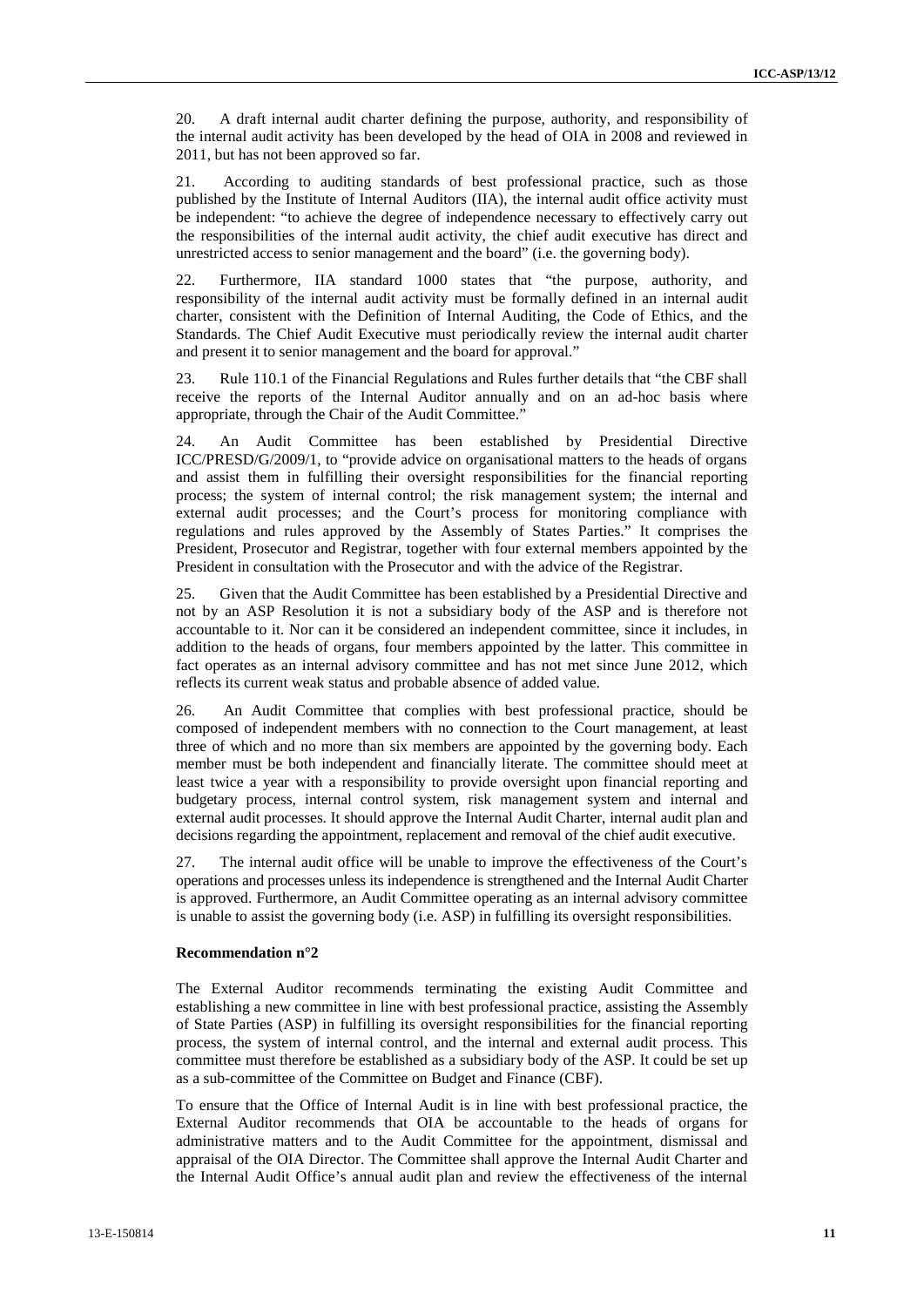audit activities. To reflect this independence in the Court's budget, the Office of Internal Audits' budget should be taken out of Major Programme III (Registry), established as a separate Major Programme and executed under the sole responsibility, authority and accountability of the OIA Director.

### **Reinforcing the Budget Unit's capacity to challenge budget assumptions**

28. The Committee on Budget and Finance asks ICC to reduce budget slack and to improve efficiency through budget prioritization. The best method to achieve these goals is through a high level of analytical review capacity of the Budget Unit, so that it can question all budgetary requests (called narratives) originating from each unit and perform its own counterproposals.

**<sup>12</sup>** 13-E-150814 **ICC-ASP/10/20** 29. The Budget Unit is not currently able to perform counterproposals to challenge these budget requests. The necessary resources to implement actions decided by the judicial organs (temporary staff, cost and number of the journeys, the overheads, the supplies, the costs of the trainings) would have to be the object of two contradictory assessments, the first prepared by the Budget Unit, the second by the service which has prepared the request. To do this, the Budget Unit section has to use management control and cost accounting tools (for example specific analyses of the costs, monthly record of transfers between sections, comparison between expense items) to improve the monitoring of budgetary expenditure all year round, which allows to criticise on solid grounds the budget proposals submitted by other units.

30. Without this analytical review capacity of the Budget Unit, the budgeting process does not allow avoiding:

- (a) The "ratchet effect" for the former expenses (the expenses decided before cannot be questioned); and
- (b) Non- prioritization of objectives or strategic projects, which could be translated by a growth of the budget of a section and the decrease of the resources granted to another one. For example, the conventional budgeting system won't be able to limit the cost effect of the Office of the Prosecutor (OTP) new request for an important increase of resources over a period of four years.

31. The only disadvantage of challenging the budget through counterproposals is that it is a more complicated, resource-intensive and time consuming process, which would require more staff, time and effort.

32. Considering the size of ICC and ratios observed in other comparable organizations, the implementation of this method may require a strengthening of the Budget Unit staff. However, based on the auditor's experience and judgment the advantages of this will largely outweigh the costs.

#### **Recommendation n°3**

The External Auditor recommends strengthening the analytical review capacity of the Budget Unit to implement a more challenging budget preparation method, which includes the preparation of counterproposals to challenge all budget requests originating from each unit.

### **Budgeting for temporary assistance of a long-term and short-term nature**

33. Staff costs are not disclosed in the budget in a way that allows States Parties to approve temporary positions that have been renewed over long periods of time and that are therefore of a more long term nature.

34. Budgeted staff costs are presented under two headings: "staff" and "other staff." "Staff" relates to Professional staff and General Service staff. "Other staff" includes General temporary assistance (GTA), Temporary assistance for meetings, Overtime and Consultants. The GTA budget heading is used to fund the costs of temporary assistance in a flexible manner, as required by the nature of the Court's operations.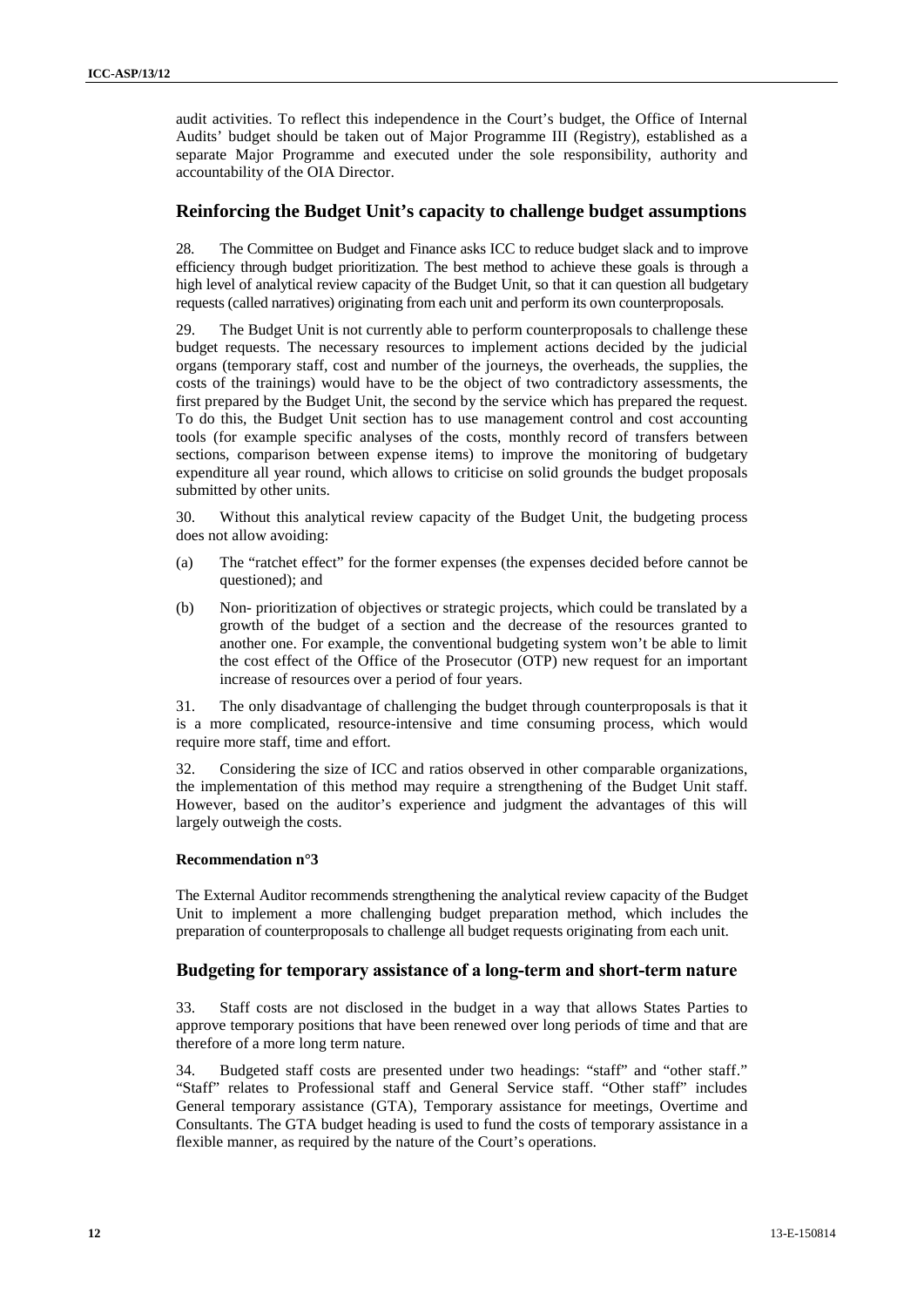35. Personnel included in the budget heading "Professional staff" and "General Service staff" are also included in the Annex V to the Approved Court staffing; they are only established posts with fixed-terms appointments.

36. Personnel included in the budget heading "other staff" can have three types of contracts: fixed-term appointments, short-term appointments or special service agreement (SSA).

37. Personnel with fixed-term appointments or short-term appointments are employees of the Organisation and the staff regulations and rules apply to them.

38. Individual contractors with SSA contracts are not employees of the organisation, but carry out duties similar to that of an employee and are therefore budgeted for as part of GTAs. On the other hand, Consultants with SSA contracts do not perform functions of staff members, given that they are service providers, and are therefore incorrectly included in the "other staff" category in the budget.

39. Personnel funded under the GTA budget heading are described narratively throughout the budget on a programme by programme basis, specifying whether it is a creation or renewed position; however, no summary table is given. This information does not disclose the total period over which the position has been opened which would enable the decision-makers identify which position has become of a long term nature. Therefore positions of a long term nature funded under the GTA budget heading are not disclosed in the budget and monitored in the same way as established posts are.

40. Due to the way the budget is constructed, by disclosing established staff members separately from other staff, the General temporary assistance (GTA) sub-heading under "other staff" includes both staff members with temporary positions of long-term nature and personnel with a short term temporary assistance.

41. The Financial Regulations and Rules specify in rule 103.3 that the programme budget shall contain "relevant tables and figures on budget estimates and posts." Although this information is disclosed for established positions, details relating to recurring positions funded under the GTA budget heading do not appear clearly in the budget.

#### **Recommendation n°4**

13-1 Protonsi included in the higher basining "Protosionis and T and "Goosti was selected to the higher state of the state of the state of the state of the state of the state of the state of the state of the state of the To ensure that the budget is presented in a way that allows States Parties to approve temporary positions that have been renewed over long periods of time and that are therefore of a more long term nature, whilst respecting the flexibility required by the nature of the Court's operations, the External Auditor recommends modifying the way General Temporary Assistance (GTA) is budgeted, by establishing two separate budget headings, one related to temporary positions of a long-term nature (Long-term Assistance - LTAs); the other relating to short-term temporary assistance (STAs).

The LTA budget heading would be estimated by listing the required positions detailed in the narrative of the approved budgets. The STA budget, of a highly flexible nature, would be estimated on a lump-sum basis, calculated as a percentage of staff costs, and compared to previous actual expenditure on an annual basis.

Furthermore, the External Auditor recommends that the Court summarise in a table all long-term assistance (LTA) positions currently described narratively throughout the approved budget as it is done for the staff under established post. Thereby States Parties could approve a core "establishment" of staff members, made up of established posts and long-term assistance positions.

Finally, given that Consultants are deemed not to carry out activities similar to that of a staff member, the External Auditor recommends removing the Consultants budget heading from the "other staff" category and include it within the "non-staff" category.

## **Establishing rules for staff and individual contractors under contracts of a short-term nature**

42. ICC does not currently have a separate set of rules for the recruitment of staff and individual contractors under contracts of a short-term nature. It is noted, as conveyed to the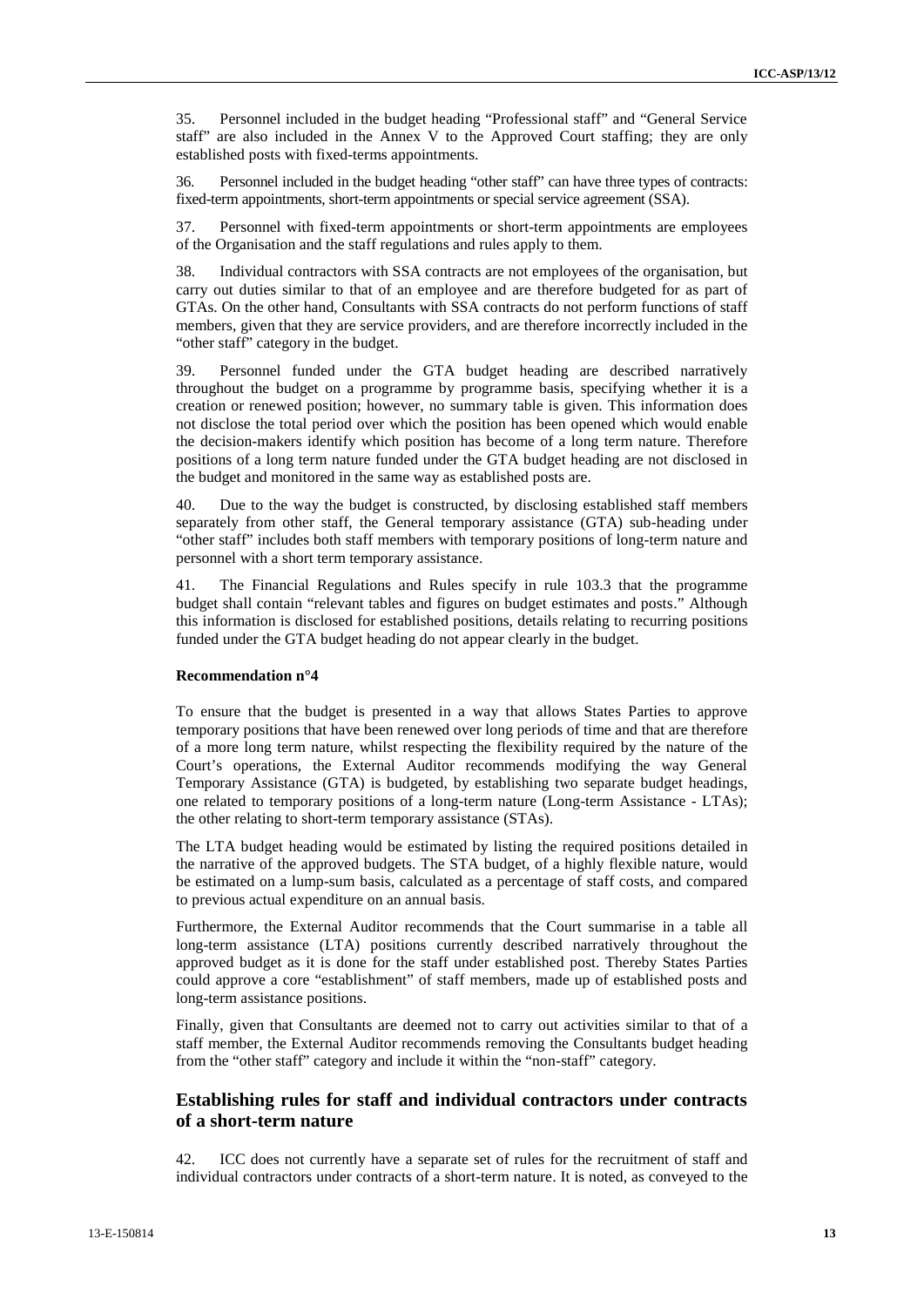**147-4800:**<br> **147-4800:**<br> **147-4800:**<br> **147-4800: 147-1800: 148-1800: 148-1800: 148-1800: 148-1800: 149-1800: 148-1800: 148-1800: 148-1800: 148-1800: 148-1800: 148-1800: 148-1800: 148-1800: 1** Committee on Budget and Finance at its 22nd session that proposals are currently being prepared by the Human Resources Section on temporary appointments and the engagement of individual contractors to carry out tasks of a temporary nature. If supported, Administrative Instructions are scheduled to be prepared in the course of 2014.

43. Staff Rules detail in its Scope and Purpose that short-term appointments shall be governed by separate rules drawn up by the Registrar. With similar intent, it is best practice that a set of rules is established for individual contractors under Special services agreement (SSA).

44. Rules for appointments and contracts of a short-term nature are necessary, in particular to address instances of favouritism or even nepotism in the recruitment process.

#### **Recommendation n°5**

The External auditor recommends establishing a policy with a set of rules for all the shortterm contracts. These should cover short-term appointments and individuals with Special services agreements (SSA) who carry out duties similar to a staff member.

These rules should allow for minimal agreement by the Human Resources Section, in order to minimize the potential risk of nepotism and avoid any favouritism in the recruitment process.

### **Reinforcing the controls over assets tracking**

45. An inventory list produced by the logistics and transport unit (LTU) includes 330 items of equipment that could not be located during the last physical inventory and 98% of these were not found for considerable time.

46. These items, with a purchase price of €380,000, mainly relate to IT and communication equipment of which some are attractive in nature, such as laptops, personal digital assistants, mobile and satellite telephones.

47. These items of equipment have not been removed from the inventory report and therefore remain in note 7 Expendable Items in the Financial Statements, because the write off has not yet been proposed by the Certifying Officers and authorised by the Registrar.

48. Firstly, an effective asset tracking process ensures that every physical asset movement (receipts, transfers between organisational units, disposals) are recorded in order to define the physical location where an asset can be found.

49. Secondly, a complete chain-of-custody reporting system for all assets is fully respected when each item of equipment is individually assigned to an end user who becomes responsible for its safeguard. This information is recorded in a common database and shared among the concerned units.

50. Finally, when an item cannot be located during the annual physical inventory, the shortage shall be investigated and afterwards the materials shall eventually be written off.

51. The respect of the above internal control should help minimize the risk of fraud or misappropriation of assets and give a fair view of the financial statements.

52. The shortage of 330 items of equipment, which has been accumulated over the years and still remain in the inventory report as at 31 December 2013 demonstrates that the procedures are not sufficiently effective.

53. Since 1 January 2014, and the adoption of the International Public Sector Accounting Standard (IPSAS), the Court has implemented specific procedures to ensure adequate control over its property; these procedures are handled by SAP (its Enterprise Resource Planning software) that provides a common database for the organisational units.

### **Recommendation n°6**

The External Auditor recommends that the Court ensure that all items of equipment, including those attractive in nature, are safeguarded and correctly reported in the financial statements by reinforcing the controls over assets tracking and compliance with the administrative instruction defining the framework of the property and assets management.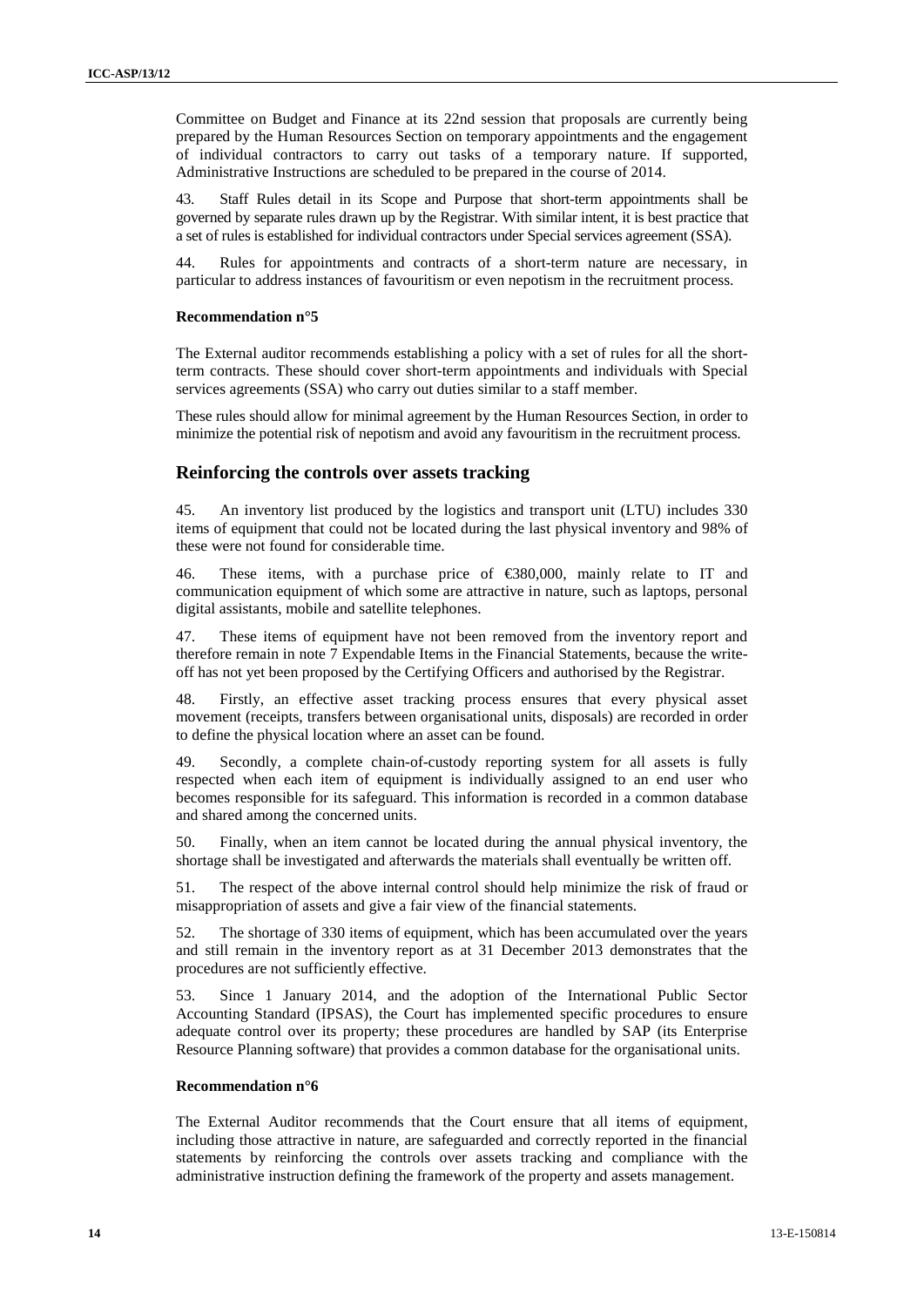In the case where items are missing, a reasonable time limit should be set after which point if not located, they should be written-off.

# **Acknowledgements**

13-150 case where internsit provides a maximal state into the second to see their which your<br>
13-4-E-1508-C-ASP/10/2003-14-150 case internsity and the internsity of the second to the second to the second control of<br>
35. T 54. The External Auditor wishes to thank the International Criminal Court staff, namely the members of the Office of the Registrar, for the cooperation and general support provided to the audit teams during the audit.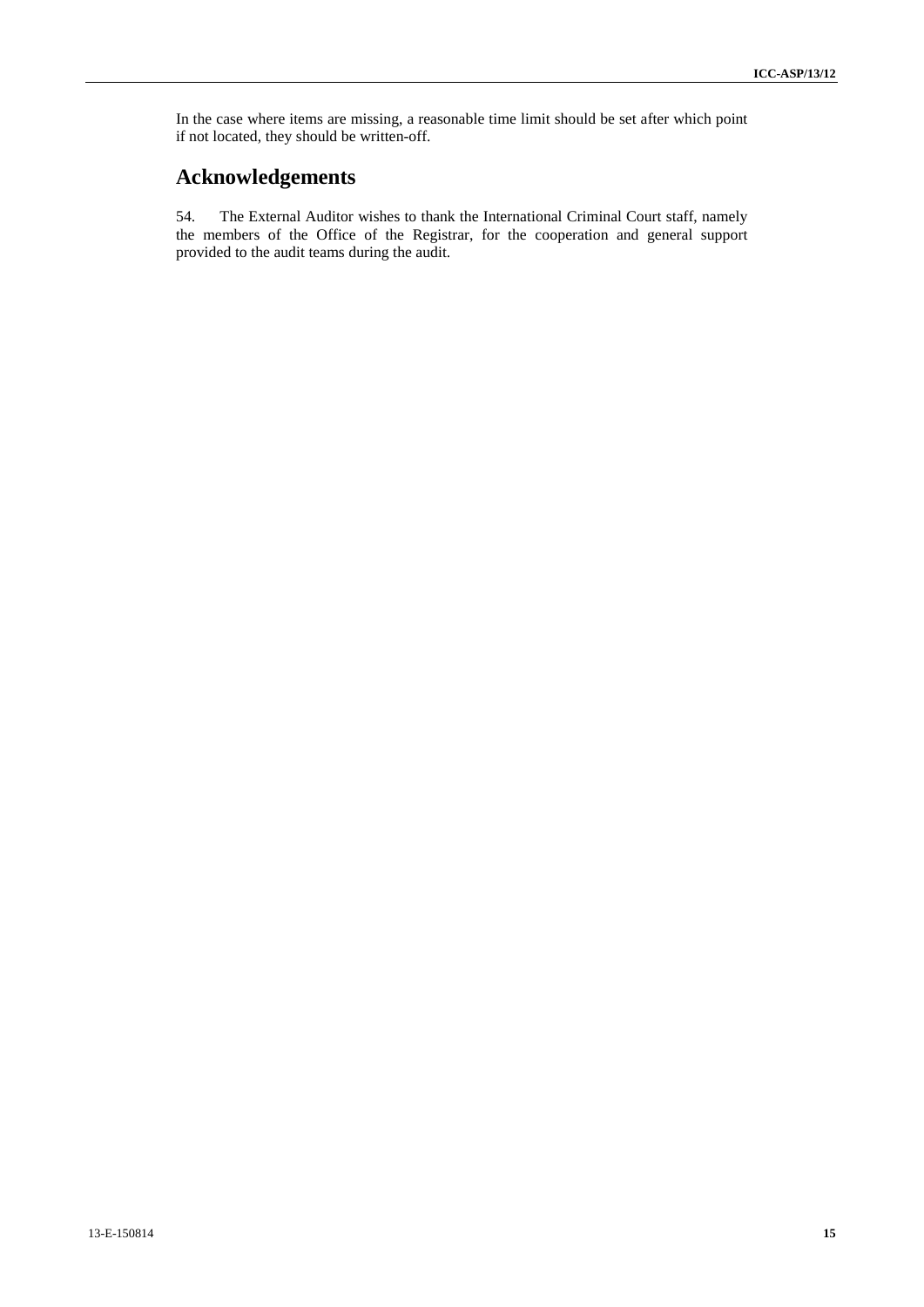## **Annex**

# **Follow-up of previous recommendations raised by the United Kingdom National Audit Office**

|    | <b>ICC-ASP/13/12</b>                                     |                                                                                                                                                                                                                                                                                                                                                                                                                                                                                                                                                                                                                                                                                                                                                                                                                                                                                                                                                                                          |           |                                             |                   |
|----|----------------------------------------------------------|------------------------------------------------------------------------------------------------------------------------------------------------------------------------------------------------------------------------------------------------------------------------------------------------------------------------------------------------------------------------------------------------------------------------------------------------------------------------------------------------------------------------------------------------------------------------------------------------------------------------------------------------------------------------------------------------------------------------------------------------------------------------------------------------------------------------------------------------------------------------------------------------------------------------------------------------------------------------------------------|-----------|---------------------------------------------|-------------------|
|    | <b>Annex</b>                                             |                                                                                                                                                                                                                                                                                                                                                                                                                                                                                                                                                                                                                                                                                                                                                                                                                                                                                                                                                                                          |           |                                             |                   |
|    |                                                          | Follow-up of previous recommendations raised by the United<br><b>Kingdom National Audit Office</b>                                                                                                                                                                                                                                                                                                                                                                                                                                                                                                                                                                                                                                                                                                                                                                                                                                                                                       |           |                                             |                   |
|    |                                                          | After careful review over the implementation status of recommendations raised by<br>the United Kingdom National Audit Office, it was noted that out of a total of four<br>outstanding recommendations, one has been partially implemented and three are deemed no<br>longer applicable. This has been detailed in the following table:                                                                                                                                                                                                                                                                                                                                                                                                                                                                                                                                                                                                                                                   |           |                                             |                   |
|    | $N^{\circ}$ Subject                                      | Recommendations                                                                                                                                                                                                                                                                                                                                                                                                                                                                                                                                                                                                                                                                                                                                                                                                                                                                                                                                                                          | Completed | Partially<br>completed completed applicable | Not yet No longer |
| 4  | Permanent<br>premises -<br>budget and risk<br>management | We recommend obtaining specialist funding input, to inform the<br>asset management strategy.                                                                                                                                                                                                                                                                                                                                                                                                                                                                                                                                                                                                                                                                                                                                                                                                                                                                                             |           | X                                           |                   |
|    | 10 Internal audit<br>charter                             | We recommend that the Internal Audit Charter should be<br>periodically reviewed by the Head of Internal Audit and updated<br>where necessary. The review should be presented to senior<br>management and the Audit Committee as soon as practicable.                                                                                                                                                                                                                                                                                                                                                                                                                                                                                                                                                                                                                                                                                                                                     |           |                                             | X                 |
| 11 | Audit planning<br>and reporting                          | We recommend that: a) the internal audit planning and reporting<br>periods are aligned to the financial year, this may necessitate the<br>production of an interim report covering only six months before<br>starting an annual cycle; b) the Internal Audit annual report<br>should be prepared shortly after the conclusion of the annual<br>cycle and provide an overview of its key findings; c) OIA<br>should report the outputs delivered compared to those set out in<br>the agreed plan including resource utilisation; and d) internal<br>audit should provide an objective evaluation of, and opinion on,<br>the overall adequacy and effectiveness of the organisation's<br>framework of governance, risk management and control.                                                                                                                                                                                                                                             |           |                                             | X                 |
|    | $12$ Internal audit<br>findings                          | We recommend that OIA consider adopting consistent<br>definitions for high, medium and low risk linked to the Court's<br>risk management framework.                                                                                                                                                                                                                                                                                                                                                                                                                                                                                                                                                                                                                                                                                                                                                                                                                                      |           |                                             | X                 |
|    |                                                          | <b>Total number of recommendations</b>                                                                                                                                                                                                                                                                                                                                                                                                                                                                                                                                                                                                                                                                                                                                                                                                                                                                                                                                                   |           |                                             | $\mathbf{3}$      |
|    |                                                          | Implementation of recommendation n°4 requesting ICC to obtain specialist funding<br>2.<br>input, to inform the asset management strategy of the permanent premises project is on-<br>going. The working group has been established and terms of reference and timescale<br>agreed. Several working group meetings have taken place. The aim is to present an agreed<br>proposal via the Oversight Committee and the Committee on Budget and Finance (CBF) to<br>the Assembly of States Parties in December 2014.<br>Recommendations $n^{\circ}$ 10, 11 and 12 relate to internal audit activities. These<br>3.<br>recommendations are deemed no longer applicable, given that the Internal Audit function<br>does not currently comply with International Internal Audit Standards and this matter is<br>being addressed as part of the External Audit review relating to the governance of the<br>internal audit function and its activities (2013 Financial Year recommendation n° 2). |           |                                             |                   |
|    |                                                          |                                                                                                                                                                                                                                                                                                                                                                                                                                                                                                                                                                                                                                                                                                                                                                                                                                                                                                                                                                                          |           |                                             |                   |
| 16 |                                                          |                                                                                                                                                                                                                                                                                                                                                                                                                                                                                                                                                                                                                                                                                                                                                                                                                                                                                                                                                                                          |           |                                             | 13-E-150814       |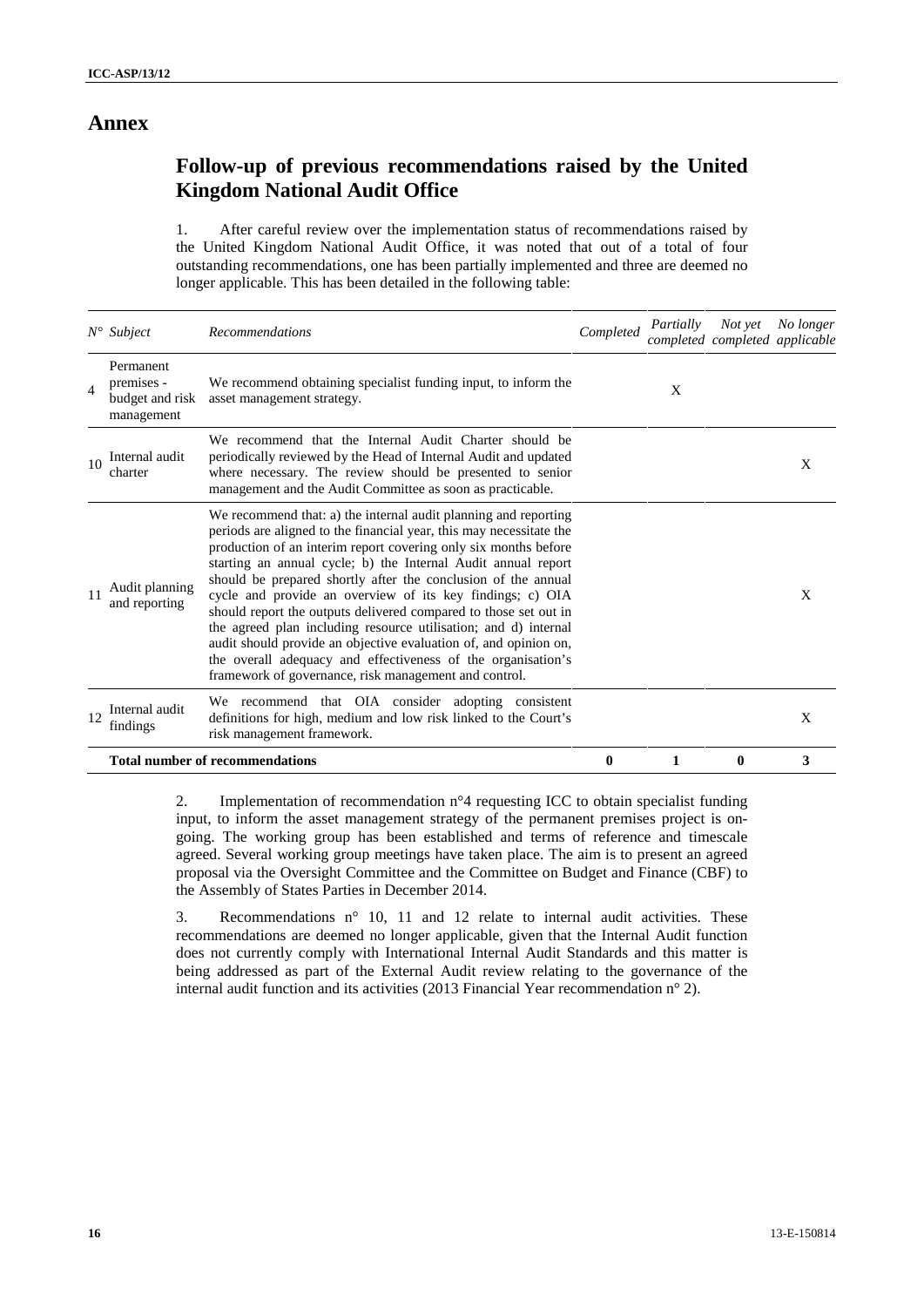# **Report on the financial reporting and management of the permanent premises project (2013 financial year)**

## *Table of contents*

|                   |                                                                                                                                                                                                                                                                                                                                                                                                                                                                                                                                                                                                                                                                                                                                                                                                                                                                                                                                                                                                                                                                                                                                                                                                                                                                                                                                                                                                                                                                                                                                                                                                                                          | <b>ICC-ASP/13/12</b> |
|-------------------|------------------------------------------------------------------------------------------------------------------------------------------------------------------------------------------------------------------------------------------------------------------------------------------------------------------------------------------------------------------------------------------------------------------------------------------------------------------------------------------------------------------------------------------------------------------------------------------------------------------------------------------------------------------------------------------------------------------------------------------------------------------------------------------------------------------------------------------------------------------------------------------------------------------------------------------------------------------------------------------------------------------------------------------------------------------------------------------------------------------------------------------------------------------------------------------------------------------------------------------------------------------------------------------------------------------------------------------------------------------------------------------------------------------------------------------------------------------------------------------------------------------------------------------------------------------------------------------------------------------------------------------|----------------------|
|                   | Report on the financial reporting and management of the permanent<br>premises project (2013 financial year)                                                                                                                                                                                                                                                                                                                                                                                                                                                                                                                                                                                                                                                                                                                                                                                                                                                                                                                                                                                                                                                                                                                                                                                                                                                                                                                                                                                                                                                                                                                              |                      |
| Table of contents |                                                                                                                                                                                                                                                                                                                                                                                                                                                                                                                                                                                                                                                                                                                                                                                                                                                                                                                                                                                                                                                                                                                                                                                                                                                                                                                                                                                                                                                                                                                                                                                                                                          |                      |
|                   | Pages                                                                                                                                                                                                                                                                                                                                                                                                                                                                                                                                                                                                                                                                                                                                                                                                                                                                                                                                                                                                                                                                                                                                                                                                                                                                                                                                                                                                                                                                                                                                                                                                                                    |                      |
|                   |                                                                                                                                                                                                                                                                                                                                                                                                                                                                                                                                                                                                                                                                                                                                                                                                                                                                                                                                                                                                                                                                                                                                                                                                                                                                                                                                                                                                                                                                                                                                                                                                                                          |                      |
|                   |                                                                                                                                                                                                                                                                                                                                                                                                                                                                                                                                                                                                                                                                                                                                                                                                                                                                                                                                                                                                                                                                                                                                                                                                                                                                                                                                                                                                                                                                                                                                                                                                                                          |                      |
|                   |                                                                                                                                                                                                                                                                                                                                                                                                                                                                                                                                                                                                                                                                                                                                                                                                                                                                                                                                                                                                                                                                                                                                                                                                                                                                                                                                                                                                                                                                                                                                                                                                                                          |                      |
|                   |                                                                                                                                                                                                                                                                                                                                                                                                                                                                                                                                                                                                                                                                                                                                                                                                                                                                                                                                                                                                                                                                                                                                                                                                                                                                                                                                                                                                                                                                                                                                                                                                                                          |                      |
|                   | 1.                                                                                                                                                                                                                                                                                                                                                                                                                                                                                                                                                                                                                                                                                                                                                                                                                                                                                                                                                                                                                                                                                                                                                                                                                                                                                                                                                                                                                                                                                                                                                                                                                                       |                      |
|                   | 2.                                                                                                                                                                                                                                                                                                                                                                                                                                                                                                                                                                                                                                                                                                                                                                                                                                                                                                                                                                                                                                                                                                                                                                                                                                                                                                                                                                                                                                                                                                                                                                                                                                       |                      |
|                   | 3.                                                                                                                                                                                                                                                                                                                                                                                                                                                                                                                                                                                                                                                                                                                                                                                                                                                                                                                                                                                                                                                                                                                                                                                                                                                                                                                                                                                                                                                                                                                                                                                                                                       |                      |
|                   | Observations and recommendations on the management of the project  24                                                                                                                                                                                                                                                                                                                                                                                                                                                                                                                                                                                                                                                                                                                                                                                                                                                                                                                                                                                                                                                                                                                                                                                                                                                                                                                                                                                                                                                                                                                                                                    |                      |
|                   | 1.                                                                                                                                                                                                                                                                                                                                                                                                                                                                                                                                                                                                                                                                                                                                                                                                                                                                                                                                                                                                                                                                                                                                                                                                                                                                                                                                                                                                                                                                                                                                                                                                                                       |                      |
|                   | 2.                                                                                                                                                                                                                                                                                                                                                                                                                                                                                                                                                                                                                                                                                                                                                                                                                                                                                                                                                                                                                                                                                                                                                                                                                                                                                                                                                                                                                                                                                                                                                                                                                                       |                      |
|                   | 3.                                                                                                                                                                                                                                                                                                                                                                                                                                                                                                                                                                                                                                                                                                                                                                                                                                                                                                                                                                                                                                                                                                                                                                                                                                                                                                                                                                                                                                                                                                                                                                                                                                       |                      |
|                   | 4.                                                                                                                                                                                                                                                                                                                                                                                                                                                                                                                                                                                                                                                                                                                                                                                                                                                                                                                                                                                                                                                                                                                                                                                                                                                                                                                                                                                                                                                                                                                                                                                                                                       |                      |
|                   |                                                                                                                                                                                                                                                                                                                                                                                                                                                                                                                                                                                                                                                                                                                                                                                                                                                                                                                                                                                                                                                                                                                                                                                                                                                                                                                                                                                                                                                                                                                                                                                                                                          |                      |
|                   |                                                                                                                                                                                                                                                                                                                                                                                                                                                                                                                                                                                                                                                                                                                                                                                                                                                                                                                                                                                                                                                                                                                                                                                                                                                                                                                                                                                                                                                                                                                                                                                                                                          |                      |
|                   | Purpose and scope of the audit                                                                                                                                                                                                                                                                                                                                                                                                                                                                                                                                                                                                                                                                                                                                                                                                                                                                                                                                                                                                                                                                                                                                                                                                                                                                                                                                                                                                                                                                                                                                                                                                           |                      |
|                   | A team of three auditors conducted the yearly review of the financial reporting and<br>management of the Permanent Premises Project of the International Criminal Court (ICC)<br>for the 2013 financial year. The purpose of the audit was to check the appropriateness,<br>validity and completeness of the financial reporting pertaining to the permanent premises<br>project, and to audit the management of the project. The management audit verified in<br>particular the legal framework, financing arrangements, governance, implementation of the<br>project, types of risks and scope for disputes, and compliance with State Party decisions.<br>The audit team includes a building project management expert, whose work has been<br>2.<br>carried out in compliance with Standard ISA 620 (Using the work of an Auditor's Expert).<br>The audit was conducted in accordance with the International Standards of Supreme<br>3.<br>Audit Institutions (ISSAI <sup>1</sup> ), including ISSAI 3000 on performance audits and ISSAI 4000<br>on compliance audits, Regulation 12 of the Financial Regulations and Rules of the<br>International Criminal Court and with the letter of engagement of 14 January 2014.<br>All observations and recommendations were discussed with the appropriate Court<br>4.<br>personnel or oversight bodies. The audit closure meeting was held on 9 May 2014 with the<br>project officials. A draft of the report was the subject of formal discussions with the auditors<br>by those concerned. The final version of this report fully reflects the latter's comments.<br><b>Background</b> |                      |
|                   | The Assembly of States Parties (ASP) decided in 2005 to provide the International<br>5.<br>Criminal Court with permanent premises. In 2007, the ASP approved the site proposed by<br>the Dutch authorities. It approved the construction within a budget of maximum<br>€190 million and scheduled the Court to move into its new premises in 2014. In 2009, it<br>postponed the completion of the construction to 2015 and the move to the new premises to<br>2016. In 2013, the cost of construction was estimated at $\in$ 84.4 million. In addition to the<br>construction budget, the transition budget (furniture and other non-integrated user<br>equipment; support and oversight) in the amount of $\bigoplus$ 1.3 million brings the total cost of<br>the unified project to $\in$ 195.7 million.                                                                                                                                                                                                                                                                                                                                                                                                                                                                                                                                                                                                                                                                                                                                                                                                                               |                      |
|                   | <sup>1</sup> International Standards of Supreme Audit Institutions (ISSAI).                                                                                                                                                                                                                                                                                                                                                                                                                                                                                                                                                                                                                                                                                                                                                                                                                                                                                                                                                                                                                                                                                                                                                                                                                                                                                                                                                                                                                                                                                                                                                              |                      |
| 13-E-150814       |                                                                                                                                                                                                                                                                                                                                                                                                                                                                                                                                                                                                                                                                                                                                                                                                                                                                                                                                                                                                                                                                                                                                                                                                                                                                                                                                                                                                                                                                                                                                                                                                                                          | 17                   |

# **Purpose and scope of the audit**

# **Background**

<sup>&</sup>lt;sup>1</sup> International Standards of Supreme Audit Institutions (ISSAI).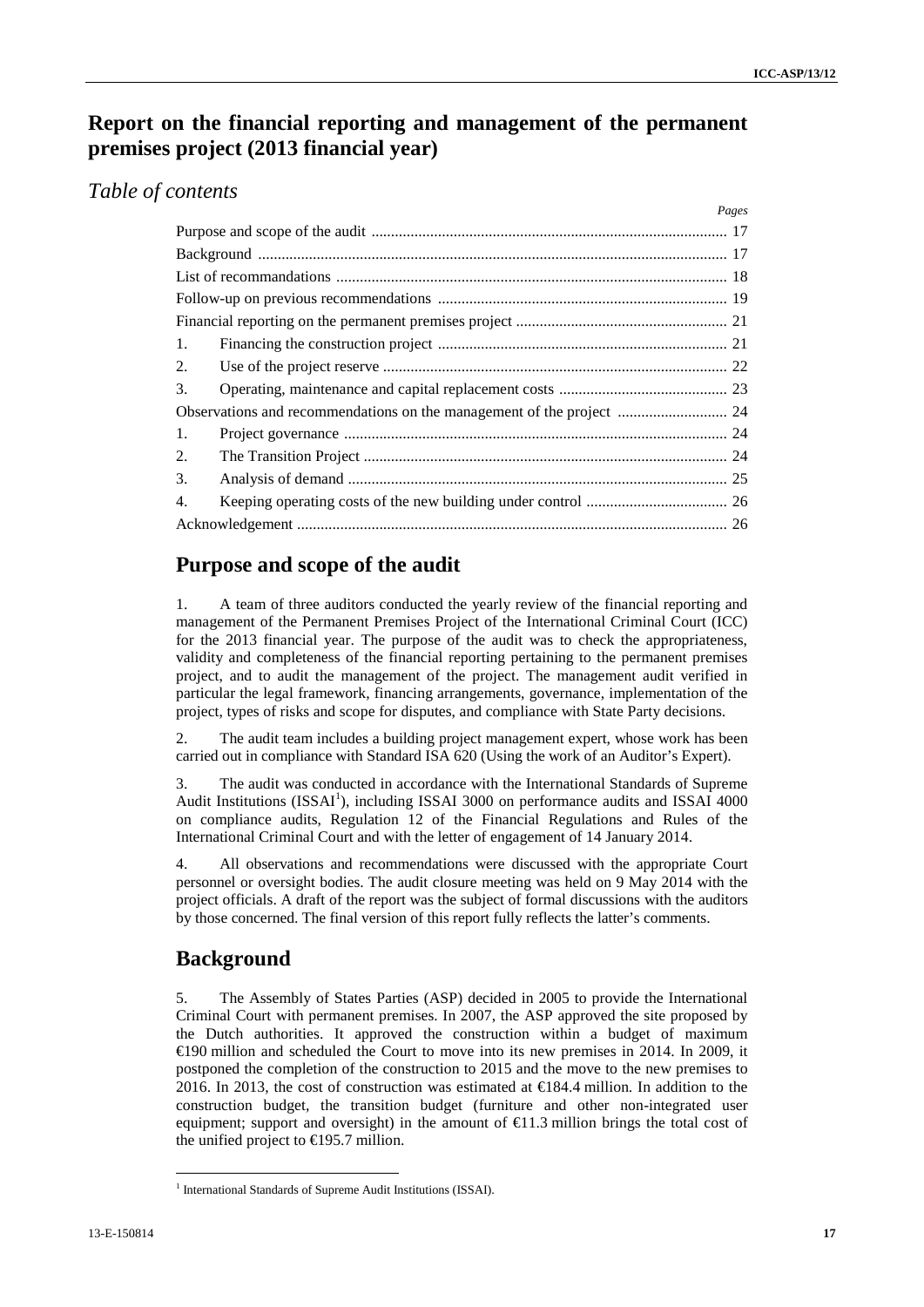6. The future permanent seat of the ICC, the first stone of which was laid on 16 April 2013, is being built in the north of The Hague, near Scheveningen, 2 km from the sea along a dune area, on land provided by the Dutch State which the latter will continue to own. This land previously housed military barracks, the demolition of which, financed by the Netherlands, has now been completed.

7. The project, designed by Danish architects Schmidt Hammer Lassen (selected by competition) consists of six connected buildings occupying a total floor surface area of 52, 450 m 2 , comprising three courtrooms with the possibility of a fourth and 1,200 workstations, with the possibility of an increase to 1,500. The project does not provide for a detention centre, and the ICC will continue to use the local prison situated 1km from the future headquarters.

**<sup>18</sup>** 13-E-150814 **ICC-ASP/10/20** 8. Following a tender in late 2011, the construction was awarded to the Dutch consortium Courtys, which signed a contract with the ICC on 1 October 2012. The building permit application was submitted to the city of the Hague a few weeks later than planned. The architect's plans were slightly modified to take local residents' comments into account. The revised permit application resulted in an extension of the time-limit for objections. Delivery of the Court's buildings is now scheduled for the summer of 2015, and the Court is due to take up occupancy of its new premises before the end of 2015.

9. The Dutch State financed the architectural design competition. The building project is financed by the States Parties, which may choose one of two methods of payment, and must notify their choices by 31 December 2014:

- (a) Either the payment of a lump-sum contribution (one-time payment) in one or several yearly payments by 15 June 2015; and
- (b) Or to contribute, in the same proportion as their contribution to the Court's regular budget, to the repayment of the loan granted to the ICC by the Dutch State to enable the work to begin.

10. The institutional framework established to monitor the project seeks to reconcile two requirements:

- (a) efficiency, by designating a small project management team, responsible for day-to-day supervision of the project, which liaises with the architect and the general contractor; and
- (b) sufficient involvement of all stakeholders: States Parties, the Court's organs and sections, the Host State and the City of The Hague.

11. To this end, the ASP designated a Project Director (PDO), who regularly reports to an Oversight Committee created by the  $ASP<sup>2</sup>$ . The Court, the host State and other States Parties have the right to be present during the open sessions of the Oversight Committee. The Oversight Committee reports to the Assembly of States Parties every year and also provide progress reports to the Committee on Budget and Finance prior to its meetings.

12. Currently, the construction project management is the responsibility of the PDO, with the help of a company specialised in project management support (Brink Group). The ICC has also delegated to the Project Director the management of the Transition Project. The contracting and building work have been awarded to general contractor Courtys, which has secured the services of the architect who designed the winning project.

## **List of recommandations**

#### **Recommendation No. 1**

The External Auditor recommends that the Court and Oversight Committee fix the reference date for the liquidation of States Parties' contributions as the day the Court takes possession of the premises, even if it is earlier than the date of final discharge of the construction projectthe rental agreement of the Court concerning its present temporary housing, so that the liquidation of contributions can be based on the scale applicable for 2011, 2012 and 2013.

 $2$  This Committee was set up as a subsidiary body in 2005 and comprises ten States Parties' representatives.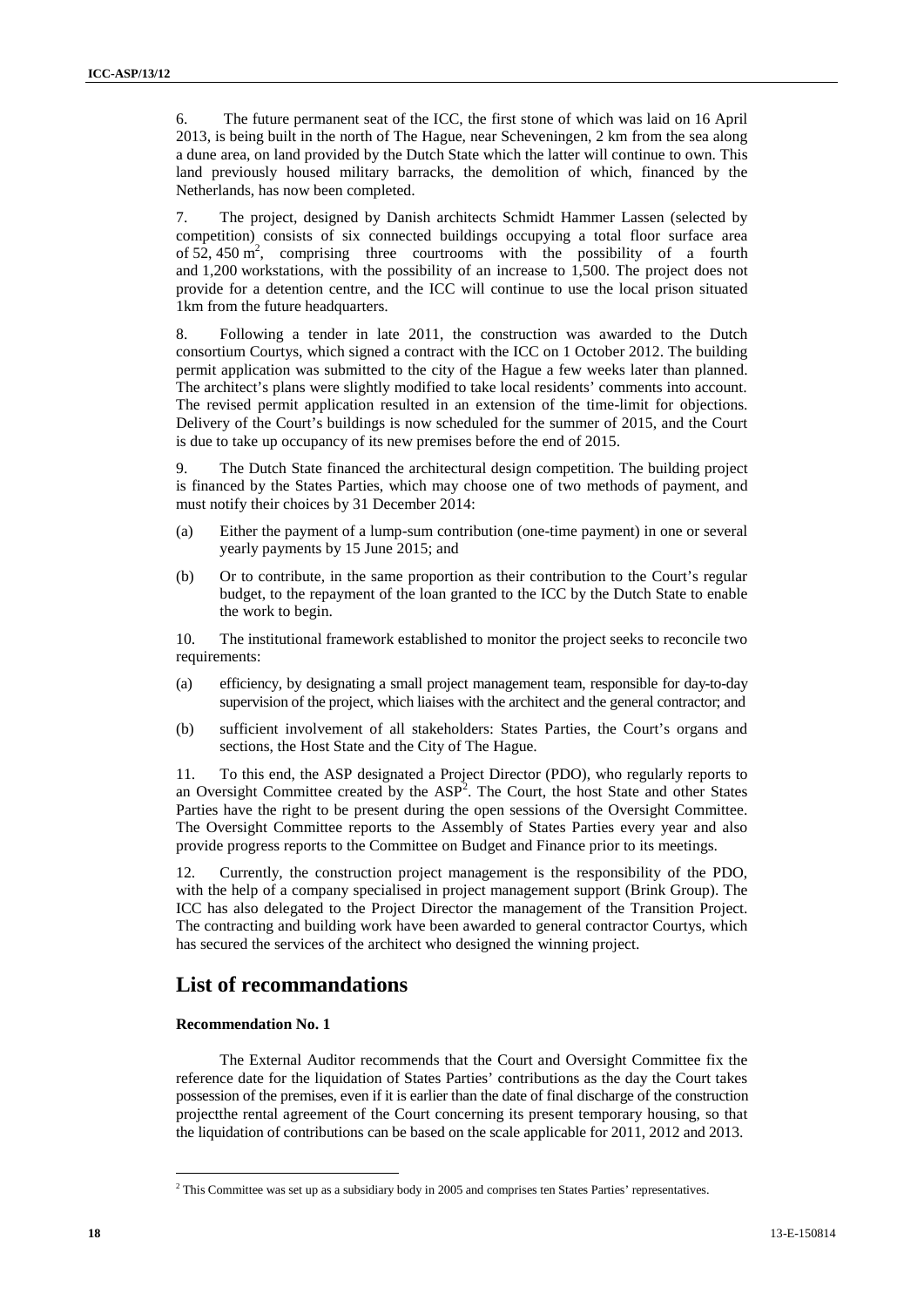#### **Recommendation No. 2**

**ECO-METERSAL TERM**<br> **ECO-METERSAL TERM**<br> **ECO-METERSAL TERM**<br> **ECO-METERSAL TERM**<br> **ECO-METERSAL TERM**<br> **ECO-METERSAL TERM**<br> **ECO-METERSAL TERM**<br> **ECO-METERSAL TERM**<br> **ECO-METERSAL TERM**<br> **ECO-METERSAL TERM**<br> **ECO-METERS** The external auditor recommends (i) without calling into question the responsibility delegated to the Project Director in the commitment of funds, that the latter should be required to specify in greater detail the information on budget utilization provided by him retrospectively to the Oversight Committee, effectively limiting the use of the project reserve to finance minor technical adjustments; (ii) if necessary, envisaging the creation, in an appropriate amount, of an additional special reserve to finance any substantial modifications of the construction programme, the adoption and financing of which will first have to be formally submitted to the Oversight Committee for approval (see recommendation No. 6).

#### **Recommendation No. 3**

The external auditor recommends that, between now and the end of 2014, the Court and Oversight Committee examine the possibility of fully or partially sub-contracting the management of the buildings,which will become its property, , provide in the 2015 budget for the expenditure in respect of the sub-contractor chosen, and prepare to implement that choice with effect from September 2015.

#### **Recommendation No. 4**

In order to minimize risks in the management of the project, the external auditor recommends that the distribution of responsibilities as between the Oversight Committee and the Project Director be strictly observed, namely: (i) the Project Director's reports to the Oversight Committee should contain more detailed and precise information on strategic and financial matters (including risks), enabling it to fully exercise its responsibilities in terms of restrospective oversight; (ii) the Project Director's discretion in technical managerial matters should be respected.

#### **Recommendation No. 5**

The external auditor recommends that the Court prepare and implement an action plan with a view to encouraging each section of the Registry, and in particular the Human Resources Section, to participate proactively at all levels of responsibility in ensuring that the transition project is carried out successfully.

#### **Recommendation No. 6**

The External Auditor recommends: (i) that the initial mandate, providing for a transfer of ownership in the second half of 2015, be maintained in terms of costs, timeframe and overall programme; (ii) that the Court, if necessary, establish an additional mandate for extension of the original programme, having first defined it in terms of cost (budget, financing), legal arrangements (obtaining a new building permit; addition of a rider to the construction contract) and content (functional and technical specifications).

#### **Recommendation No. 7**

The External Auditor recommends that the Court identify and quantify the risks relating to recurring operating costs, and in particular the known risks associated with the mirror ponds, the green façade over the "architectural steel grid" and a possible future requirement for compliance with HEQ (High Environmental Quality) standards.

## **Follow-up on previous recommendations**

13. After a review over the implementation status of prior year recommendations, it was noted that out of a total of five recommendations, one, has been implemented and four are partially implemented.This has been detailed in the following table: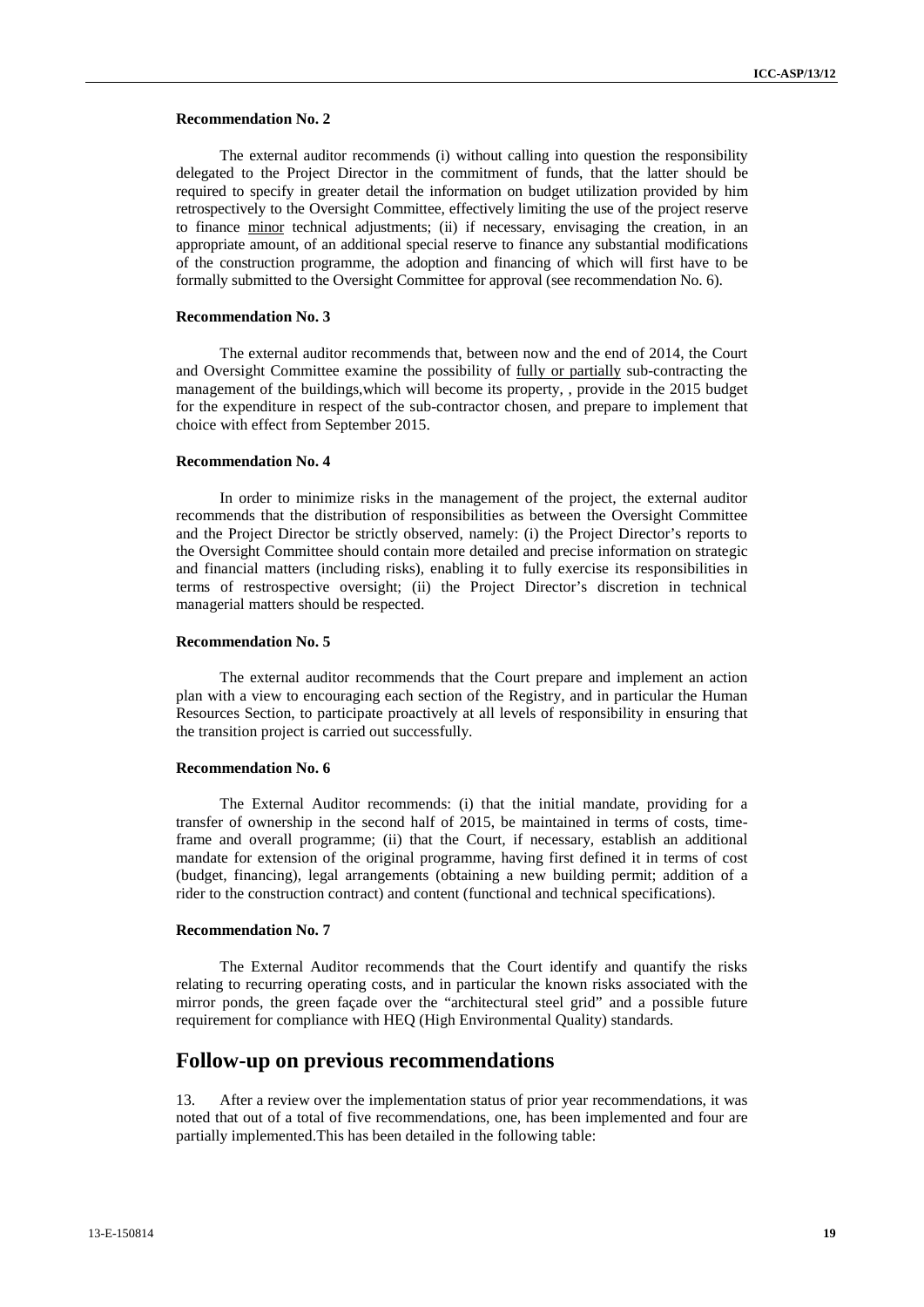|           | <b>ICC-ASP/13/12</b>                                                                                                                                                                                                                                                                                                                                                                                                                                                                                                                                                                                                                                                                                                                                                                                                         |                    |                          |
|-----------|------------------------------------------------------------------------------------------------------------------------------------------------------------------------------------------------------------------------------------------------------------------------------------------------------------------------------------------------------------------------------------------------------------------------------------------------------------------------------------------------------------------------------------------------------------------------------------------------------------------------------------------------------------------------------------------------------------------------------------------------------------------------------------------------------------------------------|--------------------|--------------------------|
|           | <b>Recommendations</b>                                                                                                                                                                                                                                                                                                                                                                                                                                                                                                                                                                                                                                                                                                                                                                                                       | <b>Implemented</b> | Partially<br>implemented |
|           | The External Auditor recommends that the Court prepare a financial report in respect of all furniture<br>and equipment not integrated in the design ("2gv"), showing the annual amounts to be included in the<br>Court's annual operating budgets. This financial report will improve project management by providing<br>the States Parties with an overview of these costs.                                                                                                                                                                                                                                                                                                                                                                                                                                                 | X                  |                          |
|           | The External Auditor recommends that, from 2013, the Committee on Budget and Finance (CBF)<br>endorse the preparation, of a zero-based three-year budget for the period 2014-2016. This action : (a)<br>will facilitate forward-looking assessment of the budget in view of the incorporation of the<br>headquarters within the Court's assets; and (b) will allow the Court to identify its financing<br>requirements with great precision, especially with regard to the Court's new modus operandi in<br>comparison with previous years.                                                                                                                                                                                                                                                                                  |                    | X                        |
| 3         | The External Auditor recommends to the Court and to the Oversight Committee that, as of summer<br>2013, the Permanent Premises project under construction be pronounced as final, apart from<br>modifications which the constructor is already committed to carrying out. The survey of new<br>adaptation requests from Court users should be closed, unless the impact on human resources and the<br>budget is zero, subject to the Project Director's approval.                                                                                                                                                                                                                                                                                                                                                            |                    | X                        |
| 4         | The External Auditor recommends to the Court and to the Assembly of States Parties (ASP) that:<br>A Steering Committee consisting of the Project Director, one representative of the Oversight<br>Committee, one representative of the Committee on Budget and Finance and one representative of<br>the Internal Audit Committee be set up. The President of the Court, the Prosecutor and the<br>Registrar may also be represented on this committee. The External Auditor recommends that:<br>All decisions concerning the transition to the new premises and all proposals concerning the<br>strategic organisation of the permanent premises and new modi operandi of the ICC be submitted<br>to this Committee; and that:<br>The secretarial function pertaining to this Committee be assigned to the Project Director. |                    | X                        |
|           | The External Auditor recommends to the Court and to the Oversight Committee that the roles and<br>responsibilities of the Project Director and the Registrar be enhanced and clarified. This entails:<br>Delegating to the Project Director the authority to incur expenses pertaining to the predetermined<br>portion of the Permanent Premises project budget to be funded from the Court's operating budget.<br>This authority shall apply in particular to furniture and equipment not integrated in the design<br>("2gv"), relocation costs and computer equipment; and                                                                                                                                                                                                                                                 |                    |                          |
| 5         | Establishing an administrative procedure setting out the internal rules in precise detail. These rules<br>must enable a clear distinction to be made between the Project Director's scope of authority and the<br>scope of the Registrar's role subject to financial audit, particularly in respect of expenditure<br>funded from the Registrar's budget.<br>Where the rule is not sufficiently clear, the Registrar may refuse the expenditure on the grounds<br>that the incurral or payment of the expense is unauthorised. The Project Director may require that<br>the expense be incurred or paid in view of the project's requirements.                                                                                                                                                                               |                    | X                        |
|           | Each of these exceptions shall be detailed in a report to be submitted to the Oversight Committee<br>for ex-post facto approval.                                                                                                                                                                                                                                                                                                                                                                                                                                                                                                                                                                                                                                                                                             |                    |                          |
|           | <b>Total number of recommendations</b>                                                                                                                                                                                                                                                                                                                                                                                                                                                                                                                                                                                                                                                                                                                                                                                       | 1                  | $\overline{\mathbf{4}}$  |
|           | Recommendation No. 1 has been fully implemented: the financial report on all<br>14.<br>furniture and equipment not integrated in the design ("2gv" items) is included in the report<br>on the transition project and is supported by particulars of the items in question.                                                                                                                                                                                                                                                                                                                                                                                                                                                                                                                                                   |                    |                          |
|           | Recommendation No. 2, which the Committee on Budget and Finance supports, has<br>15.<br>only been partially implemented: the comprehensive triennial budget for the period 2014-<br>2016 has not been prepared, even though a study on the total cost of ownership of the new<br>buildings has been carried out. The External Auditor therefore repeats his recommendation<br>that a comprehensive triennial budget for the period 2015-2017 be prepared, so as to enable<br>the Court to identify the operating, maintenance and capital renewal costs for the new<br>premises and to request the necessary appropriations from States Parties.                                                                                                                                                                             |                    |                          |
|           | Recommendation $N^{\circ}3$ has been only partially implemented: while there has been no<br>16.<br>significant overall modification of the project, individual changes have been paid for out of the<br>project reserve budget. The recommendation is therefore as relevant as ever: any modification of<br>the project during the construction will cost significantly more than if the item in question had                                                                                                                                                                                                                                                                                                                                                                                                                |                    |                          |
| <b>20</b> |                                                                                                                                                                                                                                                                                                                                                                                                                                                                                                                                                                                                                                                                                                                                                                                                                              |                    | 13-E-150814              |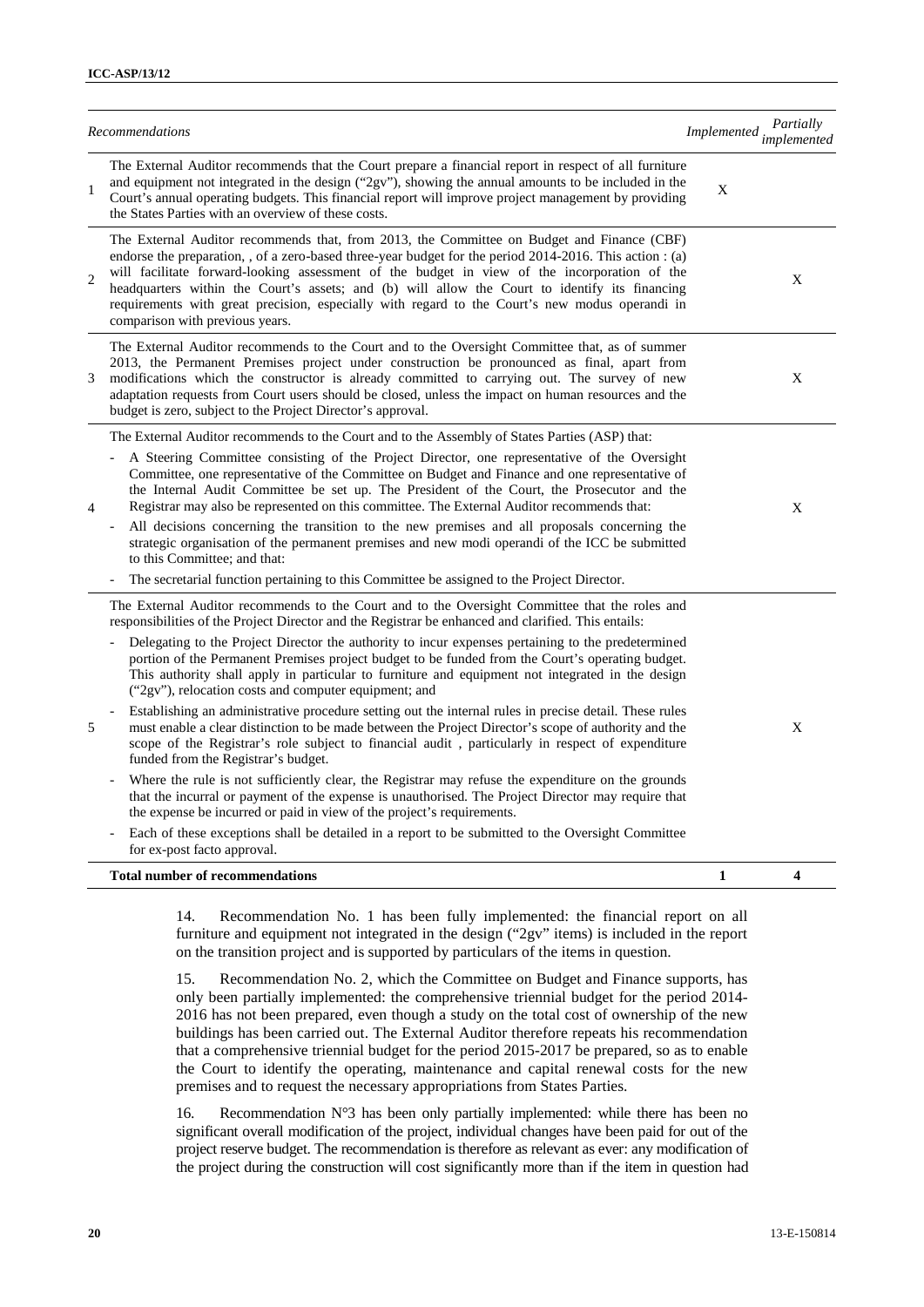been provided for in the original specification, and will also result in additional delays in construction, and hence delayed completion and significantly higher costs.

17. Recommendation No. 4 has been only partially implemented: a direction committee has been set up (the "Joint Premises Project Board"), and met for the first time in September 2013, but did not prepare any minutes or records of decisions, so that it looks more like an informational agency, rather than a decision-making body. There is no record of the participants, discussions or decisions.

**1508** provided for an the expiral spectrum as event in each of a stationary fitch such that is a stationary in the experimental stationary in the experimental stationary in the stationary in the stationary in the station 18. Recommendation No. 5 has been only partially implemented: the roles and responsibilities of the Project Director and of the Registrar have been clarified and the powers of the Project Director have been enhanced in order to enable him to take rapid decisions and to incur the corresponding expenditure. The scope of his responsibilities has been broadened to include direction of the transition project. But his reports to the Oversight Committee on the commitment of expenditure are not sufficiently detailed to enable the latter the conduct effective retrospective oversight.

19. Moreover, although this is essential to the success of the project, no steps have been taken to ensure that the project management team remains in place until "completion of the project." The "completion of the project", whether it be the end of construction (July 2015 +/ three months), final completion of the financing plan (probably end of 2015/early 2016) or final discharge (during the second half of 2016), is a notion that remains particularly vague.

# **Financial reporting on the permanent premises project**

#### **1. Financing the construction project**

20. The construction project is financed by a host State loan to a maximum of €200 million, spread over a 30-year term, at a yearly interest rate of 2.5 %, with the principal and interest payable by the Court out of States Parties' contributions. Should the €200 million loan be only partially used by the end of the construction period, the host State undertakes to reduce the amount of the loan to be repaid by an amount equal to 17.5 % of the unused funds.

21. States Parties have until 31 December 2014 to opt for a one-time payment. These payments may be made in one or more yearly instalments, as long as all one-time payments are received by 15 June 2015. Payments will be adjusted once the final cost of the project and amount of the host State subsidy are known. States may also choose either a full onetime payment or a partial one-time payment and a share in the loan.

22. Under the terms and conditions of the host State loan, as soon as the first amount is drawn down, interest becomes payable yearly, while the principal will become repayable, by regular yearly instalments, once existing or future leases on the interim premises have expired. There appears to be no provision for early repayment.

23. The loan was drawn on for the first time in 2013. Funds drawn from the loan have provided the necessary cash-flow to pay suppliers until one-time payments are received from the Member States that have chosen that option. If Member States' payments are received late, drawings on the loan may exceed financing needs, which would raise the issue of a possible early repayment of the loan to the host State.

24. Repayment of the loan and accrued interest (only by States that have not opted for a full one-time payment of their assessed contribution) will amount to approximately €6.1 million per year from 2017 to 2047. The final cost will depend on the number of States Parties that opt for a one-time payment. The more States do so, the lower the amount that will need to be drawn from the host-State loan, and the larger the host State subsidy will be.

25. Handover of the permanent premises is scheduled for September 2015. The date of effective handover will constitute the reference date on which the ICC takes possession of the premises. Final discharge of the project will be scheduled for a later date, during the financial year 2016. This will enable the final cost of the project and amount of the host State subsidy to be determined.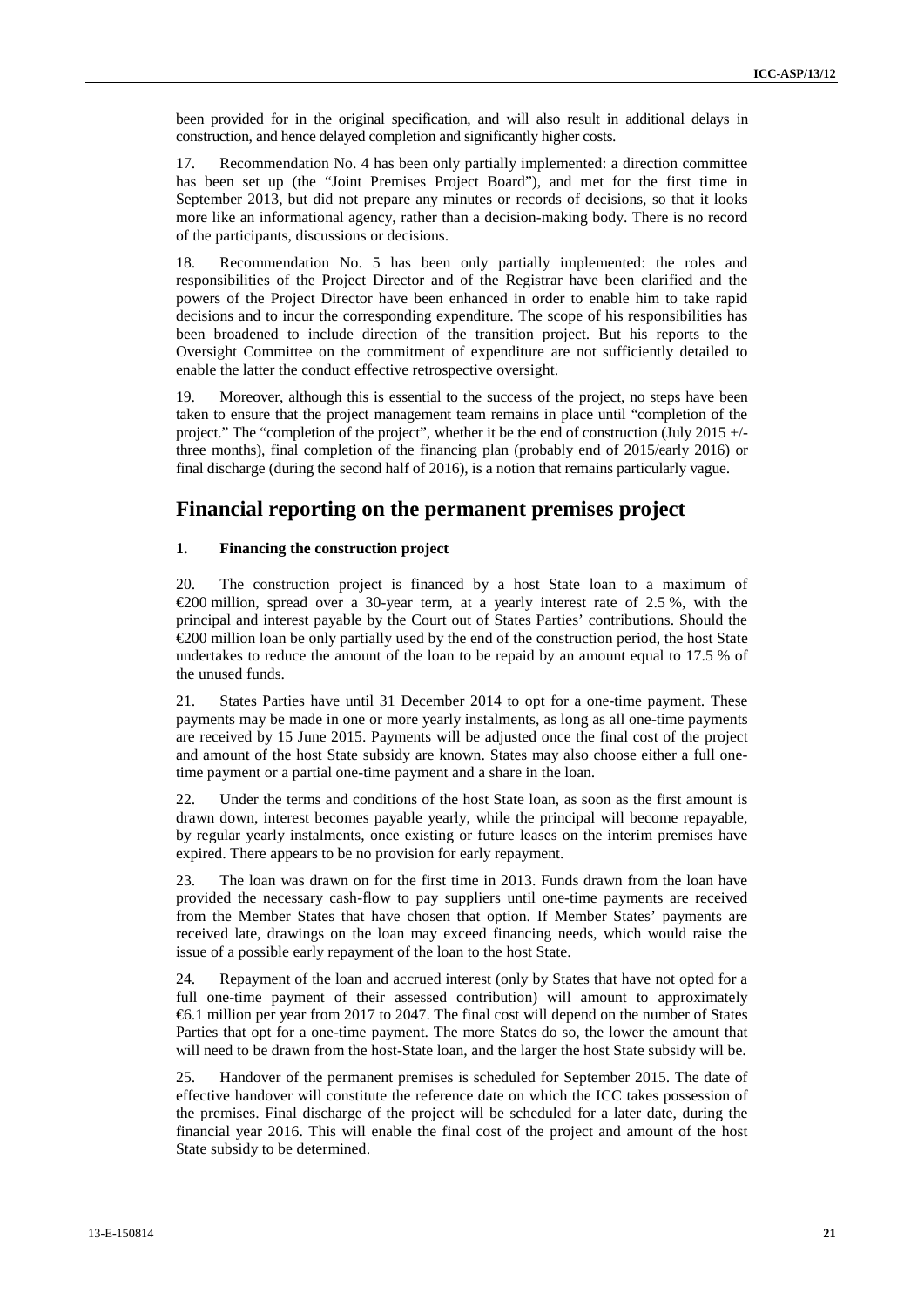26. The United Nations General Assembly will adopt a new scale of assessment for Member States' contributions, which will be applicable to the ICC budget for 2016, 2017 and 2018. However, final discharge of the construction project, irrespective of the liquidation date, will relate back to an event, namely the date on which the ICC took possession of the premises, when contributions were governed by the previously applicable scale. This creates ambiguity. It is preferable for the assessment of contributions to be determined retrospectively, based on the date of the event (construction) to which they relate.

#### **Recommendation No. 1**

The External Auditor recommends that the Court and Oversight Committee fix the reference date for the liquidation of States Parties' contributions as the day the Court takes possession of the premises, even if it is earlier than the end of the rental agreement of the Court concerning its present temporary housing, so that the liquidation of contributions can be based on the scale applicable for 2011, 2012 and 2013.

### **2. Use of the project reserve**

27. Following the tender and project risk assessment, a project reserve was created within the construction budget in the amount of  $\epsilon$  (2.89 million, namely 8.7 % of the value of the contract with the general contractor (Courtys).

28. By late March 2014, 49 %, or €6.28 million of the project reserve, had been used. Recourse to the reserve rose steeply between February and March 2014, increasing from 23 % to 49 %. Based on similar case studies, the project team estimates that to complete the construction, approximately €4.5 million more would be required. By the end of the project, according to current estimates, the balance of the reserve is likely to be approximately  $\bigoplus$  million.

29. However, there are several risks which could still fall within the scope of the reserve, so a sufficient balance needs to be maintained:

- **22** 13: The liquid Ninbur Gurant Automay is not now y and necessarise to the liquid Ninburg Comparison in the state of the state of the state of the state of the state of the state of the state of the state of the state (a) The outcome of an ongoing dispute with the general contractor (Courtys) concerning the payment of additional costs related to the design of the construction modules. It is claimed that the delay incurred in commencing the work on the prestressed concrete was due to the fact that the difficulty in producing sufficiently fine steel reinforcing rods was underestimated (although the contractor and the architect disagree on this), as well as to failures by the consulting engineers in this regard. The problem has been resolved at the cost of several million euros, at present borne by Courtys. The dispute is currently under adjudication; and
	- (b) The risks involved in implementation of the transition programme (move, staff support and purchase of furniture and other non-integrated equipment); to date, there is no project reserve in the budget for this part of the project  $(\text{ } \infty 1.3 \text{ million})$ . In the future, recourse may therefore need to be had to the project reserve in the construction budget in order to cover unexpected expenditure, under arrangements as yet to be determined.

30. The project reserve does not include any provision for major adjustments to the initial basic construction programme, such as, for example, an extension of the building or additional floors. In any event, the project reserve cannot be used to finance such changes, which are beyond the scope of both its purpose and its financial capacity.

31. The arrangements for recourse to the project reserve are not sufficiently clear and have led to a number of "demarcation disputes", in particular in regard to the following:

- (a) The cost of the building's representational features (works of art, garden, reception area, etc…): due to the symbolic and sensitive nature of these expenses, a €1.2 million budget has been ring-fenced within the project reserve and placed under the direct control of the Oversight Committee; and
- (b) Changes to the design of the building : the Project Director decided on minor changes to the basic project without referring them to the Oversight Committee, and they were financed out of the project reserve, despite the fact that these were not technical adjustments, thereby reducing the available funds to finance new contingencies.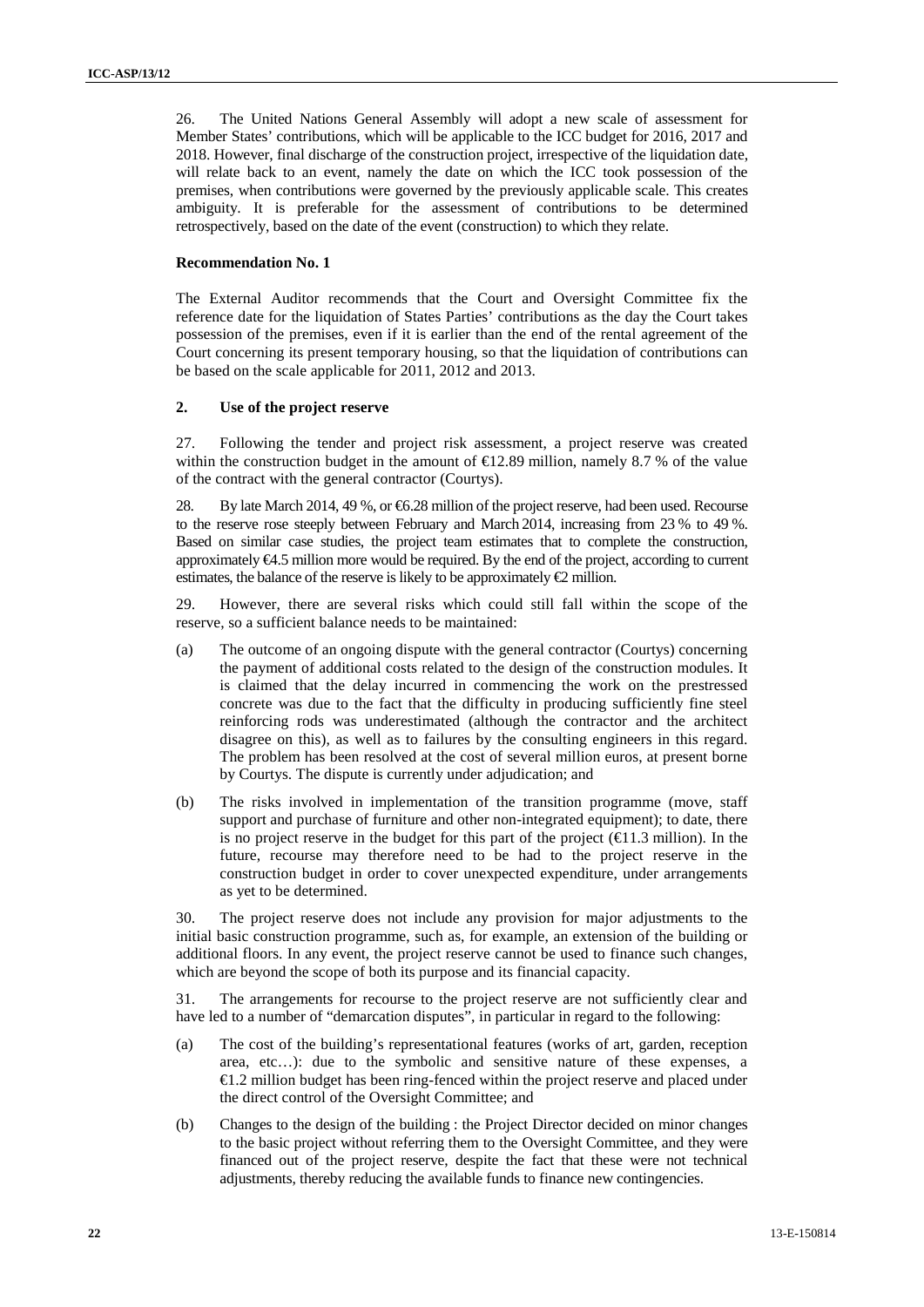#### **Recommendation No. 2**

**ECONDENTIFY 40.2**<br> **ECONOMIST NAME ACCONOMIST CONSULTS (EXCREMENT ACCONOMIST ACCONOMIST CONSULTS)**<br> **ECONOMIST CONSULTS (EXCREMENT ACCONOMIST ACCONOMIST CONSULTS)**<br> **ECONOMIST CONSULTS (EXCREMENT ACCONOMIST ACCONOMIST CO** The external auditor recommends: (i) without calling into question the responsibility delegated to the Project Director in the commitment of funds, that the latter should be required to specify in greater detail the information on budget utilization provided by him retrospectively to the Oversight Committee, effectively limiting the use of the project reserve to finance minor technical adjustments; (ii) if necessary, envisaging the creation, in an appropriate amount, of an additional special reserve to finance any substantial modifications of the construction programme, the adoption and financing of which will first have to be formally submitted to the Oversight Committee for approval (see recommendation No. 6).

#### **3. Operating, maintenance and capital replacement costs**

32. Pursuant to  $IPSAS<sup>3</sup>$ , once it takes over the building, the Court must record the depreciation of each component of the property individually. The project management support team has conducted a study showing the necessary operating, maintenance and capital replacement costs required to operate the building and maintain its value.

33. The operating and maintenance costs include maintenance, energy, services and insurance costs. To date these expenses for the new premises have been estimated at approximately  $\Theta$ .73 million for 2015,  $\Theta$ .22 million for 2016, and  $\Theta$ .98 million for 2017 and the following years. These costs will be paid for by all States Parties from 2015 through the annual budget of the Court.

34. In 2014, by comparison, operating and maintenance cost of the current interim premises is approximately  $\epsilon$ 2.47 million. A similar charge will be included in the 2015 budget, but it will be reduced to  $60.62$  million in the 2016 budget, the year in which the leases on all the buildings and associated land comprising the interim premises will expire. The maintenance costs of the future permanent premises may have been underestimated (see recommendation No. 7).

The provisions for capital replacement represent the investment that is required to replace assets, that is to say to replace the components that wear out over time, so as to prevent the functional ageing of the buildings. As the owner of the building, the Court must include this expenditure in its budget from 2016.

36. In total, according to current available estimates, the operational, maintenance and capital replacement costs are expected to amount to  $\text{ } \text{\&} 5.687$  million in 2016,  $\text{ } \text{\&} 5.852$  million in 2017 and €6.12 million in 2018. Including repayment of the host State loan and the interest payable by those Member States that did not fully opt for the one-time payment, ownership costs are estimated at  $\epsilon$ 8.697 million in 2016,  $\epsilon$ 1.952 million in 2017 and €12.22 million in 2018.

37. Management of the building, which covers its operation, maintenance and capital replacements, may be conducted in one of two ways: internal management or full outsourcing.

38. Given the change in the size and nature of the buildings to be managed, if the first option is chosen, the current building management and operation team would need to be enlarged, and a dedicated fund would have to be created and replenished each year through a specific contribution by States Parties, in order to finance investments and capital replacements as and when they become necessary.

39. The second approach would assign the entire management of the building to a specialised company, which would be responsible for operation, maintenance and capital replacements. To implement this solution, the Court would need to know exactly what its needs are, in which case it would be justified in providing for a settling-in or adjustment period. In that case, management of the buildings could be assigned for the first year to the company responsible for their construction.

The Court will need to have decided which type of building management it prefers, and to have prepared for the operational implementation of that decision, before taking possession of the building, which is scheduled for September 2015.

<sup>&</sup>lt;sup>3</sup> International Public Sector Accounting Standards.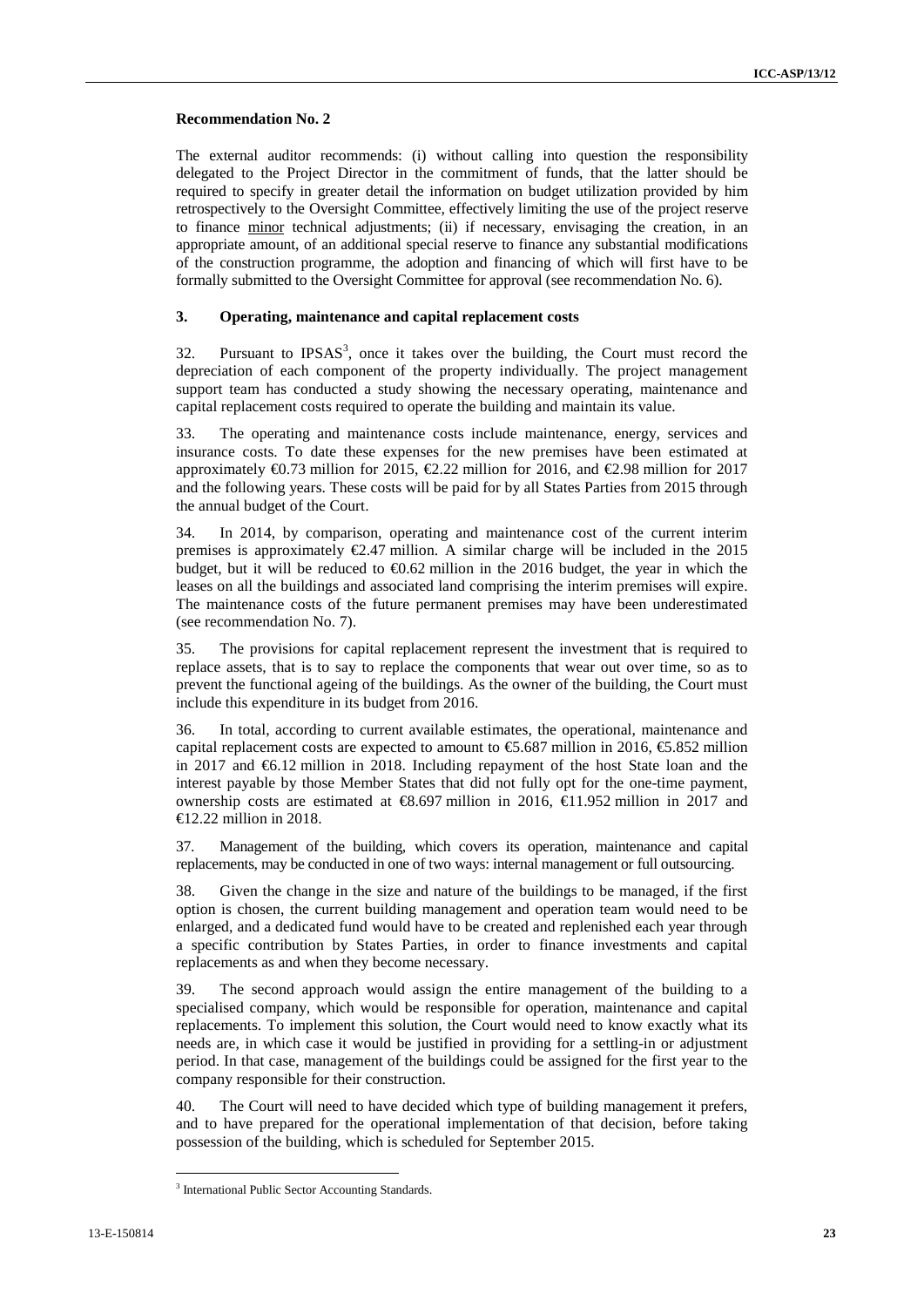#### **Recommendation No. 3**

The external auditor recommends that, between now and the end of 2014, the Court and Oversight Committee examine the possibility of fully or partially sub-contracting the management of the buildings ,which will become its property, provide in the 2015 budget for the expenditure in respect of the sub-contractor chosen, and prepare to implement that choice with effect from September 2015.

# **Observations and recommendations on the management of the project**

### **1. Project governance**

41. The arrangements for governance of the project were established by the Assembly of States Parties through a number of resolutions<sup>4</sup>. It is mainly entrusted to the Oversight Committee, a subsidiary organ of the ASP responsible for strategic oversight, and to the Project Director, responsible for the day-to-day management of the project.

42. While the manner in which it is organised has been fixed since 2007, the project has now reached a sufficiently advanced stage to allow for a practical assessment of governance arrangements in terms of how competencies are divided between these two essential actors: on the one hand, strategic and financial direction, and on the other operational direction, allowing for flexibility and reactivity. Although competencies are now correctly distributed, the practical implementation of the project, the large number of operational decisions to be taken, the increasing need for reactivity and the focus on key completion milestones have sometimes resulted in procedural and information-sharing requirements being overlooked.

43. Thus, while the construction project database (entitled "4-project") was correctly populated for the financial year 2013, there have been delays in updating data for the first quarter of 2014, thereby weakening the usefulness of this tool. Moreover, there are some shortcomings with regard to the recording of decisions: the decisions taken by the various working groups and decision-making bodies (in particular the Joint Premises Board) are not correctly recorded in the meeting transcripts available to the various actors.

#### **Recommendation No. 4**

In order to minimize risks in the management of the project, the external auditor recommends that the distribution of responsibilities as between the Oversight Committee and the Project Director be strictly observed, namely: (i) the Project Director's reports to the Oversight Committee should contain more detailed and precise information on strategic and financial matters (including risks), enabling it to fully exercise its responsibilities in terms of restrospective oversight; (ii) the Project Director's discretion in technical managerial matters should be respected.

### **2. The Transition Project**

**24** 24-000 method with New York (12-000 method with the second of the second of the second of the second of the second of the second of the second of the second of the second of the second of the second of the second of 44. The main development in the 2013 financial year was placing both construction and transition projects under a unified management. The technical responsibilities of the Project Director's team were extended to include management of the transition project. This has meant that the Project Director's team, whose numbers remain limited, has had to have recourse to outside assistance provided by the company responsible for project management support. However, the work required for the transition is mainly a matter for the Court, Registry sections and other organs, and requires in-depth knowledge of the working practices of its staff, an area with which the project team is not sufficiently familiar. The team thus has difficulty in involving Court staff in the transition project. Two risks have thus been identified:

 $4$  ICC-ASP/6/Res.1 et seq.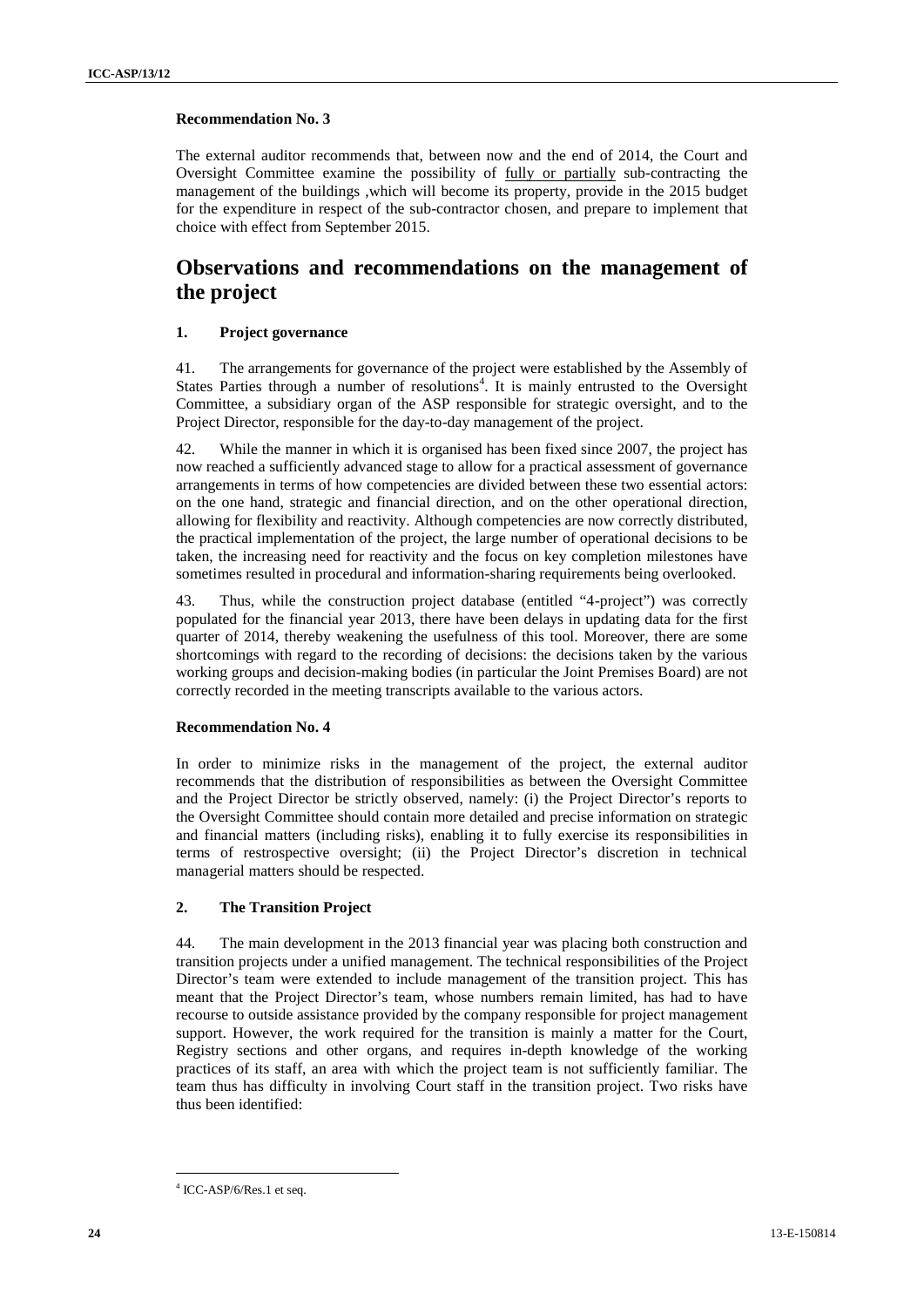- (a) The risk of the transition project becoming merely a technical process, without any supporting human involvement, insufficiently focused on the strategic dimension, and with limited scope for enhancing staff performance; and
- (b) The risk, as soon as the consultants leave, that staff reject or fail to implement, the transition project.

45. There is thus a risk that certain behavioural changes—which are necessary to eliminate the difficulties inherent in many organisations (record-keeping, enhanced recourse to electronic tools, joint workspace management)—may be difficult to address at basic level.

46. The transition lacks a clearly defined objective. The current budget under-estimates the cost of the work involved in the staff settling-in process, and the time it will take to adjust the project to meet the expectations of the Court's organs and its staff.

47. Decisions onTechnical subjects must be placed in context and perspective. They must be explained, justified and appropriate. Technical measures must be supported by a major sustained effort to "inform, raise awareness, train." Human resources managers should already be involved, and play a more proactive role in this process.

#### **Recommendation No. 5**

13. The rise of the massive project becoming mostly a vesting procedure in the same of the same of the same of the same of the same of the same of the same of the same of the same of the same of the same of the same of th The external auditor recommends that the Court prepare and implement an action plan with a view to encouraging each section of the Registry, and in particular the Human Resources Section, to participate proactively at all levels of responsibility in ensuring that the transition project is carried out successfully.

#### **3. Analysis of demand**

48. The difficulty in defining the precise terms of the project, given the Court's changing circumstances, has been recognised from the outset. The difficulty in formulating a strategic vision shared by the organs of the Court and the Assembly of States Parties regularly results in new functional requirements demands.

49. The Assembly of States Parties, noting the favourable opinion of the Committee on Budget and Finance, recognised the need for the Office of the Prosecutor to strengthen its investigative capacities and consequently its human resources in the medium term.

50. The impact of staff increases on the number of workstations required in addition to those already provided for must be taken into account, while at the same time consideration needs to be given to possible improvements in working methods and alternative ways in which the space could be used.

- 51. The institution must therefore prepare projections addressing two questions:
- (a) What are the true consequences for the requirements of Chambers and Registry in terms of staff, specific areas and appropriate technology, and thus in square metres?
- (b) How can a framework be created for the evolution of judicial activity: is it governed solely by the constraints resulting from the number of pending cases, or is it primarily determined by the available human and financial resources, or by a mix of the two?

52. Should this analysis result in a demand for additional space, then, rather than modifying the project in mid-construction, the Court will need, in collaboration with the architect responsible for the design of the permanent premises, to seek solutions.

53. Experience tends to show that modifications mid-construction are often difficult to manage and very disruptive for the original project. Given that for technical, legal and financial reasons it is impossible to obtain an answer to the question by December 2015, it would be make sense to terminate the current works before considering any extension.

#### **Recommendation No. 6.**

The External Auditor recommends: (i) that the initial mandate, providing for a transfer of ownership in the second half of 2015, be maintained in terms of costs, time-frame and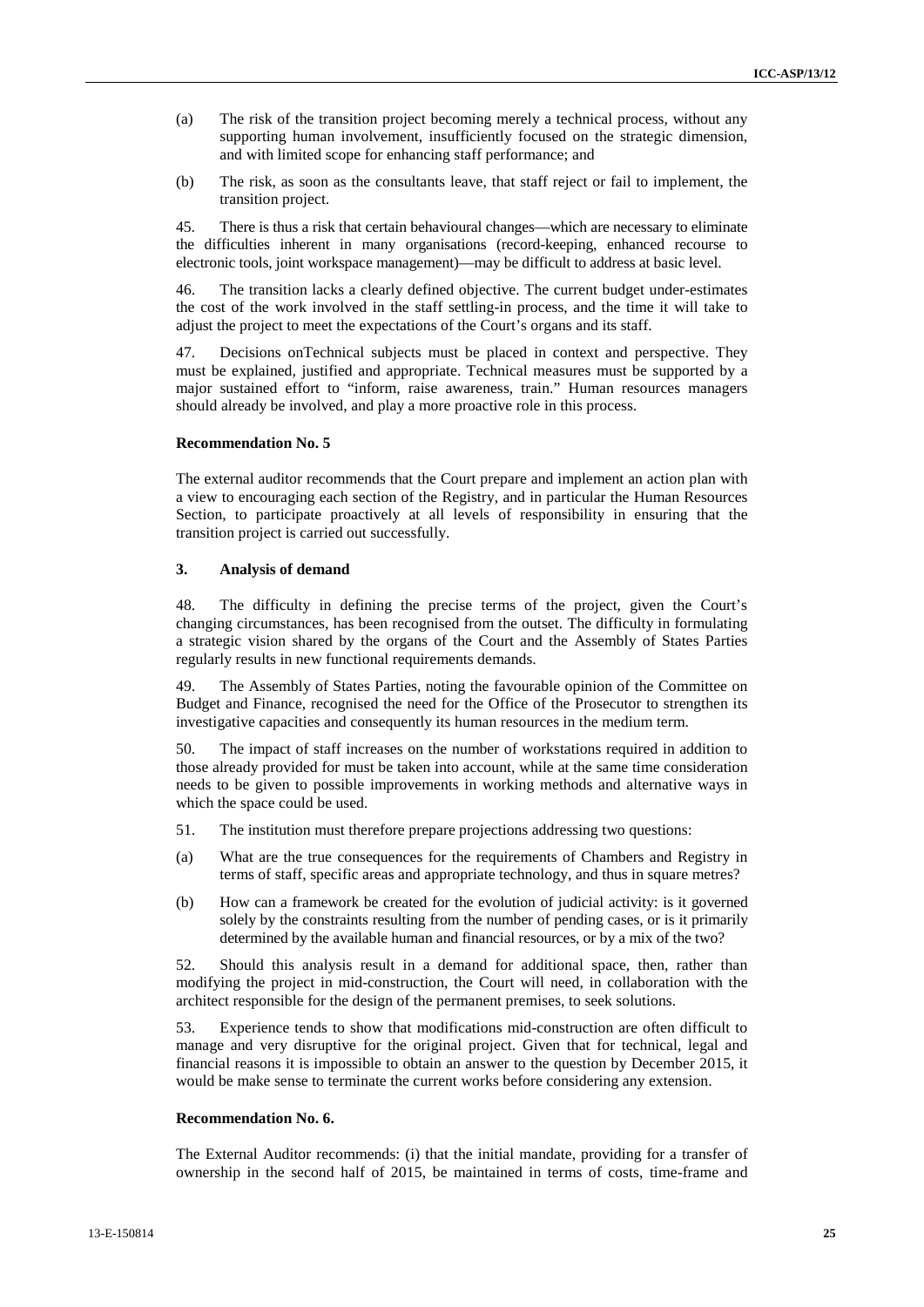overall programme; (ii) that the Court, if necessary, establish an additional mandate for extension of the original programme, having first defined it in terms of cost (budget, financing), legal arrangements (obtaining a new building permit; addition of a rider to the construction contract) and content (functional and technical specifications).

#### **4. Keeping operating costs of the new building under control**

54. Three technical decisions could have a significant impact on the recurring operating costs of the new building. The risks have been identified, but their financial consequences have not always been studied with care.

55. First, the decision to surround the buildings with a mirror pond could entail considerable costs; such ponds are largely being abandoned in Europe because of water leaks, anti-social behaviour and the high cost of constant cleaning. Moreover, the location of the site close to the dunes raises the possibility of the pond and the water supply and filter system becoming clogged with sand.

56. Secondly, the choice of a green façade over an "architectural steel grid" could entail considerable costs, because of the difficulty of maintenance with no guarantees as to the quality of workmanship and protection against corrosion (steel, paintwork, joints, etc.).

**26** 24-800 control propriative (i) that the Court of the control control control control control control control control control control control control control control control control control control control control con 57. Finally, the fact that environmental ambitions have been put on the back-burner and that the aspiration to a high environmental classification has completely disappeared means that the Court could in the medium term find itself facing considerable costs, once new regulations in this area are adopted, requiring measures to be taken by the Court. However, technical improvements are still possible, and some of the new improvements to the project are of great importance for end users, as can be seen in the choice of  $LED<sup>5</sup>$  lighting.

58. To enabling the operating costs of the new premises to be kept under control, the risks affecting recurrent operating costs must be identified and evaluated.

#### **Recommendation No. 7**

The External Auditor recommends that the Court identify and quantify the risks relating to recurring operating costs, and in particular the known risks associated with the mirror pond, the green façade over the "architectural steel grid" and a possible future requirement for compliance with HEQ (High Environmental Quality) standards.

## **Acknowledgement**

59. The external auditor thanks all the representatives of the International Criminal Court for their welcome, their availability and the very efficient support that they provided to the smooth conduct of the mission.

*End of audit observations.*

<sup>5</sup> Light-Emitting Diode.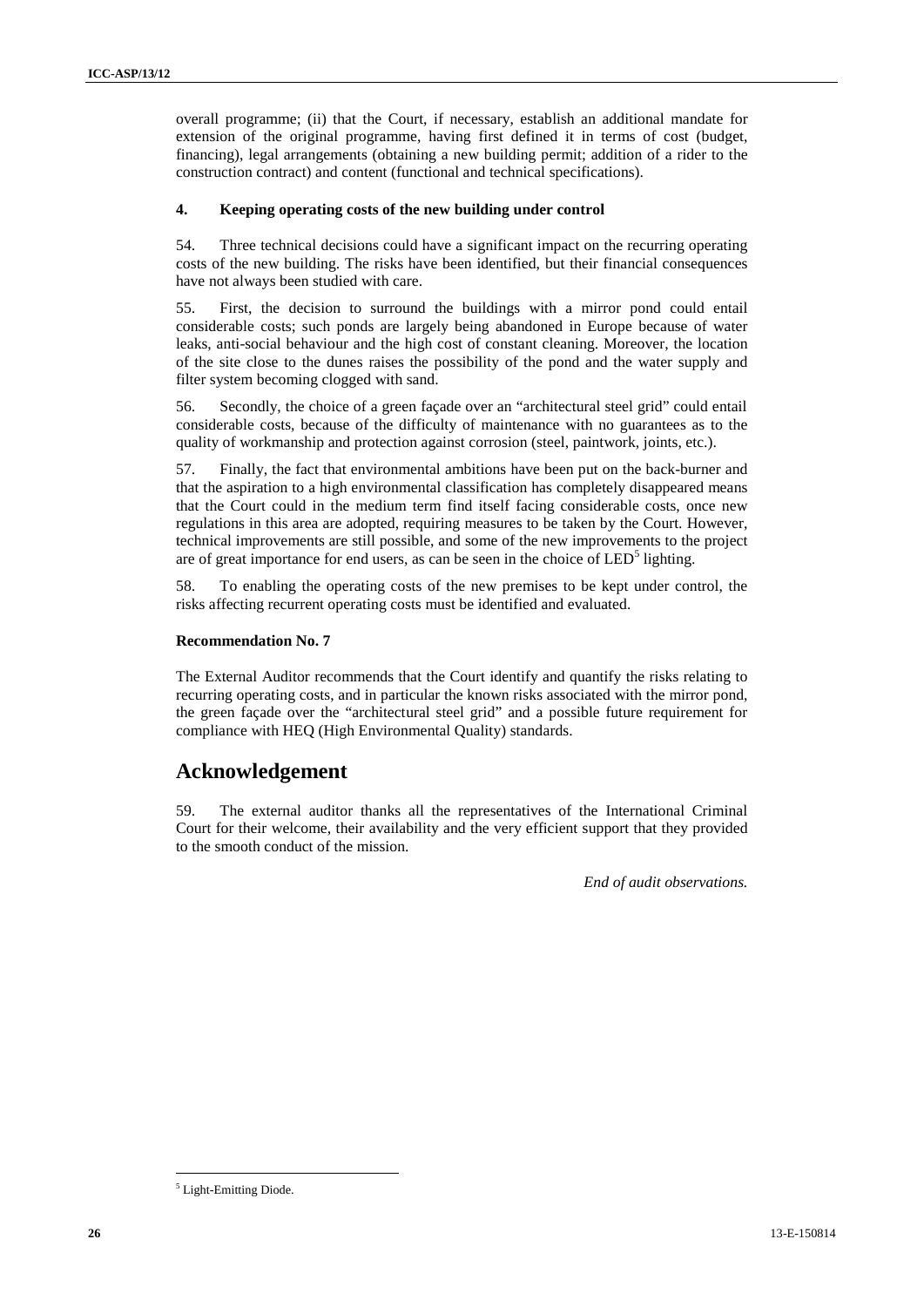# **Statement I**

# **International Criminal Court Statement of income and expenditure and changes in fund balances for the period ending 31 December 2013 (in thousands of euro)**

| <b>Statement I</b><br><b>International Criminal Court</b><br>Statement of income and expenditure and changes in fund balances for the period ending<br>31 December 2013 (in thousands of euro) | General Fund &           |                          |                      |                          |                          |                      |                          |                          |          |         |
|------------------------------------------------------------------------------------------------------------------------------------------------------------------------------------------------|--------------------------|--------------------------|----------------------|--------------------------|--------------------------|----------------------|--------------------------|--------------------------|----------|---------|
|                                                                                                                                                                                                |                          |                          |                      |                          |                          |                      |                          |                          |          |         |
|                                                                                                                                                                                                |                          |                          |                      |                          |                          |                      |                          |                          |          |         |
|                                                                                                                                                                                                |                          | Working Capital Fund     | <b>Notes</b><br>ref. | Trust<br>Funds           |                          | <b>Notes</b><br>ref. | Permanent<br>Premises    | <b>Notes</b><br>ref.     | Total    |         |
|                                                                                                                                                                                                | 2013                     | 2012                     |                      | 2013                     | 2012                     |                      | 2013                     | 2012                     | 2013     | 2012    |
| Income                                                                                                                                                                                         |                          |                          |                      |                          |                          |                      |                          |                          |          |         |
| Assessed contributions                                                                                                                                                                         | 112,040                  | 108,800                  | 5.1                  | $\overline{a}$           | $\overline{a}$           |                      | 14,139                   | 8,706 15.4               | 126,179  | 117,506 |
| Voluntary contributions                                                                                                                                                                        | 3,343                    | $\sim$                   | 5.2                  | 1,178                    | 1,505                    | 6.2                  |                          | 1,500                    | 4,521    | 3,005   |
| Interest income                                                                                                                                                                                | 302                      | 411                      | 5.3                  | 11                       | 4                        | 6.3                  | 66                       | 195                      | 379      | 610     |
| Other/miscellaneous income                                                                                                                                                                     | 859                      | 351                      | 5.4                  | $\overline{\phantom{a}}$ | $\overline{\phantom{a}}$ |                      | $\overline{\phantom{a}}$ | $\overline{\phantom{a}}$ | 859      | 351     |
| Total income                                                                                                                                                                                   | 116,544                  | 109,562                  |                      | 1,189                    | 1,509                    |                      | 14,205                   | 10,401                   | 131,938  | 121,472 |
| <b>Expenditure</b>                                                                                                                                                                             |                          |                          |                      |                          |                          |                      |                          |                          |          |         |
| Disbursed expenditures                                                                                                                                                                         | 106,409                  | 97,841                   | 5.5                  | 1,454                    | 642                      | 6.4                  | 37,140                   | 8,475 15.5               | 145,003  | 106,958 |
| Unliquidated obligations                                                                                                                                                                       | 5,879                    | 7,151                    | 5.5                  | 199                      | 164                      | 6.4                  | 715                      | 107 15.5                 | 6,793    | 7,422   |
| Annual Leave Accrual                                                                                                                                                                           | 173                      | 338                      | 5.6                  |                          |                          |                      |                          |                          | 173      | 338     |
| Provision for US tax liability                                                                                                                                                                 | 56                       | 50                       | 5.7                  |                          |                          |                      |                          |                          | 56       | 50      |
| Provision for ILO cases                                                                                                                                                                        | 69                       | 174                      | 5.7                  |                          |                          |                      |                          |                          | 69       | 174     |
| Provision for doubtful debt                                                                                                                                                                    | 477                      | 602                      | 5.14                 |                          |                          |                      |                          |                          | 477      | 602     |
| <b>Repatriation Grant Accrual</b>                                                                                                                                                              | 953                      | 1,143                    | 5.6                  | $\overline{a}$           |                          |                      |                          |                          | 953      | 1,143   |
| Other Provisions                                                                                                                                                                               | $\overline{\phantom{a}}$ | 162                      |                      | $\overline{\phantom{a}}$ | $\overline{\phantom{a}}$ |                      |                          | $\overline{\phantom{a}}$ | $\sim$   | 162     |
| Total expenditure                                                                                                                                                                              | 114,016                  | 107,461                  |                      | 1,653                    | 806                      |                      | 37,855                   | 8,582                    | 153,524  | 116,849 |
| Excess/(shortfall) of income<br>over expenditure                                                                                                                                               | 2,528                    | 2,101                    |                      | (464)                    | 703                      |                      | (23, 650)                | 1,819                    | (21,586) | 4,623   |
| Savings on, or cancellation of,<br>prior period obligations                                                                                                                                    | 2,278                    | 1,178                    | 5.8                  | 14                       | 10                       |                      | 15                       | 42 15.6                  | 2,307    | 1,230   |
| Credits to States Parties                                                                                                                                                                      | (2,042)                  | $(1,689)$ 5.9            |                      |                          |                          |                      |                          |                          | (2,042)  | (1,689) |
| Refunds to donors                                                                                                                                                                              | $\overline{\phantom{a}}$ | $\overline{\phantom{a}}$ |                      | (281)                    | (17)                     | 6.5                  |                          |                          | (281)    | (17)    |
| Net increase in Contingency Fund                                                                                                                                                               | 500                      | 2,562 5.18               |                      | $\overline{\phantom{a}}$ | $\sim$                   |                      |                          | $\sim$                   | 500      | 2,562   |
| Fund balances at beginning<br>of financial period                                                                                                                                              | 18,958                   | 14,806                   |                      | 2,061                    | 1,365                    |                      | 17,756                   | 15,895                   | 38,775   | 32,066  |
| Fund balances as at 31 December                                                                                                                                                                | 22,222                   | 18,958                   |                      | 1,330                    | 2,061                    |                      | (5, 879)                 | 17,756                   | 17,673   | 38,775  |
|                                                                                                                                                                                                | Date:                    |                          |                      |                          |                          |                      |                          |                          |          |         |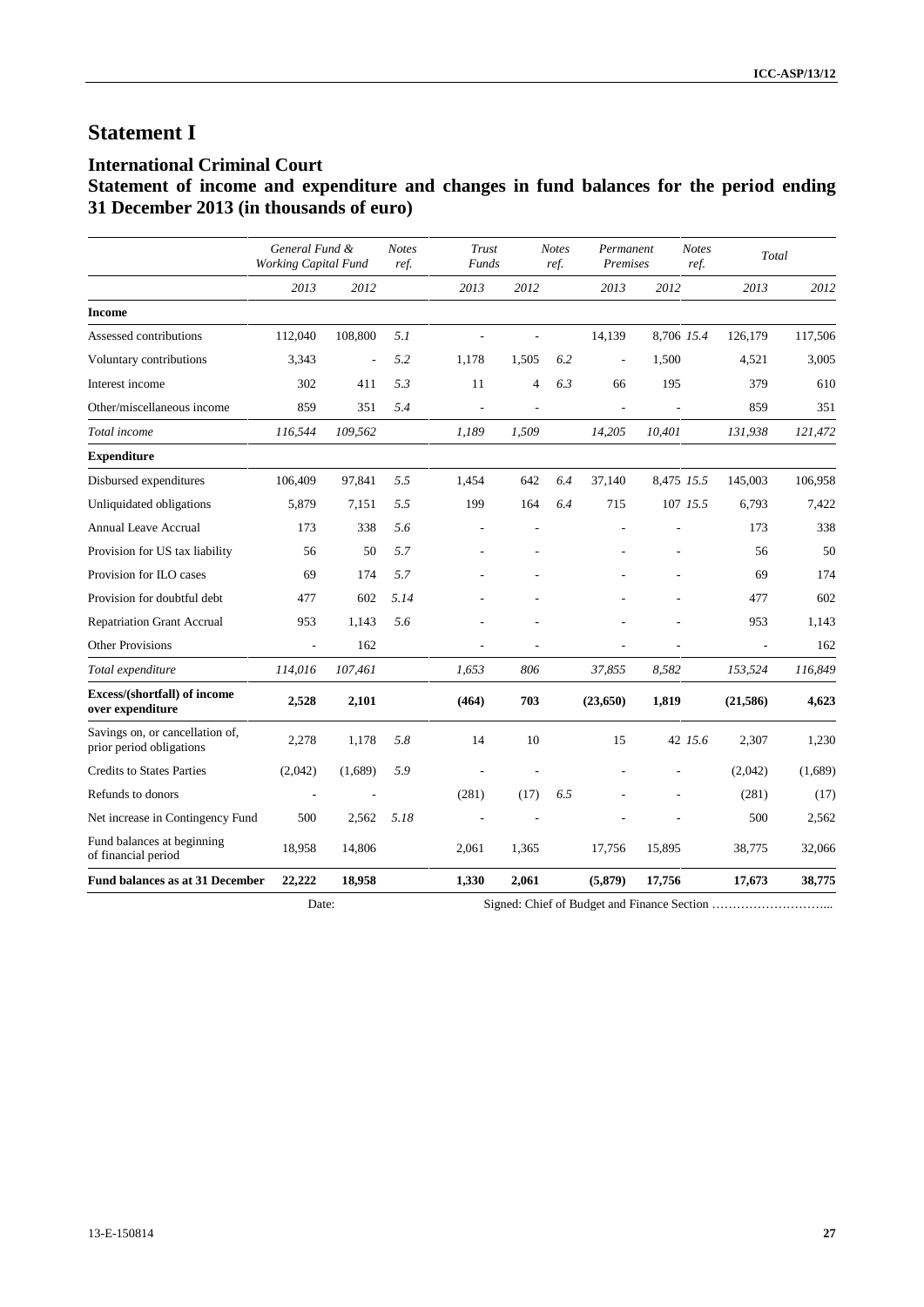# **Statement II**

# **International Criminal Court Statement of assets, liabilities, reserves and fund balances as at 31 December 2013 (in thousands of euro)**

|                                     | General Fund &           |                          | <b>Notes</b> | Trust                    |                          | <b>Notes</b> | Permanent                | <b>Notes</b>             | Total                    |                          |
|-------------------------------------|--------------------------|--------------------------|--------------|--------------------------|--------------------------|--------------|--------------------------|--------------------------|--------------------------|--------------------------|
|                                     | Working Capital Fund     |                          | ref.         | Funds                    |                          | ref.         | Premises                 | ref.                     |                          |                          |
|                                     | 2013                     | 2012                     |              | 2013                     | 2012                     |              | 2013                     | 2012                     | 2013                     | 2012                     |
| <b>Assets</b>                       |                          |                          |              |                          |                          |              |                          |                          |                          |                          |
| Cash and term deposits              | 41,063                   | 34,425                   | 3.21         | 1,977                    | 2,316                    |              | 15,901                   | 18,909                   | 58,941                   | 55,650                   |
| Assessed contributions receivable   | 6,980                    | 6,569                    | 5.10         |                          |                          |              |                          |                          | 6,980                    | 6,569                    |
| Voluntary contributions receivable  | 321                      | $\overline{\phantom{a}}$ |              | 141                      |                          | 6.9          |                          |                          | 462                      | $\overline{\phantom{a}}$ |
| Other contributions receivable      | 158                      | 25                       | 5.12         |                          |                          |              |                          |                          | 158                      | 25                       |
| Interfund balances receivable       | 439                      | 57                       | 5.13         |                          |                          |              | 34                       |                          | 473                      | 57                       |
| Other accounts receivable           | 3,899                    | 2,638                    | 5.14         | 92                       | $\mathbf{1}$             | 6.6          | 34                       | 433 15.7                 | 4,025                    | 3,072                    |
| Prepaid expenses - education grants | 683                      | 1,238                    | 5.15         | $\overline{\phantom{a}}$ | $\overline{a}$           |              |                          | $\overline{\phantom{a}}$ | 683                      | 1,238                    |
| <b>Total assets</b>                 | 53,543                   | 44,952                   |              |                          | 2,210 2,317              |              | 15,969                   | 19,342                   | 71,722                   | 66,611                   |
| <b>Liabilities</b>                  |                          |                          |              |                          |                          |              |                          |                          |                          |                          |
| Contributions received in advance   | 5,256                    | 739                      | 5.16         | $\sim$                   |                          |              |                          |                          | 5,256                    | 739                      |
| Unliquidated obligations            | 5,879                    | 7,151                    | 3.19         | 199                      | 164                      |              | 715                      | 107 15.5                 | 6,793                    | 7,422                    |
| Other accounts payable              | 8,097                    | 6,652                    | 5.17         | 242                      | $\sim$                   | 6.7          | 633                      | 1,479 15.8               | 8,972                    | 8,131                    |
| <b>Host State Loan</b>              | $\overline{\phantom{a}}$ | $\overline{\phantom{a}}$ |              | $\overline{\phantom{a}}$ |                          |              | 20,500                   | $-15.10$                 | 20,500                   | $\sim$                   |
| Interfund balances payable          | 135                      | 29                       |              | 439                      | 72                       | 6.8          | $\overline{\phantom{a}}$ | $\sim$                   | 574                      | 101                      |
| Provision for US Tax Liability      | 66                       | 50                       | 5.7          |                          |                          |              |                          |                          | 66                       | 50                       |
| Provision for ILO cases             | 242                      | 174                      | 5.7          |                          |                          |              |                          |                          | 242                      | 174                      |
| Other Provision                     | $\overline{\phantom{a}}$ | 162                      | 5.7          |                          |                          |              |                          |                          | $\overline{\phantom{a}}$ | 162                      |
| <b>Repatriation Grant Accrual</b>   | 6,343                    | 5,780                    | 5.6          |                          |                          |              |                          |                          | 6,343                    | 5,780                    |
| Annual leave accrual                | 5,303                    | 5,127                    | 5.6          | $\overline{\phantom{a}}$ | $\overline{\phantom{a}}$ |              |                          |                          | 5,303                    | 5,127                    |
| Deferred voluntary contribution     | $\overline{\phantom{a}}$ | 130                      |              |                          | 20                       |              |                          |                          | $\overline{a}$           | 150                      |
| <b>Total liabilities</b>            | 31,321                   | 25,994                   |              | 880                      | 256                      |              | 21,848                   | 1,586                    | 54,049                   | 27,836                   |
| <b>Reserves and fund balances</b>   |                          |                          |              |                          |                          |              |                          |                          |                          |                          |
| Working Capital Fund                | 7,406                    | 7,406                    | $5.10\,$     |                          |                          |              |                          | $\overline{\phantom{a}}$ | 7,406                    | 7,406                    |
|                                     |                          |                          |              |                          |                          |              |                          |                          |                          |                          |
| Contingency Fund                    | 7,500                    | 7,000                    | 5.18         |                          |                          |              |                          |                          | 7,500                    | 7,000                    |
| Reserve for unpaid contributions    | 321                      | 409                      | 5.19         |                          |                          |              |                          | $\sim$                   | 321                      | 409                      |
| Cumulative surplus                  | 6,995                    | 4,143                    | S4           | 1,330                    | 2,061                    |              | (5,879)                  | 17,756                   | 2,446                    | 23,960                   |
| Total reserves and fund balances    | 22,222                   | 18,958                   |              | 1,330 2,061              |                          |              | (5,879)                  | 17,756                   | 17,673                   | 38,775                   |
| Total liabilities, reserves and     | 53,543                   | 44,952                   |              |                          | 2,210 2,317              |              | 15,969                   | 19,342                   | 71,722                   | 66,611                   |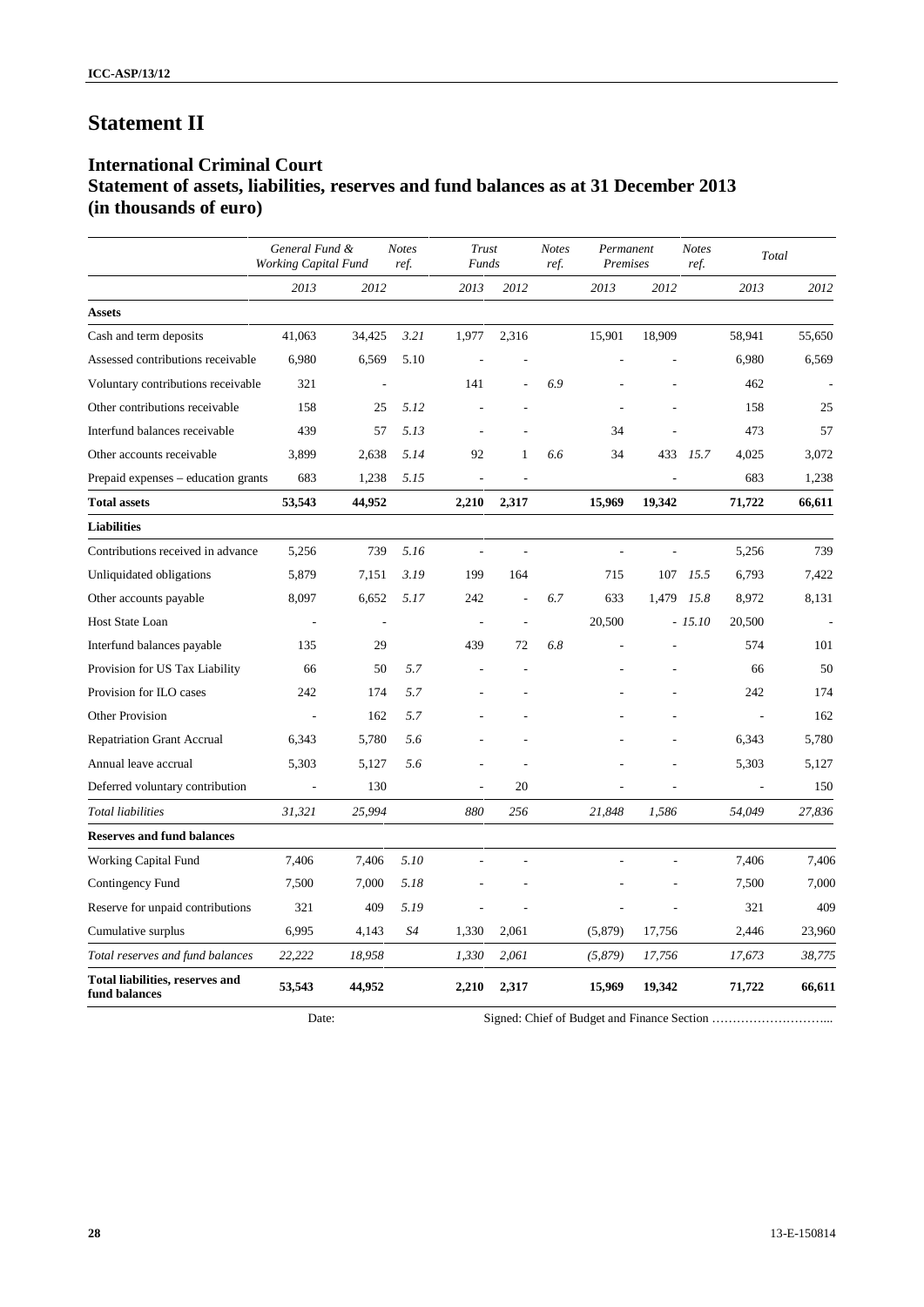# **Statement III**

# **International Criminal Court Cash flow as at 31 December 2013 (in thousands of euro)**

| <b>International Criminal Court</b>                                |                                        |                          |                          |                |                           |                          |                |         |
|--------------------------------------------------------------------|----------------------------------------|--------------------------|--------------------------|----------------|---------------------------|--------------------------|----------------|---------|
| Cash flow as at 31 December 2013 (in thousands of euro)            |                                        |                          |                          |                |                           |                          |                |         |
|                                                                    | General Fund & Working<br>Capital Fund |                          | <b>Trust Funds</b>       |                | <b>Permanent Premises</b> |                          | Total          |         |
|                                                                    | 2013                                   | 2012                     | 2013                     | 2012           | 2013                      | 2012                     | 2013           | 2012    |
| Cash flows from operating activities                               |                                        |                          |                          |                |                           |                          |                |         |
| Net excess/(shortfall) of income over expenditure<br>(Statement I) | 2,528                                  | 2,101                    | (464)                    | 703            | (23,650)                  | 1,819                    | (21, 586)      | 4,623   |
| Contributions receivable (increase)/decrease                       | (865)                                  | (3,793)                  | (141)                    | 41             | $\overline{\phantom{a}}$  | $\overline{\phantom{a}}$ | (1,006)        | (3,752) |
| Interfund balances receivable (increase)/decrease                  | (382)                                  | 74                       | $\overline{\phantom{a}}$ | $\sim$         | (34)                      | 21                       | (416)          | 95      |
| Other accounts receivable (increase)/decrease                      | (1,261)                                | (640)                    | (92)                     | 3              | 399                       | (39)                     | (954)          | (676)   |
| Prepaid expenses (increase)/decrease                               | 555                                    | (195)                    | <b>1</b>                 | . —            | $\overline{\phantom{a}}$  |                          | 555            | (195)   |
| Contributions received in advance increase/(decrease)              | 4,517                                  | 251                      | $\overline{\phantom{a}}$ | (200)          |                           |                          | 4,517          | 51      |
| Unliquidated obligations increase/(decrease)                       | (1,272)                                | 1,615                    | 35                       | 63             | 608                       | (213)                    | (629)          | 1,465   |
| Interfund balances payable increase/(decrease)                     | 106                                    | (35)                     | 367                      | (80)           |                           |                          | 473            | (115)   |
| Deferred voluntary contribution                                    | (130)                                  | 130                      | (20)                     | 20             |                           |                          | (150)          | 150     |
| Annual leave accrual increase/(decrease)                           | 176                                    | 212                      |                          |                |                           |                          | 176            | 212     |
| Provision for US Tax liability increase /(decrease)                | 16                                     | (35)                     |                          |                |                           |                          | 16             | (35)    |
| Provision for ILO cases increase/(decrease)                        | 68                                     | 76                       |                          |                |                           |                          | 68             | 76      |
| <b>Repatriation Grant Accrual</b>                                  | 563                                    | 561                      |                          |                |                           |                          | 563            | 562     |
| Other Provision                                                    | (162)                                  | 162                      |                          |                |                           |                          | (162)          | 162     |
|                                                                    | 1,445                                  | 3,672                    | 242                      |                | (846)                     | (35)                     | 841            | 3,637   |
| Accounts payable increase/(decrease)<br>Less: interest income      | (302)                                  | (411)                    |                          | $\sim$<br>(4)  |                           | (195)                    | (379)          | (610)   |
|                                                                    |                                        |                          | (11)                     |                | (66)                      |                          |                |         |
| Net cash from operating activities                                 | 5,600                                  | 3,745                    | (84)                     | 547            | (23, 589)                 |                          | 1,358 (18,073) | 5,650   |
| Cash flows from investing and financing activities                 |                                        |                          |                          |                |                           |                          |                |         |
| Plus: interest income                                              | $302\,$                                | 411                      | 11                       | $\overline{4}$ | 66                        | 195                      | 379            | 610     |
| Host State loan increase/(decrease)                                | $\overline{\phantom{a}}$               |                          |                          |                | 20,500                    |                          | 20,500         | ÷       |
| Net cash from investing and financing activities                   | 302                                    | 411                      | $\cal II$                | $\overline{4}$ | 20,566                    | 195                      | 20,879         | 610     |
| <b>Cash flows from other sources</b>                               |                                        |                          |                          |                |                           |                          |                |         |
| Net increase/(decrease) in Contingency Fund                        | 500                                    | 2,562                    |                          |                |                           |                          | 500            | 2,562   |
| Savings on, or cancellation of, prior period obligations           | 2,278                                  | 1,178                    | 14                       | 10             | 15                        | 42                       | 2,307          | 1,230   |
| Fund balance adjustment                                            | $\overline{\phantom{a}}$               | $\overline{\phantom{a}}$ | $\overline{\phantom{a}}$ | (55)           | $\overline{\phantom{a}}$  |                          |                | (55)    |
| <b>Credits to States Parties</b>                                   | (2,042)                                | (1,689)                  | $\overline{\phantom{a}}$ | $\sim$         | $\overline{\phantom{a}}$  |                          | (2,042)        | (1,689) |
| Refund to donors                                                   | $\overline{\phantom{a}}$               |                          | (281)                    | (17)           | $\overline{\phantom{a}}$  |                          | (281)          | (17)    |
| Net cash from other resources                                      | 737                                    | 2,051                    | (267)                    | (62)           | 15                        | 42                       | 484            | 2,031   |
|                                                                    | 6,638                                  | 6,207                    | (340)                    | 489            | (3,008)                   | 1,595                    | 3,290          | 8,291   |
| Net increase/(decrease) in cash and term deposits                  |                                        | 28,218                   | 2,316                    | 1,827          | 18,909                    | 17,314                   | 55,650         | 47,359  |
| Cash and term deposits at beginning of financial period            | 34,425                                 |                          |                          |                | 15,901                    | 18,909                   | 58,941         | 55,650  |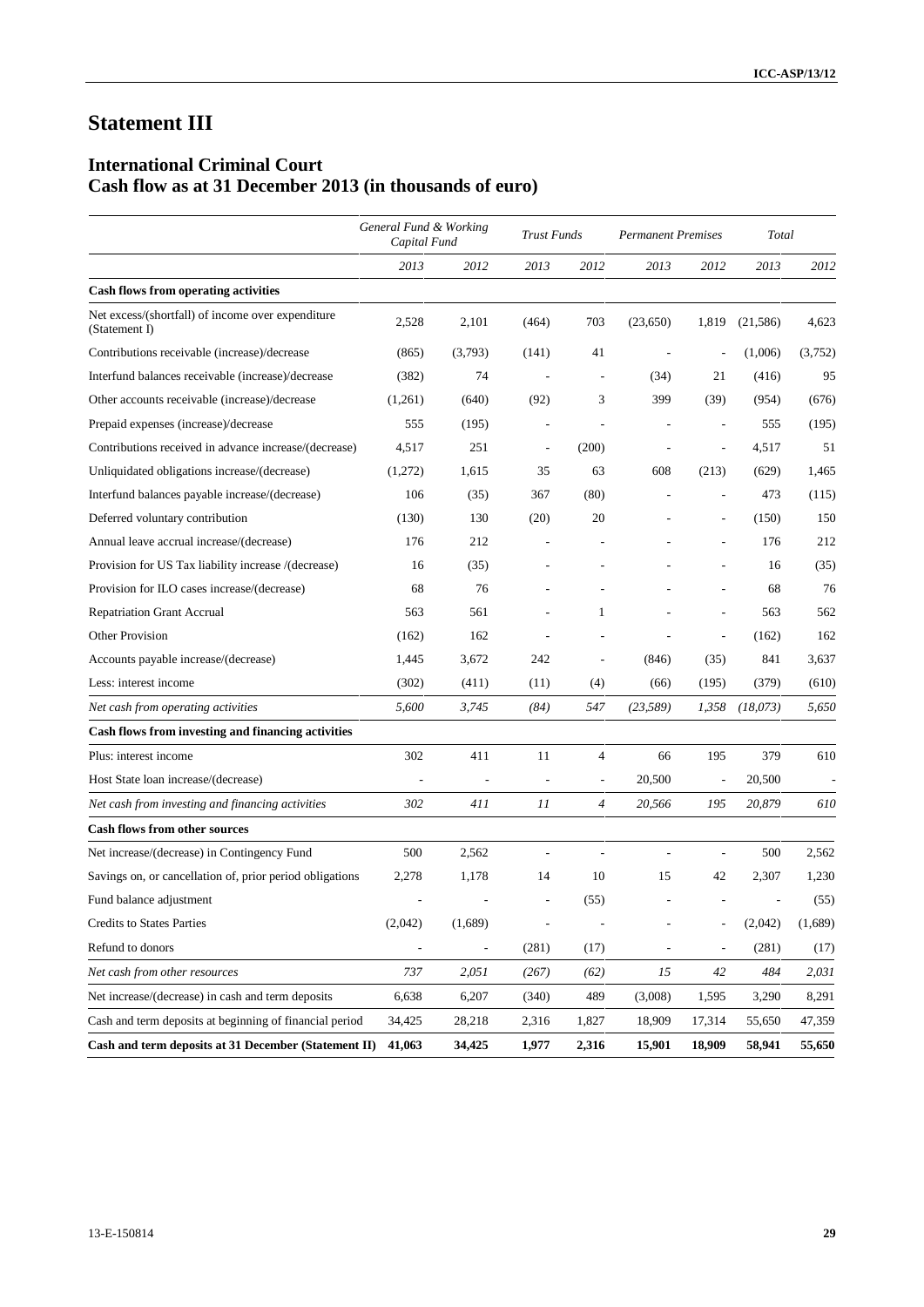# **Statement IV**

# **International Criminal Court Statement of appropriations for the period 1 January to 31 December 2013 (in thousands of euro)**

| <b>Statement IV</b>                                                                                                                                                                      |                                        |                             |                                   |                                       |                                                                                                |                                                                                    |
|------------------------------------------------------------------------------------------------------------------------------------------------------------------------------------------|----------------------------------------|-----------------------------|-----------------------------------|---------------------------------------|------------------------------------------------------------------------------------------------|------------------------------------------------------------------------------------|
| <b>International Criminal Court</b><br>Statement of appropriations for the period 1 January to 31 December 2013<br>(in thousands of euro)                                                |                                        |                             |                                   |                                       |                                                                                                |                                                                                    |
| Major Programme                                                                                                                                                                          | Appropriation<br>approved              | Disbursements               | Accruals,<br>Provisions           | Unliquidated<br>obligations           | Total expenditures<br>charged against<br>General Fund and<br>Contingency Fund<br>(Statement I) | Unencumbered<br>balance of<br>General Fund/<br>charges against<br>Contingency Fund |
|                                                                                                                                                                                          | $\overline{I}$                         | $I\!I$                      | $I\!I\!I$                         | $I\hspace{-.1em}V$                    | $V=II+III+IV$                                                                                  | $VI = I - V$                                                                       |
| Judiciary                                                                                                                                                                                | 10,698                                 | 8,952                       | 276                               | 193                                   | 9,421                                                                                          | 1,277                                                                              |
| Office of the Prosecutor                                                                                                                                                                 | 28,265                                 | 25,926                      | 439                               | 738                                   | 27,103                                                                                         | 1,162                                                                              |
| Registry                                                                                                                                                                                 | 64,521                                 | 57,845                      | 964                               | 3,909                                 | 62,718                                                                                         | 1,803                                                                              |
| Secretariat of the<br>Assembly of States Parties                                                                                                                                         | 2,952                                  | 2,566                       | 22                                | 303                                   | 2,891                                                                                          | 61                                                                                 |
| <b>Interim Premises</b>                                                                                                                                                                  | 5,901                                  | 5,774                       | $\overline{\phantom{a}}$          | 127                                   | 5,901                                                                                          | $\overline{\phantom{a}}$                                                           |
| Secretariat of the<br>Trust Fund for Victims                                                                                                                                             | 1,580                                  | 1,288                       | $22\,$                            | $122\,$                               | 1,432                                                                                          | 148                                                                                |
| Permanent Premises Project Office                                                                                                                                                        | 997                                    | 594                         | $5\overline{)}$                   | 75                                    | 674                                                                                            | 323                                                                                |
| Independent Oversight Mechanism                                                                                                                                                          | 206                                    | 123                         |                                   | 10                                    | 133                                                                                            | 73                                                                                 |
| <b>Total Approved</b><br><b>Programme Budget</b>                                                                                                                                         | 115,120                                | 103,068                     | 1,728                             | 5,477                                 | 110,273                                                                                        | 4,847                                                                              |
| <b>Total Contingency Fund</b><br><b>Application</b>                                                                                                                                      | $\blacksquare$                         | 3,341                       | $\blacksquare$                    | 402                                   | 3,743                                                                                          | (3,743)                                                                            |
|                                                                                                                                                                                          |                                        |                             |                                   |                                       |                                                                                                |                                                                                    |
| <b>Total</b>                                                                                                                                                                             | 115,120                                | 106,409                     | 1,728                             | 5,879                                 | 114,016                                                                                        | 1,104                                                                              |
| <b>International Criminal Court</b><br>Statement of Contingency Fund Applications for the period 1 January to 31 December 2013<br>(in thousands of euro)<br>Major Programme<br>Judiciary | Applications /<br>Notifications<br>614 | <b>Disbursements</b><br>453 | Accruals,<br>Provisions<br>$\sim$ | Unliquidated<br>obligations<br>$\sim$ | Total expenditures<br>453                                                                      | Unencumbered<br>balance<br>161                                                     |
| Office of the Prosecutor                                                                                                                                                                 | 3,893                                  | 1,558                       | $\overline{\phantom{a}}$          | $264\,$                               | 1,822                                                                                          | 2,071                                                                              |
| Registry                                                                                                                                                                                 | 2,704                                  | 1,330                       | $\sim$                            | 138                                   | 1,468                                                                                          | 1,236                                                                              |

# **International Criminal Court**

## **Statement of Contingency Fund Applications for the period 1 January to 31 December 2013 (in thousands of euro)**

| Major Programme          | Applications/<br><b>Notifications</b> | <i>Disbursements</i> | Accruals,<br>Provisions | <b>Unliquidated</b><br>obligations | Total expenditures | Unencumbered<br>balance |
|--------------------------|---------------------------------------|----------------------|-------------------------|------------------------------------|--------------------|-------------------------|
| Judiciary                | 614                                   | 453                  |                         | $\overline{\phantom{a}}$           | 453                | 161                     |
| Office of the Prosecutor | 3,893                                 | 1,558                |                         | 264                                | 1.822              | 2,071                   |
| Registry                 | 2.704                                 | 1.330                |                         | 138                                | 1.468              | 1,236                   |
| <b>Total</b>             | 7,211                                 | 3,341                |                         | 402                                | 3,743              | 3,468                   |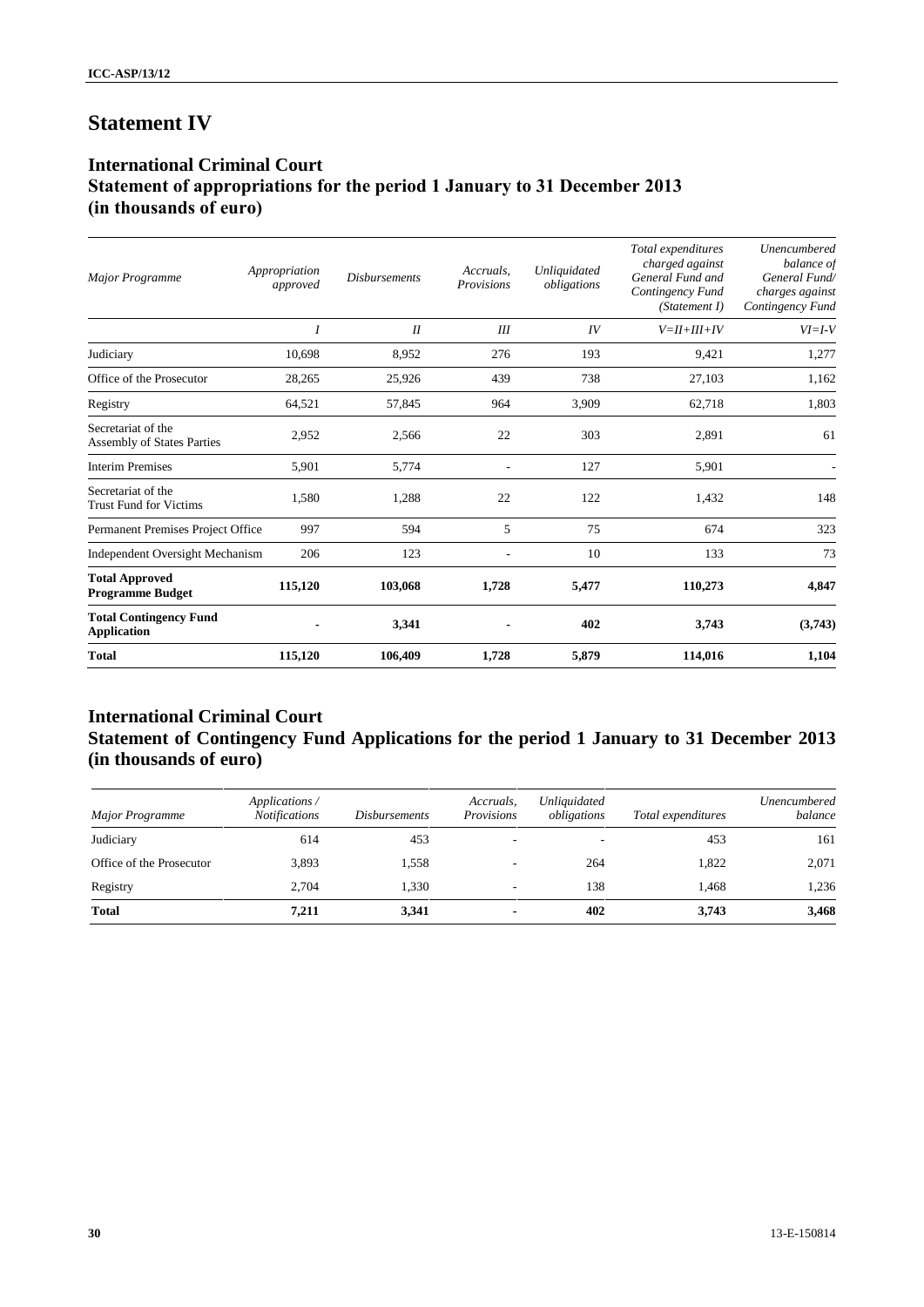# **International Criminal Court Status of contributions as at 31 December 2013 (in euros)**

|                                 |                                       |                          |                                                           |                          |                       |                          |                                                          |                          |                          | <b>ICC-ASP/13/12</b>               |
|---------------------------------|---------------------------------------|--------------------------|-----------------------------------------------------------|--------------------------|-----------------------|--------------------------|----------------------------------------------------------|--------------------------|--------------------------|------------------------------------|
| <b>Schedule 1</b>               |                                       |                          |                                                           |                          |                       |                          |                                                          |                          |                          |                                    |
|                                 |                                       |                          | <b>International Criminal Court</b>                       |                          |                       |                          |                                                          |                          |                          |                                    |
|                                 |                                       |                          | Status of contributions as at 31 December 2013 (in euros) |                          |                       |                          |                                                          |                          |                          |                                    |
| <b>States</b><br>Parties        | Outstanding as at<br>$1$ January 2013 |                          | Collections <sup>a)</sup> Outstanding                     |                          | Assessed Credits from | 2012                     | Collections $\stackrel{b}{\sim}$ Outstanding outstanding |                          |                          | Total Receipts relating<br>to 2014 |
|                                 |                                       |                          | Prior years                                               |                          |                       |                          |                                                          | 2013                     |                          |                                    |
| Afghanistan                     |                                       | 6,452                    | 6,452                                                     |                          | 8,851                 | $\sim$                   | 8,851                                                    |                          | $\overline{a}$           | 11                                 |
| Albania                         |                                       | 6                        | 6                                                         |                          | 17,814                | $\overline{\phantom{a}}$ | 17,814                                                   |                          |                          | 17                                 |
| Andorra<br>Antigua and Barbuda  |                                       | 8,666                    | $\overline{1}$<br>8,666                                   |                          | 14,229<br>3,585       |                          | 14,229<br>3,585                                          |                          |                          | 19<br>$\overline{\phantom{a}}$     |
| Argentina                       |                                       |                          | $\overline{\phantom{a}}$                                  |                          | 769,264               | $\overline{\phantom{a}}$ | 769,264                                                  | $\overline{\phantom{a}}$ | $\overline{\phantom{a}}$ | 902                                |
|                                 |                                       |                          |                                                           |                          |                       |                          |                                                          |                          |                          |                                    |
| Australia                       |                                       |                          | $\overline{\phantom{a}}$                                  | $\overline{\phantom{a}}$ | 3,693,161             | $\overline{\phantom{a}}$ | 3,693,161                                                | $\overline{\phantom{a}}$ | $\overline{\phantom{a}}$ | 3,924,166                          |
| Austria                         |                                       |                          |                                                           |                          | 1,420,998             | 3                        | 1,420,995                                                |                          |                          | 2,421                              |
| Bangladesh                      |                                       | 40,473                   | 40,473                                                    |                          | 11,204                |                          | 11,204                                                   |                          |                          | 5,785                              |
| <b>Barbados</b>                 |                                       |                          |                                                           |                          | 14,229                | $\overline{\phantom{a}}$ | 14,229                                                   |                          |                          |                                    |
| Belgium                         |                                       |                          |                                                           | $\overline{\phantom{a}}$ | 1,777,060             | 726                      | 1,776,334                                                |                          |                          | 3,145                              |
| Belize                          |                                       | 2                        | 2                                                         | $\sim$                   | 1,793                 | $\overline{\phantom{a}}$ | 1,679                                                    | 114                      | 114                      | $\overline{\phantom{a}}$           |
| Benin                           |                                       | 4,831                    | 34                                                        | 4,797                    | 5,378<br>16,022       | $\overline{\phantom{a}}$ | $\overline{\phantom{a}}$                                 | 5,378                    | 10,175                   |                                    |
| Bolivia<br>Bosnia & Herzegovina |                                       |                          | $\overline{\phantom{a}}$                                  |                          | 30,251                |                          | 16,022<br>30,251                                         | $\overline{\phantom{a}}$ |                          | 38                                 |
| <b>Botswana</b>                 |                                       | 29,017                   | 29,017                                                    | $\overline{\phantom{a}}$ | 30,251                | $\overline{\phantom{a}}$ | 30,073                                                   | 178                      | 178                      |                                    |
| <b>Brazil</b>                   |                                       | $\overline{\phantom{0}}$ | $\overline{\phantom{a}}$                                  | $\sim$                   | 5,224,519             | $\overline{\phantom{a}}$ | $\sim$                                                   | 5,224,519                | 5,224,519                | $\overline{\phantom{a}}$           |
| Bulgaria                        |                                       |                          | $\overline{\phantom{a}}$                                  | $\overline{\phantom{a}}$ | 83,694                |                          | 83,694                                                   |                          | $\overline{\phantom{a}}$ | 102                                |
| Burkina Faso                    |                                       | 4,831                    | 4,389                                                     | 442                      | 5,378                 |                          |                                                          | 5,378                    | 5,820                    |                                    |
| Burundi                         |                                       | $\overline{\phantom{a}}$ |                                                           |                          | 1,793                 |                          | 1,684                                                    | 109                      | 109                      |                                    |
| Cambodia                        |                                       | 9,324                    | 9,324                                                     | $\sim$                   | 7,171                 | $\overline{\phantom{a}}$ | 7,171                                                    | $\overline{\phantom{a}}$ | $\overline{\phantom{a}}$ |                                    |
| Canada                          |                                       | $\overline{\phantom{a}}$ | $\overline{\phantom{a}}$                                  | $\sim$                   | 5,313,478             | 2,169                    | 5,311,309                                                | $\sim$                   | $\sim$                   | 18,257                             |
| Cape Verde                      |                                       | 1,610                    | 1,610                                                     | $\overline{\phantom{a}}$ | 1,793                 |                          | 1,793                                                    | $\overline{\phantom{a}}$ | $\overline{\phantom{a}}$ |                                    |
| Central African Republic 2,040  |                                       |                          | 22                                                        | 2,018                    | 1,793                 |                          |                                                          | 1,793                    | 3,811                    |                                    |
| Chad                            |                                       |                          | $\overline{\phantom{a}}$                                  |                          | 3,585                 |                          | 46                                                       | 3,539                    | 3,539                    |                                    |
| Chile                           |                                       | $\overline{\phantom{a}}$ | $\overline{\phantom{a}}$                                  | $\sim$                   | 594,706               | $\sim$                   | 594,706                                                  | $\sim$                   | $\sim$                   |                                    |
| Colombia                        |                                       | $\overline{\phantom{a}}$ | $\overline{\phantom{a}}$                                  | $\overline{\phantom{a}}$ | 461,155               | $\sim$                   | 461,155                                                  | $\sim$                   | $\sim$                   | 508                                |
| Comoros                         |                                       | 8,749                    | 22                                                        | 8,727                    | 1,793                 |                          | $\overline{\phantom{a}}$                                 | 1,793                    | 10,520                   |                                    |
| Congo                           |                                       | 4,831                    | $\overline{\phantom{a}}$                                  | 4,831                    | 8,851                 |                          | $\sim$                                                   | 8,851                    | 13,682                   |                                    |
| Cook Islands                    |                                       | 3,139                    | 3,139                                                     | $\overline{\phantom{a}}$ | 1,793                 |                          | 1,664                                                    | 129                      | 129                      | $\overline{\phantom{a}}$           |
| Costa Rica                      |                                       | 4                        | 4                                                         | $\sim$                   | 67,672                | $\sim$                   | 67,672                                                   | $\sim$                   | $\sim$                   | 157                                |
| Côte d'Ivoire                   |                                       | $\overline{\phantom{a}}$ | $\overline{\phantom{a}}$                                  | $\sim$                   | 12,436                |                          | 12,436                                                   | $\overline{\phantom{a}}$ | $\overline{\phantom{a}}$ | 1,457                              |
| Croatia                         |                                       | $\overline{c}$           | 2                                                         |                          | 224,415               |                          | 224,415                                                  | $\overline{\phantom{a}}$ | $\overline{\phantom{a}}$ | 269                                |
| ${\bf C}$ yprus                 |                                       |                          |                                                           |                          | 83,694                |                          | 83,694                                                   |                          |                          | 124                                |
| Czech Republic                  |                                       |                          |                                                           |                          | 687,363               |                          | 687,363                                                  | $\overline{\phantom{a}}$ | $\sim$                   | 949                                |
| Democratic Republic             |                                       |                          |                                                           |                          |                       |                          |                                                          |                          |                          |                                    |
| of the Congo                    |                                       |                          |                                                           |                          | 5,378                 | $\overline{\phantom{a}}$ | 65                                                       | 5,313                    | 5,313                    |                                    |
| Denmark                         |                                       |                          | $\overline{\phantom{a}}$                                  | $\sim$                   | 1,201,961             | 500                      | 1,201,461                                                | $\sim$                   | $\sim$                   | 2,112                              |
| Djibouti                        |                                       | 8,343                    | 22                                                        | 8,321                    | 1,793                 | $\overline{\phantom{a}}$ | $\sim$                                                   | 1,793                    | 10,114                   | $\overline{\phantom{a}}$           |
| Dominica                        |                                       | 4,416                    | 1,269                                                     | 3,147                    | 1,793                 | $\overline{\phantom{a}}$ | $\overline{\phantom{a}}$                                 | 1,793                    | 4,940                    |                                    |
| Dominican Republic 128,590      |                                       |                          | 584                                                       | 128,006                  | 80,108                |                          |                                                          | 80,108                   | 208,114                  |                                    |
| Ecuador                         |                                       |                          | $\sim$                                                    | $\overline{\phantom{a}}$ | 78,316                | $\overline{\phantom{a}}$ | 77,761                                                   | 555                      | 555                      |                                    |
| Estonia                         |                                       |                          | $\sim$                                                    | $\sim$                   | 71,257                | $\sim$                   | 71,257                                                   | $\sim$                   | $\sim$                   | $108\,$                            |
| Fiji                            |                                       | 2,616                    | 2,616                                                     | $\sim$                   | 5,378                 | $\sim$                   | 5,363                                                    | 15                       | 15                       | $\overline{\phantom{a}}$           |
| Finland                         |                                       |                          |                                                           | $\sim$                   | 924,215               | 392                      | 923,823                                                  | $\overline{\phantom{a}}$ | $\overline{\phantom{a}}$ | $\overline{\phantom{a}}$           |
| France                          |                                       |                          |                                                           | $\sim$                   | 9,959,312             | 4,153                    | 9,955,159                                                | $\overline{\phantom{a}}$ | $\overline{\phantom{a}}$ | 17,753                             |
| Gabon                           |                                       | 72,090                   | $\overline{\phantom{a}}$                                  | 72,090                   | 35,629                | $\overline{\phantom{a}}$ | $\overline{\phantom{a}}$                                 | 35,629                   | 107,719                  | $\overline{\phantom{a}}$           |
| Gambia                          |                                       | 1,610                    | 1,610                                                     | $\sim$                   | 1,793                 | $\sim$                   | 1,793                                                    | $\overline{\phantom{a}}$ | $\overline{\phantom{a}}$ | $\overline{c}$                     |
| Georgia                         |                                       | $\overline{\phantom{a}}$ | $\sim$                                                    | $\sim$                   | 12,436                | $\sim$                   | 12,436                                                   | $\overline{\phantom{a}}$ | $\overline{\phantom{a}}$ | $\overline{16}$                    |
| Germany                         |                                       | $7\phantom{.0}$          | $7\phantom{.0}$                                           | $\sim$                   | 12,715,822            |                          | 12,715,822                                               | $\overline{\phantom{a}}$ |                          |                                    |
| Ghana                           |                                       | 9,672                    | $\overline{\phantom{a}}$                                  | 9,672                    | 24,985                |                          | $\sim$                                                   | 24,985                   | 34,657                   |                                    |
| Greece                          |                                       | 1,113,873                | 1,113,873                                                 | $\overline{\phantom{a}}$ | 1,136,082             |                          | 1,136,082                                                | $\overline{\phantom{a}}$ |                          |                                    |
| Grenada                         |                                       | 2,251                    | $\sim$                                                    | 2,251                    | 1,793                 | $\sim$                   | $\sim$                                                   | 1,793                    | 4,044                    |                                    |
| Guatemala                       |                                       | 22,565                   | 22,565                                                    | $\sim$                   | 48,065                | $\sim$                   | 45,691                                                   | 2,374                    | 2,374                    | $\overline{\phantom{a}}$           |
| Guinea                          |                                       | 6,199                    | 162                                                       | 6,037                    | 1,793                 | $\sim$                   | $\sim$                                                   | 1,793                    | 7,830                    |                                    |
| Guyana                          |                                       |                          | $\overline{\phantom{a}}$                                  | $\sim$                   | 1,793                 | 1,793                    | $\sim$                                                   | $\overline{\phantom{a}}$ | $\overline{\phantom{a}}$ | 2,132                              |
| Honduras                        |                                       |                          |                                                           | $\sim$                   | 14,229                | 523                      | 8,965                                                    | 4,741                    | 4,741                    | $\sim$                             |
| Hungary                         |                                       |                          | $\overline{\phantom{a}}$                                  | $\overline{\phantom{a}}$ | 473,703               | 206                      | 473,497                                                  | $\sim$                   | $\overline{\phantom{a}}$ | 791                                |
| Iceland                         |                                       |                          | ٠                                                         | $\sim$                   | 48,065                | 26                       | 48,039                                                   | $\sim$                   | $\overline{\phantom{a}}$ | 113                                |
| Ireland                         |                                       |                          | $\overline{\phantom{a}}$                                  | $\sim$                   | 744,279               | 347                      | 743,932                                                  | $\overline{\phantom{a}}$ | $\overline{\phantom{a}}$ | 89,381                             |
| Italy                           |                                       |                          |                                                           |                          | 7,920,415             | 3,389                    | 7,917,026                                                |                          | $\overline{\phantom{a}}$ | 14,468                             |
| Japan                           |                                       |                          |                                                           |                          | 19,290,082            | 8,498                    | 19,281,584                                               |                          | $\overline{a}$           | 36,148                             |
| Jordan                          |                                       |                          |                                                           |                          | 39,214                | $\sim$                   | 39,214                                                   | $\overline{\phantom{a}}$ | ÷,                       | $\overline{\phantom{a}}$           |
|                                 |                                       |                          |                                                           |                          |                       |                          |                                                          |                          |                          |                                    |
| 13-E-150814                     |                                       |                          |                                                           |                          |                       |                          |                                                          |                          |                          | 31                                 |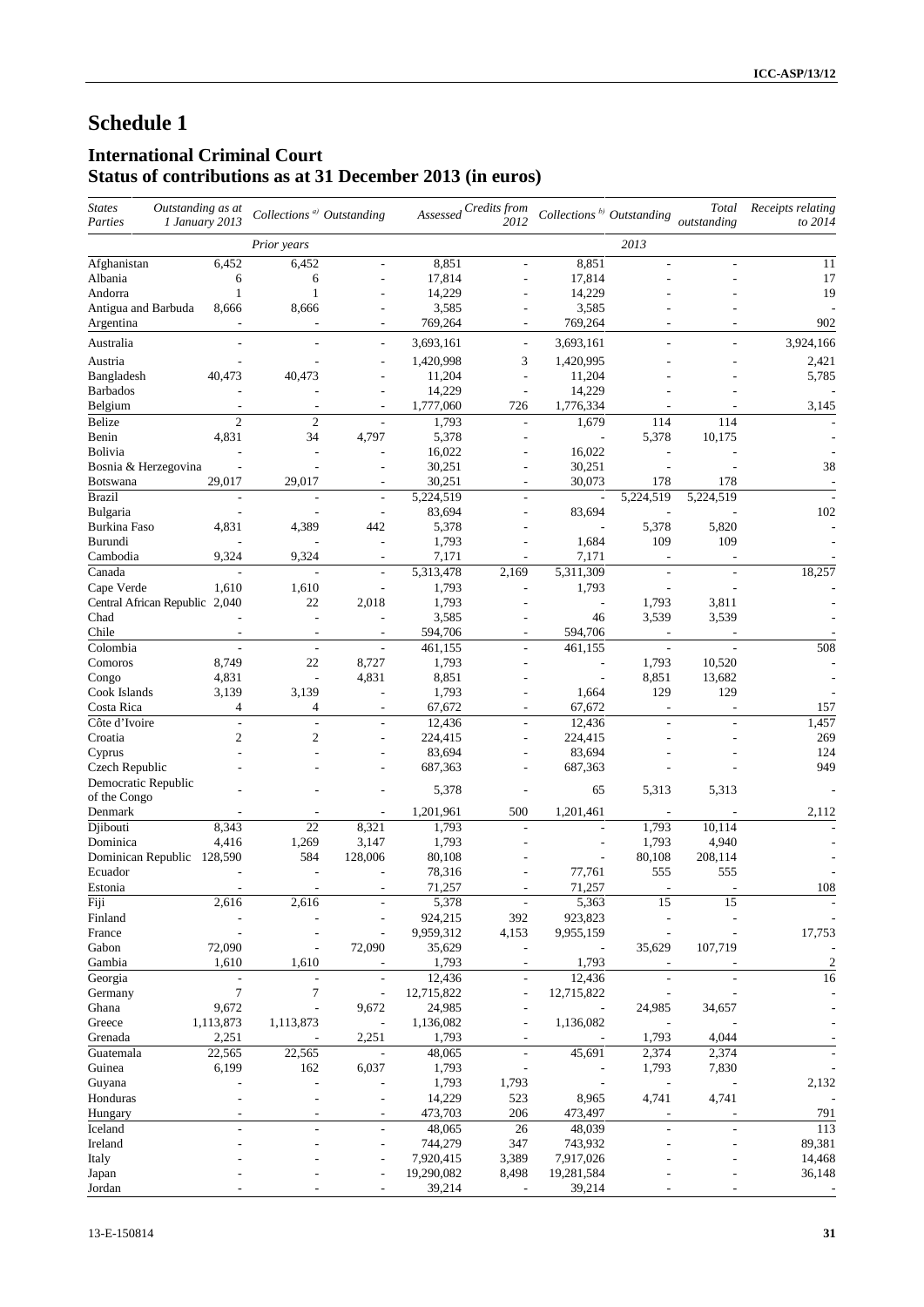| <b>States</b><br>Parties  | Outstanding as at<br>1 January 2013 | Collections <sup>a)</sup> Outstanding |                                    | Assessed Credits from | 2012                                                 | Collections <sup>b)</sup> Outstanding |                                    | outstanding                                | Total Receipts relating<br>to 2014                   |
|---------------------------|-------------------------------------|---------------------------------------|------------------------------------|-----------------------|------------------------------------------------------|---------------------------------------|------------------------------------|--------------------------------------------|------------------------------------------------------|
|                           |                                     | Prior years                           |                                    |                       |                                                      |                                       | 2013                               |                                            |                                                      |
| Kenya                     | 293                                 | 293                                   |                                    | 23,192                | $\sim$                                               | 23,192                                | $\overline{\phantom{a}}$           | $\overline{\phantom{a}}$                   | 33                                                   |
| Latvia<br>Lesotho         | 1,610                               | 1,610                                 | $\overline{\phantom{a}}$<br>$\sim$ | 83,694<br>1,793       | $\overline{\phantom{a}}$<br>$\overline{\phantom{a}}$ | 83,694<br>1,793                       | $\overline{\phantom{a}}$           | $\overline{\phantom{a}}$                   | 3,168                                                |
| Liberia                   | 5,633                               | 3,928                                 | 1,705                              | 1,793                 | $\overline{\phantom{a}}$                             | $\sim$                                | 1,793                              | 3,498                                      | $\overline{\phantom{a}}$                             |
| Liechtenstein             | $\overline{\phantom{0}}$            | $\overline{a}$                        | $\overline{\phantom{a}}$           | 16,022                | $\overline{\phantom{a}}$                             | 16,022                                | $\overline{\phantom{a}}$           | $\overline{\phantom{a}}$                   | 25                                                   |
| Lithuania                 | $\overline{\phantom{a}}$            | $\overline{\phantom{a}}$              | $\sim$                             | 129,966               | $\overline{\phantom{a}}$                             | 129,966                               | $\overline{\phantom{a}}$           | $\overline{\phantom{a}}$                   | 175                                                  |
| Luxembourg                |                                     | $\overline{\phantom{a}}$              | $\sim$                             | 144,195               | 62                                                   | 144,133                               | $\overline{\phantom{a}}$           | $\overline{\phantom{a}}$                   | 5,762                                                |
| Madagascar                | 7,389                               | 2,475                                 | 4,914                              | 5,378                 | $\overline{\phantom{a}}$                             | $\overline{\phantom{a}}$              | 5,378                              | 10,292                                     | $\overline{\phantom{a}}$                             |
| Malawi                    | 1,610                               | $\sim$                                | 1,610                              | 3,585                 | $\sim$                                               | $\sim$                                | 3,585                              | 5,195                                      | $\overline{\phantom{a}}$                             |
| Maldives                  | $\overline{\phantom{a}}$            | $\overline{\phantom{a}}$              | $\overline{\phantom{a}}$           | 1,793                 | $\sim$                                               | 1,793                                 | $\overline{\phantom{a}}$           | $\overline{a}$                             | 1,731                                                |
| Mali                      | 7,365                               | 7,365                                 | $\sim$                             | 7,171                 | $\overline{\phantom{a}}$                             | 4,820                                 | 2,351                              | 2,351                                      | $\overline{\phantom{a}}$                             |
| Malta<br>Marshall Islands | $\overline{\phantom{a}}$            | $\overline{\phantom{a}}$<br>22        | $\sim$                             | 28,458                | $\overline{\phantom{a}}$                             | 28,458<br>$\sim$                      | $\overline{\phantom{a}}$<br>1,793  | $\overline{\phantom{a}}$<br>7,110          | 46                                                   |
| Mauritius                 | 5,339                               | $\overline{\phantom{a}}$              | 5,317                              | 1,793<br>23,192       |                                                      | 18,045                                | 5,147                              | 5,147                                      | $\overline{\phantom{a}}$<br>$\overline{\phantom{a}}$ |
| Mexico                    | 5                                   | 5                                     | $\sim$                             | 3,279,959             |                                                      | 3,279,959                             | $\overline{\phantom{a}}$           | $\overline{\phantom{a}}$                   | 6,839                                                |
| Mongolia                  | $\sim$                              | $\overline{\phantom{a}}$              |                                    | 5,378                 |                                                      | 5,378                                 | $\overline{\phantom{a}}$           | $\overline{\phantom{a}}$                   |                                                      |
| Montenegro                | 6,452                               | 6,452                                 | $\sim$                             | 8,851                 | $\overline{\phantom{a}}$                             | 8,851                                 | $\sim$                             | $\overline{\phantom{a}}$                   |                                                      |
| Namibia                   |                                     |                                       |                                    | 17,814                |                                                      | 17,814                                | $\overline{\phantom{a}}$           |                                            |                                                      |
| Nauru                     |                                     |                                       |                                    | 1,793                 | $\overline{\phantom{a}}$                             | 1,708                                 | 85                                 | 85                                         |                                                      |
| Netherlands               |                                     | $\overline{\phantom{a}}$              | $\overline{\phantom{a}}$           | 2,945,185             | 1,247                                                | 2,943,938                             | $\overline{\phantom{a}}$           | $\overline{\phantom{a}}$                   | 147,856                                              |
| New Zealand               |                                     |                                       |                                    | 450,511               | 447,526                                              | 2,985                                 | $\overline{\phantom{a}}$           | $\overline{\phantom{a}}$                   | 477,463                                              |
| Niger                     | 10,504                              | $\overline{\phantom{a}}$              | 10,504                             | 3,585                 | $\overline{\phantom{a}}$                             |                                       | 3,585                              | 14,089                                     | $\overline{\phantom{a}}$                             |
| Nigeria                   |                                     |                                       |                                    | 160,217               | 40,310                                               | 119,907                               |                                    |                                            | 71,750                                               |
| Norway                    |                                     |                                       | $\overline{\phantom{a}}$           | 1,515,336             | $\overline{\phantom{a}}$                             | 1,515,336                             | $\overline{\phantom{a}}$           | $\overline{\phantom{a}}$                   | 2,596                                                |
| Panama                    |                                     | $\overline{\phantom{a}}$              | $\overline{\phantom{a}}$           | 46,272                | 2,482                                                | 43,790                                | $\overline{\phantom{a}}$           | $\overline{\phantom{a}}$                   | 294                                                  |
| Paraguay                  | 21,665                              | 21,665                                |                                    | 17,814                | $\overline{\phantom{a}}$                             | 17,713                                | 101                                | 101                                        | ٠.                                                   |
| Peru                      | 305,320                             | 305,320                               |                                    | 208,394               | $\sim$                                               | 163,311                               | 45,083                             | 45,083                                     | $\overline{\phantom{a}}$                             |
| Philippines               |                                     |                                       |                                    | 274,273               | $\overline{\phantom{a}}$                             | 274,273<br>1,640,036                  | $\overline{\phantom{a}}$           |                                            |                                                      |
| Poland<br>Portugal        |                                     | $\overline{\phantom{a}}$              | $\sim$                             | 1,640,036<br>843,994  | $\overline{\phantom{a}}$<br>352                      | 843,642                               | $\overline{\phantom{a}}$<br>$\sim$ | $\overline{a}$<br>$\overline{\phantom{a}}$ | 2,361<br>$\sim$                                      |
| Republic of Korea         |                                     |                                       | $\overline{\phantom{a}}$           | 3,550,647             | 1,535                                                | 3,549,112                             | $\overline{\phantom{a}}$           | $\overline{\phantom{a}}$                   |                                                      |
| Republic of Moldova       |                                     |                                       |                                    | 5,378                 | $\overline{\phantom{a}}$                             | 5,378                                 | $\overline{\phantom{a}}$           | $\overline{\phantom{a}}$                   | 6                                                    |
| Romania                   |                                     |                                       |                                    | 402,446               | $\overline{\phantom{a}}$                             | 319,742                               | 82,704                             | 82,704                                     |                                                      |
| Saint Kitts and Nevis     |                                     |                                       | $\sim$                             | 1,793                 | $\overline{\phantom{a}}$                             | 1,793                                 |                                    | $\overline{\phantom{a}}$                   | 1,518                                                |
| Saint Lucia               | 3,404                               | $\overline{\phantom{a}}$              | 3,404                              | 1,793                 | $\sim$                                               | $\sim$                                | 1,793                              | 5,197                                      | $\overline{\phantom{a}}$                             |
| Saint Vincent and         |                                     |                                       |                                    |                       |                                                      |                                       |                                    |                                            |                                                      |
| the Grenadines            | 1,610                               | $\overline{\phantom{a}}$              | 1,610                              | 1,793                 | $\overline{\phantom{a}}$                             | $\sim$                                | 1,793                              | 3,403                                      | $\overline{\phantom{a}}$                             |
| Samoa                     |                                     |                                       |                                    | 1,793                 |                                                      | 1,793                                 | $\overline{a}$                     | $\overline{\phantom{a}}$                   | 1,661                                                |
| San Marino                |                                     |                                       | $\sim$                             | 5,378                 | $\overline{\phantom{a}}$                             | 5,378                                 | $\overline{\phantom{a}}$           | $\overline{\phantom{a}}$                   | 8                                                    |
| Senegal                   | 9,672                               | 68                                    | 9,604                              | 10,644                | $\sim$                                               |                                       | 10,644                             | 20,248                                     | $\sim$                                               |
| Serbia                    | $\sim$                              | $\overline{\phantom{a}}$              | $\sim$                             | 71,257                | $\overline{\phantom{a}}$                             | 71,257                                | $\overline{\phantom{a}}$           | $\overline{\phantom{a}}$                   | 100                                                  |
| Seychelles                | $\overline{\phantom{a}}$            | $\sim$                                | $\sim$                             | 1,793                 | $\sim$                                               | 1,793                                 | $\overline{\phantom{a}}$           | $\overline{\phantom{a}}$                   | 6                                                    |
| Sierra Leone              | 4,417                               | 22                                    | 4,395                              | 1,793                 | $\sim$                                               | $\sim$                                | 1,793                              | 6,188                                      | $\overline{\phantom{a}}$                             |
| Slovakia                  | $\overline{\phantom{a}}$            | $\overline{\phantom{a}}$              | $\sim$                             | 304,524               |                                                      | 304,524                               | $\overline{\phantom{a}}$           | $\overline{\phantom{a}}$                   | 322,604                                              |
| Slovenia                  | 166,029                             | 166,029                               | $\sim$                             | 178,031               | $\sim$                                               | 178,031                               | $\overline{\phantom{a}}$           | $\overline{\phantom{a}}$                   | 398                                                  |
| South Africa              |                                     |                                       | $\overline{a}$                     | 662,378               | $\sim$                                               | 662,378                               | $\overline{\phantom{a}}$           | $\overline{\phantom{a}}$                   | 1,159                                                |
| Spain                     | 4,349,843                           | 4,349,843                             | $\overline{\phantom{a}}$           | 5,293,983             | $\overline{\phantom{a}}$                             | 5,293,983                             | $\blacksquare$                     | $\overline{\phantom{a}}$                   | 9,187                                                |
| Suriname                  |                                     |                                       | $\sim$                             | 7,171                 | $\overline{\phantom{a}}$                             | 7,171                                 | $\overline{\phantom{a}}$           | $\overline{\phantom{a}}$                   | $\overline{\phantom{a}}$                             |
| Sweden                    |                                     |                                       |                                    | 1,709,500             | 710                                                  | 1,708,790                             |                                    | $\overline{\phantom{a}}$                   | 63,205                                               |
| Switzerland               |                                     |                                       | $\overline{\phantom{a}}$           | 1,864,339             | 765                                                  | 1,863,574                             | $\overline{\phantom{a}}$           | $\overline{\phantom{a}}$                   | 14,924                                               |
| Tajikistan                |                                     |                                       | $\overline{\phantom{a}}$           | 5,378                 | $\overline{\phantom{a}}$                             | 3,213                                 | 2,165                              | 2,165                                      | $\overline{\phantom{a}}$                             |
|                           | The FYR of Macedonia 31,222         | 31,222                                | $\sim$                             | 14,229                | $\sim$                                               | 11,549                                | 2,680                              | 2,680                                      | $\overline{a}$                                       |
| Timor-Leste               | 41                                  |                                       | 41                                 | 3,585                 | $\sim$                                               |                                       | 3,585                              | 3,626                                      | $\overline{\phantom{a}}$                             |
| Trinidad and              |                                     |                                       |                                    |                       |                                                      |                                       |                                    |                                            |                                                      |
| Tobago                    | $\overline{\phantom{a}}$            | $\sim$                                | $\sim$                             | 78,316                | $\sim$                                               | 78,316                                | $\sim$                             | $\overline{\phantom{a}}$                   | 119                                                  |
| Tunisia                   | 63,738                              | 63,738                                | $\overline{\phantom{a}}$           | 64,087                | $\overline{\phantom{a}}$                             | 49,602                                | 14,485                             | 14,485                                     | $\overline{\phantom{a}}$                             |
| Uganda                    | 85                                  | 85                                    | $\sim$                             | 10,644                | $\overline{\phantom{a}}$                             | 51                                    | 10,593                             | 10,593                                     | $\overline{\phantom{a}}$                             |
| <b>United Kingdom</b>     | $\overline{\phantom{a}}$            | $\overline{\phantom{a}}$              | $\overline{\phantom{a}}$           | 9,222,092             | 4,472                                                | 9,217,620                             | $\sim$                             | $\overline{\phantom{a}}$                   | $\overline{a}$                                       |
| <b>United Republic</b>    | 24,814                              | 379                                   | 24,435                             | 11,204                | $\overline{a}$                                       | $\sim$                                | 11,204                             | 35,639                                     |                                                      |
| of Tanzania               |                                     |                                       |                                    |                       |                                                      |                                       |                                    |                                            |                                                      |
| Uruguay                   | 43,520                              | 41,799                                | 1,721                              | 92,545                | $\overline{\phantom{a}}$                             |                                       | 92,545                             | 94,266                                     |                                                      |
| Vanuatu                   | 1,480                               | $\overline{\phantom{a}}$              | 1,480                              | 1,793                 | $\overline{\phantom{a}}$                             |                                       | 1,793                              | 3,273                                      |                                                      |
| Venezuela                 | $\sim$                              | $\sim$                                | $\sim$                             | 1,116,475             | 167,208                                              | 9,513                                 | 939,754                            | 939,754                                    |                                                      |
| Zambia                    | $\overline{\phantom{a}}$            | $\overline{\phantom{a}}$              | $\sim$                             | 10,644                | $\sim$                                               | 10,644                                | $\sim$                             | $\sim$                                     |                                                      |
| Rounding                  |                                     |                                       |                                    | (124)                 |                                                      | (124)                                 |                                    |                                            |                                                      |
| Total                     | 6,569,270                           | 6,248,191                             | 321,079                            | 112,039,600           | 689,394                                              | 104,691,225                           | 6,659,105                          | 6,980,184                                  | 5,256,347                                            |
| (122 States Parties)      |                                     |                                       |                                    |                       |                                                      |                                       |                                    |                                            |                                                      |
|                           |                                     |                                       |                                    |                       |                                                      |                                       |                                    |                                            |                                                      |
|                           |                                     |                                       |                                    |                       |                                                      |                                       |                                    |                                            |                                                      |
|                           |                                     |                                       |                                    |                       |                                                      |                                       |                                    |                                            |                                                      |
| 32                        |                                     |                                       |                                    |                       |                                                      |                                       |                                    |                                            | 13-E-150814                                          |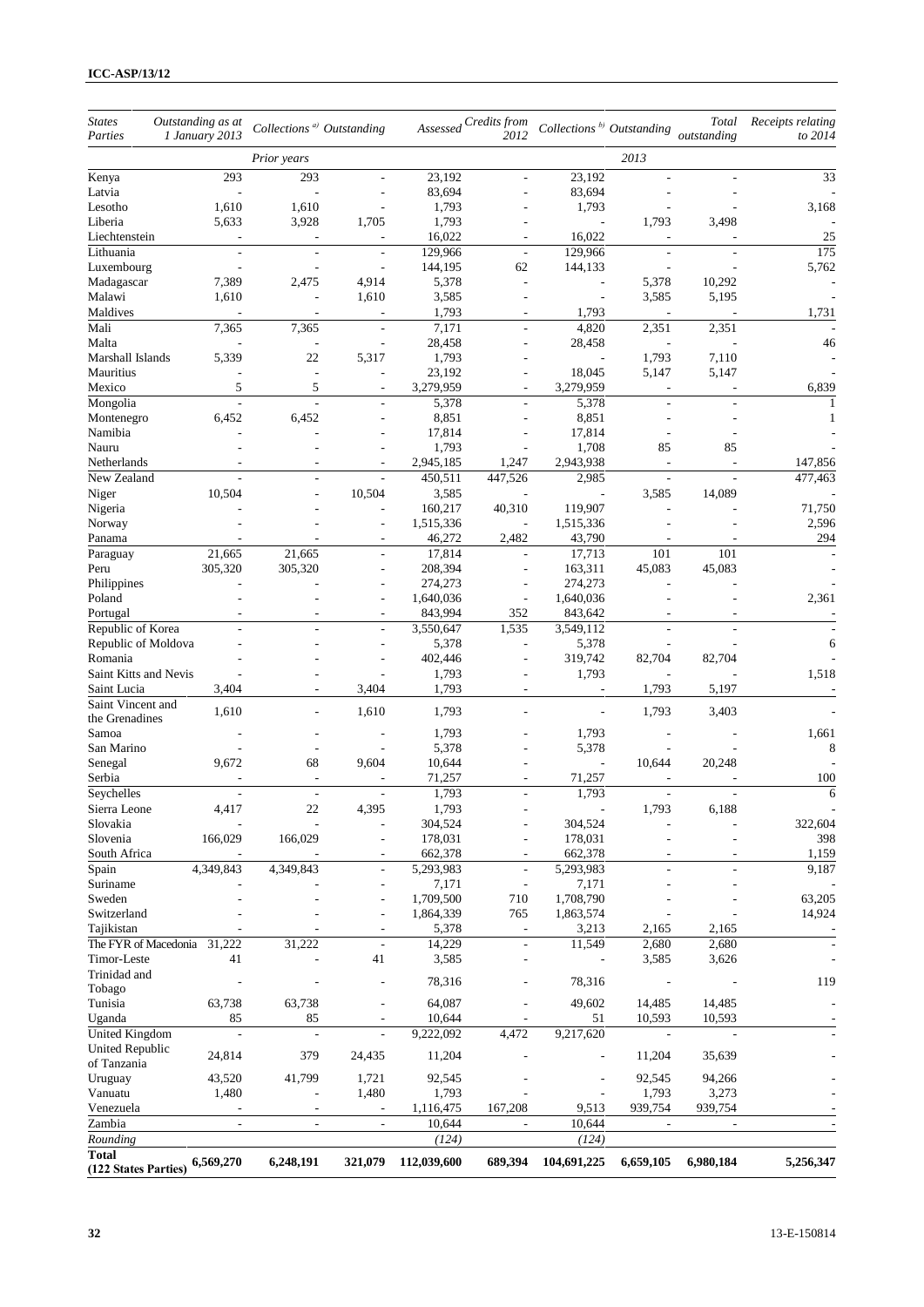## **International Criminal Court Status of Working Capital Fund and Contingency Fund as at 31December 2013 (in euro)**

| 2013<br>2012<br>7,398,180<br>7,396,957<br>(113,087)<br>1,223<br>$\sim$<br>$\sim$<br>7,285,093<br>7,398,180<br>7,405,983<br>7,405,983<br>120,890<br>7,803<br>7,285,093<br>7,398,180<br>2013<br>2012<br>6,982,569<br>4,438,291<br>480,381<br>2,544,278<br>$\sim$<br>$\overline{\phantom{a}}$<br>7,462,950<br>6,982,569<br>7,500,000<br>7,000,000<br>37,050<br>17,431                                                                                                                                                                      | <b>Status of Working Capital Fund and Contingency Fund as at</b><br>31December 2013 (in euro) |  |  |
|-----------------------------------------------------------------------------------------------------------------------------------------------------------------------------------------------------------------------------------------------------------------------------------------------------------------------------------------------------------------------------------------------------------------------------------------------------------------------------------------------------------------------------------------|-----------------------------------------------------------------------------------------------|--|--|
| Balance at beginning of financial period<br>$\textbf{Receipts}/(\text{refunds})$<br>Receipts from States Parties<br>Withdrawals<br><b>Balance as at 31 December</b><br>Established level<br>Less: due from States Parties (Schedule 3)<br><b>Balance as at 31 December</b><br><b>Status of Contingency Fund</b><br>Balance at beginning of financial period<br>Receipts/(refunds)<br>Receipts from States Parties<br>Withdrawals<br><b>Balance as at 31 December</b><br>Established level<br><b>Due from States Parties (Schedule8)</b> | Status of Working Capital Fund                                                                |  |  |
|                                                                                                                                                                                                                                                                                                                                                                                                                                                                                                                                         |                                                                                               |  |  |
|                                                                                                                                                                                                                                                                                                                                                                                                                                                                                                                                         |                                                                                               |  |  |
|                                                                                                                                                                                                                                                                                                                                                                                                                                                                                                                                         |                                                                                               |  |  |
|                                                                                                                                                                                                                                                                                                                                                                                                                                                                                                                                         |                                                                                               |  |  |
|                                                                                                                                                                                                                                                                                                                                                                                                                                                                                                                                         |                                                                                               |  |  |
|                                                                                                                                                                                                                                                                                                                                                                                                                                                                                                                                         |                                                                                               |  |  |
|                                                                                                                                                                                                                                                                                                                                                                                                                                                                                                                                         |                                                                                               |  |  |
|                                                                                                                                                                                                                                                                                                                                                                                                                                                                                                                                         |                                                                                               |  |  |
|                                                                                                                                                                                                                                                                                                                                                                                                                                                                                                                                         |                                                                                               |  |  |
|                                                                                                                                                                                                                                                                                                                                                                                                                                                                                                                                         |                                                                                               |  |  |
|                                                                                                                                                                                                                                                                                                                                                                                                                                                                                                                                         |                                                                                               |  |  |
|                                                                                                                                                                                                                                                                                                                                                                                                                                                                                                                                         |                                                                                               |  |  |
|                                                                                                                                                                                                                                                                                                                                                                                                                                                                                                                                         |                                                                                               |  |  |
|                                                                                                                                                                                                                                                                                                                                                                                                                                                                                                                                         |                                                                                               |  |  |
|                                                                                                                                                                                                                                                                                                                                                                                                                                                                                                                                         |                                                                                               |  |  |
|                                                                                                                                                                                                                                                                                                                                                                                                                                                                                                                                         |                                                                                               |  |  |
|                                                                                                                                                                                                                                                                                                                                                                                                                                                                                                                                         |                                                                                               |  |  |
|                                                                                                                                                                                                                                                                                                                                                                                                                                                                                                                                         |                                                                                               |  |  |
|                                                                                                                                                                                                                                                                                                                                                                                                                                                                                                                                         |                                                                                               |  |  |
|                                                                                                                                                                                                                                                                                                                                                                                                                                                                                                                                         |                                                                                               |  |  |
|                                                                                                                                                                                                                                                                                                                                                                                                                                                                                                                                         |                                                                                               |  |  |
|                                                                                                                                                                                                                                                                                                                                                                                                                                                                                                                                         |                                                                                               |  |  |
|                                                                                                                                                                                                                                                                                                                                                                                                                                                                                                                                         |                                                                                               |  |  |
|                                                                                                                                                                                                                                                                                                                                                                                                                                                                                                                                         |                                                                                               |  |  |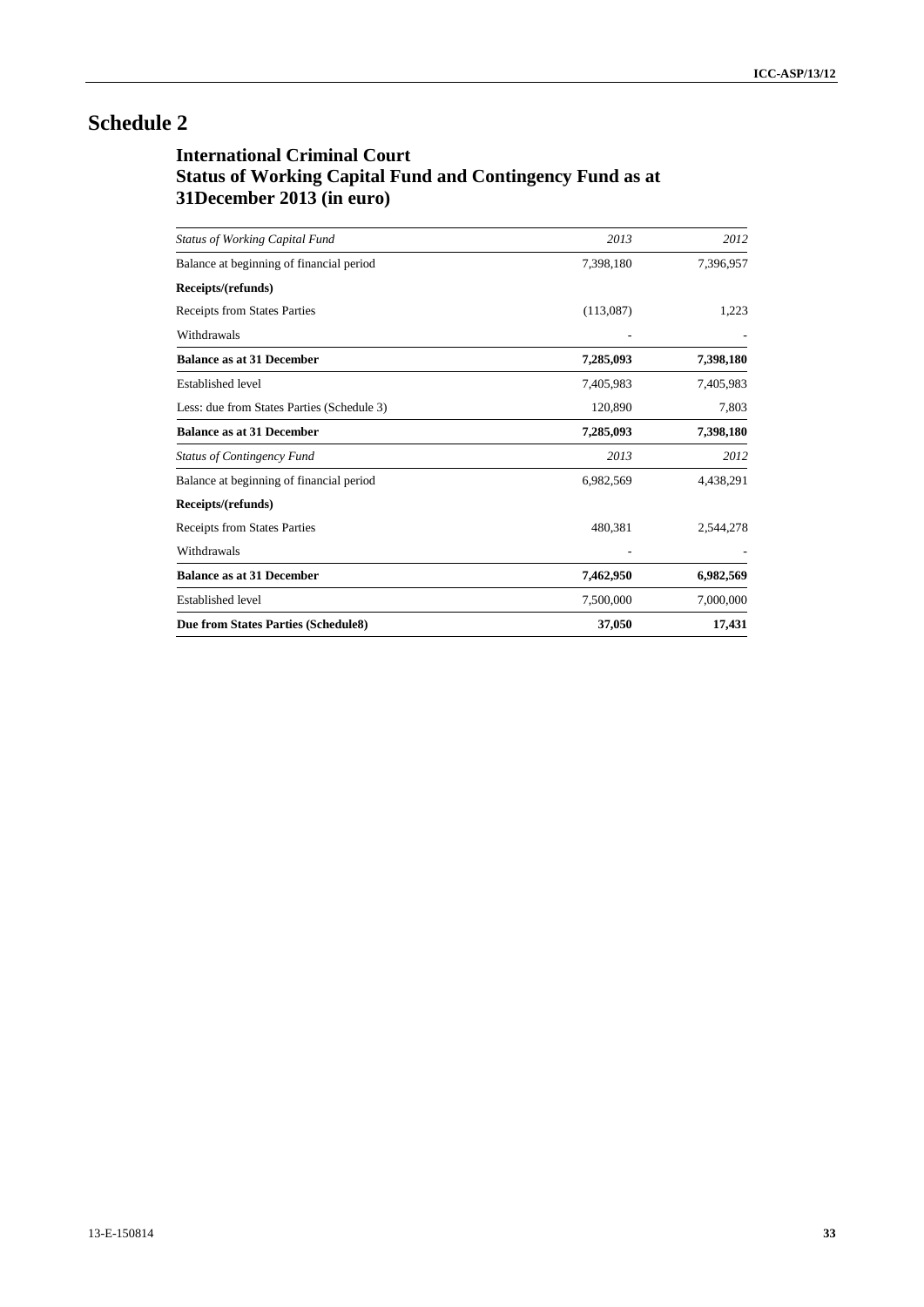# **International Criminal Court Status of advances to the Working Capital Fund as at 31 December 2013 (in euro)**

| <b>International Criminal Court</b><br><b>Status of advances to the Working Capital Fund as at</b><br>31 December 2013 (in euro) |                  |               |               |                                    |
|----------------------------------------------------------------------------------------------------------------------------------|------------------|---------------|---------------|------------------------------------|
| <b>States Parties</b>                                                                                                            | 2013 Scale       | Working       | Cumulative    | Outstanding                        |
|                                                                                                                                  | of assessment    | Capital Fund  | payments      |                                    |
| Afghanistan<br>Albania                                                                                                           | 0.0079<br>0.0159 | 585<br>1,178  | 585<br>1,178  |                                    |
| Andorra                                                                                                                          | 0.0127           | 941           | 941           |                                    |
| Antigua and Barbuda                                                                                                              | 0.0032           | 237           | 237           |                                    |
| Argentina                                                                                                                        | 0.6865           | 50,842        | 50,842        |                                    |
| Australia                                                                                                                        | 3.2961           | 244,109       | 244,109       |                                    |
| Austria                                                                                                                          | 1.2682           | 93,923        | 93,923        |                                    |
| Bangladesh                                                                                                                       | 0.0100           | 741           | 741           |                                    |
| Barbados                                                                                                                         | 0.0127           | 941           | 941           |                                    |
| Belgium                                                                                                                          | 1.5860           | 117,459       | 117,459       |                                    |
| Belize<br>Benin                                                                                                                  | 0.0016<br>0.0048 | 118<br>355    | 118<br>355    |                                    |
| Bolivia                                                                                                                          | 0.0143           | 1,059         | 1,059         |                                    |
| Bosnia & Herzegovina                                                                                                             | 0.0270           | 2,000         | 2,000         |                                    |
| Botswana                                                                                                                         | 0.0270           | 2,000         | 2,000         |                                    |
| Brazil                                                                                                                           | 4.6628           | 345,326       | 226,316       | 119,010                            |
| Bulgaria                                                                                                                         | 0.0747           | 5,532         | 5,532         |                                    |
| Burkina Faso                                                                                                                     | 0.0048           | 355           | 355           |                                    |
| Burundi                                                                                                                          | 0.0016           | 118           | 118           |                                    |
| Cambodia                                                                                                                         | 0.0064           | 474           | 474           |                                    |
| Canada                                                                                                                           | 4.7422           | 351,207       | 351,207       |                                    |
| Cape Verde<br>Central African Republic                                                                                           | 0.0016<br>0.0016 | 118<br>118    | 118<br>118    |                                    |
| Chad                                                                                                                             | 0.0032           | 237           | 237           |                                    |
| Chile                                                                                                                            | 0.5308           | 39,311        | 39,311        |                                    |
| Colombia                                                                                                                         | 0.4116           | 30,483        | 30,483        |                                    |
| Comoros                                                                                                                          | 0.0016           | 118           | 118           |                                    |
| Congo                                                                                                                            | 0.0079           | 585           | 420           | 165                                |
| Cook Islands                                                                                                                     | 0.0016           | 118           | 118           |                                    |
| Costa Rica                                                                                                                       | 0.0604           | 4,473         | 4,473         | $\overline{\phantom{0}}$           |
| Côte d'Ivoire                                                                                                                    | 0.0175           | 1,296         | 1,296         |                                    |
| Croatia                                                                                                                          | 0.2002           | 14,827        | 14,827        |                                    |
| Cyprus<br>Czech Republic                                                                                                         | 0.0747           | 5,532         | 5,532         |                                    |
| Democratic Republic of the Congo                                                                                                 | 0.6134<br>0.0048 | 45,428<br>355 | 45,428<br>355 |                                    |
| Denmark                                                                                                                          | 1.0727           | 79,444        | 79,444        |                                    |
| Djibouti                                                                                                                         | 0.0016           | 118           | 118           |                                    |
| Dominica                                                                                                                         | 0.0016           | 118           | 118           |                                    |
| Dominican Republic                                                                                                               | 0.0715           | 5,295         | 5,295         |                                    |
| Ecuador                                                                                                                          | 0.0699           | 5,177         | 5,177         |                                    |
| Estonia                                                                                                                          | 0.0636           | 4,710         | 4,710         |                                    |
| Fiji                                                                                                                             | 0.0048           | 355           | 355           |                                    |
| Finland                                                                                                                          | 0.8248           | 61,085        | 61,085        |                                    |
| France                                                                                                                           | 8.8885           | 658,281       | 658,281       |                                    |
| Gabon                                                                                                                            | 0.0318           | 2,355         | 1,960         | 395                                |
| Gambia<br>Georgia                                                                                                                | 0.0016<br>0.0111 | 118<br>822    | 118<br>822    | $\sim$<br>$\overline{\phantom{a}}$ |
| Germany                                                                                                                          | 11.3487          | 840,483       | 840,483       | ÷,                                 |
| Ghana                                                                                                                            | 0.0222           | 1,644         | 840           | 804                                |
| Greece                                                                                                                           | 1.0139           | 75,089        | 75,089        | $\overline{\phantom{a}}$           |
| Grenada                                                                                                                          | 0.0016           | 118           | 13            | 105                                |
| Guatemala                                                                                                                        | 0.0429           | 3,177         | 3,177         | $\sim$                             |
| Guinea                                                                                                                           | 0.0016           | 118           | 118           | ÷                                  |
| Guyana                                                                                                                           | 0.0016           | 118           | 118           |                                    |
| Honduras                                                                                                                         | 0.0127           | 941           | 941           |                                    |
| Hungary                                                                                                                          | 0.4227           | 31,305        | 31,305        |                                    |
| Iceland<br>Ireland                                                                                                               | 0.0429           | 3,177         | 3,177         |                                    |
|                                                                                                                                  | 0.6643           | 49,198        | 49,198        |                                    |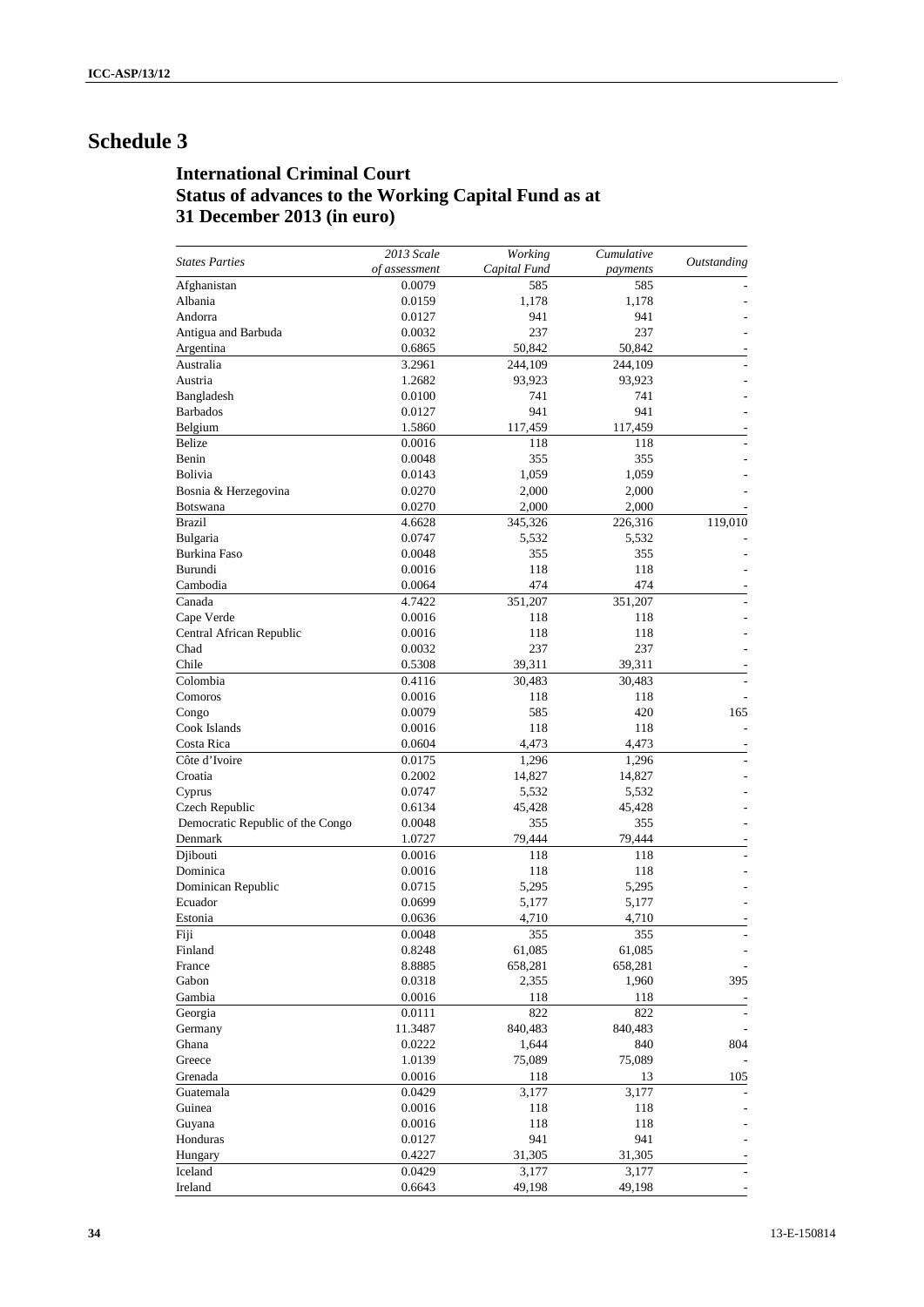|                                                 | 2013 Scale        | Working            | Cumulative               |             |
|-------------------------------------------------|-------------------|--------------------|--------------------------|-------------|
| <b>States Parties</b>                           | of assessment     | Capital Fund       | payments                 | Outstanding |
| Italy                                           | 7.0689            | 523,522            | 523,522                  |             |
| Japan<br>Jordan                                 | 17.2161<br>0.0350 | 1,275,021<br>2,592 | 1,275,021<br>2,592       |             |
| Kenya                                           | 0.0207            | 1,533              | 1,533                    |             |
| Latvia                                          | 0.0747            | 5,532              | 5,532                    |             |
| Lesotho                                         | 0.0016            | 118                | 118                      |             |
| Liberia                                         | 0.0016            | 118                | 118                      |             |
| Liechtenstein                                   | 0.0143            | 1,059              | 1,059                    |             |
| Lithuania                                       | 0.1160            | 8,591              | 8,591                    |             |
| Luxembourg<br>Madagascar                        | 0.1287<br>0.0048  | 9,532<br>355       | 9,532<br>355             |             |
| Malawi                                          | 0.0032            | 237                | 140                      | 97          |
| Maldives                                        | 0.0016            | 118                | 118                      |             |
| Mali                                            | 0.0064            | 474                | 474                      |             |
| Malta                                           | 0.0254            | 1,881              | 1,881                    |             |
| Marshall Islands                                | 0.0016            | 118                | 118                      |             |
| Mauritius                                       | 0.0207            | 1,533              | 1,533                    |             |
| Mexico                                          | 2.9274            | 216,803            | 216,803                  |             |
| Mongolia                                        | 0.0048<br>0.0079  | 355<br>585         | 355<br>585               |             |
| Montenegro<br>Namibia                           | 0.0159            | 1,178              | 1,178                    |             |
| Nauru                                           | 0.0016            | 118                | 118                      |             |
| Netherlands                                     | 2.6286            | 194,674            | 194,674                  |             |
| New Zealand                                     | 0.4021            | 29,779             | 29,779                   |             |
| Niger                                           | 0.0032            | 237                | $222\,$                  | 15          |
| Nigeria                                         | 0.1430            | 10,591             | 10,591                   |             |
| Norway                                          | 1.3524            | 100,159            | 100,159                  |             |
| Panama                                          | 0.0413<br>0.0159  | 3,059<br>1,178     | 3,059<br>1,178           |             |
| Paraguay<br>Peru                                | 0.1859            | 13,768             | 13,768                   |             |
| Philippines                                     | 0.2447            | 18,122             | 18,122                   |             |
| Poland                                          | 1.4637            | 108,401            | 108,401                  |             |
| Portugal                                        | 0.7533            | 55,789             | 55,789                   |             |
| Republic of Korea                               | 3.1689            | 234,688            | 234,688                  |             |
| Republic of Moldova                             | 0.0048            | 355                | 355                      |             |
| Romania                                         | 0.3592            | 26,602             | 26,602                   |             |
| Saint Kitts and Nevis                           | 0.0016            | 118                | 118                      |             |
| Saint Lucia<br>Saint Vincent and the Grenadines | 0.0016<br>0.0016  | 118<br>118         | 34<br>118                | 84          |
| Samoa                                           | 0.0016            | 118                | 118                      |             |
| San Marino                                      | 0.0048            | 355                | 355                      |             |
| Senegal                                         | 0.0095            | 704                | 704                      |             |
| Serbia                                          | 0.0636            | 4,710              | 4,710                    |             |
| Seychelles                                      | 0.0016            | 118                | 118                      |             |
| Sierra Leone                                    | 0.0016            | 118                | 118                      |             |
| Slovakia                                        | 0.2718            | 20,129             | 20,129                   |             |
| Slovenia                                        | 0.1589            | 11,768             | 11,768                   |             |
| South Africa                                    | 0.5912            | 43,784             | 43,784                   |             |
| Spain<br>Suriname                               | 4.7248<br>0.0064  | 349,918<br>474     | 349,918<br>474           |             |
| Sweden                                          | 1.5257            | 112,993            | 112,993                  |             |
| Switzerland                                     | 1.6639            | 123,228            | 123,228                  |             |
| Tajikistan                                      | 0.0048            | 355                | 355                      |             |
| The F.Y.R. of Macedonia                         | 0.0127            | 941                | 941                      | ÷,          |
| Timor-Leste                                     | 0.0032            | 237                | 140                      | 97          |
| Trinidad and Tobago                             | 0.0699            | 5,177              | 5,177                    |             |
| Tunisia                                         | 0.0572            | 4,236              | 4,236                    |             |
| Uganda                                          | 0.0095            | 704                | 704                      |             |
| United Kingdom                                  | 8.2306            | 609,557            | 609,557                  |             |
| United Republic of Tanzania                     | 0.0100<br>0.0826  | 741<br>6,117       | 741<br>6,117             |             |
| Uruguay<br>Vanuatu                              | 0.0016            | 118                | $\overline{\phantom{a}}$ | 118         |
| Venezuela                                       | 0.9964            | 73,793             | 73,793                   |             |
| Zambia                                          | 0.0095            | 704                | 704                      |             |
| Rounding                                        |                   | 12                 | 12                       |             |
| <b>Total (122 States Parties)</b>               | 100.00            | 7,405,983          | 7,285,093                | 120,890     |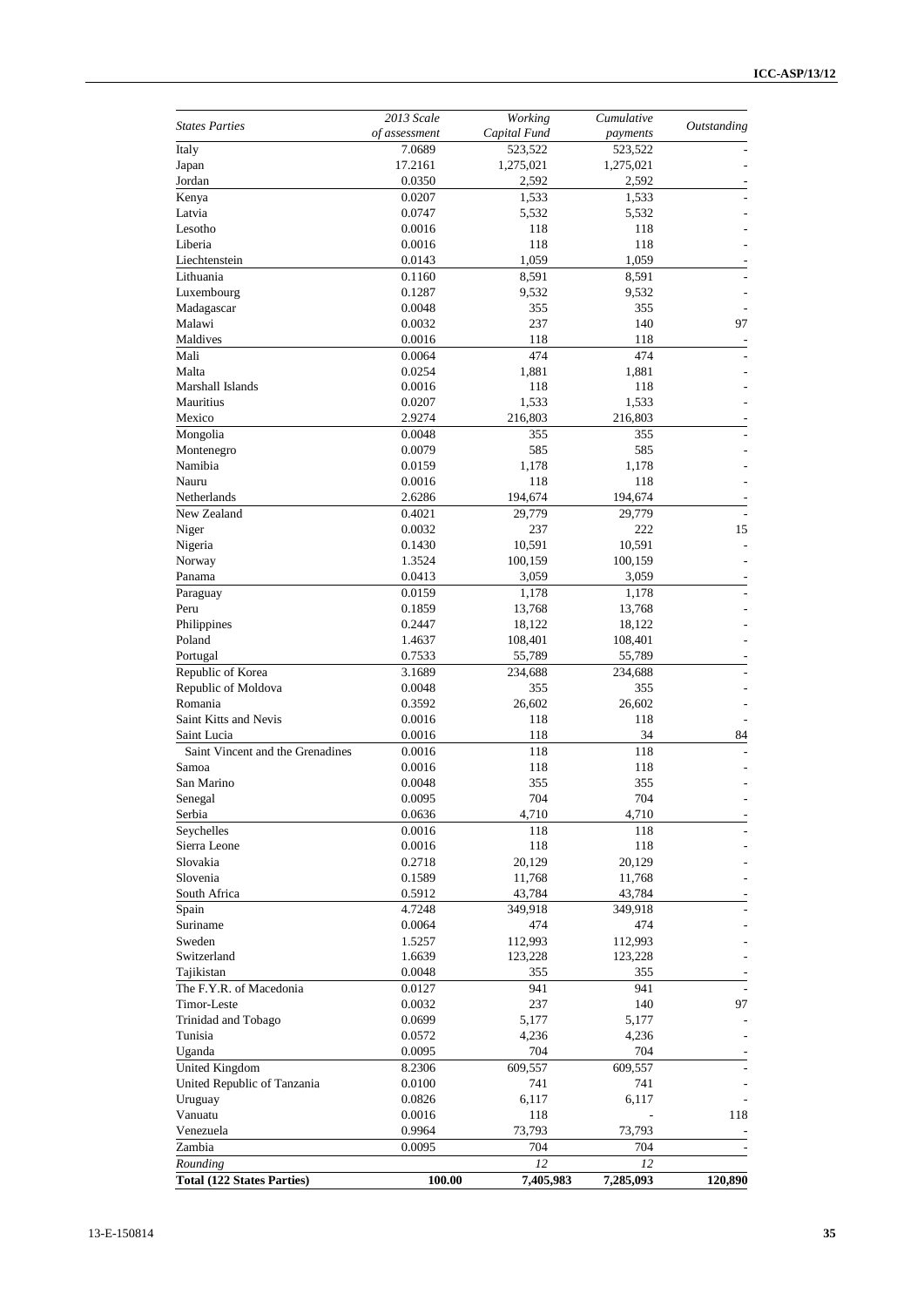# **International Criminal Court Status of cash surplus as at 31 December 2013 (in euro)**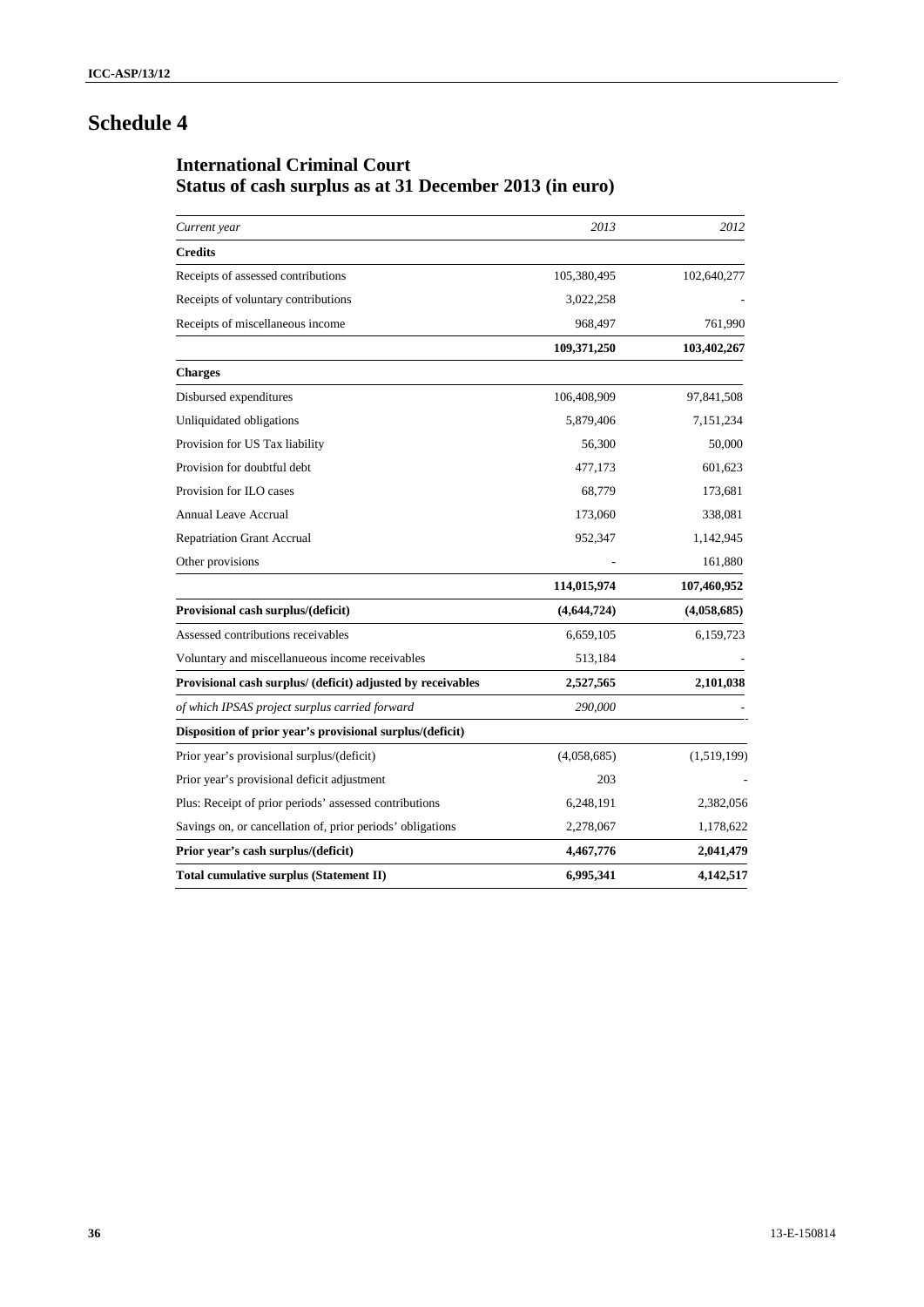# **International Criminal Court Shares of States Parties in the 2012 cash surplus (in euros)**

| <b>International Criminal Court</b>                          |                                                  |                       |                          |
|--------------------------------------------------------------|--------------------------------------------------|-----------------------|--------------------------|
| Shares of States Parties in the 2012 cash surplus (in euros) |                                                  |                       |                          |
| <b>States Parties</b>                                        | <b>States Parties to the</b>                     | 2012 Scale of         | Surplus                  |
| Afghanistan                                                  | Rome Statute since<br>May-03                     | assessment<br>0.00593 | 265                      |
| Albania                                                      | May-03                                           | 0.01482               | 662                      |
| Andorra                                                      | $Jul-02$                                         | 0.01037               | 463                      |
| Antigua and Barbuda                                          | $Jul-02$                                         | 0.00296               | 132                      |
| Argentina                                                    | $Jul-02$                                         | 0.42522               | 18,998                   |
| Australia                                                    | Sep-02                                           | 2.86392               | 127,954                  |
| Austria                                                      | Jul-02                                           | 1.26084               | 56,332                   |
| Bangladesh                                                   | $Jun-10$                                         | 0.01482               | 662                      |
| <b>Barbados</b>                                              | Mar-03                                           | 0.01185               | 529                      |
| Belgium                                                      | $Jul-02$                                         | 1.59271               | 71,159                   |
| Belize                                                       | $Jul-02$                                         | 0.00148               | 66                       |
| Benin<br>Bolivia                                             | $Jul-02$                                         | 0.00444<br>0.01037    | 198                      |
| Bosnia & Herzegovina                                         | Sep-02<br>$Jul-02$                               | 0.02074               | 463<br>927               |
| <b>Botswana</b>                                              | $Jul-02$                                         | 0.02667               | 1,192                    |
| Brazil                                                       | Sep-02                                           | 2.38685               | 106,639                  |
| Bulgaria                                                     | $Jul-02$                                         | 0.05630               | 2,515                    |
| Burkina Faso                                                 | Jul-04                                           | 0.00444               | 198                      |
| Burundi                                                      | Dec-04                                           | 0.00148               | 66                       |
| Cambodia                                                     | $Jul-02$                                         | 0.00444               | 198                      |
| Canada                                                       | $Jul-02$                                         | 4.75147               | 212,285                  |
| Cape Verde                                                   | $Jan-12$                                         | 0.00148               | 66                       |
| Central African Republic                                     | $Jul-02$                                         | 0.00148               | 66                       |
| Chad                                                         | Jan-07                                           | 0.00296               | 132                      |
| Chile                                                        | Sep-09<br>$Nov-02$                               | 0.34966<br>0.21335    | 15,622<br>9,532          |
| Colombia<br>Comoros                                          | $Nov-06$                                         | 0.00148               | 66                       |
| Congo                                                        | Aug-04                                           | 0.00444               | 198                      |
| Cook Islands                                                 | Oct-08                                           | 0.00148               | 66                       |
| Costa Rica                                                   | $Jul-02$                                         | 0.05037               | 2,250                    |
| Côte d'Ivoire                                                | May-13                                           |                       | $\overline{\phantom{a}}$ |
| Croatia                                                      | $Jul-02$                                         | 0.14371               | 6,421                    |
| Cyprus                                                       | $\rm{Jul}\textrm{-}02$                           | 0.06815               | 3,045                    |
| Czech Republic                                               | Oct-09                                           | 0.51708               | 23,102                   |
| Democratic Republic of the Congo                             | $Jul-02$                                         | 0.00444               | 198                      |
| Denmark                                                      | $Jul-02$                                         | 1.09045               | 48,719                   |
| Djibouti                                                     | $Feb-03$                                         | 0.00148               | 66                       |
| Dominica                                                     | $Jul-02$                                         | 0.00148               | 66                       |
| Dominican Republic                                           | Aug-05                                           | 0.06223               | 2,780                    |
| Ecuador                                                      | $\rm{Jul}\textrm{-}02$                           | 0.05926               | 2,648                    |
| Estonia<br>Fiji                                              | $\rm{Jul}\textrm{-}02$<br>$\rm{Jul}\textrm{-}02$ | 0.05926<br>0.00593    | 2,648<br>265             |
| Finland                                                      | $\rm{Jul}\textrm{-}02$                           | 0.83858               | 37,466                   |
| France                                                       | $\rm{Jul}\textrm{-}02$                           | 9.07179               | 405,307                  |
| Gabon                                                        | $Jul-02$                                         | 0.02074               | 927                      |
| Gambia                                                       | $\rm Sep\text{-}02$                              | 0.00148               | 66                       |
| Georgia                                                      | $Dec-03$                                         | 0.00889               | 397                      |
| Germany                                                      | $Jul-02$                                         | 11.87941              | 530,745                  |
| Ghana                                                        | $\rm{Jul}\textrm{-}02$                           | 0.00889               | 397                      |
| Greece                                                       | Aug-02                                           | 1.02378               | 45,740                   |
| Grenada                                                      | Aug-11                                           | 0.00148               | 66                       |
| Guatemala                                                    | $Jul-12$                                         | 0.02074               | 927                      |
| Guinea                                                       | Oct-03                                           | 0.00296               | 132                      |
| Guyana                                                       | $Dec-04$                                         | 0.00148               | 66                       |
| Honduras                                                     | Sep-02                                           | 0.01185               | 529                      |
| Hungary                                                      | $\rm{Jul}\textrm{-}02$                           | 0.43114               | 19,262                   |
| Iceland                                                      | $\rm{Jul}\textrm{-}02$                           | 0.06223               | 2,780                    |
| Ireland                                                      | $\rm{Jul}\textrm{-}02$                           | 0.73783               | 32,965                   |
| Italy                                                        | $Jul-02$                                         | 7.40648               | 330,905                  |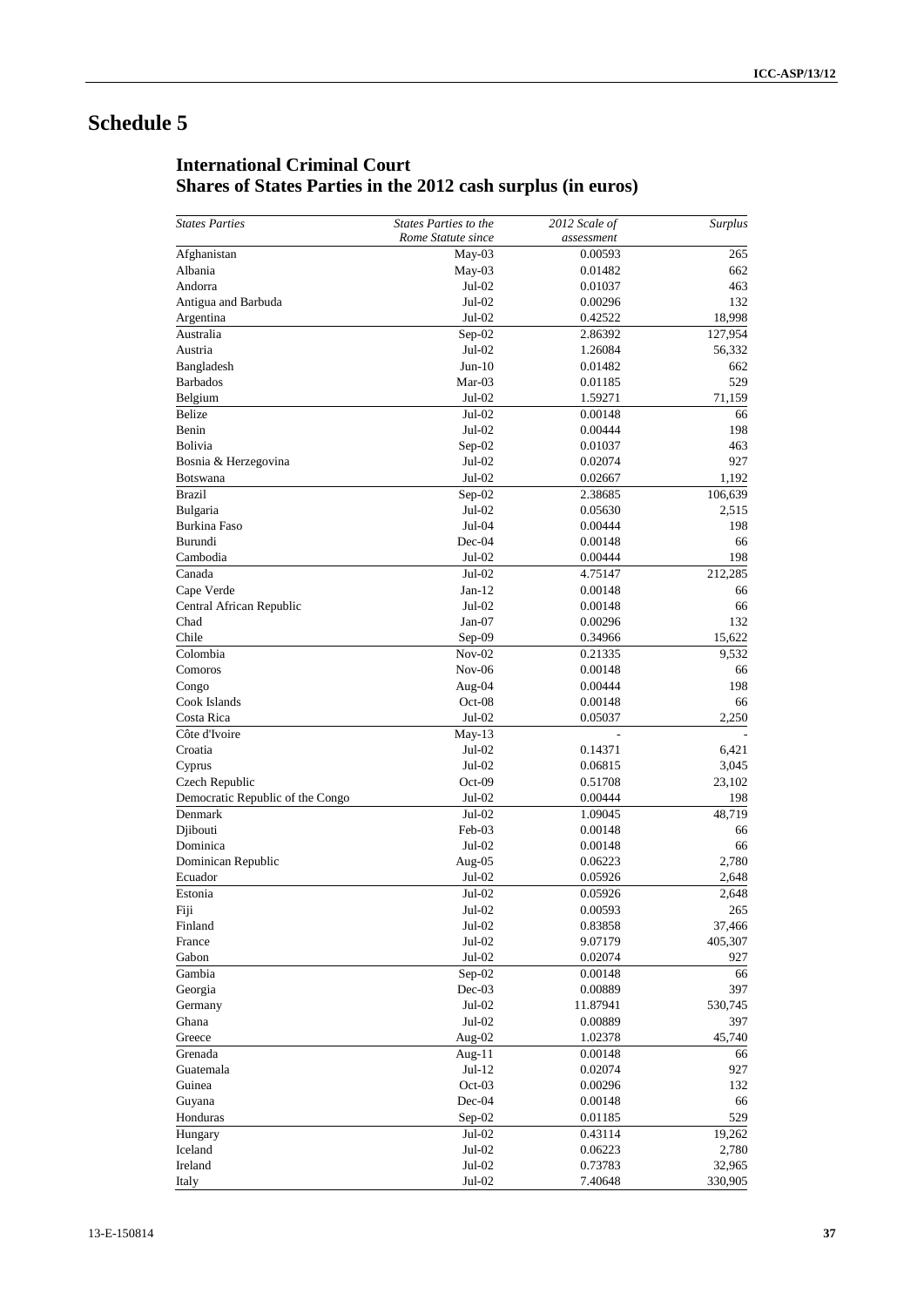| <b>States Parties</b>             | <b>States Parties to the</b>                   | 2012 Scale of          | Surplus          |
|-----------------------------------|------------------------------------------------|------------------------|------------------|
|                                   | Rome Statute since<br>Oct-07                   | assessment<br>18.56436 | 829,414          |
| Japan<br>Jordan                   | $Jul-02$                                       | 0.02074                | 927              |
| Kenya                             | $Jun-05$                                       | 0.01778                | 794              |
| Latvia                            | $\rm Sep\text{-}02$                            | 0.05630                | 2,515            |
| Lesotho                           | $Jul-02$                                       | 0.00148                | 66               |
| Liberia                           | Dec-04                                         | 0.00148                | 66               |
| Liechtenstein                     | $Jul-02$                                       | 0.01333                | 596              |
| Lithuania                         | Aug-03                                         | 0.09630                | 4,302            |
| Luxembourg                        | $Jul-02$                                       | 0.13334                | 5,957            |
| Madagascar                        | $_{\rm Jun-08}$                                | 0.00444                | 198              |
| Malawi                            | Dec-02                                         | 0.00148                | 66               |
| Maldives<br>Mali                  | $Dec-11$<br>$Jul-02$                           | 0.00148<br>0.00444     | 66<br>198        |
| Malta                             | Feb-03                                         | 0.02519                | 1,125            |
| Marshall Islands                  | $Jul-02$                                       | 0.00148                | 66               |
| Mauritius                         | $Jul-02$                                       | 0.01630                | 728              |
| Mexico                            | $Jan-06$                                       | 3.49063                | 155,954          |
| Mongolia                          | $\rm{Jul}\textrm{-}02$                         | 0.00296                | 132              |
| Montenegro                        | $Jun-06$                                       | 0.00593                | 265              |
| Namibia                           | $\rm Sep\text{-}02$                            | 0.01185                | 529              |
| Nauru                             | $\rm{Jul}\textrm{-}02$                         | 0.00148                | 66               |
| Netherlands                       | $\rm{Jul}\textrm{-}02$                         | 2.74836                | 122,791          |
| New Zealand                       | $\rm{Jul}\text{-}02$                           | 0.40447                | 18,071           |
| Niger                             | $\rm{Jul}\text{-}02$<br>$\rm{Jul}\textrm{-}02$ | 0.00296<br>0.11556     | 132<br>5,163     |
| Nigeria<br>Norway                 | $Jul-02$                                       | 1.29047                | 57,655           |
| Panama                            | $\rm{Jul}\textrm{-}02$                         | 0.03260                | 1,456            |
| Paraguay                          | $Jul-02$                                       | 0.01037                | 463              |
| Peru                              | $Jul-02$                                       | 0.13334                | 5,957            |
| Philippines                       | $Nov-11$                                       | 0.13334                | 5,957            |
| Poland                            | $Jul-02$                                       | 1.22676                | 54,809           |
| Portugal                          | $\rm{Jul}\textrm{-}02$                         | 0.75709                | 33,825           |
| Republic of Korea                 | $Feb-03$                                       | 3.34840                | 149,599          |
| Republic of Moldova               | $Jan-11$                                       | 0.00296                | 132              |
| Romania                           | $Jul-02$                                       | 0.26224                | 11,716           |
| Saint Kitts and Nevis             | $Nov-06$                                       | 0.00148                | 66               |
| Saint Lucia                       | $Nov-10$                                       | 0.00148                | 66               |
| Saint Vincent and the Grenadines  | Mar-03                                         | 0.00148                | 66               |
| Samoa                             | $\rm Dec\text{-}02$                            | 0.00148                | 66               |
| San Marino                        | $\rm{Jul}\textrm{-}02$<br>$Jul-02$             | 0.00444<br>0.00889     | 198<br>397       |
| Senegal<br>Serbia                 | $Jul-02$                                       | 0.05482                | 2,449            |
| Seychelles                        | $\,$ Nov-10 $\,$                               | 0.00296                | 132              |
| Sierra Leone                      | $Jul-02$                                       | 0.00148                | 66               |
| Slovakia                          | $\rm{Jul}\textrm{-}02$                         | 0.21039                | 9,400            |
| Slovenia                          | $\rm{Jul}\textrm{-}02$                         | 0.15260                | 6,818            |
| South Africa                      | $\rm{Jul}\textrm{-}02$                         | 0.57041                | 25,485           |
| Spain                             | $\rm{Jul}\textrm{-}02$                         | 4.70702                | 210,299          |
| Suriname                          | $Oct-08$                                       | 0.00444                | 198              |
| Sweden                            | $\rm{Jul}\textrm{-}02$                         | 1.57642                | 70,431           |
| Switzerland                       | $\rm{Jul}\textrm{-}02$                         | 1.67420                | 74,800           |
| Tajikistan                        | $\rm{Jul}\textrm{-}02$                         | 0.00296                | 132              |
| The F.Y.R. of Macedonia           | $\rm{Jul}\textrm{-}02$                         | 0.01037                | 463              |
| Timor-Leste                       | $Dec-02$                                       | 0.00148                | 66               |
| Trinidad and Tobago               | $\rm{Jul}\textrm{-}02$                         | 0.06519                | 2,913            |
| Tunisia                           | $Sep-11$                                       | 0.04445                | 1,986            |
| Uganda                            | $\rm Sep\text{-}02$                            | 0.00889                | $\overline{397}$ |
| <b>United Kingdom</b>             | $\rm{Jul}\textrm{-}02$                         | 9.78444                | 437,147          |
| United Republic of Tanzania       | $\,$ Nov-02                                    | 0.01185                | 529              |
| Uruguay                           | Sep-02                                         | 0.04000                | 1,787            |
| Vanuatu                           | Feb-12<br>$\rm{Jul}\textrm{-}02$               | 0.00136<br>0.46522     | 61<br>20,785     |
| Venezuela<br>Zambia               | Feb-03                                         | 0.00593                | 265              |
| Rounding difference               |                                                |                        | $\overline{16}$  |
|                                   |                                                |                        |                  |
| <b>Total (122 States Parties)</b> |                                                | 100.00                 | 4,467,776        |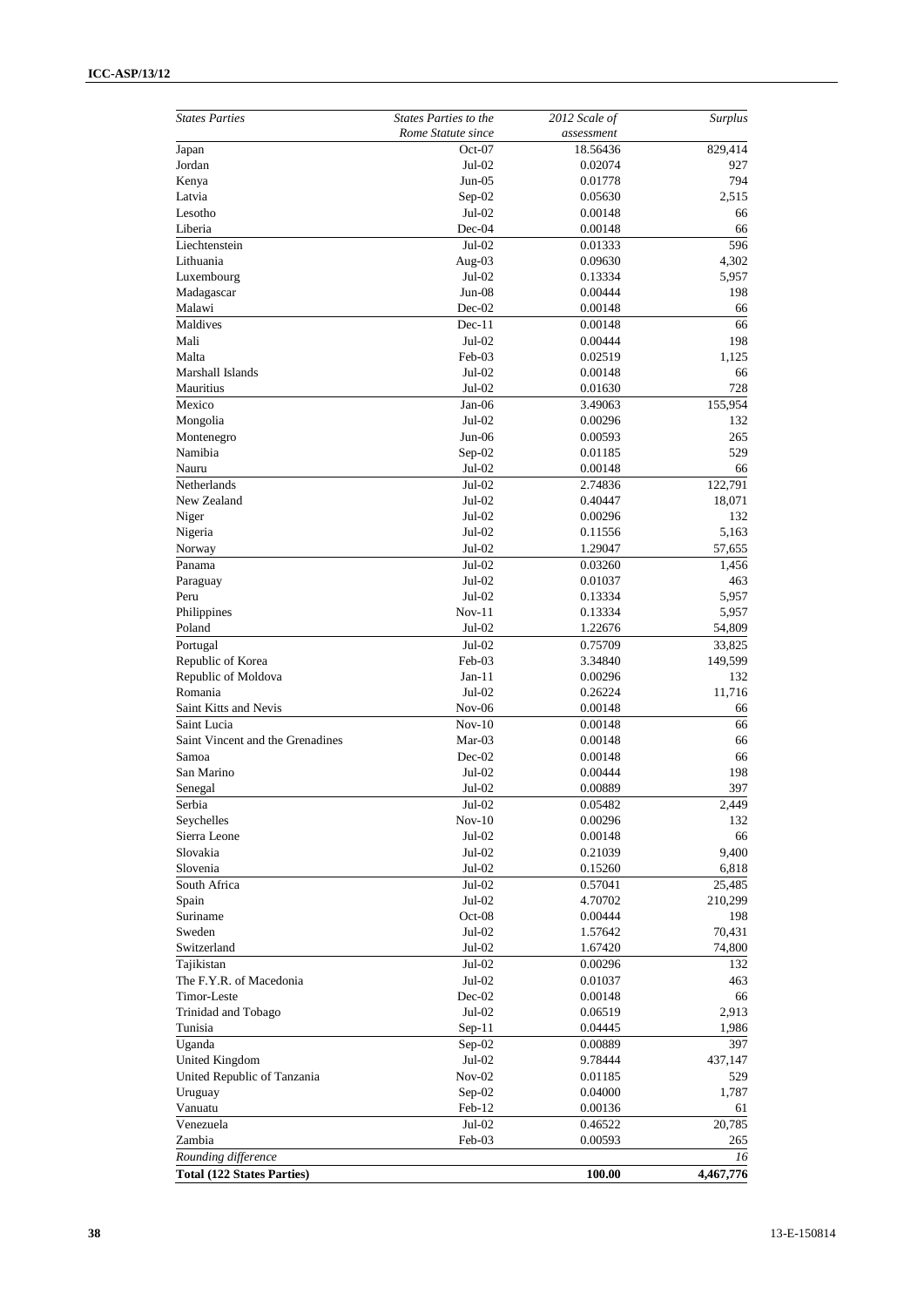# **International Criminal Court Status of voluntary contributions as at 31 December 2013 (in euro)**

| Project                                               | Contributor                                       | Contributions<br>Received Outstanding |                          | Refund to<br>donors      |  |  |
|-------------------------------------------------------|---------------------------------------------------|---------------------------------------|--------------------------|--------------------------|--|--|
| General Trust Fund                                    |                                                   | $\overline{\phantom{a}}$              | $\sim$                   | (35, 475)                |  |  |
| Sub-total                                             |                                                   | $\overline{\phantom{a}}$              | $\sim$                   | (35, 475)                |  |  |
| Building legal expertise and<br>fostering cooperation | European Commission                               | 850,000                               |                          |                          |  |  |
| $(2013 - 2014)$                                       | Municipality of the Hague                         | 9,000                                 | $\sim$                   |                          |  |  |
| Sub-total                                             |                                                   | 859,000                               | $\sim$                   |                          |  |  |
| Building legal expertise and<br>fostering cooperation | European Commission                               | $\overline{\phantom{a}}$              | 138,386                  |                          |  |  |
| $(2012 - 2013)$                                       | The City of Nuremberg                             | 76,000                                |                          |                          |  |  |
|                                                       | Organisation Internationale<br>de la Francophonie | 7,000                                 | 3,000                    |                          |  |  |
|                                                       | Others                                            | 3,723                                 | $\overline{\phantom{a}}$ |                          |  |  |
| Sub-total                                             |                                                   | 86,723                                | 141,386                  |                          |  |  |
| Strenghtening the ICC                                 | European Commission                               | $\overline{\phantom{a}}$              | $\overline{\phantom{a}}$ | (212,000)                |  |  |
|                                                       | Finland                                           | $\overline{\phantom{a}}$              |                          | (7,049)                  |  |  |
| Sub-total                                             |                                                   | $\overline{\phantom{a}}$              | $\sim$                   | (219,049)                |  |  |
| <b>Least Developed Countries</b>                      | Finland                                           | 24,935                                |                          |                          |  |  |
|                                                       | Ireland                                           | 5,000                                 |                          |                          |  |  |
|                                                       | Poland                                            | 5,000                                 | $\sim$                   |                          |  |  |
| Sub-total                                             |                                                   | 34,935                                | $\sim$                   |                          |  |  |
| Legal Tools Project                                   | European Commission                               | 30,000                                | $\sim$                   |                          |  |  |
| Sub-total                                             |                                                   | 30,000                                | $\sim$                   | $\overline{\phantom{a}}$ |  |  |
| Regional Seminar in Tunis                             | France                                            | $\overline{\phantom{a}}$              | $\sim$                   | (5,742)                  |  |  |
| Sub-total                                             |                                                   | $\overline{\phantom{a}}$              | $\sim$                   | (5, 742)                 |  |  |
| Joint Regional Seminar with<br>African Union          | Organisation Internationale de la<br>Francophonie | $\overline{\phantom{a}}$              | $\sim$                   | (14, 387)                |  |  |
|                                                       | MFA Netherlands                                   | $\overline{a}$                        |                          | (3,853)                  |  |  |
|                                                       | MFA Austria                                       | $\overline{\phantom{a}}$              |                          | (1,926)                  |  |  |
| Sub-total                                             |                                                   | $\overline{\phantom{a}}$              | $\overline{\phantom{a}}$ | (20, 166)                |  |  |
| East-Asia and Pacific Regional<br>Seminar             | France                                            | 25,710                                | $\sim$                   |                          |  |  |
| Sub-total                                             |                                                   | 25,710                                | $\overline{\phantom{a}}$ |                          |  |  |
| <b>Total voluntary contributions</b>                  |                                                   | 1,036,368                             | 141,386                  | 280,432                  |  |  |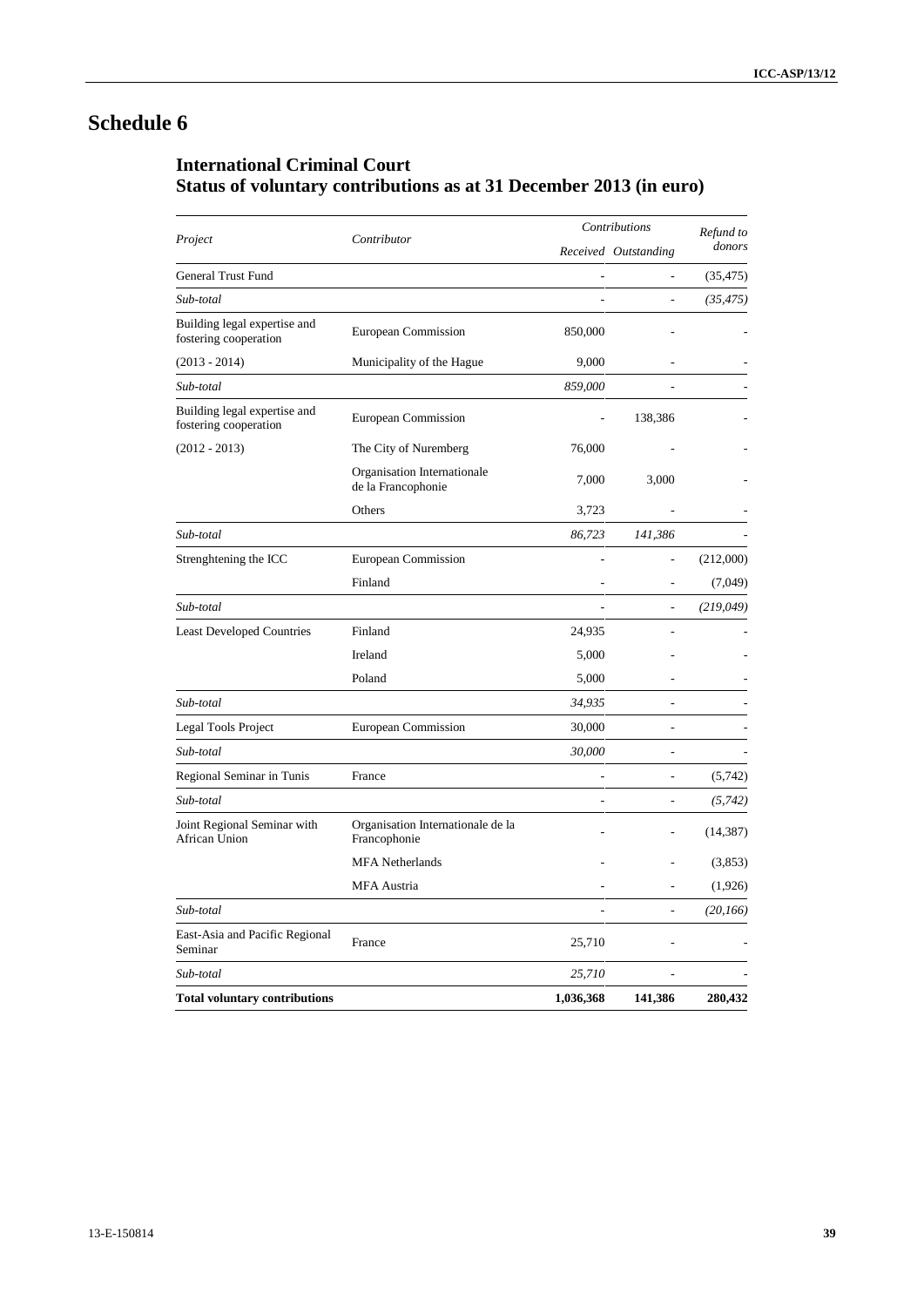# **International Criminal Court Status of trust funds as at 31 December 2013 (in euro)**

| <b>International Criminal Court</b><br>Status of trust funds as at 31 December 2013 (in euro)<br>Savings on,<br>Balances<br>or<br>brought<br>cancellation<br>forward as<br>Unliqui-<br>of prior<br>Unencum-<br>Disburse-<br>dated<br>Total<br>period Refunds to<br>bered<br>at 1 Contribu-<br>Interest<br>Trust Fund<br>ments obligations expenditures<br>Earned obligations<br>donors<br>balances<br>tions<br>January<br>General trust fund<br>49,739<br>711<br>711<br>199<br>35,475<br>13,752<br>$\overline{\phantom{a}}$<br>$\overline{\phantom{a}}$<br>Building legal expertise and<br>fostering cooperation (2013-2014)<br>2,714<br>859,000<br>404,271<br>97,352<br>501,623<br>360,091<br>$\sim$<br>$\overline{\phantom{a}}$<br>$\overline{\phantom{a}}$<br>Building legal expertise and<br>10,276<br>fostering cooperation (2012-2013)<br>228,109<br>758,421<br>758,421<br>375<br>519,661<br>$\overline{\phantom{a}}$<br>$\overline{\phantom{a}}$<br>Strenghtening the ICC<br>230,390<br>12,546<br>1,205<br>219,049<br>12,546<br>$\sim$<br>$\overline{\phantom{a}}$<br>$\sim$<br><b>Least Developed Countries</b><br>205,472<br>120,031<br>1,192<br>34,935<br>21,769<br>98,262<br>2,584<br>124,152<br>$\sim$<br>Legal Tools Project<br>30,000<br>(23, 432)<br>6,568<br>6,568<br>$\overline{\phantom{a}}$<br>$\sim$<br>$\overline{\phantom{a}}$<br>$\sim$<br>Judicial Capacity<br>21<br>Strengthening Programme<br>2,733<br>2,754<br>$\overline{\phantom{a}}$<br>$\overline{\phantom{a}}$<br>$\overline{\phantom{a}}$<br>÷<br>Regional Seminar in Dakar<br>2,364<br>2,364<br>2,364<br>$\overline{\phantom{a}}$<br>$\sim$<br>$\overline{\phantom{a}}$<br>Regional Seminar in Yaoundé<br>8,326<br>65<br>8,391<br>$\overline{\phantom{a}}$<br>$\overline{\phantom{a}}$<br>$\overline{\phantom{a}}$<br>۰<br>Regional Seminar in Tunis<br>5,742<br>5,742<br>$\overline{\phantom{a}}$<br>$\sim$<br>$\sim$<br>$\overline{\phantom{a}}$<br>$\overline{\phantom{a}}$<br>$\overline{\phantom{a}}$<br>$\overline{\phantom{a}}$<br>Joint Regional Seminar<br>with African Union<br>20,166<br>20,166<br>$\overline{\phantom{a}}$<br>East-Asian and Pacific<br>25,710<br>146<br>25,856<br>regional seminar<br>$\sim$<br>$\overline{\phantom{a}}$<br>$\overline{\phantom{a}}$<br>$\sim$<br>$\overline{\phantom{a}}$<br>$\sim$<br>Special Fund for Relocations<br>751,131<br>944,389<br>198,116<br>198,116<br>4,858<br>$\sim$<br>$\sim$<br>$\overline{\phantom{a}}$<br>$\sim$<br>Family visits for indigent detainees<br>94,721<br>49,206<br>3,254<br>52,460<br>358<br>736<br>43,355<br>$\sim$ |
|-------------------------------------------------------------------------------------------------------------------------------------------------------------------------------------------------------------------------------------------------------------------------------------------------------------------------------------------------------------------------------------------------------------------------------------------------------------------------------------------------------------------------------------------------------------------------------------------------------------------------------------------------------------------------------------------------------------------------------------------------------------------------------------------------------------------------------------------------------------------------------------------------------------------------------------------------------------------------------------------------------------------------------------------------------------------------------------------------------------------------------------------------------------------------------------------------------------------------------------------------------------------------------------------------------------------------------------------------------------------------------------------------------------------------------------------------------------------------------------------------------------------------------------------------------------------------------------------------------------------------------------------------------------------------------------------------------------------------------------------------------------------------------------------------------------------------------------------------------------------------------------------------------------------------------------------------------------------------------------------------------------------------------------------------------------------------------------------------------------------------------------------------------------------------------------------------------------------------------------------------------------------------------------------------------------------------------------------------------------------------------------------------------------------------------------------------------------------------------------------------------------------------------------------------------------------------------------|
|                                                                                                                                                                                                                                                                                                                                                                                                                                                                                                                                                                                                                                                                                                                                                                                                                                                                                                                                                                                                                                                                                                                                                                                                                                                                                                                                                                                                                                                                                                                                                                                                                                                                                                                                                                                                                                                                                                                                                                                                                                                                                                                                                                                                                                                                                                                                                                                                                                                                                                                                                                                     |
|                                                                                                                                                                                                                                                                                                                                                                                                                                                                                                                                                                                                                                                                                                                                                                                                                                                                                                                                                                                                                                                                                                                                                                                                                                                                                                                                                                                                                                                                                                                                                                                                                                                                                                                                                                                                                                                                                                                                                                                                                                                                                                                                                                                                                                                                                                                                                                                                                                                                                                                                                                                     |
|                                                                                                                                                                                                                                                                                                                                                                                                                                                                                                                                                                                                                                                                                                                                                                                                                                                                                                                                                                                                                                                                                                                                                                                                                                                                                                                                                                                                                                                                                                                                                                                                                                                                                                                                                                                                                                                                                                                                                                                                                                                                                                                                                                                                                                                                                                                                                                                                                                                                                                                                                                                     |
|                                                                                                                                                                                                                                                                                                                                                                                                                                                                                                                                                                                                                                                                                                                                                                                                                                                                                                                                                                                                                                                                                                                                                                                                                                                                                                                                                                                                                                                                                                                                                                                                                                                                                                                                                                                                                                                                                                                                                                                                                                                                                                                                                                                                                                                                                                                                                                                                                                                                                                                                                                                     |
|                                                                                                                                                                                                                                                                                                                                                                                                                                                                                                                                                                                                                                                                                                                                                                                                                                                                                                                                                                                                                                                                                                                                                                                                                                                                                                                                                                                                                                                                                                                                                                                                                                                                                                                                                                                                                                                                                                                                                                                                                                                                                                                                                                                                                                                                                                                                                                                                                                                                                                                                                                                     |
|                                                                                                                                                                                                                                                                                                                                                                                                                                                                                                                                                                                                                                                                                                                                                                                                                                                                                                                                                                                                                                                                                                                                                                                                                                                                                                                                                                                                                                                                                                                                                                                                                                                                                                                                                                                                                                                                                                                                                                                                                                                                                                                                                                                                                                                                                                                                                                                                                                                                                                                                                                                     |
|                                                                                                                                                                                                                                                                                                                                                                                                                                                                                                                                                                                                                                                                                                                                                                                                                                                                                                                                                                                                                                                                                                                                                                                                                                                                                                                                                                                                                                                                                                                                                                                                                                                                                                                                                                                                                                                                                                                                                                                                                                                                                                                                                                                                                                                                                                                                                                                                                                                                                                                                                                                     |
|                                                                                                                                                                                                                                                                                                                                                                                                                                                                                                                                                                                                                                                                                                                                                                                                                                                                                                                                                                                                                                                                                                                                                                                                                                                                                                                                                                                                                                                                                                                                                                                                                                                                                                                                                                                                                                                                                                                                                                                                                                                                                                                                                                                                                                                                                                                                                                                                                                                                                                                                                                                     |
|                                                                                                                                                                                                                                                                                                                                                                                                                                                                                                                                                                                                                                                                                                                                                                                                                                                                                                                                                                                                                                                                                                                                                                                                                                                                                                                                                                                                                                                                                                                                                                                                                                                                                                                                                                                                                                                                                                                                                                                                                                                                                                                                                                                                                                                                                                                                                                                                                                                                                                                                                                                     |
|                                                                                                                                                                                                                                                                                                                                                                                                                                                                                                                                                                                                                                                                                                                                                                                                                                                                                                                                                                                                                                                                                                                                                                                                                                                                                                                                                                                                                                                                                                                                                                                                                                                                                                                                                                                                                                                                                                                                                                                                                                                                                                                                                                                                                                                                                                                                                                                                                                                                                                                                                                                     |
|                                                                                                                                                                                                                                                                                                                                                                                                                                                                                                                                                                                                                                                                                                                                                                                                                                                                                                                                                                                                                                                                                                                                                                                                                                                                                                                                                                                                                                                                                                                                                                                                                                                                                                                                                                                                                                                                                                                                                                                                                                                                                                                                                                                                                                                                                                                                                                                                                                                                                                                                                                                     |
|                                                                                                                                                                                                                                                                                                                                                                                                                                                                                                                                                                                                                                                                                                                                                                                                                                                                                                                                                                                                                                                                                                                                                                                                                                                                                                                                                                                                                                                                                                                                                                                                                                                                                                                                                                                                                                                                                                                                                                                                                                                                                                                                                                                                                                                                                                                                                                                                                                                                                                                                                                                     |
|                                                                                                                                                                                                                                                                                                                                                                                                                                                                                                                                                                                                                                                                                                                                                                                                                                                                                                                                                                                                                                                                                                                                                                                                                                                                                                                                                                                                                                                                                                                                                                                                                                                                                                                                                                                                                                                                                                                                                                                                                                                                                                                                                                                                                                                                                                                                                                                                                                                                                                                                                                                     |
|                                                                                                                                                                                                                                                                                                                                                                                                                                                                                                                                                                                                                                                                                                                                                                                                                                                                                                                                                                                                                                                                                                                                                                                                                                                                                                                                                                                                                                                                                                                                                                                                                                                                                                                                                                                                                                                                                                                                                                                                                                                                                                                                                                                                                                                                                                                                                                                                                                                                                                                                                                                     |
|                                                                                                                                                                                                                                                                                                                                                                                                                                                                                                                                                                                                                                                                                                                                                                                                                                                                                                                                                                                                                                                                                                                                                                                                                                                                                                                                                                                                                                                                                                                                                                                                                                                                                                                                                                                                                                                                                                                                                                                                                                                                                                                                                                                                                                                                                                                                                                                                                                                                                                                                                                                     |
|                                                                                                                                                                                                                                                                                                                                                                                                                                                                                                                                                                                                                                                                                                                                                                                                                                                                                                                                                                                                                                                                                                                                                                                                                                                                                                                                                                                                                                                                                                                                                                                                                                                                                                                                                                                                                                                                                                                                                                                                                                                                                                                                                                                                                                                                                                                                                                                                                                                                                                                                                                                     |
| <b>Total</b><br>280,432 1,329,482                                                                                                                                                                                                                                                                                                                                                                                                                                                                                                                                                                                                                                                                                                                                                                                                                                                                                                                                                                                                                                                                                                                                                                                                                                                                                                                                                                                                                                                                                                                                                                                                                                                                                                                                                                                                                                                                                                                                                                                                                                                                                                                                                                                                                                                                                                                                                                                                                                                                                                                                                   |
| 2,060,271 1,177,754<br>1,453,972<br>198,868<br>1,652,840<br>11,133<br>13,596                                                                                                                                                                                                                                                                                                                                                                                                                                                                                                                                                                                                                                                                                                                                                                                                                                                                                                                                                                                                                                                                                                                                                                                                                                                                                                                                                                                                                                                                                                                                                                                                                                                                                                                                                                                                                                                                                                                                                                                                                                                                                                                                                                                                                                                                                                                                                                                                                                                                                                        |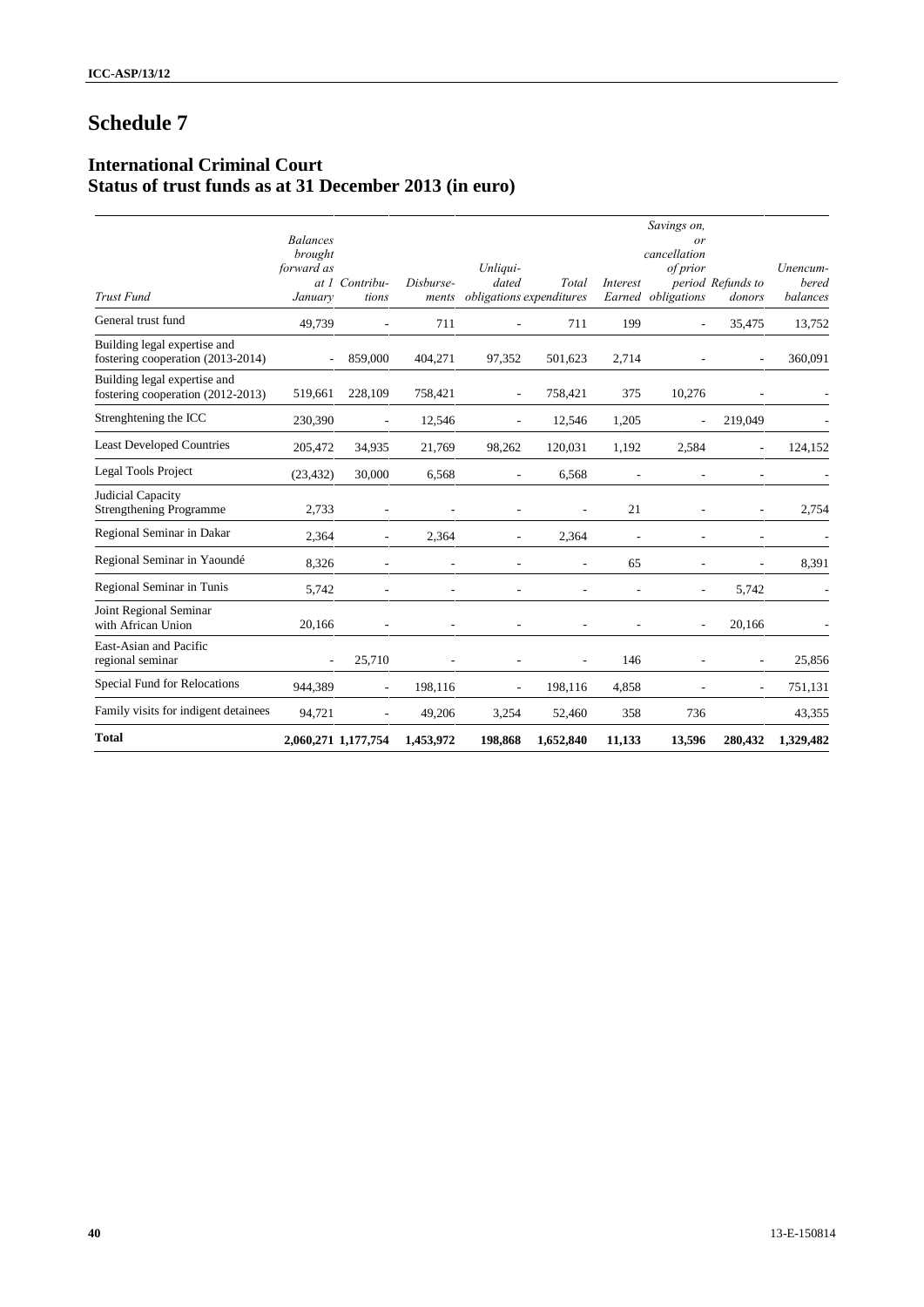## **International Criminal Court Shares of States Parties in the Replenishment of the Contingency Fund for 2013 (in euros)**

|                                                                                                                                  |                             |                                 |                                      |                          | <b>ICC-ASP/13/12</b>            |
|----------------------------------------------------------------------------------------------------------------------------------|-----------------------------|---------------------------------|--------------------------------------|--------------------------|---------------------------------|
|                                                                                                                                  |                             |                                 |                                      |                          |                                 |
| <b>Schedule 8</b>                                                                                                                |                             |                                 |                                      |                          |                                 |
|                                                                                                                                  |                             |                                 |                                      |                          |                                 |
| <b>International Criminal Court</b><br>Shares of States Parties in the Replenishment of the Contingency Fund for 2013 (in euros) |                             |                                 |                                      |                          |                                 |
| <b>States Parties</b>                                                                                                            | 2013 Scale of<br>assessment | Outstanding as<br>at 01/01/2013 | Replenishment of<br>Contingency Fund | Collections              | Outstanding as<br>at 31/12/2013 |
| Afghanistan                                                                                                                      | 0.0079                      | 42                              | 40                                   | 82                       |                                 |
| Albania                                                                                                                          | 0.0159                      |                                 | 80                                   | 80                       |                                 |
| Andorra                                                                                                                          | 0.0127                      | $\overline{\phantom{a}}$        | 64                                   | 64                       |                                 |
| Antigua and Barbuda                                                                                                              | 0.0032                      | 76                              | 16                                   | 92                       |                                 |
| Argentina                                                                                                                        | 0.6866                      | $\sim$                          | 3,433                                | 3,433                    |                                 |
| Australia                                                                                                                        | 3.2963                      | $\overline{\phantom{a}}$        | 16,482                               | 16,482                   |                                 |
| Austria                                                                                                                          | 1.2683                      | $\sim$                          | 6,342                                | 6,342                    |                                 |
|                                                                                                                                  |                             |                                 |                                      |                          |                                 |
| Bangladesh                                                                                                                       | 0.0100                      | 380                             | 50                                   | 430                      |                                 |
| <b>Barbados</b>                                                                                                                  | 0.0127                      | $\overline{\phantom{a}}$        | 64                                   | 64                       |                                 |
| Belgium                                                                                                                          | 1.5861                      | $\sim$                          | 7,931                                | 7,931                    |                                 |
| Belize                                                                                                                           | 0.0016                      | $\sim$                          | 8                                    | $\sim$                   | 8                               |
| Benin                                                                                                                            | 0.0048                      | 31                              | 24                                   | 31                       | 24                              |
| Bolivia                                                                                                                          | 0.0143                      | $\overline{\phantom{a}}$        | 72                                   | 72                       | $\overline{\phantom{a}}$        |
| Bosnia & Herzegovina                                                                                                             | 0.0270                      | $\overline{\phantom{a}}$        | 135                                  | 135                      | $\overline{\phantom{a}}$        |
|                                                                                                                                  | 0.0270                      |                                 |                                      | 192                      |                                 |
| <b>Botswana</b>                                                                                                                  |                             | 192                             | 135                                  |                          | 135                             |
| <b>Brazil</b>                                                                                                                    | 4.6631                      | $\overline{\phantom{a}}$        | 23,316                               | $\sim$                   | 23,316                          |
| Bulgaria                                                                                                                         | 0.0747                      | $\sim$                          | 374                                  | 374                      | $\overline{\phantom{a}}$        |
| Burkina Faso                                                                                                                     | 0.0048                      | 97                              | 24                                   | 97                       | 24                              |
| Burundi                                                                                                                          | 0.0016                      | $\overline{\phantom{a}}$        | 8                                    | $\sim$                   | 8                               |
| Cambodia                                                                                                                         | 0.0064                      | 114                             | 32                                   | 146                      | $\overline{\phantom{a}}$        |
| Canada                                                                                                                           | 4.7425                      | $\sim$                          | 23,713                               | 23,713                   |                                 |
| Cape Verde                                                                                                                       | 0.0016                      | $\overline{\phantom{a}}$        | 8                                    | 8                        | $\overline{\phantom{a}}$        |
|                                                                                                                                  | 0.0016                      | 38                              | 8                                    |                          |                                 |
| Central African Republic                                                                                                         |                             |                                 |                                      | $\overline{\phantom{a}}$ | 46                              |
| Chad                                                                                                                             | 0.0032                      | $\overline{\phantom{a}}$        | 16                                   | $\overline{\phantom{a}}$ | 16                              |
| Chile                                                                                                                            | 0.5308                      | $\sim$                          | 2,654                                | 2,654                    | $\sim$                          |
| Colombia                                                                                                                         | 0.4116                      | $\overline{\phantom{a}}$        | 2,058                                | 2,058                    | ÷,                              |
| Comoros                                                                                                                          | 0.0016                      | 38                              | 8                                    | $\overline{\phantom{a}}$ | 46                              |
| Congo                                                                                                                            | 0.0079                      | 33                              | 40                                   | $\sim$                   | 73                              |
| Cook Islands                                                                                                                     | 0.0016                      | 38                              | 8                                    | 38                       | 8                               |
|                                                                                                                                  |                             |                                 |                                      |                          |                                 |
| Costa Rica                                                                                                                       | 0.0604                      | $\overline{\phantom{a}}$        | 302                                  | 302                      |                                 |
| Côte d'Ivoire                                                                                                                    | 0.0111                      | $\overline{\phantom{a}}$        | 56                                   | 56                       |                                 |
| Croatia                                                                                                                          | 0.2003                      |                                 | 1,002                                | 1,002                    |                                 |
| Cyprus                                                                                                                           | 0.0747                      |                                 | 374                                  | 374                      |                                 |
| Czech Republic                                                                                                                   | 0.6135                      |                                 | 3,068                                | 3,068                    |                                 |
| Democratic Republic of the Congo                                                                                                 | 0.0048                      |                                 |                                      |                          |                                 |
|                                                                                                                                  |                             |                                 | 24                                   | $\sim$                   | 24                              |
| Denmark                                                                                                                          | 1.0728                      | $\sim$                          | 5,364                                | 5,364                    | $\overline{\phantom{a}}$        |
| Djibouti                                                                                                                         | 0.0016                      | $38\,$                          | $\,8\,$                              | $\sim$                   | 46                              |
| Dominica                                                                                                                         | 0.0016                      | $38\,$                          | 8                                    |                          | 46                              |
| Dominican Republic                                                                                                               | 0.0715                      | 1,597                           | 358                                  |                          | 1,955                           |
| Ecuador                                                                                                                          | 0.0699                      | $\sim$                          | 350                                  | $\sim$                   | 350                             |
| Estonia                                                                                                                          | 0.0636                      | $\sim$                          | 318                                  | 318                      | $\overline{\phantom{a}}$        |
|                                                                                                                                  |                             |                                 |                                      |                          |                                 |
| Fiji                                                                                                                             | 0.0048                      | $\sim$                          | 24                                   | $\sim$                   | 24                              |
| Finland                                                                                                                          | 0.8249                      | $\overline{\phantom{a}}$        | 4,125                                | 4,125                    | $\overline{\phantom{a}}$        |
| France                                                                                                                           | 8.8891                      | $\sim$                          | 44,446                               | 44,446                   | $\overline{\phantom{a}}$        |
| Gabon                                                                                                                            | 0.0318                      | 532                             | 159                                  | $\sim$                   | 691                             |
| Gambia                                                                                                                           | 0.0016                      | 12                              | 8                                    | 20                       | $\overline{\phantom{a}}$        |
| Georgia                                                                                                                          | 0.0111                      | $\overline{\phantom{a}}$        | 56                                   | 56                       | $\overline{\phantom{a}}$        |
| Germany                                                                                                                          | 11.3494                     | $\sim$                          | 56,747                               | 56,747                   | $\overline{\phantom{m}}$        |
|                                                                                                                                  | 0.0223                      | 66                              | 112                                  |                          | 178                             |
| Ghana                                                                                                                            |                             |                                 |                                      |                          |                                 |
| Greece                                                                                                                           | 1.0140                      | 7,325                           | 5,070                                | 12,395                   | $\sim$                          |
| Grenada                                                                                                                          | 0.0016                      | $16\,$                          | $\,8\,$                              | $\overline{\phantom{a}}$ | $\overline{24}$                 |
| Guatemala                                                                                                                        | 0.0429                      | $\sim$                          | 215                                  | $\sim$                   | $\overline{215}$                |
| Guinea                                                                                                                           | 0.0016                      | 76                              | 8                                    |                          | 84                              |
| Guyana                                                                                                                           | 0.0016                      | $\overline{\phantom{a}}$        | 8                                    | $\,8\,$                  | $\overline{\phantom{a}}$        |
| Honduras                                                                                                                         | 0.0127                      | $\sim$                          | 64                                   | $\sim$                   | 64                              |
|                                                                                                                                  | 0.4228                      | $\sim$                          | 2,114                                | 2,114                    | $\overline{\phantom{a}}$        |
|                                                                                                                                  |                             |                                 | 215                                  |                          |                                 |
| Hungary                                                                                                                          |                             | $\overline{\phantom{a}}$        |                                      | $215\,$                  |                                 |
| Iceland                                                                                                                          | 0.0429                      |                                 |                                      |                          |                                 |
| Ireland<br>Italy                                                                                                                 | 0.6643<br>7.0693            | $\overline{\phantom{a}}$        | 3,322<br>35,347                      | 3,322<br>35,347          |                                 |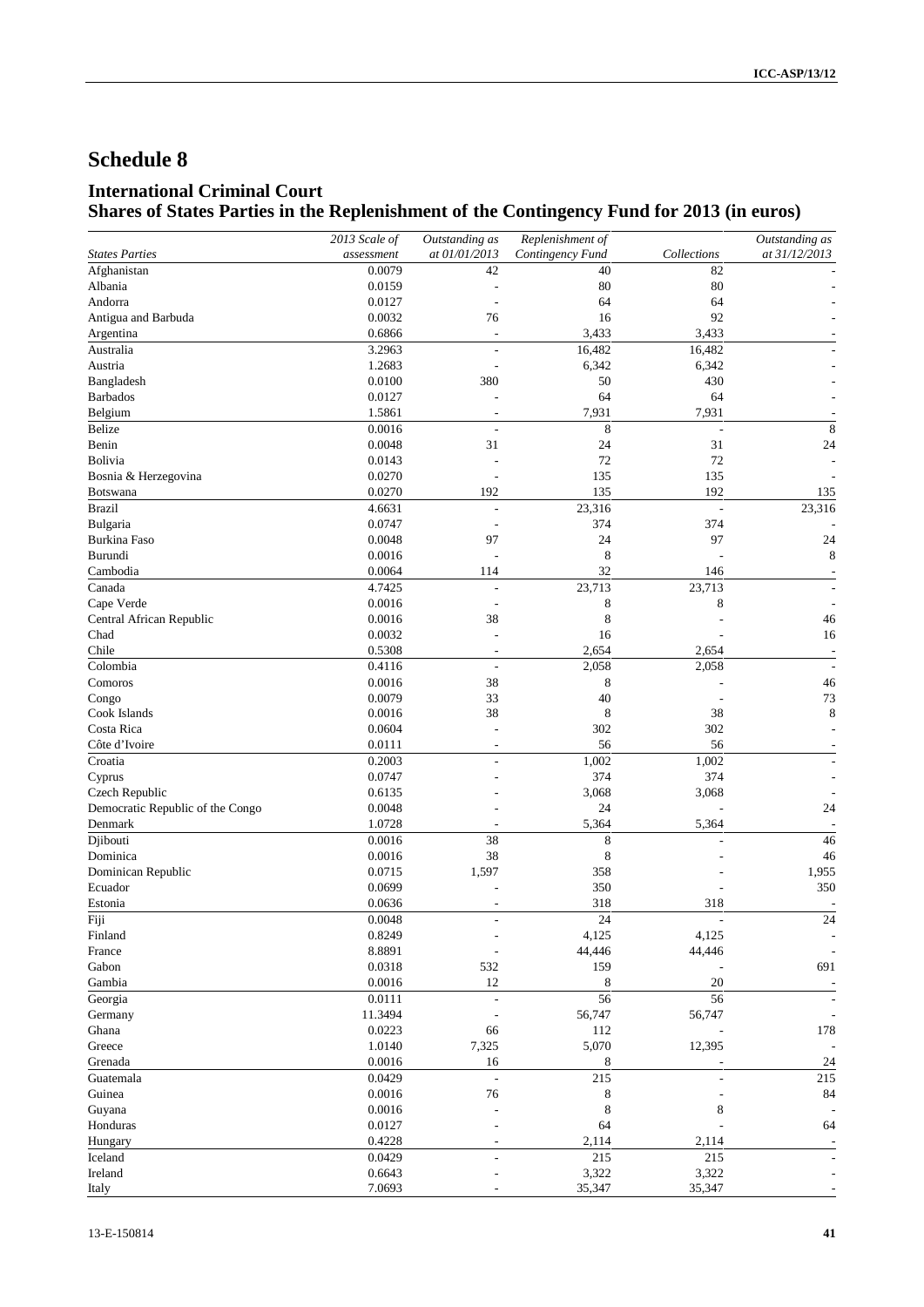### **ICC-ASP/13/12**

| <b>States Parties</b><br>Japan<br>Jordan<br>Latvia<br>Lesotho<br>Liechtenstein<br>Maldives<br>Malta          | 2013 Scale of<br>$\ensuremath{\mathit{assess}ment}\xspace$<br>17.2172<br>0.0350<br>0.0207<br>0.0747<br>0.0016<br>0.0016<br>0.0143<br>0.1160<br>0.1287<br>0.0048<br>0.0032<br>0.0016<br>0.0064 | Outstanding as<br>at 01/01/2013<br>$\overline{\phantom{a}}$<br>$\overline{\phantom{a}}$<br>$\overline{\phantom{a}}$<br>$\overline{\phantom{a}}$<br>33<br>38<br>$\overline{\phantom{a}}$<br>$\overline{\phantom{a}}$<br>$\overline{\phantom{a}}$<br>114<br>10 | Replenishment of<br>Contingency Fund<br>86,086<br>175<br>104<br>374<br>8<br>8<br>72<br>580<br>644 | Collections<br>86,086<br>175<br>104<br>374<br>41<br>72 | Outstanding as<br>at 31/12/2013 |
|--------------------------------------------------------------------------------------------------------------|-----------------------------------------------------------------------------------------------------------------------------------------------------------------------------------------------|--------------------------------------------------------------------------------------------------------------------------------------------------------------------------------------------------------------------------------------------------------------|---------------------------------------------------------------------------------------------------|--------------------------------------------------------|---------------------------------|
|                                                                                                              |                                                                                                                                                                                               |                                                                                                                                                                                                                                                              |                                                                                                   |                                                        |                                 |
|                                                                                                              |                                                                                                                                                                                               |                                                                                                                                                                                                                                                              |                                                                                                   |                                                        |                                 |
| Kenya<br>Liberia<br>Lithuania<br>Luxembourg<br>Madagascar<br>Malawi<br>Mali<br>Marshall Islands<br>Mauritius |                                                                                                                                                                                               |                                                                                                                                                                                                                                                              |                                                                                                   |                                                        |                                 |
|                                                                                                              |                                                                                                                                                                                               |                                                                                                                                                                                                                                                              |                                                                                                   |                                                        |                                 |
|                                                                                                              |                                                                                                                                                                                               |                                                                                                                                                                                                                                                              |                                                                                                   |                                                        |                                 |
|                                                                                                              |                                                                                                                                                                                               |                                                                                                                                                                                                                                                              |                                                                                                   |                                                        |                                 |
|                                                                                                              |                                                                                                                                                                                               |                                                                                                                                                                                                                                                              |                                                                                                   |                                                        |                                 |
|                                                                                                              |                                                                                                                                                                                               |                                                                                                                                                                                                                                                              |                                                                                                   |                                                        | 46                              |
|                                                                                                              |                                                                                                                                                                                               |                                                                                                                                                                                                                                                              |                                                                                                   |                                                        |                                 |
|                                                                                                              |                                                                                                                                                                                               |                                                                                                                                                                                                                                                              |                                                                                                   |                                                        |                                 |
|                                                                                                              |                                                                                                                                                                                               |                                                                                                                                                                                                                                                              |                                                                                                   | 580                                                    |                                 |
|                                                                                                              |                                                                                                                                                                                               |                                                                                                                                                                                                                                                              |                                                                                                   | 644                                                    |                                 |
|                                                                                                              |                                                                                                                                                                                               |                                                                                                                                                                                                                                                              | 24                                                                                                |                                                        | 138                             |
|                                                                                                              |                                                                                                                                                                                               |                                                                                                                                                                                                                                                              | 16                                                                                                |                                                        | 26                              |
|                                                                                                              |                                                                                                                                                                                               | $\overline{a}$                                                                                                                                                                                                                                               | 8                                                                                                 | 8                                                      | $\overline{\phantom{a}}$        |
|                                                                                                              |                                                                                                                                                                                               | 114                                                                                                                                                                                                                                                          | $32\,$                                                                                            | 114                                                    | $32\,$                          |
|                                                                                                              |                                                                                                                                                                                               |                                                                                                                                                                                                                                                              |                                                                                                   |                                                        |                                 |
|                                                                                                              | 0.0254                                                                                                                                                                                        | $\overline{\phantom{a}}$                                                                                                                                                                                                                                     | 127                                                                                               | 127                                                    | $\overline{\phantom{a}}$        |
|                                                                                                              | 0.0016                                                                                                                                                                                        | 38                                                                                                                                                                                                                                                           | 8                                                                                                 | $\sim$                                                 | 46                              |
|                                                                                                              | 0.0207                                                                                                                                                                                        | $\overline{\phantom{a}}$                                                                                                                                                                                                                                     | 104                                                                                               |                                                        | 104                             |
| Mexico                                                                                                       | 2.9275                                                                                                                                                                                        | $\overline{\phantom{a}}$                                                                                                                                                                                                                                     | 14,638                                                                                            | 14,638                                                 |                                 |
| Mongolia                                                                                                     | 0.0048                                                                                                                                                                                        | $\overline{\phantom{a}}$                                                                                                                                                                                                                                     | 24                                                                                                | 24                                                     |                                 |
|                                                                                                              | 0.0079                                                                                                                                                                                        |                                                                                                                                                                                                                                                              |                                                                                                   |                                                        |                                 |
| Montenegro                                                                                                   |                                                                                                                                                                                               | 65                                                                                                                                                                                                                                                           | 40                                                                                                | 105                                                    |                                 |
| Namibia                                                                                                      | 0.0159                                                                                                                                                                                        |                                                                                                                                                                                                                                                              | $80\,$                                                                                            | 80                                                     |                                 |
| Nauru                                                                                                        | 0.0016                                                                                                                                                                                        |                                                                                                                                                                                                                                                              | 8                                                                                                 |                                                        | 8                               |
| Netherlands                                                                                                  | 2.6287                                                                                                                                                                                        | $\overline{\phantom{a}}$                                                                                                                                                                                                                                     | 13,144                                                                                            | 13,144                                                 |                                 |
| New Zealand                                                                                                  | 0.4021                                                                                                                                                                                        | $\overline{\phantom{a}}$                                                                                                                                                                                                                                     | 2,011                                                                                             | 2,011                                                  |                                 |
|                                                                                                              |                                                                                                                                                                                               |                                                                                                                                                                                                                                                              |                                                                                                   |                                                        |                                 |
| Niger                                                                                                        | 0.0032                                                                                                                                                                                        | 76                                                                                                                                                                                                                                                           | 16                                                                                                |                                                        | 92                              |
| Nigeria                                                                                                      | 0.1430                                                                                                                                                                                        | $\overline{\phantom{a}}$                                                                                                                                                                                                                                     | 715                                                                                               | 715                                                    |                                 |
| Norway                                                                                                       | 1.3525                                                                                                                                                                                        |                                                                                                                                                                                                                                                              | 6,763                                                                                             | 6,763                                                  |                                 |
| Panama                                                                                                       | 0.0413                                                                                                                                                                                        | $\overline{\phantom{a}}$                                                                                                                                                                                                                                     | 207                                                                                               | 207                                                    |                                 |
|                                                                                                              | 0.0159                                                                                                                                                                                        | 266                                                                                                                                                                                                                                                          | 80                                                                                                | 266                                                    | $80\,$                          |
| Paraguay                                                                                                     |                                                                                                                                                                                               |                                                                                                                                                                                                                                                              |                                                                                                   |                                                        |                                 |
| Peru                                                                                                         | 0.1860                                                                                                                                                                                        | 3,422                                                                                                                                                                                                                                                        | 930                                                                                               | 3,422                                                  | 930                             |
| Philippines                                                                                                  | 0.2448                                                                                                                                                                                        | $\overline{\phantom{a}}$                                                                                                                                                                                                                                     | 1,224                                                                                             | 1,224                                                  |                                 |
| Poland                                                                                                       | 1.4638                                                                                                                                                                                        |                                                                                                                                                                                                                                                              | 7,319                                                                                             | 7,319                                                  |                                 |
| Portugal                                                                                                     | 0.7533                                                                                                                                                                                        | $\overline{\phantom{a}}$                                                                                                                                                                                                                                     | 3,767                                                                                             | 3,767                                                  |                                 |
|                                                                                                              |                                                                                                                                                                                               |                                                                                                                                                                                                                                                              |                                                                                                   |                                                        |                                 |
| Republic of Korea                                                                                            | 3.1691                                                                                                                                                                                        | $\sim$                                                                                                                                                                                                                                                       | 15,846                                                                                            | 15,846                                                 |                                 |
| Republic of Moldova                                                                                          | 0.0048                                                                                                                                                                                        |                                                                                                                                                                                                                                                              | 24                                                                                                | 24                                                     | $\overline{\phantom{a}}$        |
| Romania                                                                                                      | 0.3592                                                                                                                                                                                        |                                                                                                                                                                                                                                                              | 1,796                                                                                             |                                                        | 1,796                           |
| Saint Kitts and Nevis                                                                                        | 0.0016                                                                                                                                                                                        |                                                                                                                                                                                                                                                              | 8                                                                                                 | 8                                                      |                                 |
|                                                                                                              |                                                                                                                                                                                               |                                                                                                                                                                                                                                                              | 8                                                                                                 |                                                        |                                 |
| Saint Lucia                                                                                                  | 0.0016                                                                                                                                                                                        | 38                                                                                                                                                                                                                                                           |                                                                                                   |                                                        | 46                              |
| Saint Vincent and the Grenadines                                                                             | 0.0016                                                                                                                                                                                        | 25                                                                                                                                                                                                                                                           | 8                                                                                                 | 22                                                     | 11                              |
| Samoa                                                                                                        | 0.0016                                                                                                                                                                                        | $\overline{\phantom{a}}$                                                                                                                                                                                                                                     | 8                                                                                                 | 8                                                      | $\overline{\phantom{a}}$        |
| San Marino                                                                                                   | 0.0048                                                                                                                                                                                        | $\sim$                                                                                                                                                                                                                                                       | 24                                                                                                | 24                                                     | $\sim$                          |
|                                                                                                              |                                                                                                                                                                                               |                                                                                                                                                                                                                                                              |                                                                                                   |                                                        |                                 |
| Senegal                                                                                                      | 0.0095                                                                                                                                                                                        | 68                                                                                                                                                                                                                                                           | $\sqrt{48}$                                                                                       | 68                                                     | $\sqrt{48}$                     |
| Serbia                                                                                                       | 0.0636                                                                                                                                                                                        | $\overline{a}$                                                                                                                                                                                                                                               | 318                                                                                               | 318                                                    |                                 |
| Seychelles                                                                                                   | 0.0016                                                                                                                                                                                        | $\overline{\phantom{a}}$                                                                                                                                                                                                                                     | $8\phantom{.0}$                                                                                   | $8\,$                                                  | $\overline{\phantom{a}}$        |
| Sierra Leone                                                                                                 | 0.0016                                                                                                                                                                                        | 38                                                                                                                                                                                                                                                           | $\,8\,$                                                                                           |                                                        | 46                              |
|                                                                                                              |                                                                                                                                                                                               |                                                                                                                                                                                                                                                              |                                                                                                   |                                                        |                                 |
| Slovakia                                                                                                     | 0.2718                                                                                                                                                                                        | $\overline{\phantom{a}}$                                                                                                                                                                                                                                     | 1,359                                                                                             | 1,359                                                  |                                 |
| Slovenia                                                                                                     | 0.1589                                                                                                                                                                                        | 1,079                                                                                                                                                                                                                                                        | 795                                                                                               | 1,874                                                  |                                 |
| South Africa                                                                                                 | 0.5912                                                                                                                                                                                        | $\overline{\phantom{a}}$                                                                                                                                                                                                                                     | 2,956                                                                                             | 2,956                                                  |                                 |
| Spain                                                                                                        | 4.7251                                                                                                                                                                                        |                                                                                                                                                                                                                                                              | 23,626                                                                                            | 23,626                                                 |                                 |
| Suriname                                                                                                     | 0.0064                                                                                                                                                                                        | $\overline{\phantom{a}}$                                                                                                                                                                                                                                     | 32                                                                                                | 32                                                     |                                 |
|                                                                                                              |                                                                                                                                                                                               |                                                                                                                                                                                                                                                              |                                                                                                   |                                                        |                                 |
| Sweden                                                                                                       | 1.5258                                                                                                                                                                                        | $\overline{\phantom{a}}$                                                                                                                                                                                                                                     | 7,629                                                                                             | 7,629                                                  |                                 |
| Switzerland                                                                                                  | 1.6640                                                                                                                                                                                        | $\overline{\phantom{a}}$                                                                                                                                                                                                                                     | 8,320                                                                                             | 8,320                                                  |                                 |
| Tajikistan                                                                                                   | 0.0048                                                                                                                                                                                        | $\overline{\phantom{a}}$                                                                                                                                                                                                                                     | 24                                                                                                |                                                        | 24                              |
| The F.Y.R. of Macedonia                                                                                      | 0.0127                                                                                                                                                                                        | 266                                                                                                                                                                                                                                                          | 64                                                                                                | 266                                                    | 64                              |
|                                                                                                              |                                                                                                                                                                                               |                                                                                                                                                                                                                                                              |                                                                                                   |                                                        |                                 |
| Timor-Leste                                                                                                  | 0.0032                                                                                                                                                                                        | $\sim$                                                                                                                                                                                                                                                       | 16                                                                                                | $\sim$                                                 | 16                              |
| Trinidad and Tobago                                                                                          | 0.0699                                                                                                                                                                                        | $\overline{\phantom{a}}$                                                                                                                                                                                                                                     | 350                                                                                               | 350                                                    | $\sim$                          |
| Tunisia                                                                                                      | 0.0572                                                                                                                                                                                        | 380                                                                                                                                                                                                                                                          | 286                                                                                               | 380                                                    | 286                             |
| Uganda                                                                                                       | 0.0095                                                                                                                                                                                        | $\overline{\phantom{a}}$                                                                                                                                                                                                                                     | 48                                                                                                |                                                        | 48                              |
| United Kingdom                                                                                               |                                                                                                                                                                                               |                                                                                                                                                                                                                                                              |                                                                                                   |                                                        |                                 |
|                                                                                                              | 8.2311                                                                                                                                                                                        | $\overline{\phantom{a}}$                                                                                                                                                                                                                                     | 41,156                                                                                            | 41,156                                                 | $\overline{\phantom{a}}$        |
| United Republic of Tanzania                                                                                  | 0.0100                                                                                                                                                                                        | 304                                                                                                                                                                                                                                                          | 50                                                                                                | $\overline{\phantom{a}}$                               | 354                             |
| Uruguay                                                                                                      | 0.0826                                                                                                                                                                                        | 278                                                                                                                                                                                                                                                          | 413                                                                                               | 278                                                    | 413                             |
| Vanuatu                                                                                                      | 0.0016                                                                                                                                                                                        | $\overline{\phantom{a}}$                                                                                                                                                                                                                                     | 8                                                                                                 |                                                        | $\boldsymbol{8}$                |
|                                                                                                              |                                                                                                                                                                                               |                                                                                                                                                                                                                                                              |                                                                                                   |                                                        |                                 |
| Venezuela                                                                                                    | 0.9965                                                                                                                                                                                        | $\overline{\phantom{a}}$                                                                                                                                                                                                                                     | 4,983                                                                                             |                                                        | 4,983                           |
| Zambia                                                                                                       | 0.0095                                                                                                                                                                                        | $\sim$                                                                                                                                                                                                                                                       | 48                                                                                                | 48                                                     | $\overline{a}$                  |
| Rounding difference                                                                                          |                                                                                                                                                                                               |                                                                                                                                                                                                                                                              | (26)                                                                                              | (26)                                                   |                                 |
| <b>Total (122 States Parties)</b>                                                                            | 100.00                                                                                                                                                                                        | 17,431                                                                                                                                                                                                                                                       | 500,000                                                                                           | 480,381                                                | 37,050                          |
|                                                                                                              |                                                                                                                                                                                               |                                                                                                                                                                                                                                                              |                                                                                                   |                                                        |                                 |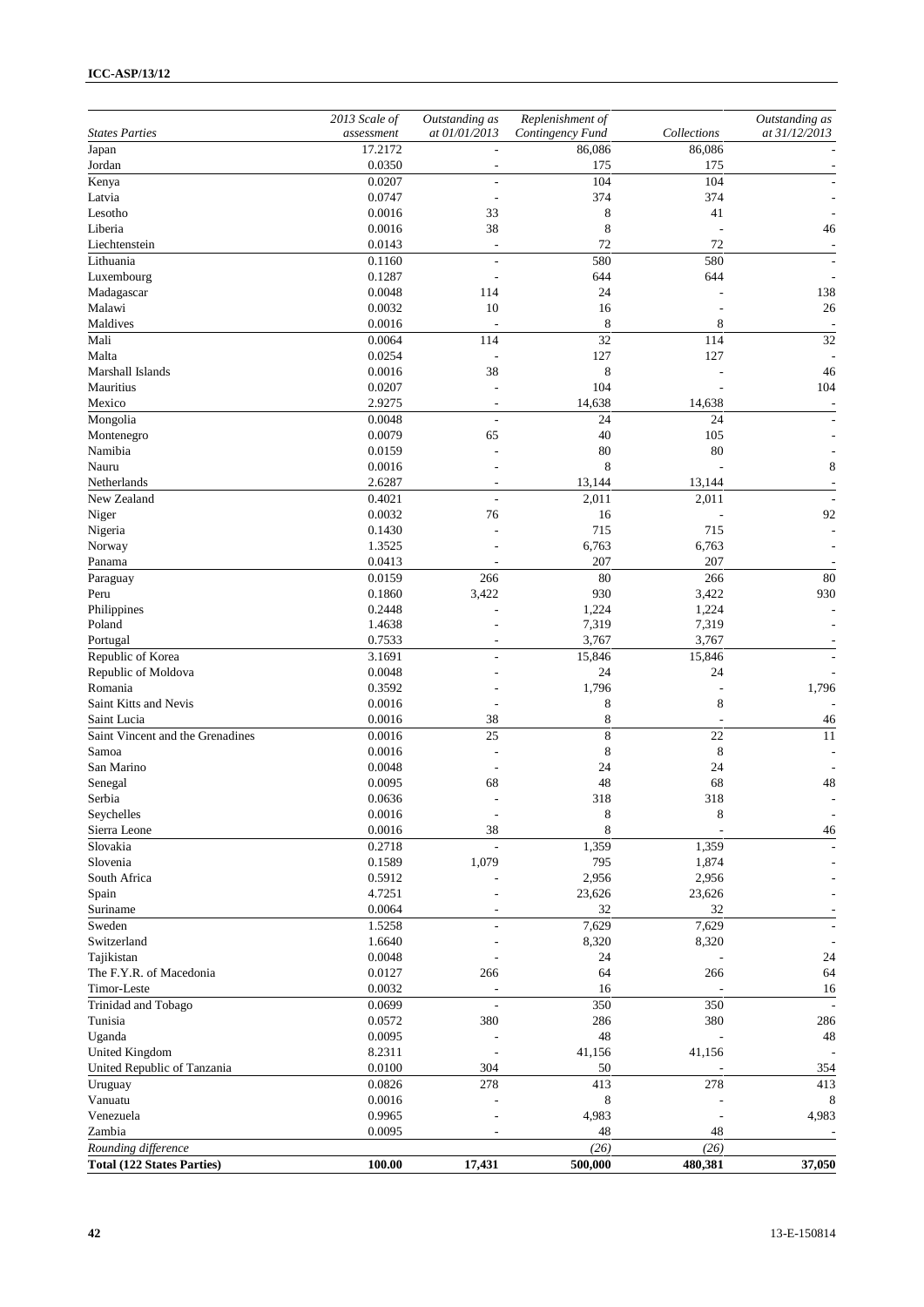# **Notes to the financial statements**

### **1. The International Criminal Court and its objectives**

**EXAMPLE 10: ICA-ASPY AND CONTRAPHE IS A CONSULTER CONSULTER CONSULTER CONSULTER CONSULTER CONSULTER CONSULTER CONSULTER CONSULTER CONSULTER CONSULTER CONSULTER CONSULTER CONSULTER CONSULTER CONSULTER CONSULTER CONSULTE** 1.1 The International Criminal Court (ICC) was established by the Rome Statute of the International Criminal Court on 17 July 1998, when 120 States participating in the "United Nations Diplomatic Conference of Plenipotentiaries on the Establishment of an International Criminal Court" adopted the Statute. The Court is an independent permanent judicial institution with the power to exercise jurisdiction over perpetrators of the most serious crimes of international concern (genocide, crimes against humanity, war crimes and crimes of aggression once formally defined). The Court has four organs: the Presidency, Chambers (consisting of an Appeals Division, a Trial Division and a Pre-Trial Division), the Office of the Prosecutor and the Registry. In undertaking their tasks, the organs of the Court are guided by the framework set out in the Rome Statute, the Rules of Procedure and Evidence, and other relevant instruments.

The seat of the Court was established at The Hague in the Netherlands in accordance with article 3 of the Rome Statute. The Court has also established six field offices/presences to enable it to conduct its field operations. These field offices are operational in Uganda, Democratic Republic of the Congo (2), Central African Republic and since December 2011, in Kenya. A small administrative field presence was established in Cote d'Ivoire in 2012.

For the purposes of the 2013 financial period, the appropriations were divided into eight major programmes: the Judiciary (Presidency and Chambers), the Office of the Prosecutor, the Registry, the Secretariat of the Assembly of States Parties ("the Secretariat"), Interim Premises, the Secretariat of the Trust Fund for Victims, the Permanent Premises Project Office and the Independent Oversight Mechanism. The composition, role and objectives of each major programme of the Court are as follows:

- (a) *Presidency*
	- (i) The Presidency, comprising the President and the First and Second Vice-Presidents;
	- (ii) To ensure the proper administration of the Court through means of managerial oversight, coordination and cooperation;
	- (iii) To oversee and support the fair, open and effective conduct of proceedings and to fulfill all exclusive judicial functions assigned to the Presidency; and
	- (iv) To broaden global understanding of and support for the work of the Court by representing it in the international arena.
- (b) *Chambers*
	- (i) The Chambers, comprising an Appeals Division, a Trial Division and a Pre- Trial Division, the Appeals Division is composed of the President and four other judges; the Trial Division is composed of not less than six judges, as is the Pre-Trial Division; and
	- (ii) To ensure the conduct of fair, effective and open proceedings, safeguarding the rights of all parties.
- (c) *Office of the Prosecutor*
	- (i) The Office of the Prosecutor, which acts independently as a separate organ of the Court, is responsible for the investigation and prosecution of crimes within the jurisdiction of the Court;
	- (ii) To promote national efforts and international cooperation to prevent and punish genocide, crimes against humanity and war crimes; and
	- (iii) To build universal consensus on the principles and purposes of the Rome Statute.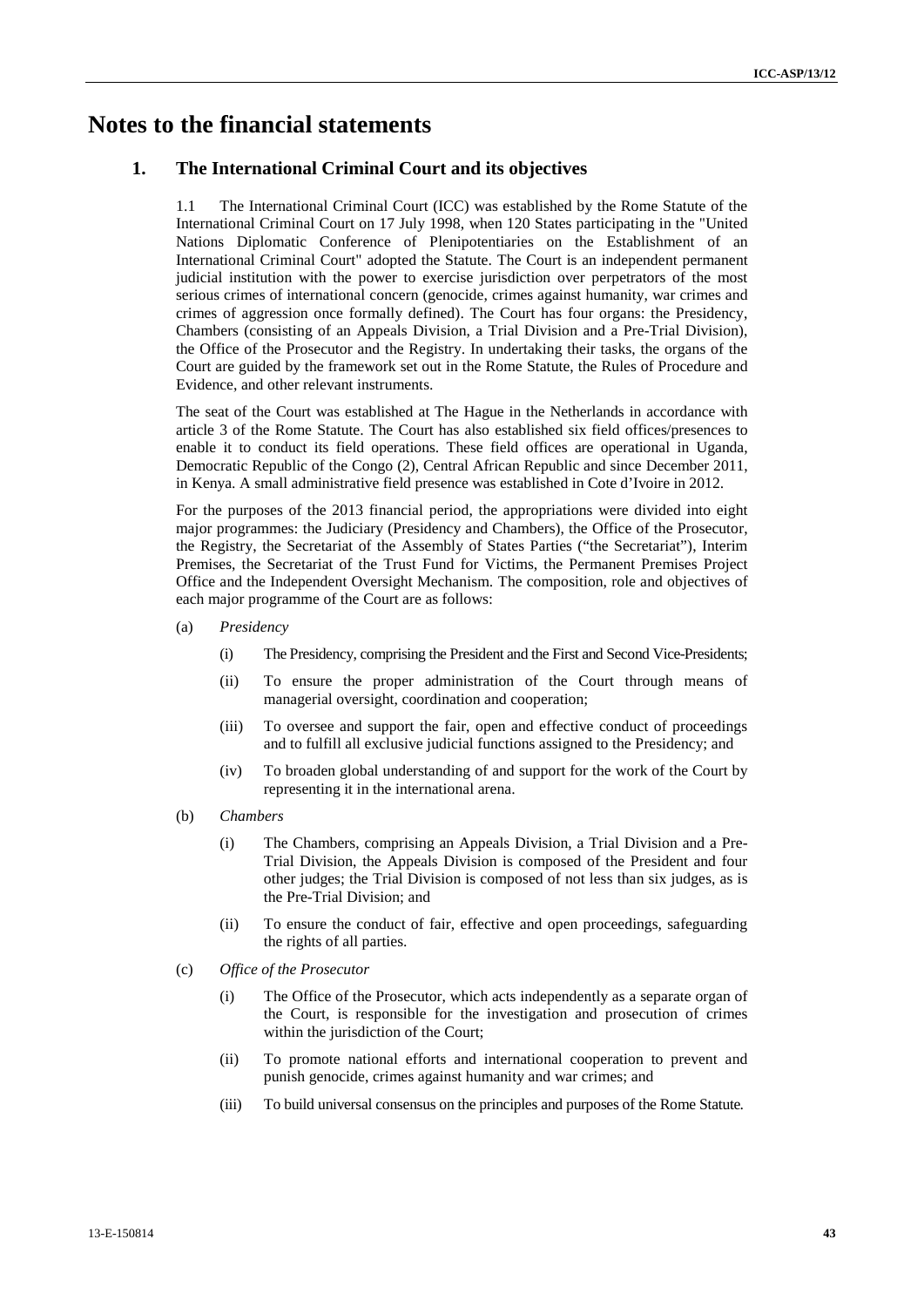#### (d) *Registry*

- (i) To provide efficient, effective and high-quality judicial and administrative support services to the Presidency and Chambers, the Office of the Prosecutor, the defence, and victims and witnesses;
- (ii) Management of the internal security of the Court; and
- (iii) The implementation of mechanisms to assist and safeguard the rights of victims, witnesses and defence.
- (e) *Secretariat of the Assembly of States Parties*

**44**  $\alpha$ -sections 1<br> **44**  $\alpha$ -section and the section and n-p-section points points on a summer sum of  $\alpha$  is the section of the section and the section of the section of the section of the section of the section of  $\$ In its resolution ICC-ASP/2/Res.3 adopted in September 2003, the Assembly of States Parties ("the Assembly") established the Secretariat of the Assembly of States Parties, to begin its operations on 1 January 2004. The Secretariat, which provides the Assembly and its Bureau, the Credentials Committee, the Committee on Budget and Finance, the Special Group on the Crime of Aggression, as well as, upon explicit decision by the Assembly, any subsidiary body that may be established by the Assembly, with independent substantive servicing and administrative and technical assistance.

- (i) To organize conferences of the Assembly and meetings of the subsidiary bodies of the Assembly, including the Bureau and the Committee on Budget and Finance;
- (ii) To assist the Assembly, including its Bureau and subsidiary bodies, in all matters relating to their work, with particular emphasis on the effective scheduling and procedurally correct conduct of meetings as well as consultations; and
- (iii) To enable the Assembly and its subsidiary bodies to carry out their mandate more effectively by providing them with high-quality substantive Secretariat servicing and support, including technical Secretariat services.
- (f) *Interim Premises*

To provide stakeholders with an overview of the resources required by the Court for interim premises.

(g) *Secretariat of the Trust Fund for Victims*

The Secretariat of the Trust Fund for Victims administers the Trust Fund for Victims and offers administrative support to the Board and its meetings. The Trust Fund for Victims was established by the Assembly in its resolution ICC-ASP/1/Res.6. For more information regarding the Trust Fund for Victims please refer to the Financial Statements of the Trust Fund for Victims for 2013.

(h) *Permanent Premises Project Office*

In annex IV and V of resolution ICC-ASP/6/Res,1, the Assembly of States Parties decided to establish the Project Director's Office within the annual proposed programme budget of the Court to cover the Staff costs and other operational costs related to the Permanent Premises Project. The Project Director's Office operates under the full authority of the Assembly of State Parties and reports directly and is accountable to the Assembly through the Oversight Committee. For more information regarding the Permanent Premises Project, please refer to notes 14 and 15 of these financial statements.

(i) *Independent Oversight Mechanism*

By resolution ICC-ASP/8/Res.1 the Assembly has established the Independent Oversight Mechanism (IOM) as a major programme. This independent oversight mechanism is co-located with (but not integrated into or subordinate to) the Office of Internal Audit at the seat of the Court in The Hague. The scope of the Independent Oversight Mechanism, as envisaged under article 112(4) of the Rome Statute includes investigation, evaluation and inspection.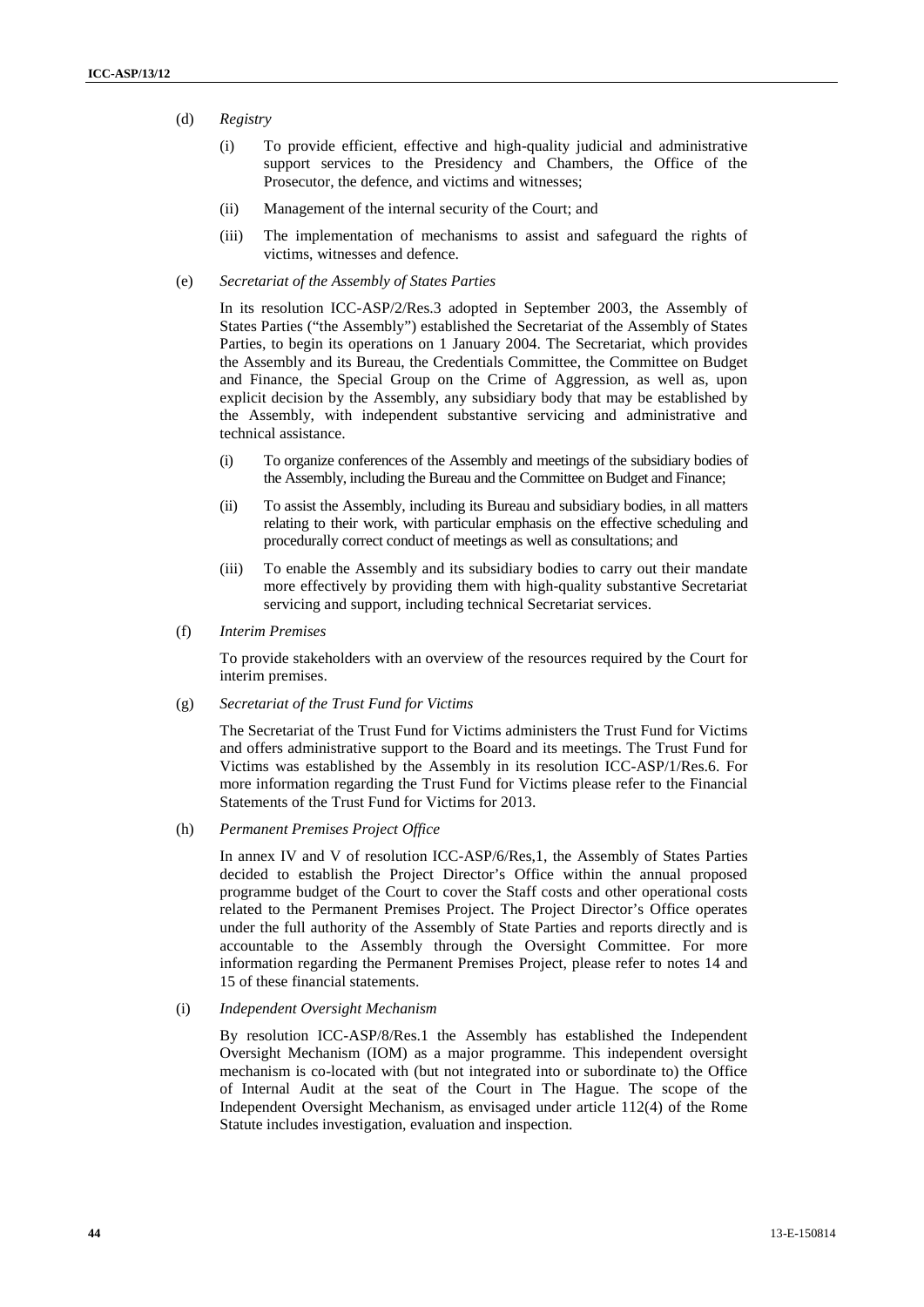### **2. Change in accounting policy**

2.1 From 1 January 2013 the Court has changed its accounting policy in respect of recognition of education grant advance payments and related expenditures. The accounting policy was changed to be aligned with IPSAS requirements as well as budgetary treatment of other advance payments and it results in more appropriate presentation of financial statements.

2.2 In prior years, full amount of the advance payment for education grant was recognized until staff members and officials of the Court provided the required evidence of entitlement, at which time the full expenditure was recognized, the budgetary account was charged and the advance settled. In 2013 the Court changed accounting policy to recognize expenditure evenly over the school year.

2.3 The change in accounting policy is applied prospectively and comparative financial information is not restated. As a result of prospective application of accounting policy, assets reported in respect of prepaid expenses for education grants and the cumulative surplus at 31 December 2013 are lower by €680 thousand and reported disbursed expenditure for the period ending 31 December 2013 is higher by the same amount.

#### **3. Summary of significant accounting and financial reporting policies**

**2. Change fn accounting policy**<br>
2. **Change in accounting policy**<br>
2.2 **Prop.** 15 January 2013 **2x** Cost has changed in accounting policy in maps of  $\alpha$ <br>
measures of stations parameterizes in each experiment in a constr 3.1 The Court's financial statements are maintained in accordance with the Financial Regulations and Rules of the Court, as adopted by the Assembly at its first session in September 2002, and amendments thereto. The court's accounts are currently in conformity with the United Nations System Accounting Standards. These notes form an integral part of the Court's financial statements.

3.2 *Fund accounting*: the Organization's accounts are maintained on a fund accounting basis. Separate funds for general or special purposes may be established by the Assembly, and trust funds and special accounts funded wholly by voluntary contributions may be established and closed by the Registrar.

3.3 *Financial period*: the financial period is one calendar year.

3.4 *Accrual basis*: with the exception of voluntary contributions, as defined in subparagraph 3.17(b) below, non-expandable property as defined in subparagraph 3.18(b) below and interest expense on host state loan as defined in subparagraph 3.18(a) below, income, expenditure, assets and liabilities are recognized on an accrual basis.

3.5 *Historical cost basis*: the accounts are prepared on the historical cost basis of accounting and are not adjusted to reflect the effects of changing prices for goods and services.

3.6 *Currency of accounts and treatment of exchange rate movements*: the Court's accounts are presented in euro. Balances held in other currencies are converted into euro at the United Nations operational rate of exchange in effect at the date of the financial statements. Transactions in other currencies are converted into euro at the United Nations operational rate of exchange in effect at the date of transaction.

- 3.7 Exchange rate gains and losses are treated as follows:
- (a) Realized gains and losses resulting from the purchase of other currencies are recorded as miscellaneous income;
- (b) Realized losses on transactions are reflected in the expenditures of the main programme; and
- (c) Unrealized gains and losses resulting from the revaluation of cash and other assets and liabilities are recorded as expenditure and adjusted in the corresponding programme budgets. At year-end, a cumulative net gain is recorded as other income, whereas a net loss is specifically provided for and recorded as expenditure.

3.8 *The General Fund* was established for the purpose of accounting for the expenditures of the Court. The General Fund includes assessed contributions, funds provided by the United Nations, voluntary contributions, miscellaneous income and advances made from the Working Capital Fund to finance expenditures.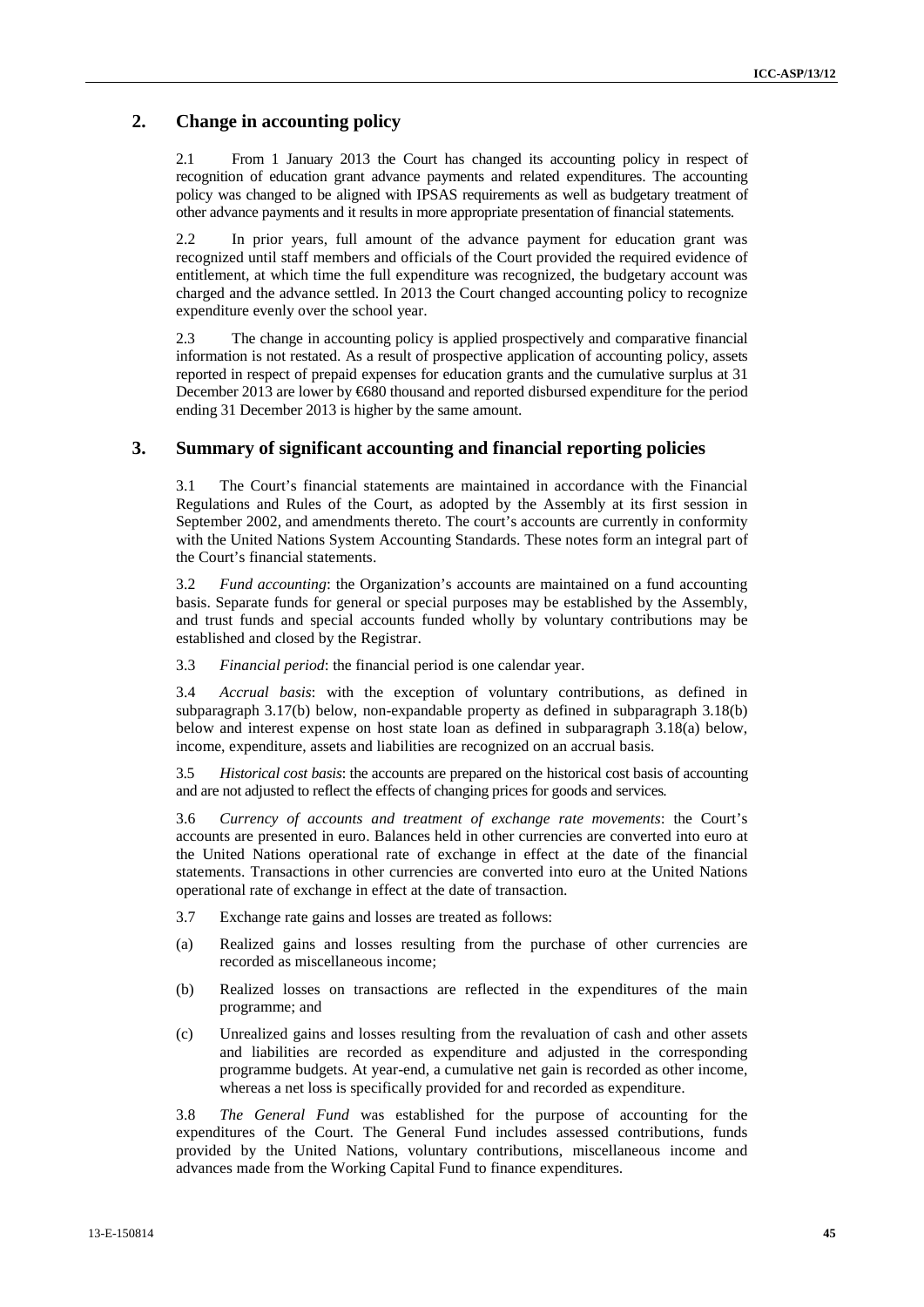3.9 *The Working Capital Fund* is the fund established to ensure capital for the Court to meet short-term liquidity problems pending receipt of assessed contributions. The amount of the Working Capital Fund is determined by the Assembly for each financial period and is assessed in accordance with the scale of assessments used for the appropriations of the Court, in accordance with financial regulation 6.2.

3.10 *The Contingency Fund* in the maximum amount of €10,000,000 was established by the Assembly in September 2004 to be effective from 1 January 2005, to ensure that the Court can meet:

- (a) Costs associated with an unforeseen situation following a decision by the Prosecutor to open an investigation; or
- (b) Unavoidable expenses for developments in existing situations that could not be foreseen or could not be accurately estimated at the time of adoption of the budget; or
- (c) Costs associated with an unforeseen meeting of the Assembly of States Parties.

The level of the Contingency Fund is determined by the Assembly and is financed by assessed contributions or by applying cash surpluses, as determined by the Assembly.

In its resolution ICC-ASP/11/Res.1, the Assembly, decided to maintain the Contingency Fund at the level of  $\epsilon$ 7 million for 2013 and to replenish the Fund in the amount of  $\epsilon$ 500 thousand in 2013. The exact amount of replenishment was communicated by the Court after the closure of the accounts of the financial period, for an amount of  $\epsilon$ 600,000 (Schedule 8).

3.11 *The Trust Funds and special accounts* are established and closed by the Registrar, and are reported to the Presidency and, through the Committee on Budget and Finance, to the Assembly. They are funded wholly by voluntary contributions in accordance with specific terms and agreements with the donors.

Reserve accounts and special accounts funded wholly or in part by assessed contributions may be established by the Assembly.

- 3.12 *The Permanent Premises Project is funded by:*
- (a) Ministry of Foreign Affairs of the Host State, the Netherlands: through provision to the Court of a loan of up to a maximum of  $\epsilon$ 200 million, to be repaid over a period of 30 years at an interest rate of 2.5 per cent, on the basis of annex II to resolution ICC- ASP/7/Res,1. The interest is to be paid annually, as of the first utilization of the host State loan. Repayment of the loan, through regular annual installments, will commence after expiration of the existing or future leases of the interim premises. In the event of the  $\epsilon$ 200 million not being fully utilized at the end of the project, the host State will reduce the amount of the loan to be repaid by an amount that corresponds to 17.5 per cent of the difference between loan utilized and  $\epsilon$ 200 million;
- **ASSEMBLY AND THE VERTIFY AND STRAIN ASSEMBLED AS CONSULTER AND ASSEMBLED AS CONSULTER AND ASSEMBLED AS CONSULTER AND ASSEMBLED AS CONSULTER AND ASSEMBLED AS CONSULTER AND ASSEMBLED AS CONSULTER AND ASSEMBLED AS CONSULTER** (b) Assessed Contributions based on the principles laid out in resolution ICC-ASP/7/Res.1 Annex III for one-time payments of the assessed share. In resolution ICC-ASP/12/Res. 2 the Assembly requested States Parties electing by 31 December 2014 the option of a full or partial one-time payment of their assessed share in the project, to consult with the Project Director so as to determine the scheduling thereof, taking into account that said one-time payments may be made in one or more annual instalments and are to be received in full by no later than 15 June 2015 or any earlier date dependant on the expected cash-flow requirements. A one-time payment shall be subject to an adjustment once the final cost of the project and the amount of the host State subsidy are known;
	- (c) Voluntary contributions from governments, international organizations, individuals, corporations and other entities, in accordance with annex VI of ICC-ASP/6/Res.1 adopted by the Assembly on the establishment of a permanent premises construction trust fund; and
	- (d) Alternative resources as the Assembly may decide to allocate.
	- 3.13 *Assessed contributions:*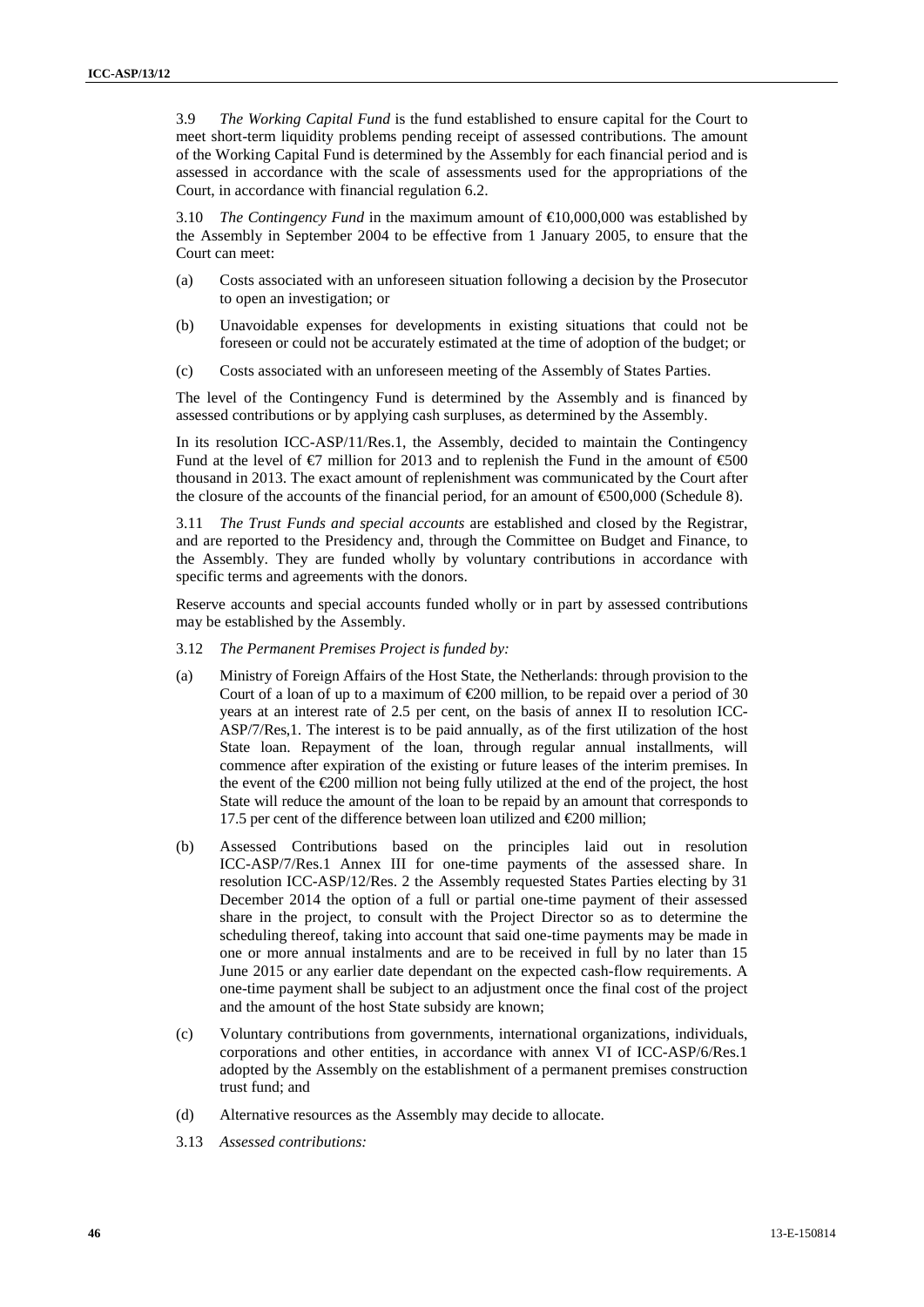In accordance with financial regulation 5.2, the appropriations are assessed to States Parties in line with the scale of assessments adopted by the United Nations for its regular budget, adjusted to reflect differences in membership between the United Nations and the Court;

In accordance with financial regulation 5.8, payments made by a State Party are credited first to the Working Capital Fund and then to the contributions due to the General Fund, and then to the Contingency Fund, in the order in which the State Party was assessed;

Contributions paid in other currencies are converted into euro at the rate of exchange in effect at the date of payment; and

New States Parties to the Rome Statute are assessed for the year in which they became States Parties for the Working Capital Fund and the regular budget, in accordance with financial regulation 5.10.

- 3.14 *Surpluses due to States Parties* for a given financial period are funds arising from:
- (a) Unencumbered balances of appropriations;
- (b) Savings on, or cancellation of, prior period obligations;
- (c) Contributions resulting from the assessment of new States Parties;
- (d) Revisions to the scale of assessments taking effect during the financial year; and
- (e) Miscellaneous income as defined in subparagraph 3.17(e) below.

16) accordings with framework in particular and the approximation and activity of the structure of the structure of the structure of the structure of the structure of the structure of the structure of the structure of the Unless otherwise determined by the Assembly, surpluses at the end of the financial period, after deducting any assessed contributions for that financial period which remain unpaid, are apportioned to the States Parties based on the scale of assessments applicable for the financial period to which the surplus relates. As of 1 January following the year in which the audit of the accounts of the financial period is completed, the amount of surplus apportioned to a State Party is surrendered if its contribution for that financial period has been paid in full. In such cases, the credit is used to offset, in whole or in part, contributions due to the Working Capital Fund and assessed contributions due for the calendar year following the financial period to which the surplus relates. In accordance with ICC- ASP/12/Res2., any cash surplus pertaining to the financial year 2012 will be accounted for as a one-time payment for transition costs funding.

3.15 *Reserve for unpaid assessed contributions:* a reserve in the amount of assessed contributions remaining unpaid for prior financial periods is shown on the balance sheet as a deduction from the cumulative surplus.

3.16 *Contributions received in advance:* contributions received in advance are shown on the balance sheet as a liability. Contributions received in advance are applied in the following financial period, first against any advances due to the Working Capital Fund and second, to the assessed contributions.

3.17 *Income:* the Court's income consists of:

- (a) Assessed contributions: for the purposes of the financial statements, income is recognized when the assessments to the States Parties of the adopted programme budget have been approved by the Assembly;
- (b) Voluntary contributions are recorded as income on the basis of a written commitment to pay monetary contributions during the current financial year, except where contributions are not preceded by a pledge. For these funds, income is recorded at the time that the actual contributions are received from the donors;
- (c) Permanent Premises Project contributions received as one-time payments contributions are recorded as income at the time that the actual contributions are received from the States Parties;
- (d) Funds provided by the United Nations in accordance with article 115(b), of the Rome Statute; and
- (e) Miscellaneous income includes:
	- (i) Refunds of actual expenditures incurred in prior financial periods;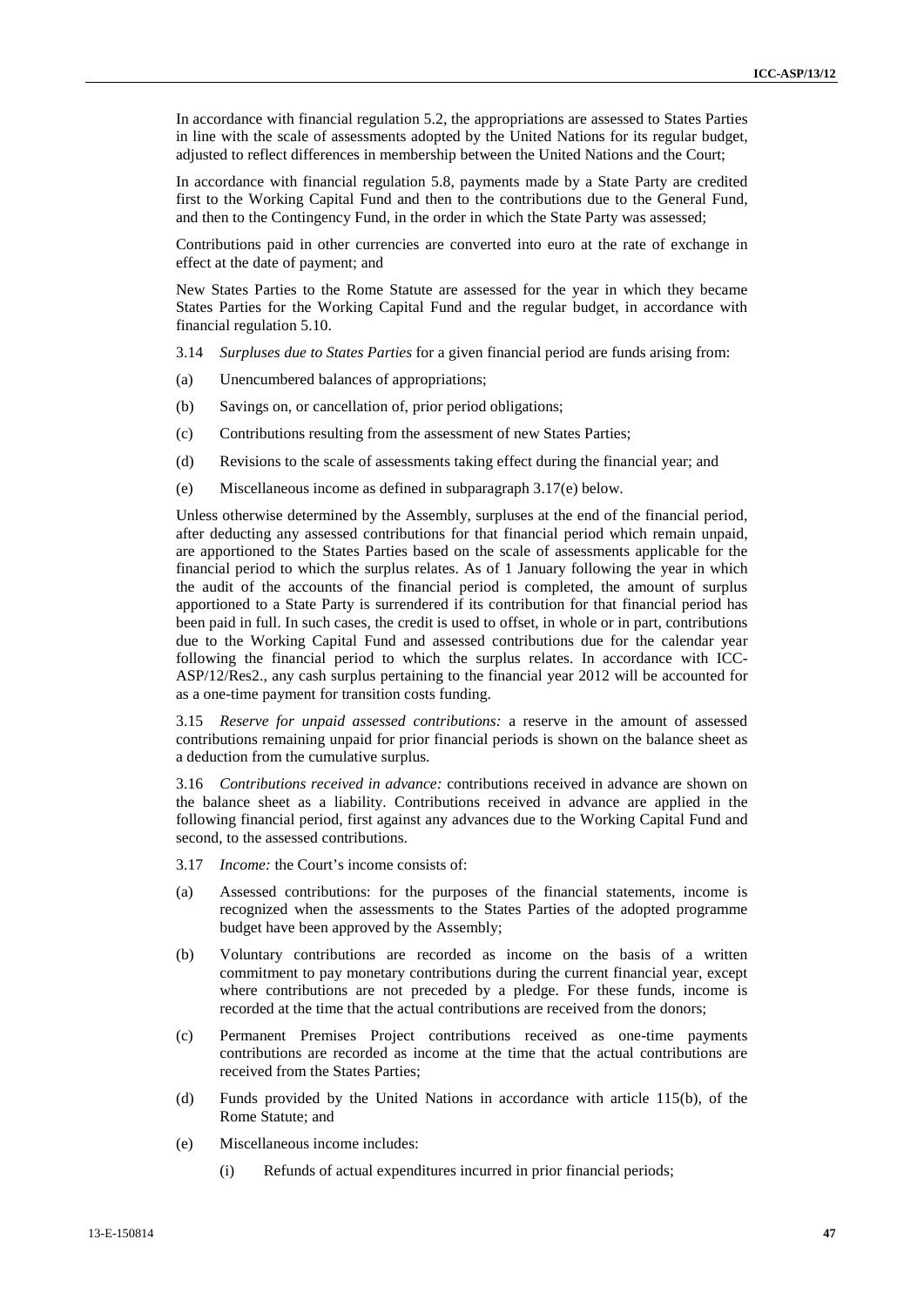- (ii) Interest income, which includes all interest earned on deposits in interest bearing bank accounts and time deposits;
- (iii) Income derived from investments of the General Fund, the Working Capital Fund and the Contingency Fund;
- (iv) At the end of the financial period, a net positive balance of the account for foreign exchange loss or gain, or revaluation and devaluation of currency is credited to miscellaneous income, and a net negative balance is charged to the relevant expenditure account;
- (v) Proceeds from the sale of property; and
- (vi) Voluntary contributions for which no purpose is specified.
- 3.18 *Expenditure:*
- (a) Expenditures are incurred against authorized allotments in accordance with financial rule 104.1. Total expenditures reported include disbursement expenditures and unliquidated obligations;
- (b) Expenditures incurred for non-expendable property are charged to the budget of the period when acquired and are not capitalized, inventory of such non-expendable property is maintained at the historical cost; and
- (c) Obligations pertaining to future financial periods are recorded against a deferred charge account, in accordance with financial rule 111.7.

3.19 *Unliquidated obligations* are commitments entered into that have not been disbursed during the financial period. Obligations are based on a formal contract, agreement, purchase order or other form of undertaking, or on a liability recognized by the Court. Current period obligations remain valid for 12 months after the end of the financial year to which they relate.

3.20 *Provision for pension liabilities for judges.* During its seventh session held from 9 to 13 October 2006, the Committee on Budget and Finance recommended that the Court should accept the tender of Allianz/NL to provide the judges' pension scheme. The Committee's recommendation was accepted by the Assembly during its fifth session (See ICC-ASP/5/32, page 16, paragraph 31). Allianz have been appointed as the Judges Pension Scheme Administrators and the commencement date for the contract is 31 December 2008.

In 2013, the Court paid Allianz an annual premium of €819 thousand. The scheme is a defined benefit scheme which provides the following benefits for scheme members: a defined retirement pension for judges after the completion of the nine year term (pro-rated if nine year term is not completed); the surviving spouse pension of 50 per cent of the judges' entitlement and a disability pension for judges aged 65 and under.

3.21 *Cash and term deposits* comprise funds held in current accounts, interest-bearing bank accounts and time deposits with a maturity under three months.

3.22 *Deferred income* includes pledged contributions for future financial periods and other income received but not yet earned.

**EXAMPELY:**<br> **48** 18 **Example Solution** the simulate ail means cannot an adjoin simulate the simulate of the simulate of the simulate of the simulate of the simulate of the simulate of the simulate of the simulate of the 3.23 *Prepaid expenses* comprise that portion of the education grant advance which is assumed to pertain to the reminder of the school year after the date of the financial statement is reported as prepaid expenses in the balance sheet statement. Expenditure is recognized evenly over the school year and charged to the budgetary account. The full amount of the advance is maintained in the accounts receivable of staff members and officials of the Court until the required evidence of entitlement is produced.

3.24 *Repatriation grant liability:* Internationally recruited staff members who separate become entitled to repatriation grants after one year of service. Similarly, judges become entitled to receive a relocation allowance after five years of service, upon termination of duty.

3.25 *Annual Leave Accrual:* the Court recognizes the costs of annual leave not taken by Court employees.

3.26 *Contingent liabilities***,** if any, are disclosed in the notes to the financial statements.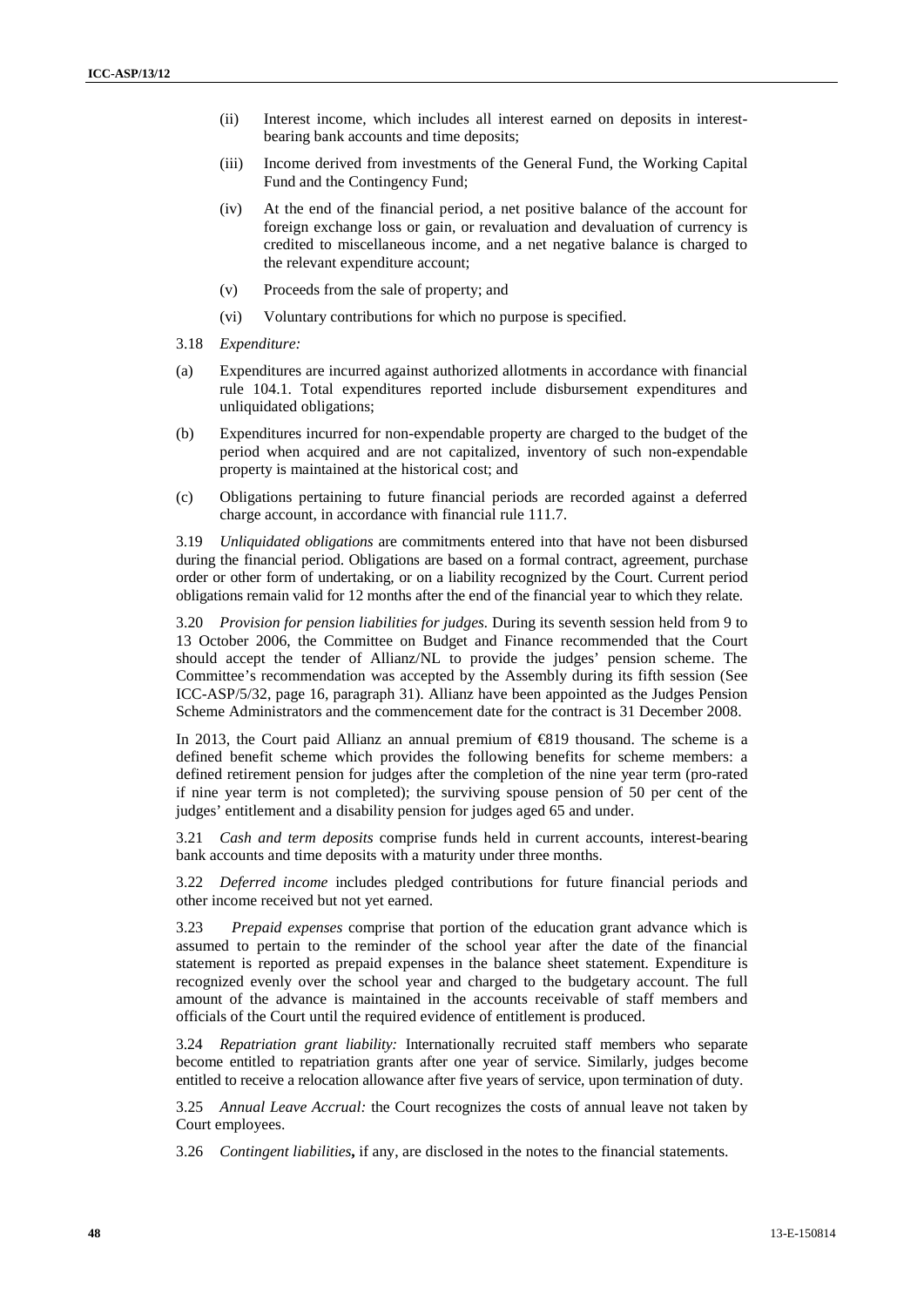13-22 annota American American Spain Formula and 1990 *F*  $\mu$  Constraine with the Constraine Constraine Constraine Constraine Constraine Constraine Constraine Constraine Constraine Constraine Constraine Constraine Constra 3.27 *United Nations Joint Staff Pension Fund (UNJSPF):* in accordance with decision ICC-ASP/1/Decision 3 of the Assembly and United Nations General Assembly resolution 58/262 adopted on 23 December 2003, the Court became a member organization of the UNJSPF with effect from 1 January 2004. The UNJSPF provides retirement, death, disability and related benefits to the Court staff. The Pension Fund is a funded defined benefit plan. The financial obligation of the Organization to the Fund consists of its mandated contribution at the rate established by the United Nations General Assembly of 15.8 per cent of pensionable remuneration, together with any share of any actuarial deficiency payments under article 26 of the Regulations of the Fund. Such deficiency payments are only payable if and when the United Nations General Assembly has invoked the provisions of article 26, following determination that there is a requirement for deficiency payments based on an assessment of the actuarial sufficiency of the Fund as of the valuation date. At the time of this report, the United Nations General Assembly has not invoked this provision.

### **4. The International Criminal Court (statements I-IV)**

4.1 *Statement I* reports the income and expenditure and changes in reserve and fund balances during the financial period. It includes the excess or shortfall of income over expenditure for the current period and prior period adjustments of income or expenditure.

4.2 *Statement II* shows the assets, liabilities, reserves and fund balances as at 31 December 2013, the value of non-expendable property is excluded from the assets (see note 7).

4.3 *Statement III* is the cash flow summary statement prepared using the indirect method.

4.4 *Statement IV* reports on expenditures against the appropriations approved for the financial period.

### **5. General Fund, Working Capital Fund and Contingency Fund**

5.1 *Assessed contributions:* the Assembly, in its resolution ICC-ASP/11/Res.1, approved the funding of the appropriations of the Court for the financial period 1 January to 31 December 2013 in the total amount of  $\bigoplus$  12,040 thousand. As at 31 December 2013, there were 122 States Parties to the Rome Statute.

5.2 *Voluntary contributions:* voluntary contribution income comprises contributions of €130 thousand from Mexico and  $E2,936$  thousand from Host State for the costs of interim permises as well as €277 thousand contribution from Host State for the costs of the Assembly session.

5.3 *Interest income:* interest in the amount of €302 thousand represents interest accrued on the Court's bank accounts for the General Fund, the Working Capital Fund and the Contingency Fund.

5.4 *Miscellaneous income:* the total miscellaneous income of €859 thousand represents the following:

| Miscellaneous income                     | Amount (euro) |
|------------------------------------------|---------------|
| Recoverable energy tax (note $5.14(a)$ ) | 450,541       |
| Other refunds of expenditure             | 151,607       |
| Proceeds from the sale of property       | 58,667        |
| Release of provisions                    | 198,512       |
| <b>Total</b>                             | 859,327       |

**Table 1: Details of miscellaneous income (in euro)**

5.5 *Expenditures:* the total amount of expenditures, €114,016 thousand comprises total disbursements of  $\bigoplus 06,409$  thousand, outstanding obligations of  $\bigoplus$ , 879 thousand and accruals or provisions of  $\epsilon$ 1,728 thousand. Total expenditure consists of  $\epsilon$ 10,273 thousand charged against the General Fund and  $\epsilon$ 3,743 thousand charged against the Contingency Fund (detailed in Table 2 below).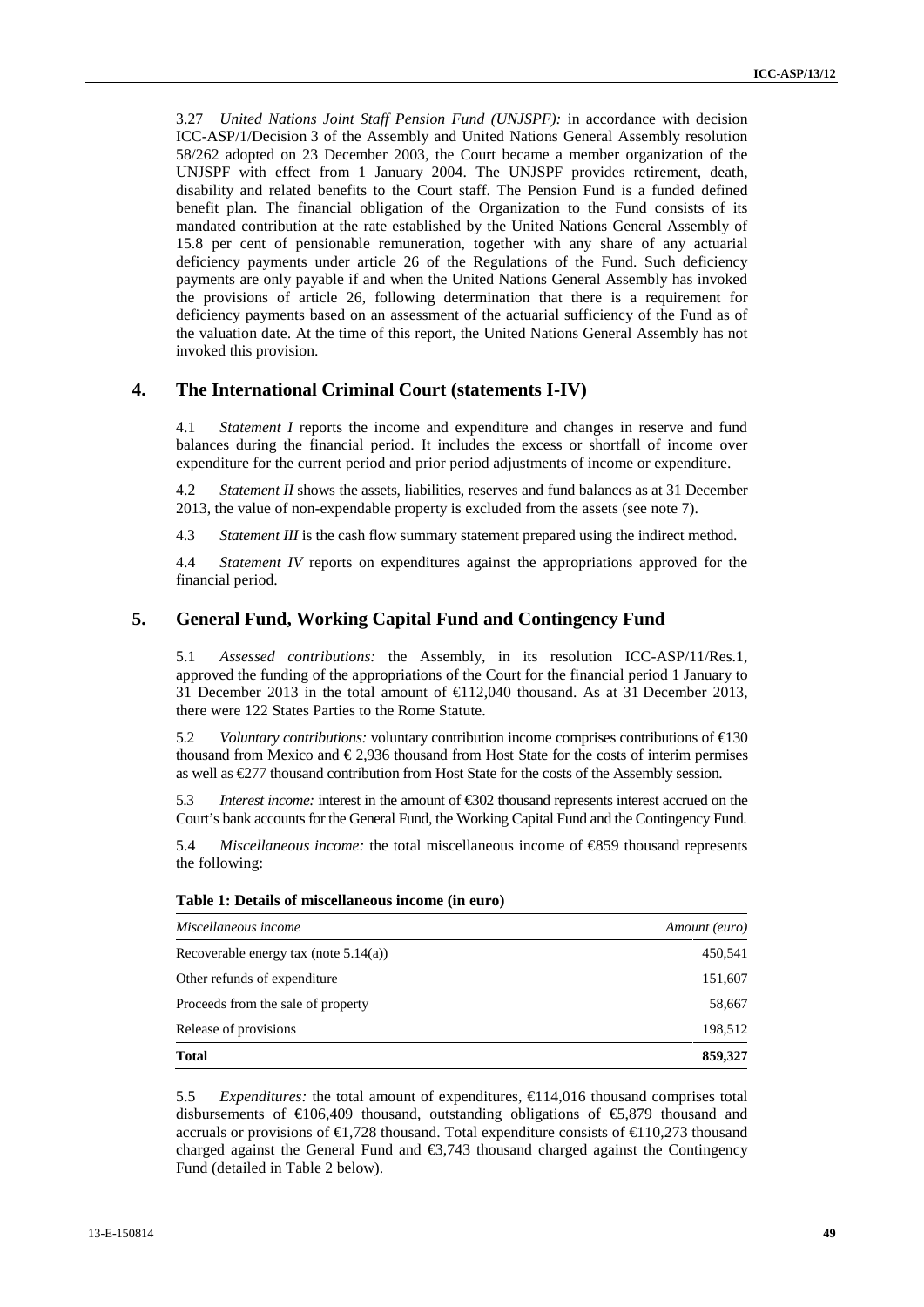|                    | Approved programme budget<br>Salaries & other staff costs                                                                                                                                                                                                                                                                                                                                                                                                                                                                                                                                                                                                                                                                                                                                                                                                                                                                                                                                                                                                                                                                                                                                                                                                                                                                                                                                                                                    |             |             |                                                                           |           |                       |
|--------------------|----------------------------------------------------------------------------------------------------------------------------------------------------------------------------------------------------------------------------------------------------------------------------------------------------------------------------------------------------------------------------------------------------------------------------------------------------------------------------------------------------------------------------------------------------------------------------------------------------------------------------------------------------------------------------------------------------------------------------------------------------------------------------------------------------------------------------------------------------------------------------------------------------------------------------------------------------------------------------------------------------------------------------------------------------------------------------------------------------------------------------------------------------------------------------------------------------------------------------------------------------------------------------------------------------------------------------------------------------------------------------------------------------------------------------------------------|-------------|-------------|---------------------------------------------------------------------------|-----------|-----------------------|
|                    |                                                                                                                                                                                                                                                                                                                                                                                                                                                                                                                                                                                                                                                                                                                                                                                                                                                                                                                                                                                                                                                                                                                                                                                                                                                                                                                                                                                                                                              |             |             |                                                                           |           |                       |
|                    |                                                                                                                                                                                                                                                                                                                                                                                                                                                                                                                                                                                                                                                                                                                                                                                                                                                                                                                                                                                                                                                                                                                                                                                                                                                                                                                                                                                                                                              | 80,539,900  | 75,033,606  | 884,951                                                                   | 1,250,486 | 77,169,043            |
|                    | Travel & hospitality                                                                                                                                                                                                                                                                                                                                                                                                                                                                                                                                                                                                                                                                                                                                                                                                                                                                                                                                                                                                                                                                                                                                                                                                                                                                                                                                                                                                                         | 4,425,100   | 3,880,987   | 858,606                                                                   |           | 4,739,593             |
|                    | Contractual services                                                                                                                                                                                                                                                                                                                                                                                                                                                                                                                                                                                                                                                                                                                                                                                                                                                                                                                                                                                                                                                                                                                                                                                                                                                                                                                                                                                                                         | 11,172,000  | 7,220,048   | 1,929,657                                                                 | 477,173   | 9,626,878             |
|                    | Operating expenses                                                                                                                                                                                                                                                                                                                                                                                                                                                                                                                                                                                                                                                                                                                                                                                                                                                                                                                                                                                                                                                                                                                                                                                                                                                                                                                                                                                                                           | 16,908,000  | 15,047,428  | 1,524,228                                                                 |           | 16,571,656            |
| Acquisitions       |                                                                                                                                                                                                                                                                                                                                                                                                                                                                                                                                                                                                                                                                                                                                                                                                                                                                                                                                                                                                                                                                                                                                                                                                                                                                                                                                                                                                                                              | 2,075,300   | 1,886,395   | 279,669                                                                   |           | 2,166,064             |
| <b>Total</b>       |                                                                                                                                                                                                                                                                                                                                                                                                                                                                                                                                                                                                                                                                                                                                                                                                                                                                                                                                                                                                                                                                                                                                                                                                                                                                                                                                                                                                                                              | 115,120,300 | 103,068,464 | 5,477,111                                                                 |           | 1,727,659 110,273,234 |
|                    | <b>Contingency fund</b>                                                                                                                                                                                                                                                                                                                                                                                                                                                                                                                                                                                                                                                                                                                                                                                                                                                                                                                                                                                                                                                                                                                                                                                                                                                                                                                                                                                                                      |             |             |                                                                           |           |                       |
|                    | Salaries & other staff costs                                                                                                                                                                                                                                                                                                                                                                                                                                                                                                                                                                                                                                                                                                                                                                                                                                                                                                                                                                                                                                                                                                                                                                                                                                                                                                                                                                                                                 | 4,172,800   | 1,887,544   | 125,622                                                                   |           | 2,013,166             |
|                    | Travel & hospitality                                                                                                                                                                                                                                                                                                                                                                                                                                                                                                                                                                                                                                                                                                                                                                                                                                                                                                                                                                                                                                                                                                                                                                                                                                                                                                                                                                                                                         | 816,900     | 362,473     | 146,899                                                                   |           | 509,372               |
|                    | Contractual services                                                                                                                                                                                                                                                                                                                                                                                                                                                                                                                                                                                                                                                                                                                                                                                                                                                                                                                                                                                                                                                                                                                                                                                                                                                                                                                                                                                                                         | 1,505,400   | 611,664     | 46,728                                                                    |           | 658,392               |
|                    | Operating expenses                                                                                                                                                                                                                                                                                                                                                                                                                                                                                                                                                                                                                                                                                                                                                                                                                                                                                                                                                                                                                                                                                                                                                                                                                                                                                                                                                                                                                           | 468,200     | 98,956      | 69,601                                                                    |           | 168,557               |
| Acquisitions       |                                                                                                                                                                                                                                                                                                                                                                                                                                                                                                                                                                                                                                                                                                                                                                                                                                                                                                                                                                                                                                                                                                                                                                                                                                                                                                                                                                                                                                              | 247,800     | 379,808     | 13,445                                                                    |           | 393,253               |
| <b>Total</b>       |                                                                                                                                                                                                                                                                                                                                                                                                                                                                                                                                                                                                                                                                                                                                                                                                                                                                                                                                                                                                                                                                                                                                                                                                                                                                                                                                                                                                                                              | 7,211,100   | 3,340,445   | 402,295                                                                   |           | 3,742,740             |
| <b>Grand</b> total |                                                                                                                                                                                                                                                                                                                                                                                                                                                                                                                                                                                                                                                                                                                                                                                                                                                                                                                                                                                                                                                                                                                                                                                                                                                                                                                                                                                                                                              | 122,331,400 | 106,408,909 | 5,879,406                                                                 |           | 1,727,659 114,015,974 |
| (b)<br>5.7<br>(a)  | to amounts owed to staff as of 31 December 2013 who have already left the Court and<br>the amounts are therefore due and payable. The Repatriation Grant Accrual refers to<br>amounts earned by eligible employees as at 31 December 2013 but are not payable as<br>at 31 December as the staff are still employed by the Court. The amount charged to the<br>budget in 2012 for Repatriation Grant accrual was ⊕53 thousand.<br>Annual Leave Accrual: At 31 December 2013 $\text{\textsterling}5,303$ thousand represents the<br>accumulated annual leave accrual for all staff members of the Court. The costs<br>related to untaken annual leave incurred in 2013 has been recognized as an<br>expenditure of $\epsilon$ 173 thousand in the 2013 income statement.<br>Provisions:<br><i>Provisions for ILO cases:</i> At the end of 2013 there were eleven cases filed with the<br>International Labour Organization Administrative Tribunal (ILOAT) by current or<br>former staff members of the Court. Of those eleven cases, six cases are provided for<br>a total of $E42$ thousand. Three other cases are still open at 31 December 2013 and<br>disclosed as contingent liabilities. Compared to similar cases, the two remaining<br>cases are not considered likely to result in a liability for the Court and are not<br>provided for. One of these cases was concluded during 2014 with no liability<br>resulting for the Court. |             |             |                                                                           |           |                       |
| (b)                | Provisions for US Tax Liability: According to the practice and fundamental<br>principles of the International Civil Service, as adjudicated upon by the International<br>Labour Organization Administrative Tribunal (ILOAT), all employees of the Court                                                                                                                                                                                                                                                                                                                                                                                                                                                                                                                                                                                                                                                                                                                                                                                                                                                                                                                                                                                                                                                                                                                                                                                     |             |             | are entitled to exemption from taxation on Court salaries, emoluments and |           |                       |

**Table 2: Details of expenditures for the approved programme budget and Contingency Fund (in euro)**

#### 5.6 *Accruals*:

- (a) *Repatriation Grant Accrual:* The Repatriation Grant Liability has been subdivided into a Repatriation Grant accrual of €6,343 thousand and a Repatriation Grant Liability of €285 thousand under Other Accounts Payable. The Repatriation Grant Liability refers to amounts owed to staff as of 31 December 2013 who have already left the Court and the amounts are therefore due and payable. The Repatriation Grant Accrual refers to amounts earned by eligible employees as at 31 December 2013 but are not payable as at 31 December as the staff are still employed by the Court. The amount charged to the budget in 2012 for Repatriation Grant accrual was €953 thousand.
- (b) *Annual Leave Accrual:* At 31 December 2013 €5,303 thousand represents the accumulated annual leave accrual for all staff members of the Court. The costs related to untaken annual leave incurred in 2013 has been recognized as an expenditure of  $\text{E}73$  thousand in the 2013 income statement.
- 5.7 *Provisions*:
- (a) *Provisions for ILO cases:* At the end of 2013 there were eleven cases filed with the International Labour Organization Administrative Tribunal (ILOAT) by current or former staff members of the Court. Of those eleven cases, six cases are provided for a total of €242 thousand. Three other cases are still open at 31 December 2013 and disclosed as contingent liabilities. Compared to similar cases, the two remaining cases are not considered likely to result in a liability for the Court and are not provided for. One of these cases was concluded during 2014 with no liability resulting for the Court.
- (b) *Provisions for US Tax Liability:* According to the practice and fundamental principles of the International Civil Service, as adjudicated upon by the International Labour Organization Administrative Tribunal (ILOAT), all employees of the Court are entitled to exemption from taxation on Court salaries, emoluments and allowances paid by the Court. The calculated tax liability is €66 thousand estimated for the year 2013 for seven United States taxpayers on the payroll of the Court during this period.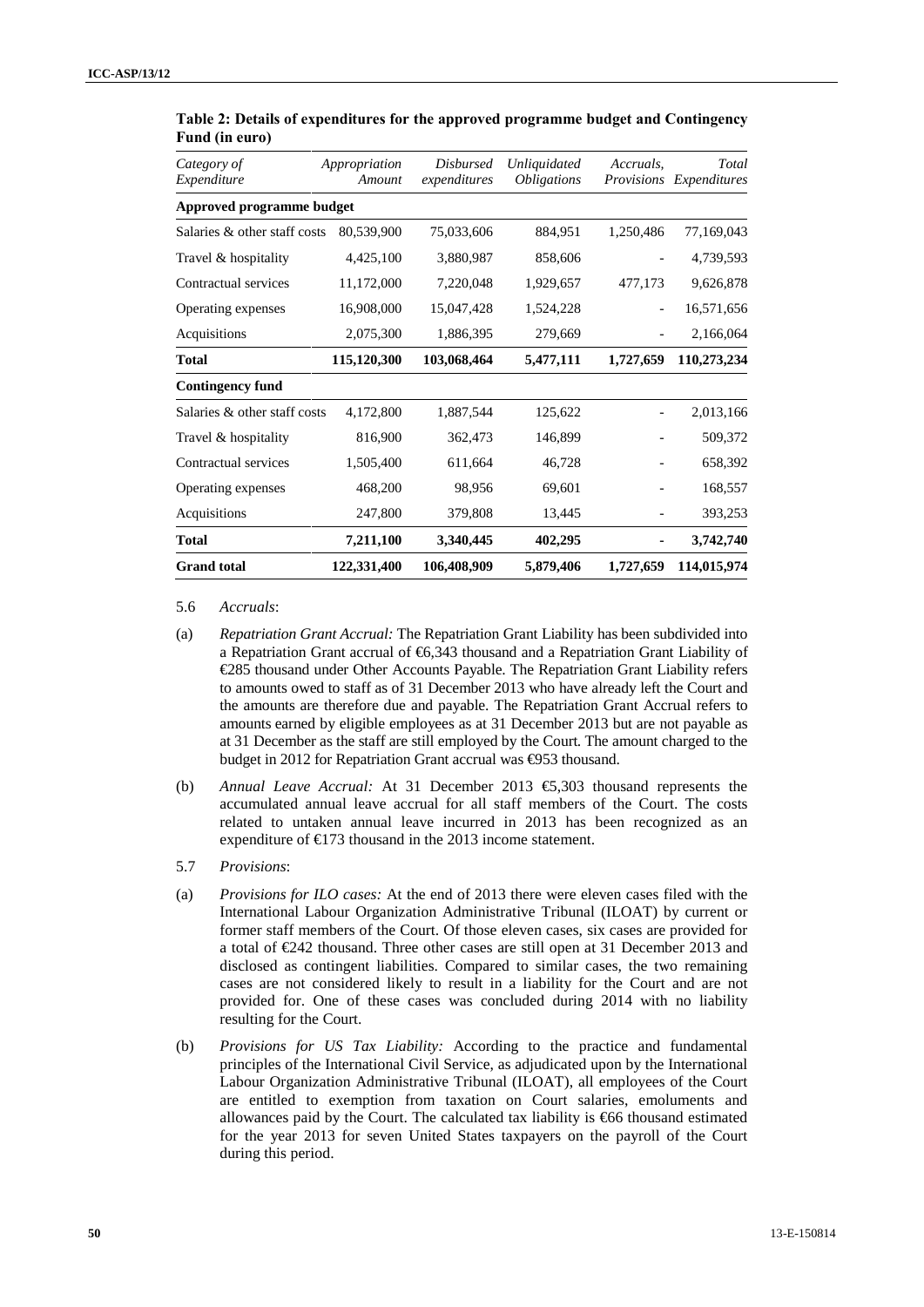|             | 5.8        | Savings on, or cancellation of, prior period obligations: actual disbursements in<br>2013 of prior period obligations of $\epsilon$ , 151 thousand amounted to $\epsilon$ 4,873 thousand resulting<br>in savings on or cancellation of obligations totalling $\epsilon$ 2,278 thousand.                                                                                                                                                                                                                                                                                                                            |             |             |    |
|-------------|------------|--------------------------------------------------------------------------------------------------------------------------------------------------------------------------------------------------------------------------------------------------------------------------------------------------------------------------------------------------------------------------------------------------------------------------------------------------------------------------------------------------------------------------------------------------------------------------------------------------------------------|-------------|-------------|----|
|             | 5.9        | <i>Credits to States Parties:</i> cash surplus of $\bigoplus$ , 042 thousand from 2011 payable to<br>States Parties has been apportioned in accordance with their respective assessments for that<br>financial period.                                                                                                                                                                                                                                                                                                                                                                                             |             |             |    |
|             |            | 5.10 Working Capital Fund: the Assembly, in its resolution ICC-ASP/11/Res.1,<br>established the Working Capital Fund for the financial period 1 January to 31 December<br>2013 at $\epsilon$ 7,406 thousand, the same level as in the previous financial period.                                                                                                                                                                                                                                                                                                                                                   |             |             |    |
|             |            | 5.11 Assessed contributions receivable: the outstanding balance of contributions of<br>€6,980 thousand comprises €321 thousand due for prior financial periods and €6,659<br>thousand due for 2013 (Schedule 1). Contributions received from States Parties in excess of<br>contributions due in the amount of $\epsilon$ ,256 thousand are reported as contributions received<br>in advance (see note 5.16 below).                                                                                                                                                                                                |             |             |    |
|             |            | 5.12 Other contributions receivable relate to the outstanding balance due to the Working<br>Capital Fund of $\bigoplus$ 21 thousand at 31 December 2013 (Schedules 2 and 3) and $\bigoplus$ 7 thousand<br>relate to the outstanding balance due to the Contingency Fund at 31 December 2013<br>(Schedule 2 and 8).                                                                                                                                                                                                                                                                                                 |             |             |    |
|             |            | 5.13 Interfund balances receivable of $\bigoplus$ 439 thousand were to the General Fund from the<br>other trust funds.                                                                                                                                                                                                                                                                                                                                                                                                                                                                                             |             |             |    |
|             | 5.14       | Other accounts receivable amounting to $\bigoplus$ , 899 thousand are detailed in Table 3 below.                                                                                                                                                                                                                                                                                                                                                                                                                                                                                                                   |             |             |    |
|             |            | Table 3: Details of other accounts receivable (in euro)                                                                                                                                                                                                                                                                                                                                                                                                                                                                                                                                                            |             |             |    |
|             |            | Accounts receivable                                                                                                                                                                                                                                                                                                                                                                                                                                                                                                                                                                                                | 2013        | 2012        |    |
|             |            | Governments (value-added tax and energy tax) (a)                                                                                                                                                                                                                                                                                                                                                                                                                                                                                                                                                                   | 1,966,239   | 840,322     |    |
|             | Staff      |                                                                                                                                                                                                                                                                                                                                                                                                                                                                                                                                                                                                                    | 391,700     | 456,368     |    |
|             | Vendors    |                                                                                                                                                                                                                                                                                                                                                                                                                                                                                                                                                                                                                    | 118,572     | 2,293       |    |
|             |            | Interest accrued                                                                                                                                                                                                                                                                                                                                                                                                                                                                                                                                                                                                   | 115,568     | 148,249     |    |
|             |            | Travel advances (other than cash advances) (c)                                                                                                                                                                                                                                                                                                                                                                                                                                                                                                                                                                     | 597,950     | 463,827     |    |
|             |            | Advances to vendors for travel-related expenses (d)                                                                                                                                                                                                                                                                                                                                                                                                                                                                                                                                                                | 686,579     | 729,088     |    |
|             | Others (b) |                                                                                                                                                                                                                                                                                                                                                                                                                                                                                                                                                                                                                    | 2,102,922   | 1,699,013   |    |
|             |            | Total accounts receivable, gross                                                                                                                                                                                                                                                                                                                                                                                                                                                                                                                                                                                   | 5,979,530   | 4,339,160   |    |
|             |            | Provision for doubtful debts (b)                                                                                                                                                                                                                                                                                                                                                                                                                                                                                                                                                                                   | (2,080,762) | (1,701,579) |    |
|             |            | Total accounts receivable, net                                                                                                                                                                                                                                                                                                                                                                                                                                                                                                                                                                                     | 3,898,768   | 2,637,581   |    |
|             | (a)        | Receivables from governments in 2013 include $658$ thousand of receivable for<br>refundable energy tax. The Court has not utilized its entitlement according to Article<br>$15(2)(h)$ and (3) of the Headquarters Agreement to claim back energy tax paid in<br>vendors' invoices. In 2013, the Court submitted a retroactive claim on the basis of<br>which $\epsilon$ 451 thousand was recognized as a refund of prior period expenditure, $\epsilon$ 102<br>thousand reduced 2013 expenditure and $\bigoplus$ 05 thousand is recognized as a liability to<br>Eurojust for their share of the energy tax refund. |             |             |    |
|             | (b)        | Provision for doubtful debt: Under other accounts receivable and on the basis of<br>judicial decision dated 20 October 2011 (Trial chamber III, number ICC-01/05-<br>01/08-568), the Court advanced an amount of $\bigoplus$ 477 thousand for legal costs to cover<br>the legal representation of an accused person in 2013 whose assets have been frozen.<br>This amount has been charged to the legal aid costs because its recovery is<br>uncertain. In total $\epsilon$ 2,045 thousand has been provided for advances made in the<br>period from 2010 to 2013.                                                 |             |             |    |
|             |            | The Court also provided for a $\text{\textsterling}5$ thousand of VAT receivable from the government<br>of Uganda, recovery of which is considered uncertain. The provision at year-end                                                                                                                                                                                                                                                                                                                                                                                                                            |             |             |    |
| 13-E-150814 |            |                                                                                                                                                                                                                                                                                                                                                                                                                                                                                                                                                                                                                    |             |             | 51 |

**Table 3: Details of other accounts receivable (in euro)**

- (a) Receivables from governments in 2013 include  $658$  thousand of receivable for refundable energy tax. The Court has not utilized its entitlement according to Article 15(2)(h) and (3) of the Headquarters Agreement to claim back energy tax paid in vendors' invoices. In 2013, the Court submitted a retroactive claim on the basis of which  $\epsilon$ 451 thousand was recognized as a refund of prior period expenditure,  $\epsilon$ 102 thousand reduced 2013 expenditure and  $\bigoplus$  05 thousand is recognized as a liability to Eurojust for their share of the energy tax refund.
- (b) *Provision for doubtful debt*: Under other accounts receivable and on the basis of judicial decision dated 20 October 2011 (Trial chamber III, number ICC-01/05- 01/08-568), the Court advanced an amount of  $\bigoplus$  477 thousand for legal costs to cover the legal representation of an accused person in 2013 whose assets have been frozen. This amount has been charged to the legal aid costs because its recovery is uncertain. In total €2,045 thousand has been provided for advances made in the period from 2010 to 2013.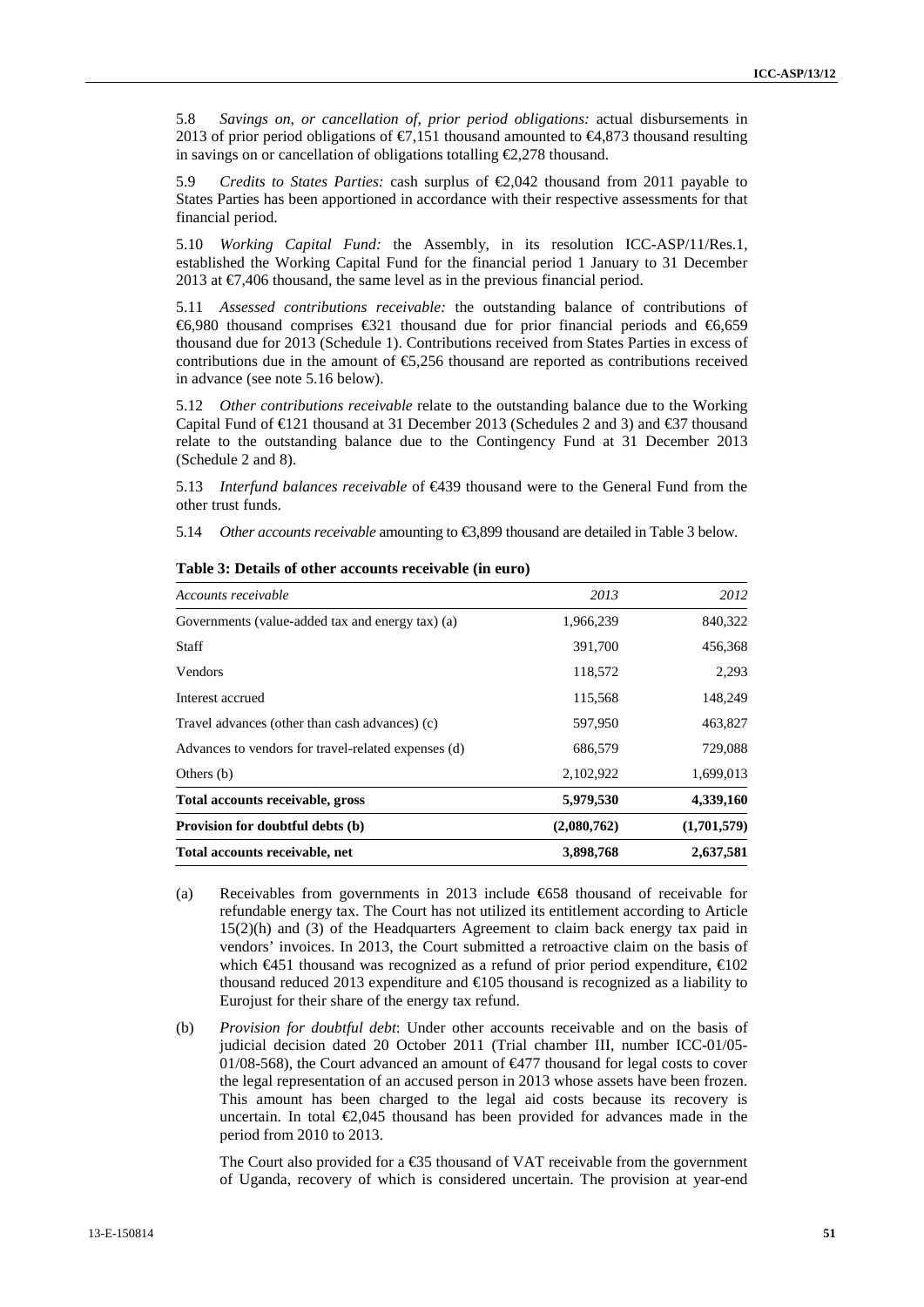- (c) Travel advances (other than cash advances): represent travel advances for which the travellers had not submitted travel expense claims. Those travel advances do not include amounts paid in the form of cash. Cash advances are recorded as receivables from travellers and are included as "Staff", "Vendors", or "Others" receivables.
- (d) Advances to vendors for travel-related expenses: represent the amounts paid to vendors for travel-related expenses such as tickets and shipments for which the travel claims have not been submitted by travellers to be recorded as expenditure in the accounts as at 31 December 2013.

| 2012 amounted to $\in$ 33 thousand of which $\in$ 2 thousand was written-off and $\in$ 66<br>thousand released during 2013.<br>The Court does not recognize any provision for doubtful assessed contributions.<br>However, article 112 of the Rome Statute stipulates that a State Party which is in<br>arrears in the payment of its assessed contributions for more than two full years shall<br>have no vote in the Assembly of States Parties. The Assembly may, nevertheless,<br>permit such a State Party to vote in the Assembly and in the Bureau if it is satisfied<br>that the failure to pay is due to conditions beyond the control of the State Party.<br>Travel advances (other than cash advances): represent travel advances for which the<br>(c)<br>travellers had not submitted travel expense claims. Those travel advances do not<br>include amounts paid in the form of cash. Cash advances are recorded as receivables<br>from travellers and are included as "Staff", "Vendors", or "Others" receivables.<br>Advances to vendors for travel-related expenses: represent the amounts paid to<br>(d)<br>vendors for travel-related expenses such as tickets and shipments for which the<br>travel claims have not been submitted by travellers to be recorded as expenditure in<br>the accounts as at 31 December 2013.<br>5.15 <i>Education grant advances:</i> prepaid expenses of $683$ thousand relate to the<br>education grant for the portion of school year to be completed during 2014.<br>Contributions or payments received in advance: $\epsilon$ ,256 thousand was received from<br>5.16<br>States Parties to be applied to the next financial period.<br>Other accounts payable amounting to $\textcircled{4}$ ,097 thousand are detailed in Table 4 below.<br>5.17<br>Table 4: Details of other accounts payable (in euro)<br>2013<br>2012<br>Accounts payable<br>Staff<br>103,688<br>389,509<br>6,698,314<br>Vendors (c)<br>5,751,409<br>Deferred payment from Special Court for Sierra Leone (b)<br>53,825<br>284,885<br>Repatriation grant liability (a)<br>396,458<br>724,361<br>346,770<br>Others $(c)$<br>8,097,069<br>6,652,150<br><b>Total</b><br>Repatriation grant liability: The Repatriation Grant Liability has been subdivided<br>(a)<br>into a Repatriation Grant accrual of 66,343 thousand and a Repatriation Grant<br>Liability of €285 thousand under Other Accounts Payable. The Repatriation Grant<br>Liability refers to amounts owed to staff as of 31 December 2013 who have already<br>left the Court and the amounts are therefore due and payable. The Repatriation Grant<br>Accrual refers to amounts earned by eligible employees as at 31 December 2013 but<br>are not payable as at 31 December as the staff are still employed by the Court.<br>Deferred payment from the Special Court of Sierra Leone: The Court and the<br>(b)<br>Special Court signed a Memorandum of Understanding (MOU) on 13 April 2006<br>regarding the administrative arrangements to provide temporary assistance with<br>regard to the provision of courtroom and detention services and facilities and | <b>ICC-ASP/13/12</b> |  |             |  |
|--------------------------------------------------------------------------------------------------------------------------------------------------------------------------------------------------------------------------------------------------------------------------------------------------------------------------------------------------------------------------------------------------------------------------------------------------------------------------------------------------------------------------------------------------------------------------------------------------------------------------------------------------------------------------------------------------------------------------------------------------------------------------------------------------------------------------------------------------------------------------------------------------------------------------------------------------------------------------------------------------------------------------------------------------------------------------------------------------------------------------------------------------------------------------------------------------------------------------------------------------------------------------------------------------------------------------------------------------------------------------------------------------------------------------------------------------------------------------------------------------------------------------------------------------------------------------------------------------------------------------------------------------------------------------------------------------------------------------------------------------------------------------------------------------------------------------------------------------------------------------------------------------------------------------------------------------------------------------------------------------------------------------------------------------------------------------------------------------------------------------------------------------------------------------------------------------------------------------------------------------------------------------------------------------------------------------------------------------------------------------------------------------------------------------------------------------------------------------------------------------------------------------------------------------------------------------------------------------------------------------------------------------------------------------------------------------------------------------------------------------------------------------------------------------------------------------------------------------------------------------------------------------------------------------------------------------------------------------------------------------------------------------------------------------------------------------------------------------------------------------------------------------------|----------------------|--|-------------|--|
|                                                                                                                                                                                                                                                                                                                                                                                                                                                                                                                                                                                                                                                                                                                                                                                                                                                                                                                                                                                                                                                                                                                                                                                                                                                                                                                                                                                                                                                                                                                                                                                                                                                                                                                                                                                                                                                                                                                                                                                                                                                                                                                                                                                                                                                                                                                                                                                                                                                                                                                                                                                                                                                                                                                                                                                                                                                                                                                                                                                                                                                                                                                                                        |                      |  |             |  |
|                                                                                                                                                                                                                                                                                                                                                                                                                                                                                                                                                                                                                                                                                                                                                                                                                                                                                                                                                                                                                                                                                                                                                                                                                                                                                                                                                                                                                                                                                                                                                                                                                                                                                                                                                                                                                                                                                                                                                                                                                                                                                                                                                                                                                                                                                                                                                                                                                                                                                                                                                                                                                                                                                                                                                                                                                                                                                                                                                                                                                                                                                                                                                        |                      |  |             |  |
|                                                                                                                                                                                                                                                                                                                                                                                                                                                                                                                                                                                                                                                                                                                                                                                                                                                                                                                                                                                                                                                                                                                                                                                                                                                                                                                                                                                                                                                                                                                                                                                                                                                                                                                                                                                                                                                                                                                                                                                                                                                                                                                                                                                                                                                                                                                                                                                                                                                                                                                                                                                                                                                                                                                                                                                                                                                                                                                                                                                                                                                                                                                                                        |                      |  |             |  |
|                                                                                                                                                                                                                                                                                                                                                                                                                                                                                                                                                                                                                                                                                                                                                                                                                                                                                                                                                                                                                                                                                                                                                                                                                                                                                                                                                                                                                                                                                                                                                                                                                                                                                                                                                                                                                                                                                                                                                                                                                                                                                                                                                                                                                                                                                                                                                                                                                                                                                                                                                                                                                                                                                                                                                                                                                                                                                                                                                                                                                                                                                                                                                        |                      |  |             |  |
|                                                                                                                                                                                                                                                                                                                                                                                                                                                                                                                                                                                                                                                                                                                                                                                                                                                                                                                                                                                                                                                                                                                                                                                                                                                                                                                                                                                                                                                                                                                                                                                                                                                                                                                                                                                                                                                                                                                                                                                                                                                                                                                                                                                                                                                                                                                                                                                                                                                                                                                                                                                                                                                                                                                                                                                                                                                                                                                                                                                                                                                                                                                                                        |                      |  |             |  |
|                                                                                                                                                                                                                                                                                                                                                                                                                                                                                                                                                                                                                                                                                                                                                                                                                                                                                                                                                                                                                                                                                                                                                                                                                                                                                                                                                                                                                                                                                                                                                                                                                                                                                                                                                                                                                                                                                                                                                                                                                                                                                                                                                                                                                                                                                                                                                                                                                                                                                                                                                                                                                                                                                                                                                                                                                                                                                                                                                                                                                                                                                                                                                        |                      |  |             |  |
|                                                                                                                                                                                                                                                                                                                                                                                                                                                                                                                                                                                                                                                                                                                                                                                                                                                                                                                                                                                                                                                                                                                                                                                                                                                                                                                                                                                                                                                                                                                                                                                                                                                                                                                                                                                                                                                                                                                                                                                                                                                                                                                                                                                                                                                                                                                                                                                                                                                                                                                                                                                                                                                                                                                                                                                                                                                                                                                                                                                                                                                                                                                                                        |                      |  |             |  |
|                                                                                                                                                                                                                                                                                                                                                                                                                                                                                                                                                                                                                                                                                                                                                                                                                                                                                                                                                                                                                                                                                                                                                                                                                                                                                                                                                                                                                                                                                                                                                                                                                                                                                                                                                                                                                                                                                                                                                                                                                                                                                                                                                                                                                                                                                                                                                                                                                                                                                                                                                                                                                                                                                                                                                                                                                                                                                                                                                                                                                                                                                                                                                        |                      |  |             |  |
|                                                                                                                                                                                                                                                                                                                                                                                                                                                                                                                                                                                                                                                                                                                                                                                                                                                                                                                                                                                                                                                                                                                                                                                                                                                                                                                                                                                                                                                                                                                                                                                                                                                                                                                                                                                                                                                                                                                                                                                                                                                                                                                                                                                                                                                                                                                                                                                                                                                                                                                                                                                                                                                                                                                                                                                                                                                                                                                                                                                                                                                                                                                                                        |                      |  |             |  |
|                                                                                                                                                                                                                                                                                                                                                                                                                                                                                                                                                                                                                                                                                                                                                                                                                                                                                                                                                                                                                                                                                                                                                                                                                                                                                                                                                                                                                                                                                                                                                                                                                                                                                                                                                                                                                                                                                                                                                                                                                                                                                                                                                                                                                                                                                                                                                                                                                                                                                                                                                                                                                                                                                                                                                                                                                                                                                                                                                                                                                                                                                                                                                        |                      |  |             |  |
|                                                                                                                                                                                                                                                                                                                                                                                                                                                                                                                                                                                                                                                                                                                                                                                                                                                                                                                                                                                                                                                                                                                                                                                                                                                                                                                                                                                                                                                                                                                                                                                                                                                                                                                                                                                                                                                                                                                                                                                                                                                                                                                                                                                                                                                                                                                                                                                                                                                                                                                                                                                                                                                                                                                                                                                                                                                                                                                                                                                                                                                                                                                                                        |                      |  |             |  |
|                                                                                                                                                                                                                                                                                                                                                                                                                                                                                                                                                                                                                                                                                                                                                                                                                                                                                                                                                                                                                                                                                                                                                                                                                                                                                                                                                                                                                                                                                                                                                                                                                                                                                                                                                                                                                                                                                                                                                                                                                                                                                                                                                                                                                                                                                                                                                                                                                                                                                                                                                                                                                                                                                                                                                                                                                                                                                                                                                                                                                                                                                                                                                        |                      |  |             |  |
|                                                                                                                                                                                                                                                                                                                                                                                                                                                                                                                                                                                                                                                                                                                                                                                                                                                                                                                                                                                                                                                                                                                                                                                                                                                                                                                                                                                                                                                                                                                                                                                                                                                                                                                                                                                                                                                                                                                                                                                                                                                                                                                                                                                                                                                                                                                                                                                                                                                                                                                                                                                                                                                                                                                                                                                                                                                                                                                                                                                                                                                                                                                                                        |                      |  |             |  |
|                                                                                                                                                                                                                                                                                                                                                                                                                                                                                                                                                                                                                                                                                                                                                                                                                                                                                                                                                                                                                                                                                                                                                                                                                                                                                                                                                                                                                                                                                                                                                                                                                                                                                                                                                                                                                                                                                                                                                                                                                                                                                                                                                                                                                                                                                                                                                                                                                                                                                                                                                                                                                                                                                                                                                                                                                                                                                                                                                                                                                                                                                                                                                        |                      |  |             |  |
|                                                                                                                                                                                                                                                                                                                                                                                                                                                                                                                                                                                                                                                                                                                                                                                                                                                                                                                                                                                                                                                                                                                                                                                                                                                                                                                                                                                                                                                                                                                                                                                                                                                                                                                                                                                                                                                                                                                                                                                                                                                                                                                                                                                                                                                                                                                                                                                                                                                                                                                                                                                                                                                                                                                                                                                                                                                                                                                                                                                                                                                                                                                                                        |                      |  |             |  |
|                                                                                                                                                                                                                                                                                                                                                                                                                                                                                                                                                                                                                                                                                                                                                                                                                                                                                                                                                                                                                                                                                                                                                                                                                                                                                                                                                                                                                                                                                                                                                                                                                                                                                                                                                                                                                                                                                                                                                                                                                                                                                                                                                                                                                                                                                                                                                                                                                                                                                                                                                                                                                                                                                                                                                                                                                                                                                                                                                                                                                                                                                                                                                        |                      |  |             |  |
|                                                                                                                                                                                                                                                                                                                                                                                                                                                                                                                                                                                                                                                                                                                                                                                                                                                                                                                                                                                                                                                                                                                                                                                                                                                                                                                                                                                                                                                                                                                                                                                                                                                                                                                                                                                                                                                                                                                                                                                                                                                                                                                                                                                                                                                                                                                                                                                                                                                                                                                                                                                                                                                                                                                                                                                                                                                                                                                                                                                                                                                                                                                                                        |                      |  |             |  |
| invoices were paid in January and February 2013.<br>5.18 <i>Contingency Fund:</i> the amount of $\Theta$ , 168, 567 representing the cash surplus for<br>2002-2003 financial periods was credited to establish the Contingency Fund in accordance<br>with resolution ICC-ASP/ICC/Res.4(b). The level of the Contingency Fund was<br>subsequently reduced by the shortfall of income over expenditure. In 2013, the fund was                                                                                                                                                                                                                                                                                                                                                                                                                                                                                                                                                                                                                                                                                                                                                                                                                                                                                                                                                                                                                                                                                                                                                                                                                                                                                                                                                                                                                                                                                                                                                                                                                                                                                                                                                                                                                                                                                                                                                                                                                                                                                                                                                                                                                                                                                                                                                                                                                                                                                                                                                                                                                                                                                                                            |                      |  | 13-E-150814 |  |

**Table 4: Details of other accounts payable (in euro)**

- (a) *Repatriation grant liability:* The Repatriation Grant Liability has been subdivided into a Repatriation Grant accrual of €6,343 thousand and a Repatriation Grant Liability of €285 thousand under Other Accounts Payable. The Repatriation Grant Liability refers to amounts owed to staff as of 31 December 2013 who have already left the Court and the amounts are therefore due and payable. The Repatriation Grant Accrual refers to amounts earned by eligible employees as at 31 December 2013 but are not payable as at 31 December as the staff are still employed by the Court.
- (b) *Deferred payment from the Special Court of Sierra Leone*: The Court and the Special Court signed a Memorandum of Understanding (MOU) on 13 April 2006 regarding the administrative arrangements to provide temporary assistance with regard to the provision of courtroom and detention services and facilities and support for the conduct of the trial of Charles Taylor. This MOU was terminated in 2013 when Mr Taylor departed the Court's detention facilities.
- (c) *Vendors and other accounts payable:* Based on the principle of accrual based accounting, all invoices dated before 31 December 2013 represent an account payable of the Court and were booked in the accounting system in 2013. Those invoices were paid in January and February 2013.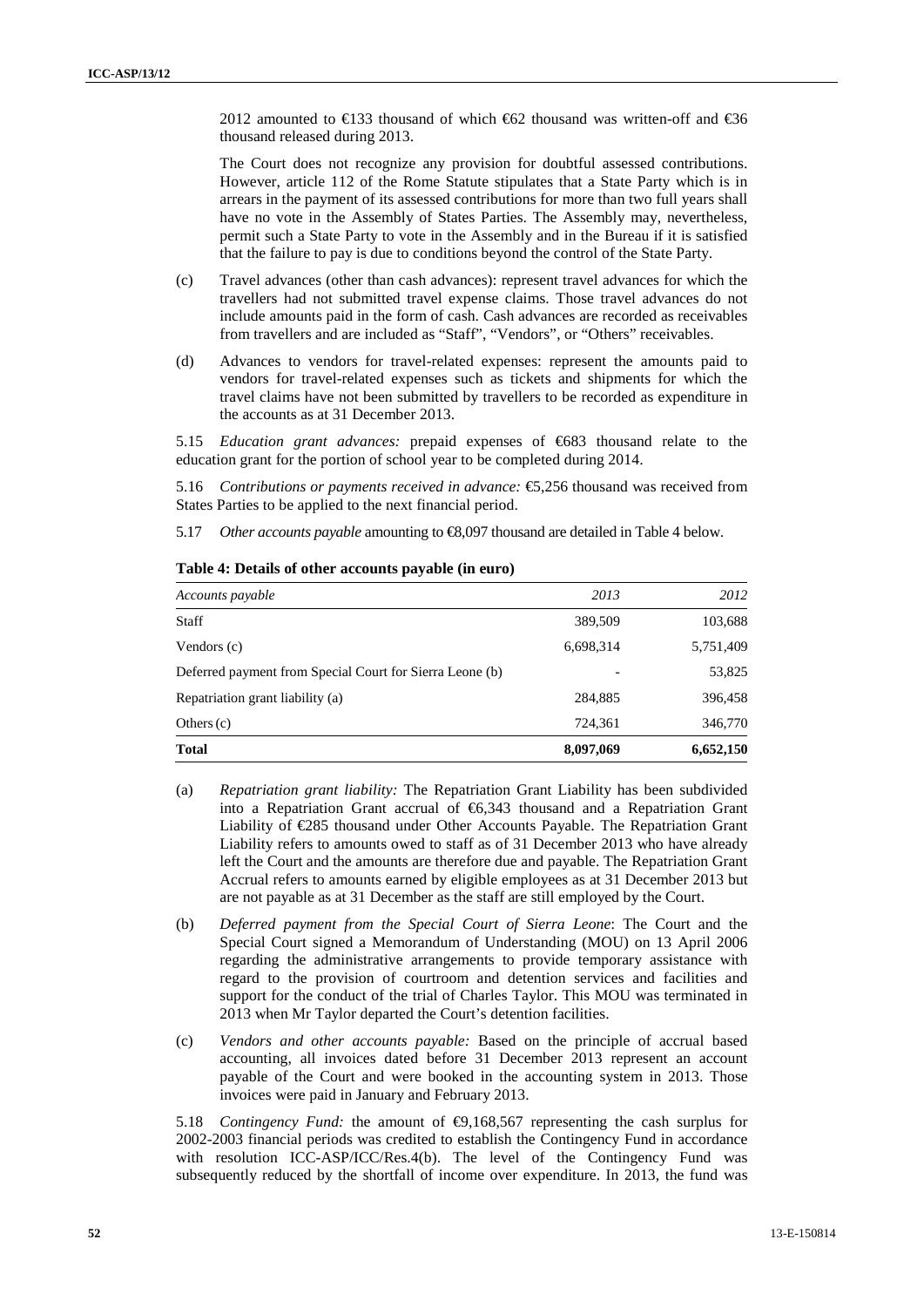replenished in accordance with Assembly resolution ICC-ASP/11/Res.1, in the amount of €500 thousand as at the time it was expected that this amount would be necessary for the fund to reach the threshold level of  $\epsilon$  million.

| Balance at 1 January 2013 (amounts in euro) | 7,000,000 |
|---------------------------------------------|-----------|
| Replenishment of the contingency fund       | 500,000   |
| <b>Balance at 31 December 2013</b>          | 7.500.000 |

5.19 *Reserve for unpaid assessed contributions:* an amount of €321 thousand, being the amount of outstanding assessed contributions for prior financial periods (Schedule 1), is deducted from the cumulative surplus to derive the cash surplus for 2012 (Schedule 4).

### **6. Trust Funds**

6.1 *General description and purpose* of the different trust funds disclosed in Schedules 6 and 7:

**Example in the content with A vectoring contents (CASP).13641. In the animal set of the state of the state of the state of the state of the state of the state of the state of the state of the state of the state of the st** Contracts with the European Commission and other donors on *Building legal expertise and fostering cooperation* were used to enlarge the freely accessible legal tools database collection by incorporating documents from the United Nations War Crimes Commission; to organize two high-level seminars for cooperation in Nuremberg (Germany) which lead to the signing of three relocation agreements; and to hold a Counsel seminar with 250 participants to discuss, *inter alia*, new developments at the Court or modalities of victims' participation. The Counsel seminar was followed by three days of training which focused on procedural and practical issues facing counsel representing the defence or victims before the Court.

*The Least Developed Countries* trust fund was established by ICC-ASP/2/Res. 6 and amended by ICC-ASP/4/Res.4. It is run by the Secretariat of the Assembly of State Parties and covers travel costs related to the participation of representatives of least developed countries and other developing states at sessions of the Assembly.

*The Legal Tools Project* under the responsibility of the Office of the Prosecutor provides immediate and free access to 538 different legal sources in international criminal law by use of 2,081 hyperlinks to the Court's legal tools database. Since 1 August 2012, the Legal Tools Project has been part of the *Building legal expertise and fostering cooperation* trust fund.

The *regional seminars in Dakar (Senegal), Yaoundé (Cameroun) and Tunis (Tunisia)* in recent years have provided training on the Rome Statute to leading law professionals and enhanced States' cooperation with the Court. The *East-Asian and Pacific Regional Seminar,* originally planned in Phnom Penh (Cambodia), has been re-scheduled for 2014 and might take place in another francophone country in the region. The *Joint Regional Seminar with the African Union in Addis Ababa (Ethiopia)* in 2012 improved the knowledge of the Rome Statute and the Court's work among staff of the African Union Commission, legal advisors from delegations to the African Union and others.

*The Special Fund for Relocations* is established to assist States which are willing but do not have the capacity to enter into relocation agreements with the Court. This Special Fund receives voluntary contributions from States Parties.

*The Family visit for indigent detainees* fund was established within the Registry by the Assembly in its resolution ICC-ASP/8/Res.4. The purpose is to fund family visits for indigent detainees through voluntary contributions.

6.2 *Voluntary contributions:* contributions in the amount of  $\bigoplus$ , 178 thousand have been pledged and/or received for 2013 projects.

6.3 *Interest income:* interest in the amount of  $\bigoplus$  1 thousand represents interest earned on the Court's bank account for the Trust Funds.

6.4 *Expenditure:* the total amount of  $\bigoplus$ ,653 thousand comprises total disbursements of  $\triangleq$ ,454 thousand and outstanding obligations of  $\triangleq$ 99 thousand.

6.5 *Refund to donors:* the amount of  $\bigotimes 81$  thousand was refunded to donors, being the amount in excess of the requirements of the specific projects completed (Schedules 6 and 7).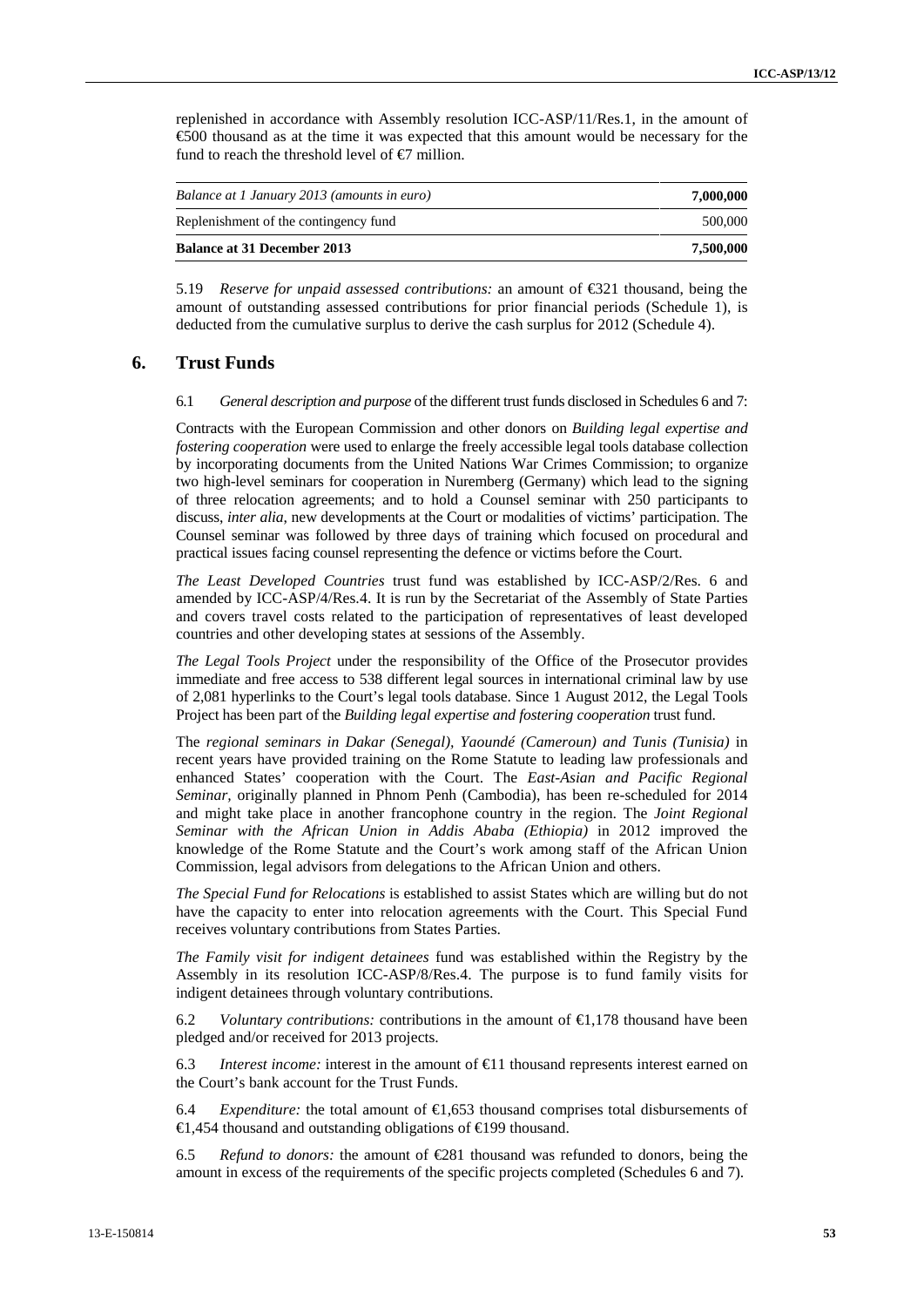### **7. Non-expendable property**

#### **Table 5: Summary of non-expendable property (in euro)**

| <b>ICC-ASP/13/12</b> |                                                                                                                                                                                                                                                                                                                                     |                                                                                 |                     |                   |                                                       |             |  |
|----------------------|-------------------------------------------------------------------------------------------------------------------------------------------------------------------------------------------------------------------------------------------------------------------------------------------------------------------------------------|---------------------------------------------------------------------------------|---------------------|-------------------|-------------------------------------------------------|-------------|--|
|                      | Other accounts receivable: the amount of $\bigoplus$ 2 thousand comprises the interest earned<br>6.6<br>but not yet received with regard to the bank account of the Trust Funds in the amount of $\epsilon 0$<br>thousand and travel related advance payments in the amount of $\text{\textregistered}2$ thousand.                  |                                                                                 |                     |                   |                                                       |             |  |
|                      | Other accounts payable: the amount of $E$ 42 thousand comprises payables to donors<br>6.7<br>in the amount of $\epsilon 210$ thousand for completed projects in respect of which the Court is<br>awaiting payment instructions and $\epsilon$ 32 thousand of payables to vendors.                                                   |                                                                                 |                     |                   |                                                       |             |  |
|                      | Interfund balances payable: as at 31 December 2013, interfund balances between<br>6.8<br>the Trust Fund and the General Fund amounted to a payable of €439 thousand.                                                                                                                                                                |                                                                                 |                     |                   |                                                       |             |  |
|                      | Voluntary contribution receivable: the amount of $\in$ 141 thousand represents<br>6.9<br>outstanding amount receivable from donors for completed projects.                                                                                                                                                                          |                                                                                 |                     |                   |                                                       |             |  |
| 7.                   | Non-expendable property                                                                                                                                                                                                                                                                                                             |                                                                                 |                     |                   |                                                       |             |  |
|                      | 7.1<br>A summary of non-expendable property, at historical cost, as at 31 December 2013<br>is provided in Table 5 below. In accordance with the Court's current accounting policies,<br>non-expendable property is not included in the fixed assets of the Organization, but is<br>directly charged to the budget upon acquisition. |                                                                                 |                     |                   |                                                       |             |  |
|                      | Table 5: Summary of non-expendable property (in euro)                                                                                                                                                                                                                                                                               |                                                                                 |                     |                   |                                                       |             |  |
|                      | Asset management category                                                                                                                                                                                                                                                                                                           | Opening balance Acquisitions/Written-off<br>as at<br>1 January 2013 adjustments |                     | items $\omega$    | Closing balance<br>as at 31<br>December 2013          |             |  |
|                      | Information, technology and<br>communications equipment                                                                                                                                                                                                                                                                             | 8,389,123                                                                       |                     | 859,583 (711,976) | 8,536,730                                             |             |  |
|                      | Security and safety equipment                                                                                                                                                                                                                                                                                                       | 823,032                                                                         | 60,936              | (4,674)           | 879,294                                               |             |  |
|                      | General services equipment                                                                                                                                                                                                                                                                                                          | 1,237,996                                                                       | (15,335)            | (11,254)          | 1,211,407                                             |             |  |
|                      | Vehicles and transportation equipment                                                                                                                                                                                                                                                                                               | 1,067,598                                                                       | (257)               |                   | 1,067,341                                             |             |  |
|                      | Office of the Prosecutor equipment                                                                                                                                                                                                                                                                                                  | 1,360,235                                                                       | 166,453             | (17, 450)         | 1,509,238                                             |             |  |
|                      | Other equipment                                                                                                                                                                                                                                                                                                                     | 1,743,388                                                                       | 162,947             | (96, 727)         | 1,809,608                                             |             |  |
|                      | Courtrooms and Pre-Trial Chamber*                                                                                                                                                                                                                                                                                                   | 1,362,918                                                                       |                     |                   | 1,362,918                                             |             |  |
|                      | <b>Total</b>                                                                                                                                                                                                                                                                                                                        | 15,984,290                                                                      | 1,234,327 (842,081) |                   | 16,376,536                                            |             |  |
|                      | * Courtrooms and Pre-Trial chamber - Courtroom elements constituting an integral part of the installation.                                                                                                                                                                                                                          |                                                                                 |                     |                   |                                                       |             |  |
|                      | In addition to the above, the Court's records include the following non-expendable property<br>acquired from voluntary contributions:<br>Table 6: Summary of non-expendable property funded by other sources (in euro)                                                                                                              |                                                                                 |                     |                   |                                                       |             |  |
|                      | Asset management category                                                                                                                                                                                                                                                                                                           | Opening balance as at<br>1 January 2013                                         |                     | items $\omega$    | Written-off Closing balance as at<br>31 December 2013 |             |  |
|                      | Advance team budget                                                                                                                                                                                                                                                                                                                 | 7,033                                                                           |                     |                   | 7,033                                                 |             |  |
|                      | Donations to the Court                                                                                                                                                                                                                                                                                                              | 268,798                                                                         |                     | (1,120)           | 267,678                                               |             |  |
|                      | <b>Total</b>                                                                                                                                                                                                                                                                                                                        | 275,831                                                                         |                     | (1,120)           | 274,711                                               |             |  |
|                      | a) During 2013, items with historical cost of $\in$ 843 thousand had been written off.                                                                                                                                                                                                                                              |                                                                                 |                     |                   |                                                       |             |  |
| 8.                   | Write-off losses of cash, receivables and property                                                                                                                                                                                                                                                                                  |                                                                                 |                     |                   |                                                       |             |  |
|                      | In addition to the items written off during 2013 as stated in 7.1 above, a total amount of<br>8.1<br>€ thousand was written off as loss from the Petty Cash account and an amount of €63 thousand<br>was written off as value of receivables deemed to be irrecoverable (see note 5.14(a)).                                         |                                                                                 |                     |                   |                                                       |             |  |
|                      |                                                                                                                                                                                                                                                                                                                                     |                                                                                 |                     |                   |                                                       |             |  |
| 54                   |                                                                                                                                                                                                                                                                                                                                     |                                                                                 |                     |                   |                                                       | 13-E-150814 |  |

| Table 6: Summary of non-expendable property funded by other sources (in euro) |  |
|-------------------------------------------------------------------------------|--|
|-------------------------------------------------------------------------------|--|

| Asset management category | Opening balance as at<br>1 January 2013 | items <sup><math>a</math></sup> | Written-off Closing balance as at<br>31 December 2013 |
|---------------------------|-----------------------------------------|---------------------------------|-------------------------------------------------------|
| Advance team budget       | 7,033                                   |                                 | 7,033                                                 |
| Donations to the Court    | 268,798                                 | (1,120)                         | 267,678                                               |
| Total                     | 275,831                                 | (1,120)                         | 274,711                                               |

### **8. Write-off losses of cash, receivables and property**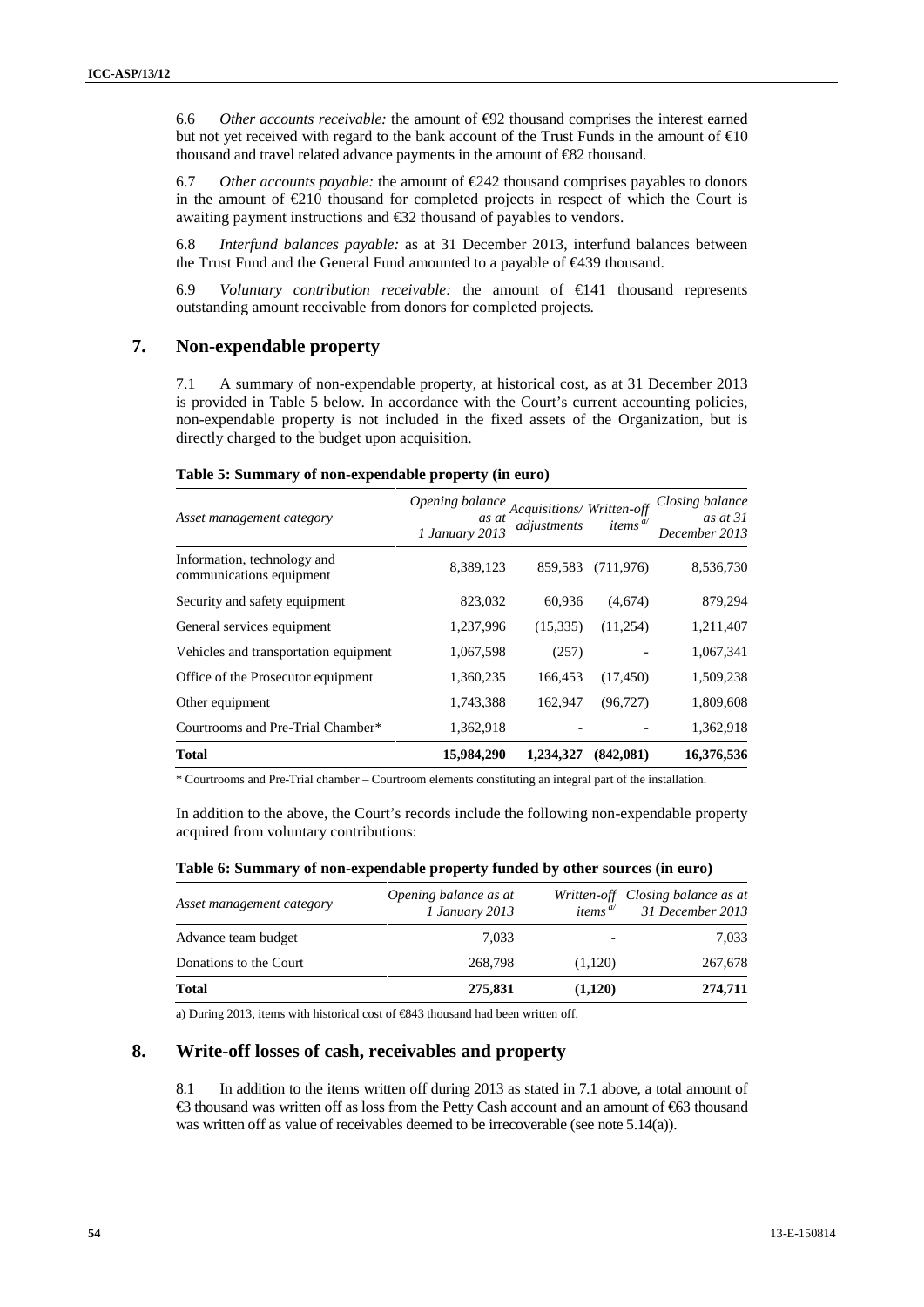## **9. Ex-gratia payments**

9.1 No *ex-gratia* payment was made by the Court during the financial period.

### **10. Contingent liabilities**

10.1 At the end of 2013, three cases where staff members of the Court have filed actions with the International Labour Organization Administrative Tribunal (ILOAT) have been identified for a total of  $\bigoplus 660.214$  (see note 5.7 (a)).

### **11. Service-incurred injury**

11.1 The Court entered into an agreement with an insurance company to offer coverage for service-incurred injuries for the Court's staff, judges, consultants and temporary assistants. The insurance premium, calculated as a percentage of the pensionable remuneration for the staff members and a comparable percentage for judges, consultants and temporary assistants, is charged to the Organization's budget and is reflected in the accounts under expenditures. The total premium paid during 2013 for this insurance was  $\Theta$ 29 thousand.

### **12. Contributions in kind**

12.1 In 2013 the Court hired a number of short term pro-bono personnel, representing receipt of services in kind at a value of €831 thousand.

### **13. Contributions to the Trust Fund for Victims**

13.1 In its resolution ICC-ASP/1/Res.6, the Assembly established the Trust Fund for Victims for the benefit of victims of crimes within the jurisdiction of the Court, and the families of such victims.

In the annex to that resolution, the Assembly established a Board of Directors, which is responsible for the management of the Trust Fund, and decided that the Registrar of the Court should be responsible for providing such assistance as is necessary for the proper functioning of the Board in carrying out its tasks and should participate in the meetings of the Board in an advisory capacity.

In 2013, the Assembly approved an appropriation of €1,580 thousand for the Secretariat of the Trust Fund for Victims which administers the Trust Fund and offers administrative support to the Board and its meetings. Expenditures recorded in the accounts for the Secretariat during the financial period are  $\epsilon$ 1,432 thousand.

### **14. The Permanent Premises Project: General description**

14.1 The Permanent Premises Project was established by the Assembly, in its resolution ICC-ASP/4/Res.2, which emphasized that "the Court is a permanent judicial institution and as such requires functional permanent premises to enable the Court to discharge its duties effectively and to reflect the significance of the Court for the fight against impunity", and reiterated the importance of permanent premises to the future of the Court.

**16. Contribution** to the France Fourist of the state of the state of the state of the state of the state of the state of the state of the state of the state of the state of the state of the state of the state of the st 14.2 In its resolution ICC-ASP/6/Res.1 the Assembly further recalled that the overall construction costs, which include a contingency reserve, fees for the consultants and contractors, pre-tender and post-tender inflation, any fees for permits and dues and a fund for integrated, specialized representational features were estimated to be no more than  $\epsilon 190$ million at the 2014 price level. In the annex II to Resolution ICC-ASP/6/Res.1, the Assembly established an Oversight Committee of States Parties as a subsidiary body of the Assembly pursuant to article 112(4), of the Rome Statute.

14.3 The mandate of the Oversight Committee is to provide a standing body to act on behalf of the Assembly in the construction of the Court's permanent premises. The role of the Oversight Committee will be strategic oversight, with routine management of the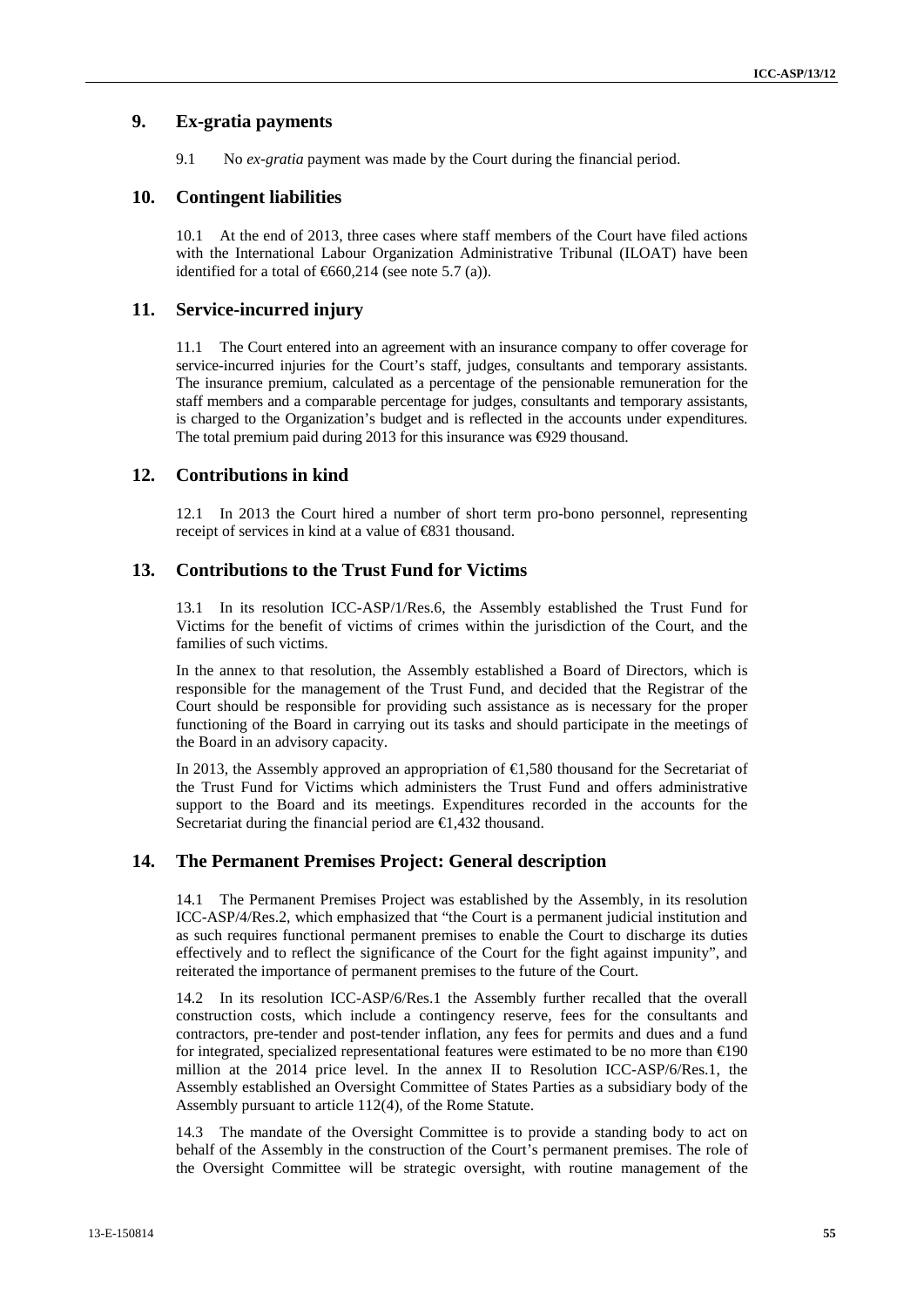### **15. The Permanent Premises Project: Notes to Statements (I-III)**

|            | project resting with the Project Director. The Oversight Committee is a body consisting of<br>10 States Parties, with at least one member from each regional group.                                                                                                                                                                                                                                                                                                                                                                                                                                                                                                                                                                            |                                                                             |                   |                   |
|------------|------------------------------------------------------------------------------------------------------------------------------------------------------------------------------------------------------------------------------------------------------------------------------------------------------------------------------------------------------------------------------------------------------------------------------------------------------------------------------------------------------------------------------------------------------------------------------------------------------------------------------------------------------------------------------------------------------------------------------------------------|-----------------------------------------------------------------------------|-------------------|-------------------|
|            | 14.4 In its resolution ICC-ASP/10/Res.6, the Assembly approved that the integrated<br>elements (3gv) are construction costs and, as such incorporated in the overall budget of<br>€190 million, and also approved that such elements and their costs be entirely absorbed<br>within the overall budget, so that the same is not exceeded.                                                                                                                                                                                                                                                                                                                                                                                                      |                                                                             |                   |                   |
|            | 14.5 In its resolution ICC-ASP/11/Res.3, the Assembly welcomed the fact that the project<br>continues to remain within the approved budget of $\trianglelefteq 90$ million at 2014 prices, and, in this regard,<br>noted with satisfaction that the integrated elements (3gv) had been entirely absorbed within the<br>overall budget and that, at the present stage, the projected construction costs are estimated at<br>$\triangle$ 83.7 million, i.e. $\triangle$ 6.3 million below the maximum amount allocated to the project.                                                                                                                                                                                                           |                                                                             |                   |                   |
|            | 14.6<br>project continued to remain within the originally approved budget of $\bigoplus$ 90 million at 2014<br>prices, and, in this regard, noted with satisfaction that savings of $6.3$ million had been<br>realized on construction costs. The Assembly also noted the current estimates of the<br>aggregated construction ( $\bigoplus$ 84.4 million) and transition ( $\bigoplus$ 1.3 million) costs, with a total<br>level of $\bigoplus$ 95.7 million and the need to provide the Project Director with an overall unified<br>financial envelope to manage these costs for the lifetime of the project, as well as the<br>funding scheme proposed by the Oversight Committee and as endorsed by the Committee<br>on Budget and Finance. | In its resolution ICC-ASP/12/Res.2, the Assembly welcomed the fact that the |                   |                   |
|            | 14.7<br>premises continues to be September 2015, and stressed the need for the project to comply<br>with that deadline in order to prevent future cost overruns and to allow the Court to<br>progressively move into the premises by December 2015.                                                                                                                                                                                                                                                                                                                                                                                                                                                                                            | The Assembly welcomed the fact that the completion date for the permanent   |                   |                   |
| <b>15.</b> | The Permanent Premises Project: Notes to Statements (I-III)                                                                                                                                                                                                                                                                                                                                                                                                                                                                                                                                                                                                                                                                                    |                                                                             |                   |                   |
|            | 15.1 Statement I reports the income and expenditure and changes in reserve and fund                                                                                                                                                                                                                                                                                                                                                                                                                                                                                                                                                                                                                                                            |                                                                             |                   |                   |
|            | balances during the financial period. It includes the calculation of the excess of income over<br>expenditure for the current period and prior-period adjustments of income or expenditure.<br>15.2 Statement II shows the assets, liabilities, reserves and fund balances as at 31<br>December 2013.<br>15.3 Statement III is the cash flow summary statement prepared using the indirect method.<br>15.4 Assessed Contributions in 2013 the total amount of €14,139 thousand was received<br>from States Parties as one-time payments and is detailed in the Table 7 below (in euro).                                                                                                                                                        |                                                                             |                   |                   |
|            | Table 7: One-time payments received by States Parties (in euro)                                                                                                                                                                                                                                                                                                                                                                                                                                                                                                                                                                                                                                                                                |                                                                             |                   |                   |
|            | <b>States Parties</b>                                                                                                                                                                                                                                                                                                                                                                                                                                                                                                                                                                                                                                                                                                                          | 2013                                                                        | Prior years       | Total             |
|            | Albania                                                                                                                                                                                                                                                                                                                                                                                                                                                                                                                                                                                                                                                                                                                                        |                                                                             | 6,865             | 6,865             |
|            | Andorra                                                                                                                                                                                                                                                                                                                                                                                                                                                                                                                                                                                                                                                                                                                                        |                                                                             | 18,305            | 18,305            |
|            | Antigua and Barbuda                                                                                                                                                                                                                                                                                                                                                                                                                                                                                                                                                                                                                                                                                                                            | 1,741                                                                       |                   | 1,741             |
|            | Argentina                                                                                                                                                                                                                                                                                                                                                                                                                                                                                                                                                                                                                                                                                                                                      |                                                                             | 743,641           | 743,641           |
|            | Australia                                                                                                                                                                                                                                                                                                                                                                                                                                                                                                                                                                                                                                                                                                                                      |                                                                             | 4,088,881         | 4,088,881         |
|            | Bolivia                                                                                                                                                                                                                                                                                                                                                                                                                                                                                                                                                                                                                                                                                                                                        | $\overline{\phantom{0}}$                                                    | 13,729            | 13,729            |
|            | Burkina Faso                                                                                                                                                                                                                                                                                                                                                                                                                                                                                                                                                                                                                                                                                                                                   |                                                                             | 4,576             | 4,576             |
|            | Cambodia                                                                                                                                                                                                                                                                                                                                                                                                                                                                                                                                                                                                                                                                                                                                       |                                                                             | 2,288             | 2,288             |
|            | Canada                                                                                                                                                                                                                                                                                                                                                                                                                                                                                                                                                                                                                                                                                                                                         |                                                                             | 6,811,751         | 6,811,751         |
|            | Chile                                                                                                                                                                                                                                                                                                                                                                                                                                                                                                                                                                                                                                                                                                                                          |                                                                             | 367,498           | 367,498           |
|            | Colombia                                                                                                                                                                                                                                                                                                                                                                                                                                                                                                                                                                                                                                                                                                                                       | 239,532                                                                     | $\blacksquare$    | 239,532           |
|            |                                                                                                                                                                                                                                                                                                                                                                                                                                                                                                                                                                                                                                                                                                                                                |                                                                             |                   |                   |
|            | Costa Rica<br>Czech Republic                                                                                                                                                                                                                                                                                                                                                                                                                                                                                                                                                                                                                                                                                                                   | 24,512                                                                      | 49,477<br>642,963 | 73,989<br>642,963 |
|            | Dem. Rep. of Congo                                                                                                                                                                                                                                                                                                                                                                                                                                                                                                                                                                                                                                                                                                                             |                                                                             | 6,864             | 6,864             |

**Table 7: One-time payments received by States Parties (in euro)**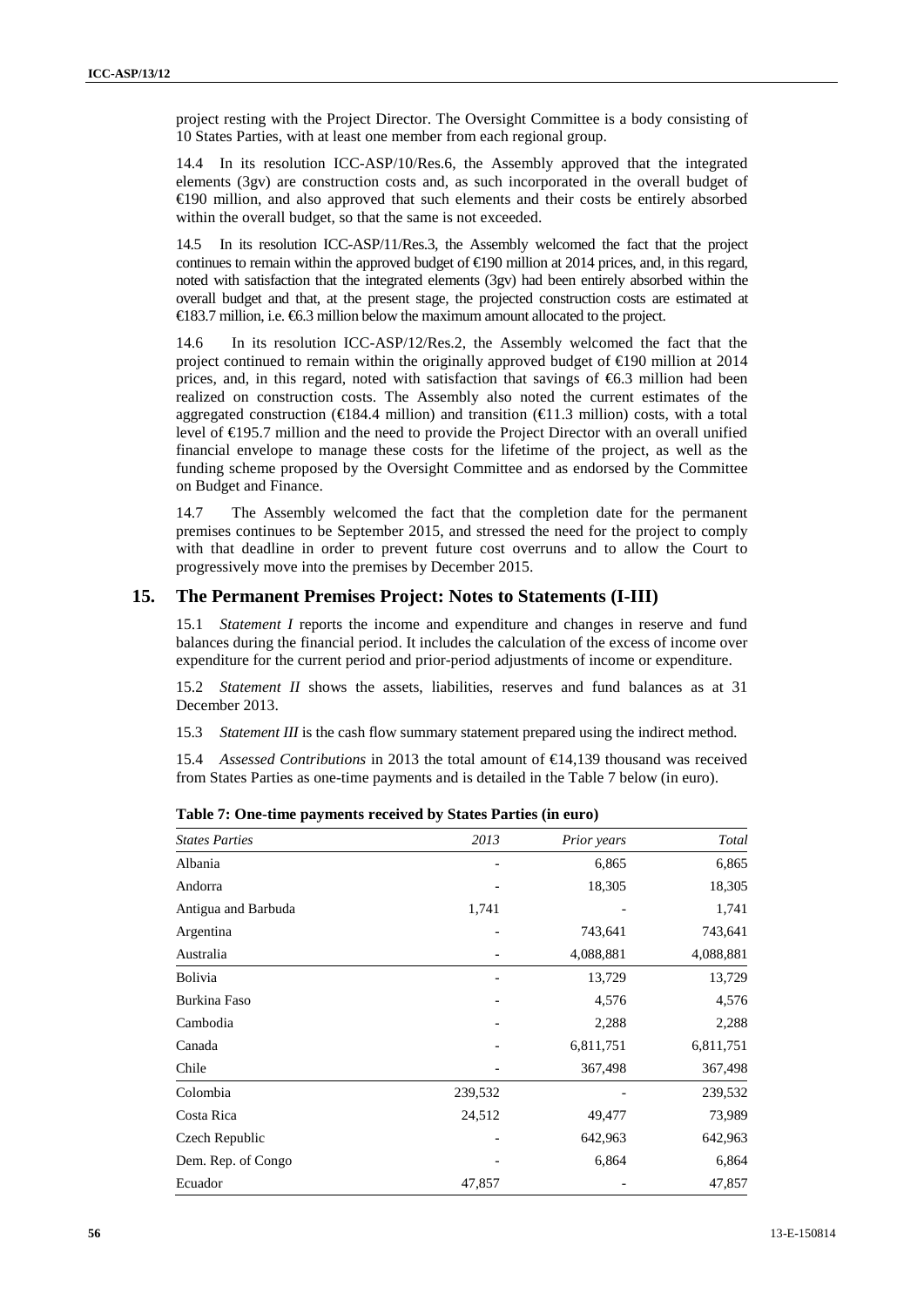| Finland                                                                                                                                                                                                                                                                                                                                                                                                                                                                                          | $\blacksquare$                                                                           | 1,290,503                | 1,290,503  |
|--------------------------------------------------------------------------------------------------------------------------------------------------------------------------------------------------------------------------------------------------------------------------------------------------------------------------------------------------------------------------------------------------------------------------------------------------------------------------------------------------|------------------------------------------------------------------------------------------|--------------------------|------------|
| Georgia                                                                                                                                                                                                                                                                                                                                                                                                                                                                                          |                                                                                          | 6,864                    | 6,864      |
| Hungary                                                                                                                                                                                                                                                                                                                                                                                                                                                                                          |                                                                                          | 558,303                  | 558,303    |
| Iceland                                                                                                                                                                                                                                                                                                                                                                                                                                                                                          |                                                                                          | 84,661                   | 84,661     |
| Italy                                                                                                                                                                                                                                                                                                                                                                                                                                                                                            | $\blacksquare$                                                                           | 11,621,392               | 11,621,392 |
| Jordan                                                                                                                                                                                                                                                                                                                                                                                                                                                                                           | $\overline{\phantom{a}}$                                                                 | 27,458                   | 27,458     |
| Latvia                                                                                                                                                                                                                                                                                                                                                                                                                                                                                           | 41,483                                                                                   |                          | 41,483     |
| Liechtenstein                                                                                                                                                                                                                                                                                                                                                                                                                                                                                    | $\blacksquare$                                                                           | 22,881                   | 22,881     |
| Lithuania                                                                                                                                                                                                                                                                                                                                                                                                                                                                                        | 23,644                                                                                   | 47,288                   | 70,932     |
| Luxembourg                                                                                                                                                                                                                                                                                                                                                                                                                                                                                       | $\blacksquare$                                                                           | 194,491                  | 194,491    |
| Mauritius                                                                                                                                                                                                                                                                                                                                                                                                                                                                                        | $\overline{\phantom{0}}$                                                                 | 25,169                   | 25,169     |
| Mexico                                                                                                                                                                                                                                                                                                                                                                                                                                                                                           | 1,721,433                                                                                | 3,442,867                | 5,164,300  |
| Montenegro                                                                                                                                                                                                                                                                                                                                                                                                                                                                                       | $\overline{\phantom{a}}$                                                                 | 2,288                    | 2,288      |
| Netherlands                                                                                                                                                                                                                                                                                                                                                                                                                                                                                      | 4,272,802                                                                                |                          | 4,272,802  |
| Panama                                                                                                                                                                                                                                                                                                                                                                                                                                                                                           | 51,038                                                                                   |                          | 51,038     |
| Philippines                                                                                                                                                                                                                                                                                                                                                                                                                                                                                      | 177,938                                                                                  | $\blacksquare$           | 177,938    |
| Portugal                                                                                                                                                                                                                                                                                                                                                                                                                                                                                         | $\blacksquare$                                                                           | 1,205,842                | 1,205,842  |
| Republic of Korea                                                                                                                                                                                                                                                                                                                                                                                                                                                                                | 208,546                                                                                  | 234,406                  | 442,952    |
| Samoa                                                                                                                                                                                                                                                                                                                                                                                                                                                                                            |                                                                                          | 2,288                    | 2,288      |
| San Marino                                                                                                                                                                                                                                                                                                                                                                                                                                                                                       |                                                                                          | 6,864                    | 6,864      |
| Serbia                                                                                                                                                                                                                                                                                                                                                                                                                                                                                           | $\overline{\phantom{a}}$                                                                 | 48,051                   | 48,051     |
| Slovakia                                                                                                                                                                                                                                                                                                                                                                                                                                                                                         |                                                                                          | 143,804                  | 143,804    |
| South Africa                                                                                                                                                                                                                                                                                                                                                                                                                                                                                     |                                                                                          | 663,557                  | 663,557    |
| Sweden                                                                                                                                                                                                                                                                                                                                                                                                                                                                                           | $\overline{\phantom{a}}$                                                                 | 2,450,583                | 2,450,583  |
| Spain                                                                                                                                                                                                                                                                                                                                                                                                                                                                                            | 7,323,898                                                                                |                          | 7,323,898  |
| Suriname                                                                                                                                                                                                                                                                                                                                                                                                                                                                                         | 2,281                                                                                    | $\overline{\phantom{a}}$ | 2,281      |
| Switzerland                                                                                                                                                                                                                                                                                                                                                                                                                                                                                      | $\overline{\phantom{a}}$                                                                 | 2,774,014                | 2,774,014  |
| Timor-Leste                                                                                                                                                                                                                                                                                                                                                                                                                                                                                      | 2,226                                                                                    |                          | 2,226      |
| Trinidad and Tobago                                                                                                                                                                                                                                                                                                                                                                                                                                                                              |                                                                                          | 61,779                   | 61,779     |
| Total one-time payments received                                                                                                                                                                                                                                                                                                                                                                                                                                                                 | 14,138,931                                                                               | 37,672,191               | 51,811,122 |
| 15.5 <i>Expenditures:</i> the total amount of expenditures of €37,855 thousand comprises<br>disbursements of $\epsilon$ 37,140 thousand and outstanding obligations of $\epsilon$ 715 thousand. The<br>expenditures include construction costs and fees (project management and other consultants).<br>15.6 Savings on, or cancellation of, prior periods' obligations: actual disbursements of<br>prior periods' obligations of $\Theta$ 2 thousand resulted in savings of $\Theta$ 5 thousand. |                                                                                          |                          |            |
| Other accounts receivable in the amount of $\epsilon$ thousand represent interest earned<br>15.7<br>but not yet received as at 31 December 2013, $\text{\textsterling}2$ thousand represent value-added tax paid<br>on goods and services to be received from the Dutch government and $\epsilon$ 34 thosuand is an<br>interfund balance receivable from the General Fund.                                                                                                                       |                                                                                          |                          |            |
| 15.8 Other accounts payable in the amount of €633 thousand represent invoices booked<br>in the accounts but not yet paid as at 31 December 2013. Those invoices were paid in<br>January and February 2014.                                                                                                                                                                                                                                                                                       |                                                                                          |                          |            |
| 15.9 Contributions received in advance all contributions received in 2013 for the                                                                                                                                                                                                                                                                                                                                                                                                                | Permanent Premises Project in relation to the one-time payment option (as referred to in |                          |            |
| resolution ICC-ASP/7/Res.1) were recognized as income in 2013.                                                                                                                                                                                                                                                                                                                                                                                                                                   |                                                                                          |                          |            |
| 15.10 <i>Host State Loan</i> was utilized in 2013 in the amount of €20,500 thousand (note 3.12 (a)).                                                                                                                                                                                                                                                                                                                                                                                             |                                                                                          |                          |            |